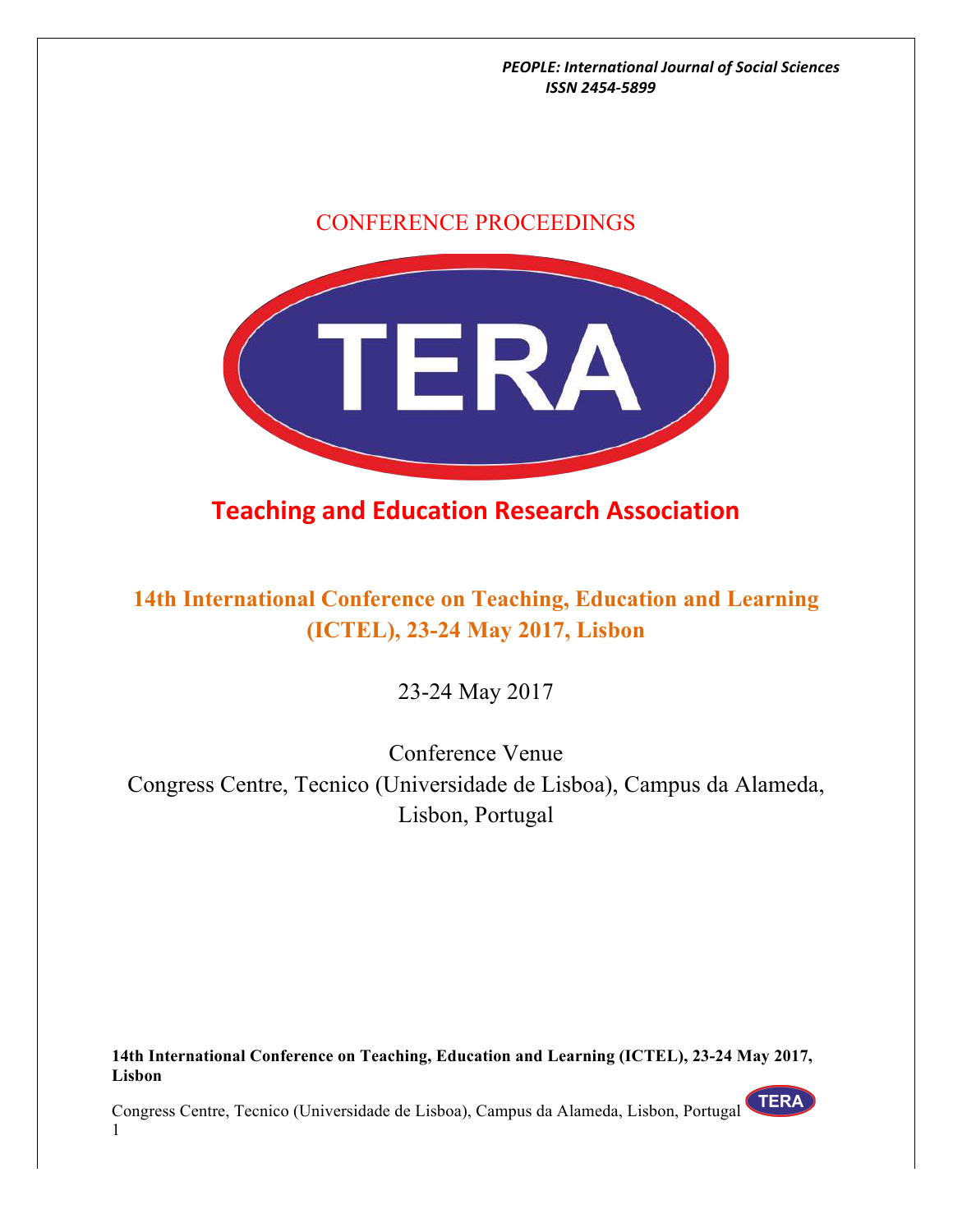# **KEYNOTE SPEAKER**



# **Prof. Fernando Albuquerque Costa Institute of Education of the University of Lisbon**

# **PLENARY SPEAKER**



**Dr Simon Brownhill**

**14th International Conference on Teaching, Education and Learning (ICTEL), 23-24 May 2017, Lisbon**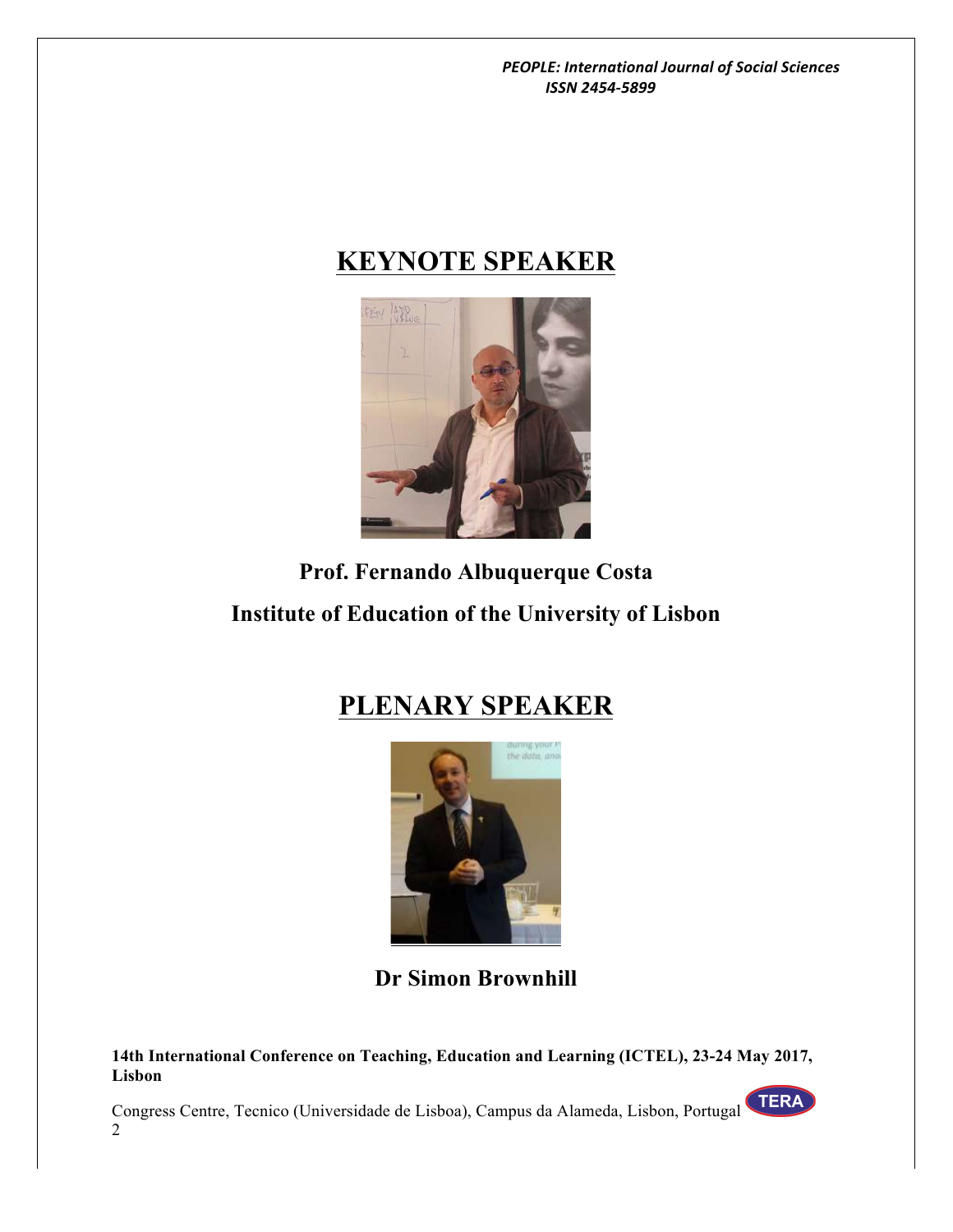# **Faculty of Education, University of Cambridge, Cambridge, England**

|                        | The Role Of Motivation In Quality Teaching For Sustainable Development At<br>Primary School Level In Katsina Metropolis, Nigeria                                                                                                                                                                                                                                                                                                                                                                                                                                                                                                                                                                                                                                                                                                                                                                                                                                                                                                                                                                                                                                                                             |
|------------------------|--------------------------------------------------------------------------------------------------------------------------------------------------------------------------------------------------------------------------------------------------------------------------------------------------------------------------------------------------------------------------------------------------------------------------------------------------------------------------------------------------------------------------------------------------------------------------------------------------------------------------------------------------------------------------------------------------------------------------------------------------------------------------------------------------------------------------------------------------------------------------------------------------------------------------------------------------------------------------------------------------------------------------------------------------------------------------------------------------------------------------------------------------------------------------------------------------------------|
|                        | <b>Murtala Sale</b>                                                                                                                                                                                                                                                                                                                                                                                                                                                                                                                                                                                                                                                                                                                                                                                                                                                                                                                                                                                                                                                                                                                                                                                          |
|                        | Department of Education, College of Science & Technology, Hassan Usman<br>Katsina Polytechnic, Katsina State, Nigeria                                                                                                                                                                                                                                                                                                                                                                                                                                                                                                                                                                                                                                                                                                                                                                                                                                                                                                                                                                                                                                                                                        |
| <b>Murtala Sale</b>    |                                                                                                                                                                                                                                                                                                                                                                                                                                                                                                                                                                                                                                                                                                                                                                                                                                                                                                                                                                                                                                                                                                                                                                                                              |
| <b>GICICTEL1702052</b> | Abstract                                                                                                                                                                                                                                                                                                                                                                                                                                                                                                                                                                                                                                                                                                                                                                                                                                                                                                                                                                                                                                                                                                                                                                                                     |
|                        | The use of motivation in teaching is an indispensable tool that enhances<br>qualitative teaching and learning especially at the primary level. When behavior<br>of motivation in teaching and learning used, would facilitate comprehension of<br>ideas in the learners as well as ensure long term retention of ideas and topics<br>taught to pupils. This study examined the relevance of using motivation during<br>teaching and learning in primary schools in Katsina metropolitan, Nigeria. It<br>employed survey design using cluster sampling technique. The questionnaire was<br>used to gather data for analysis, and statistical and frequency tables were used to<br>analyze the data gathered. The results show that teachers and students alike have<br>realized the effectiveness of using motivation in learning process and also give the<br>opportunity for the attainment of set objectives in the basic primary education<br>policy. It also discovered that reluctance in the use of motivation during teaching<br>and learning will hamper the achievement of qualitative primary education. The<br>study therefore suggests that there should be the provision of adequate and up-to- |
|                        | date motivational facilities to all primary schools in Katsina metropolis for                                                                                                                                                                                                                                                                                                                                                                                                                                                                                                                                                                                                                                                                                                                                                                                                                                                                                                                                                                                                                                                                                                                                |
|                        | effective teaching and learning process.<br>Key words: Motivation, Quality Teaching, Sustainable Development                                                                                                                                                                                                                                                                                                                                                                                                                                                                                                                                                                                                                                                                                                                                                                                                                                                                                                                                                                                                                                                                                                 |
|                        | Design, Practice and Research the Effects of Mobile and Web-Based Learning<br><b>Systems and Defining the Learners Attitude</b><br><b>Erhan Sur</b><br>Department of Computer Programing, Gerze Vocational School, Sinop                                                                                                                                                                                                                                                                                                                                                                                                                                                                                                                                                                                                                                                                                                                                                                                                                                                                                                                                                                                     |
|                        | <b>University, Turkey</b>                                                                                                                                                                                                                                                                                                                                                                                                                                                                                                                                                                                                                                                                                                                                                                                                                                                                                                                                                                                                                                                                                                                                                                                    |
| <b>Erhan Sur</b>       | Abstract                                                                                                                                                                                                                                                                                                                                                                                                                                                                                                                                                                                                                                                                                                                                                                                                                                                                                                                                                                                                                                                                                                                                                                                                     |
| <b>GICICTEL1702055</b> | In this study it was aimed to investigate the effect of web based and mobile<br>learning systems on learning. With this aim it was designed and practiced a<br>sample of both web-based and mobile learning environments. The sample group<br>consisted of the students of Sinop University Gerze Vocational School who<br>enrolled in "Introduction to Computer" course. The 89 students were selected via<br>simple random sample method. Independent two groups were formed among the<br>chosen 89 students using simple random method. The students were to use the<br>designed system for one month.                                                                                                                                                                                                                                                                                                                                                                                                                                                                                                                                                                                                    |
|                        | The exam paper of 16 items which was developed as a measurement scale was<br>applied to 42 students who were succeed in the lesson beforehand. As a result of<br>the Kurder-Richardson (KR 20) analysis to increase the reliability of the test the<br>16 items were decreased to 9 items and the Cronbach Alpha value was found 0,67.<br>In order to define the web-based learning attitude of the students; web-based                                                                                                                                                                                                                                                                                                                                                                                                                                                                                                                                                                                                                                                                                                                                                                                      |

# **14th International Conference on Teaching, Education and Learning (ICTEL), 23-24 May 2017, Lisbon**

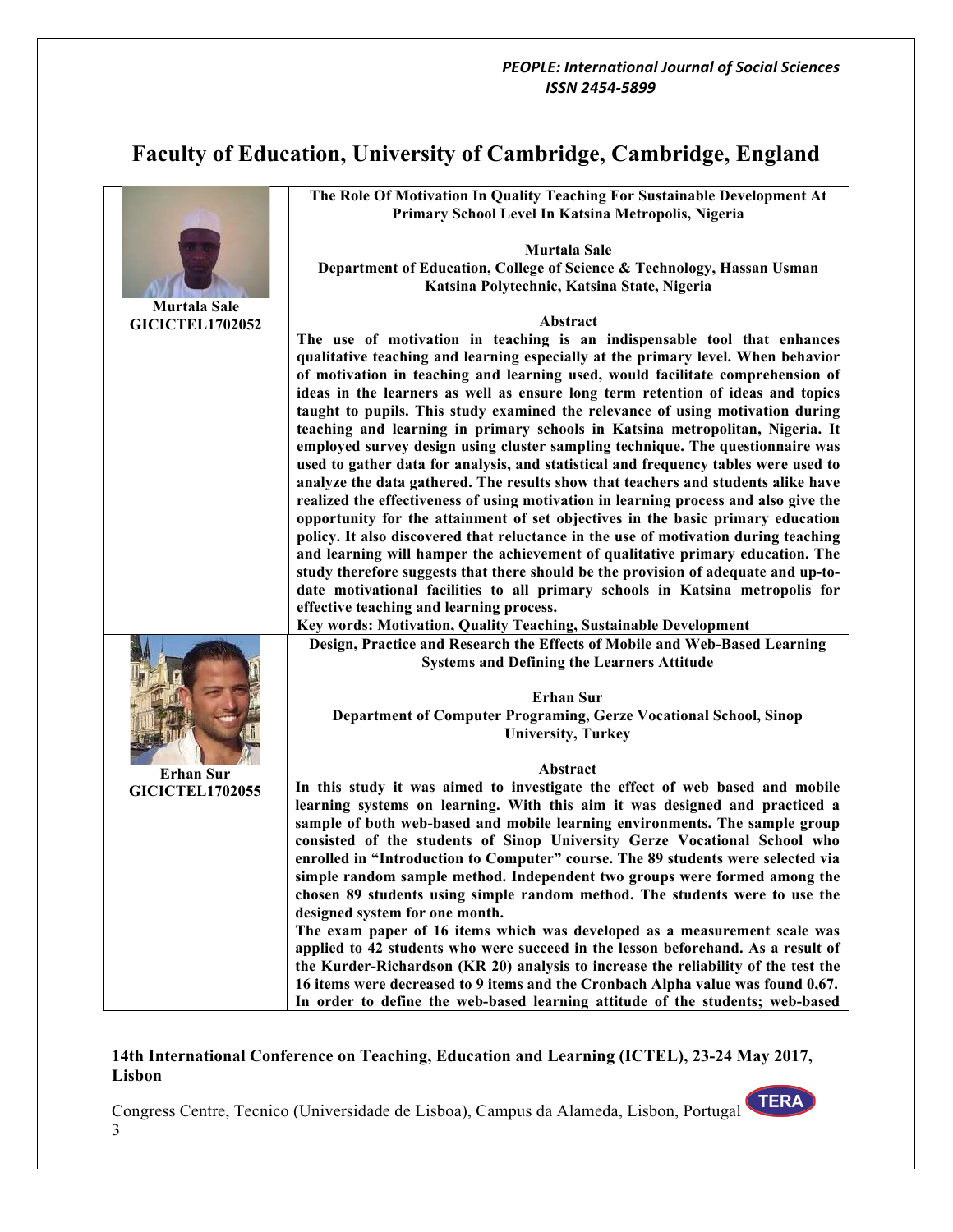| learning attitude scale which was developed (Cronbach Alpha=0,917) by Erdogan     |
|-----------------------------------------------------------------------------------|
| et al. (2007) was applied. In order to define the mobile learning attitude of the |
| group, the scale of Erdogan et al. was adapted by the researchers. The Cronbach   |
| Alpha value of mobile learning was found as 0.748 before the practice and it was  |
| found as 0.808 after the practice. Both of the scales consist of 26 items in five |
| Likert type. The minimum score of the scales was 26 and the maximum score was     |
| <b>130.</b>                                                                       |

**In this study; mobile and web-based learning effect on the subject of computer hardware unit were analyzed. It was also analyzed the difference between success points of mobile and web-based learning groups. Furthermore it was also aimed to define the change in students` attitude before and after practice.** 

**To define the learning success and the attitudes of the students pre-post paired ttests were applied to both of the groups and for comparing the groups with each other (pre-pre, post-post) independent t tests were applied. These tests were done using SPSS 18.0 program. The data was statistically analyzed and interpreted.**

**The findings gathered from the data indicated that; while the mean value of mobile learning group was increasing, the pre-post scores were not statistically meaningful (p=0,084). On the other hand the mean value of web-based learning group was increased and the pre-post scores were statistically meaningful (p= 0,009). The difference between post-tests of the mobile learning and web-based learning group were not statistically meaningful (p=0,899) and it was found that designed system have positive effect on learning.**

**At the end of the research; the mean scores of the mobile learning group`s attitude before using the designed system was 92,90, and the mean score after using was defined as 93,37. Although the increasing mean scores of the group, there wasn't any significant difference between pre-post attitude scores of the students (p=0,466).**

**In the Web-based learning attitude scores, the scores of pre-practice was 88,43 and the scores of post-practice was found 88,0. The decrease in the scores could be stemmed from coincidence (p=0,806).** 

**The mean values of pre-attitude test scores of both groups (p=0,267) and the post attitude tests of both groups (p=0,379) were compared and the results were found statistically insignificant.**

**The Relationship between Iranian EFL Learner's Attitude and Motivation towards English Regarding their Gender**

> **Sahar Ahmadi Department of English Language, Iran**

#### **Abstract**

**In learning process, affective factors have crucial roles. Among these affective factors, attitude and motivation was studied in this study. This research tried to investigate the relationship between Iranian EFL learners' attitude and motivation toward their English, regarding their gender. To gather the needed data three instruments were used: The Nelson English Language Proficiency Test, the Harter's Classroom Affect and Motivational Scale and The Attitude Of Learners Toward English which the validity and reliability of the last questionnaire were clarified by Tabriz University Professors (Dr.Yoosef Adib and Dr.Eskandar Fathi Azar) in 2006. The participants were 70 aged 14-18. Analysis** 

#### **14th International Conference on Teaching, Education and Learning (ICTEL), 23-24 May 2017, Lisbon**

Congress Centre, Tecnico (Universidade de Lisboa), Campus da Alameda, Lisbon, Portugal 4

**Sahar Ahmadi GICICTEL1702056**

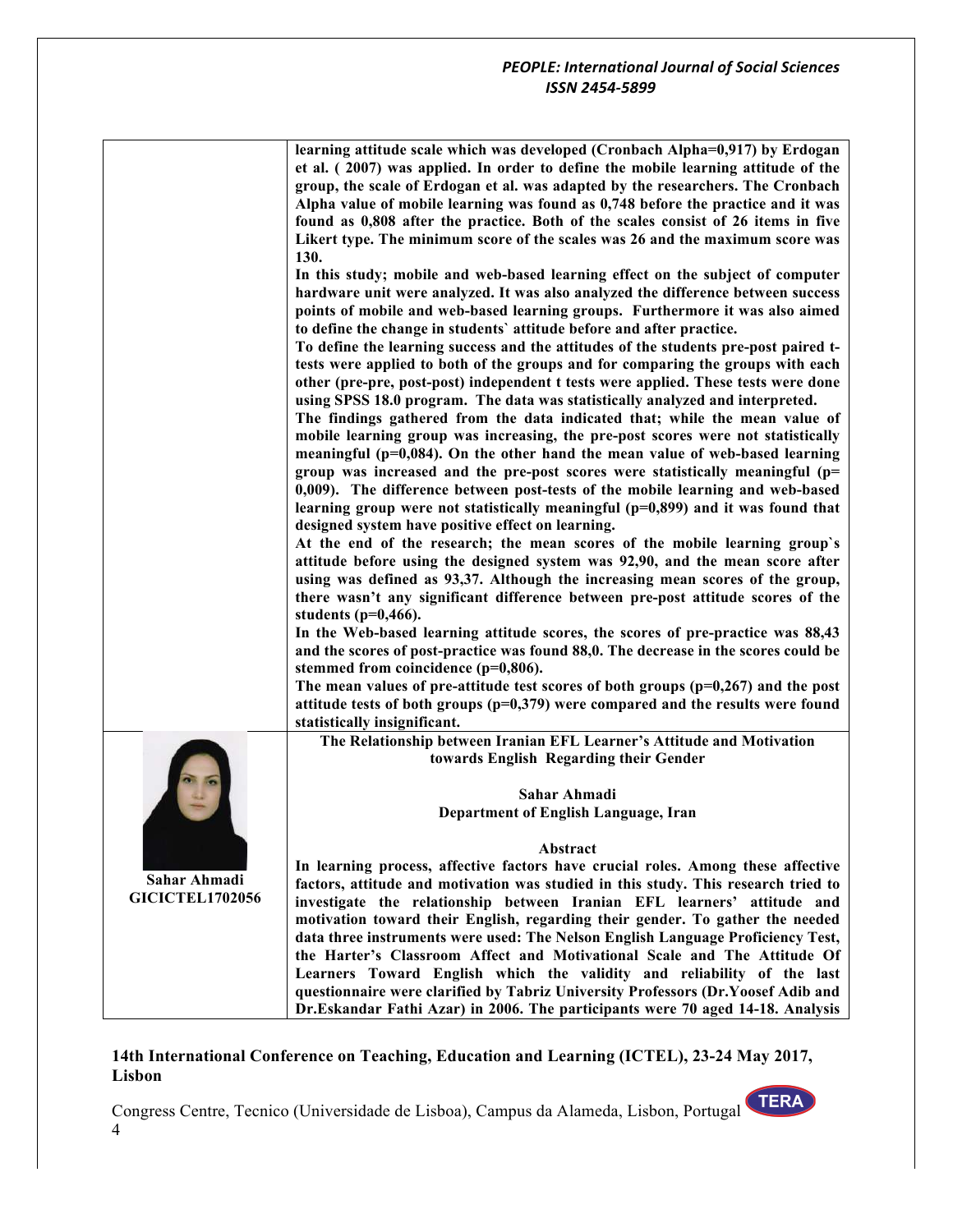|                           | of the results revealed that there was a positive relationship between Iranian<br>English language learners' attitudes, motivation and their proficiency. But, the |
|---------------------------|--------------------------------------------------------------------------------------------------------------------------------------------------------------------|
|                           | results showed that there was no relationship between Iranian English language                                                                                     |
|                           | learners' gender and their proficiency and there were no significant differences                                                                                   |
|                           | between male and female Iranian English language learners' attitude, motivation,                                                                                   |
|                           | and proficiency.                                                                                                                                                   |
|                           | Key words: Attitude, Motivation, Language Proficiency                                                                                                              |
| <b>Donald R. Bates</b>    | Seeking Partner for Research Paper: "Can Meditation Improve Undergraduate                                                                                          |
| <b>GICICTEL1702059</b>    | <b>Essay Writing?"</b>                                                                                                                                             |
|                           |                                                                                                                                                                    |
|                           | <b>Donald R. Bates</b>                                                                                                                                             |
|                           | Assistant Professor of English, Dodge City Community College, Dodge City, KS                                                                                       |
|                           | <b>USA</b>                                                                                                                                                         |
|                           |                                                                                                                                                                    |
|                           | Abstract                                                                                                                                                           |
|                           | The world has become complex, turbulent, and more reliant on knowledge than                                                                                        |
|                           | ever before in a constantly changing, global knowledge-based economy (Napora                                                                                       |
|                           | 5). More and more, students are entering college with an unprecedented amount                                                                                      |
|                           | of digital distractions, as well as anxiety and stress related issues. Consequently,                                                                               |
|                           | many college undergraduates have difficulty demonstrating focused and well-                                                                                        |
|                           | organized writing samples.                                                                                                                                         |
|                           | At the same time, a renewed interest in mindfulness practices has emerged as a                                                                                     |
|                           |                                                                                                                                                                    |
|                           | useful tool for increasing focus and reducing anxiety. A few studies have also                                                                                     |
|                           | explored the impact of meditation on classroom cognitive engagement, and                                                                                           |
|                           | academic performance.                                                                                                                                              |
|                           | As a community college English professor, I have access to a diverse student body                                                                                  |
|                           | that could be utilized as control and experimental groups for testing. I am seeking                                                                                |
|                           | a colleague in the area of social sciences that can work as a partner to co-author a                                                                               |
|                           | study to see if meditation practices in the classroom can have a positive effect on                                                                                |
|                           | student writing.                                                                                                                                                   |
| <b>Edna Luz R. Abulon</b> | Examining teachers' conception of and needs on action research                                                                                                     |
| <b>GICICTEL1702063</b>    |                                                                                                                                                                    |
|                           | <b>Marie Paz E. Morales</b>                                                                                                                                        |
|                           | <b>Philippine Normal University, Philippines</b>                                                                                                                   |
|                           |                                                                                                                                                                    |
|                           | <b>Edna Luz R. Abulon</b>                                                                                                                                          |
|                           | <b>Philippine Normal University, Philippines</b>                                                                                                                   |
|                           |                                                                                                                                                                    |
|                           | Portia R. Soriano                                                                                                                                                  |
|                           | <b>Philippine Normal University, Philippines</b>                                                                                                                   |
|                           |                                                                                                                                                                    |
|                           | <b>Adonis P. David</b>                                                                                                                                             |
|                           | <b>Philippine Normal University, Philippines</b>                                                                                                                   |
|                           |                                                                                                                                                                    |
|                           | Ma. Victoria C. Hermosisima                                                                                                                                        |
|                           | <b>Philippine Normal University, Philippines</b>                                                                                                                   |
|                           |                                                                                                                                                                    |
|                           | <b>Maribel G. Gerundio</b>                                                                                                                                         |
|                           | <b>Philippine Normal University, Philippines</b>                                                                                                                   |
|                           |                                                                                                                                                                    |

# **14th International Conference on Teaching, Education and Learning (ICTEL), 23-24 May 2017, Lisbon**

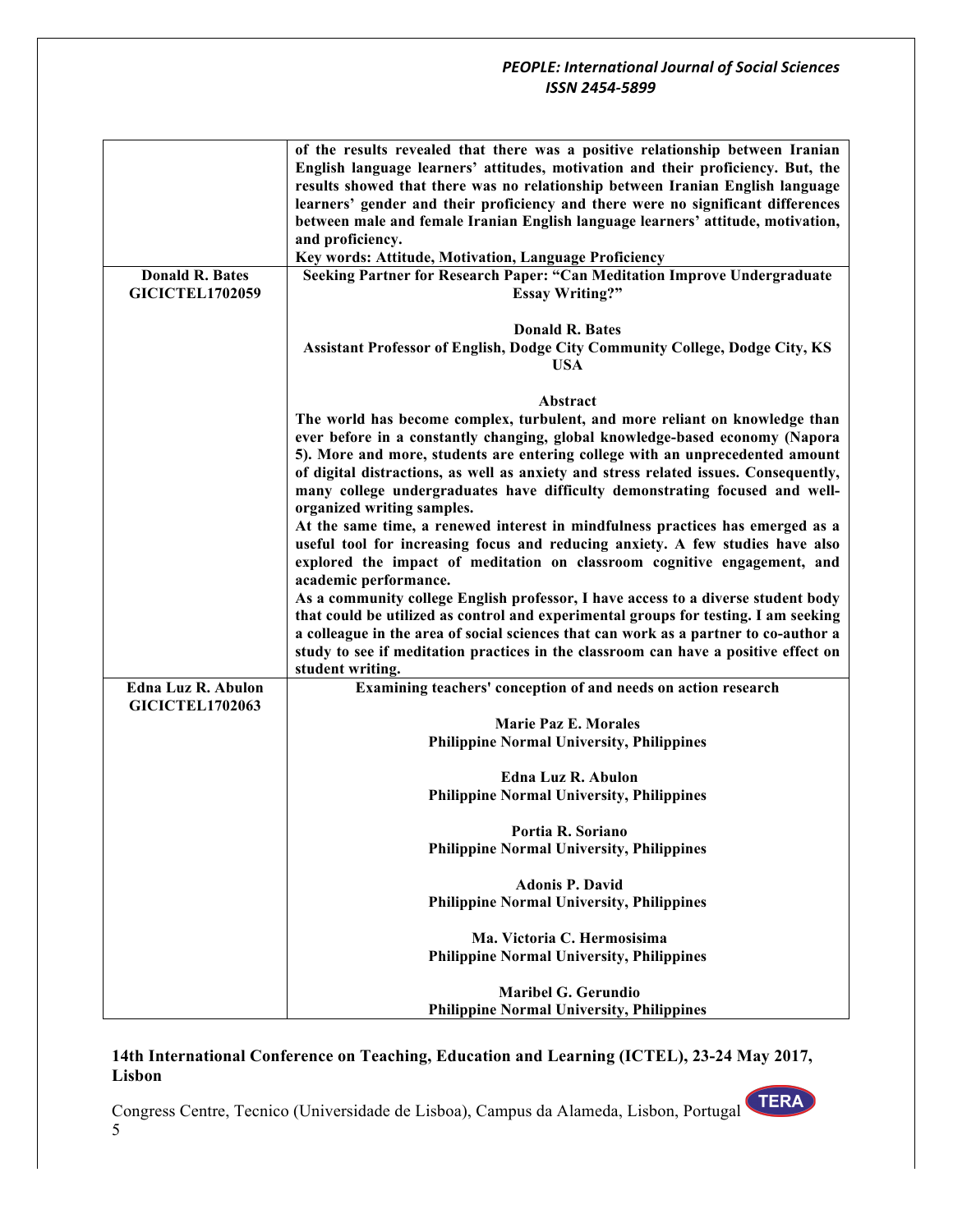#### **Abstract**

| <b>Marie Paz E. Morales</b><br><b>GICICTEL1702064</b> | Action research is viewed as a path towards better student achievement. This<br>track may be attained through the reflective nature instilled in the teacher that<br>sparks initiatives to promote better classroom practices in the aspects of<br>pedagogy, assessment, and parental involvement. This descriptive survey explores<br>Filipino teachers' conceptions of and needs on action research which may be<br>barriers to implementing action research in their classrooms. Participants were<br>randomly selected science and mathematics teachers in government schools in the<br>Philippine's capital city. Their concepts about action research were investigated<br>by a survey and interviews, which indicated that they had positive views about<br>action research helping to develop student learning in science and mathematics,<br>and promote lifelong learning. Teachers' prior concepts on its long-lasting<br>impacts transcend from instructional practice to addressing student problems.<br>Furthermore, their perceived moderate level of difficulty in conducting action<br>research indicated some areas needing professional development programs, such<br>as statistics, data organisation, literature searching, and writing reports.<br>Recommendations include professional development training programs to<br>address issues in classroom practices through action research and for the<br>Philippine government to review workloads of teachers and provide them with<br>better opportunities for theory-practice-influenced teaching.<br>Exploring the Impact of Culture- and Language-Influenced Physics on Science<br><b>Attitude Enhancement</b> |
|-------------------------------------------------------|-------------------------------------------------------------------------------------------------------------------------------------------------------------------------------------------------------------------------------------------------------------------------------------------------------------------------------------------------------------------------------------------------------------------------------------------------------------------------------------------------------------------------------------------------------------------------------------------------------------------------------------------------------------------------------------------------------------------------------------------------------------------------------------------------------------------------------------------------------------------------------------------------------------------------------------------------------------------------------------------------------------------------------------------------------------------------------------------------------------------------------------------------------------------------------------------------------------------------------------------------------------------------------------------------------------------------------------------------------------------------------------------------------------------------------------------------------------------------------------------------------------------------------------------------------------------------------------------------------------------------------------------------------------------------------------------|
|                                                       | <b>Marie Paz E. Morales</b>                                                                                                                                                                                                                                                                                                                                                                                                                                                                                                                                                                                                                                                                                                                                                                                                                                                                                                                                                                                                                                                                                                                                                                                                                                                                                                                                                                                                                                                                                                                                                                                                                                                               |
|                                                       | <b>Philippine Normal University, Philippines</b>                                                                                                                                                                                                                                                                                                                                                                                                                                                                                                                                                                                                                                                                                                                                                                                                                                                                                                                                                                                                                                                                                                                                                                                                                                                                                                                                                                                                                                                                                                                                                                                                                                          |
|                                                       | Abstract<br>"Culture," a set of principles that trace and familiarize human beings within<br>their existential realities, may provide an invisible lens through which reality<br>could be discerned. Critically explored in this study is how culture-and language-<br>sensitive curriculum materials in physics improve Pangasinan learners' attitude<br>toward science. Their cultural preference or profile defined their cultural<br>dimensions, epistemological beliefs, and views on integration of culture and<br>language in the teaching and learning processes. The culture- and language-<br>influenced curriculum materials in physics were heavily influenced by<br>Pangasinan learners' cultural preference or profile. Results of the experimental<br>participants' pretest and posttest on science attitude measure, when compared,<br>showed significant statistical difference. Assessment of science attitude<br>enhancement favored the experimental group over the control group. Qualitative<br>data gathered from post-implementation interviews, focus group discussions, and<br>journal log entries indicated the same trend in favor of the experimental<br>participants. The study yielded that culture and language integration in the<br>teaching and learning processes of physics concepts allowed students to develop<br>positive attitude to science, their culture, and native language.<br>Keywords: Cultural profiling, Culture sensitivity, Language sensitivity, Filipino                                                                                                                                                                           |
| <b>Olga CSILLIK</b>                                   | learners, Science attitude<br>Gennovation' in the Teaching Methods at the Corvinus University of Budapest                                                                                                                                                                                                                                                                                                                                                                                                                                                                                                                                                                                                                                                                                                                                                                                                                                                                                                                                                                                                                                                                                                                                                                                                                                                                                                                                                                                                                                                                                                                                                                                 |

# **14th International Conference on Teaching, Education and Learning (ICTEL), 23-24 May 2017, Lisbon**

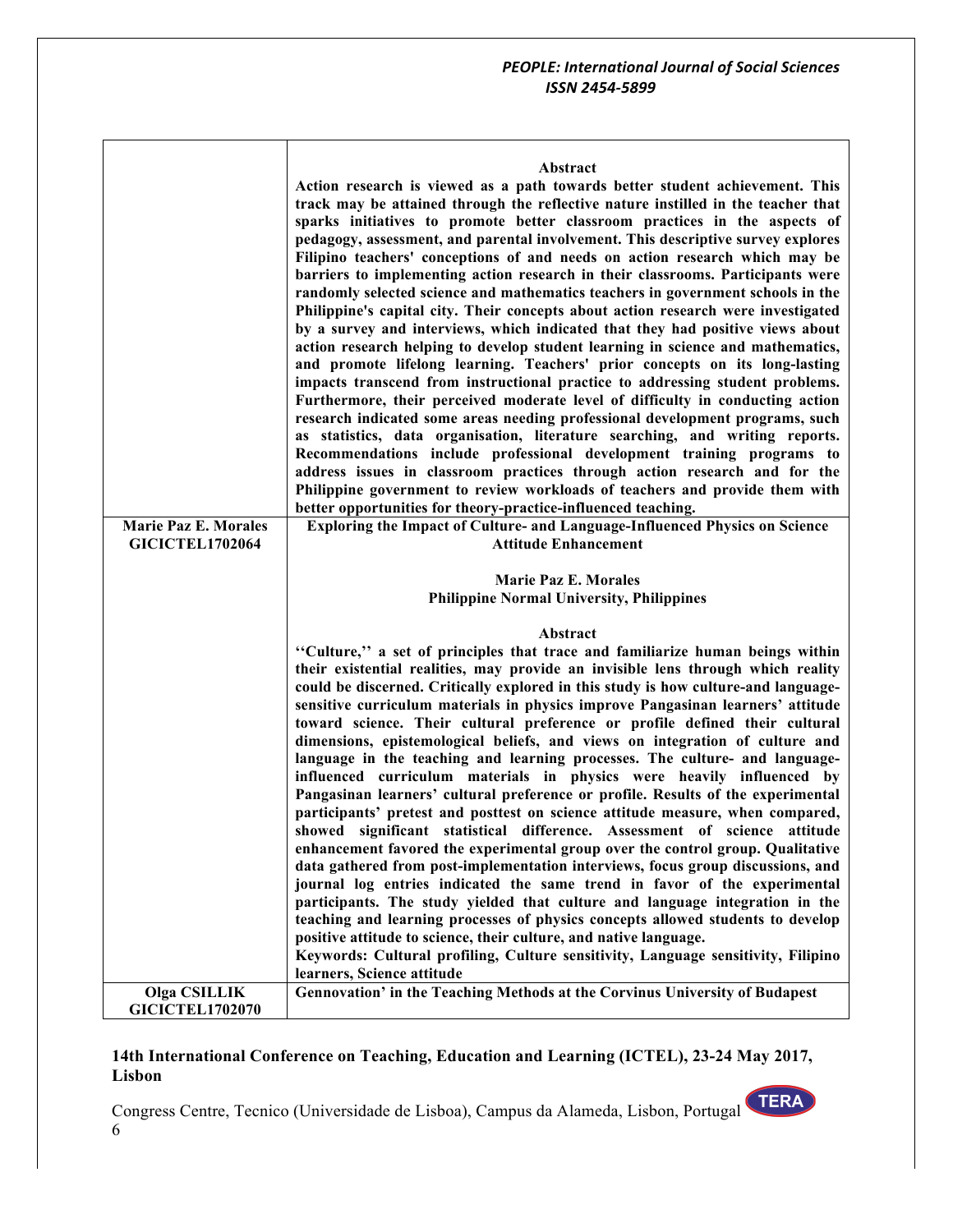|                        | Daruka, Magdolna                                                                                                                                                                                                                                                                                                                                                                                                                                                                                                                                                                                                                                                                                                                                                                                                                                                                             |
|------------------------|----------------------------------------------------------------------------------------------------------------------------------------------------------------------------------------------------------------------------------------------------------------------------------------------------------------------------------------------------------------------------------------------------------------------------------------------------------------------------------------------------------------------------------------------------------------------------------------------------------------------------------------------------------------------------------------------------------------------------------------------------------------------------------------------------------------------------------------------------------------------------------------------|
|                        | <b>Corvinus University of Budapest Teacher Training Center</b>                                                                                                                                                                                                                                                                                                                                                                                                                                                                                                                                                                                                                                                                                                                                                                                                                               |
|                        | Csillik, Olga                                                                                                                                                                                                                                                                                                                                                                                                                                                                                                                                                                                                                                                                                                                                                                                                                                                                                |
|                        | <b>Corvinus University of Budapest Teacher Training Center</b>                                                                                                                                                                                                                                                                                                                                                                                                                                                                                                                                                                                                                                                                                                                                                                                                                               |
|                        | Abstract                                                                                                                                                                                                                                                                                                                                                                                                                                                                                                                                                                                                                                                                                                                                                                                                                                                                                     |
|                        | Nowadays students enrolled in higher education belong to the generation of<br>'digital inhabitants'. Compared to the previous generation, these students have<br>significantly different preferences and motivation concerning studying and<br>learning. In the rapidly changing educational environment we have to find out<br>which kind of innovations can be best used to increase the quality of education.<br>The main question of our investigation was how could we use digital devices and<br>synthesize effectively the formal and informal, online and traditional forms of<br>teaching and learning in order to foster creativity, interactivity and<br>experimentation, moreover to improve personal learning.<br>The aim of this study was to try out some new teaching methods by a highly<br>theoretical, obligatory course-unit, where students were required to comprehend |
|                        | knowledge that is out of their major (e.g. social science students were expected to<br>learn economics and make recommendations). For the pilot program we used the                                                                                                                                                                                                                                                                                                                                                                                                                                                                                                                                                                                                                                                                                                                          |
|                        | so called 'flipped classroom' method.                                                                                                                                                                                                                                                                                                                                                                                                                                                                                                                                                                                                                                                                                                                                                                                                                                                        |
|                        | During the semester we examined the student's learning motivations and their<br>attitude toward the course. We moreover made a comparison between different<br>methods, tasks and learning outcomes by online and traditional classes. We                                                                                                                                                                                                                                                                                                                                                                                                                                                                                                                                                                                                                                                    |
|                        | permanently analysed the log files stored in the Moodle system to ensure that<br>activity has been carried out in the online space. We also made questionnaires to<br>measure individual differences. To end our project the acquired knowledge will<br>be measured, both among students who took part in the flipped classroom and<br>those who participated in the traditional course.                                                                                                                                                                                                                                                                                                                                                                                                                                                                                                     |
|                        | There are two fields, which can be highlighted from the participant's evaluations:<br>quality and efficiency. The average grades in the pilot group were better as well                                                                                                                                                                                                                                                                                                                                                                                                                                                                                                                                                                                                                                                                                                                      |
|                        | than in the parallel group.                                                                                                                                                                                                                                                                                                                                                                                                                                                                                                                                                                                                                                                                                                                                                                                                                                                                  |
|                        | Keywords: Higher education, 'gennovation', flipped classroom, motivation,                                                                                                                                                                                                                                                                                                                                                                                                                                                                                                                                                                                                                                                                                                                                                                                                                    |
| <b>Eva BONAR</b>       | efficiency, learning autonomy<br>How social science students evaluate "Economy course" flipped classroom from                                                                                                                                                                                                                                                                                                                                                                                                                                                                                                                                                                                                                                                                                                                                                                                |
| <b>GICICTEL1702072</b> | motivational aspects                                                                                                                                                                                                                                                                                                                                                                                                                                                                                                                                                                                                                                                                                                                                                                                                                                                                         |
|                        |                                                                                                                                                                                                                                                                                                                                                                                                                                                                                                                                                                                                                                                                                                                                                                                                                                                                                              |
|                        | Sass, Judit<br><b>Corvinus University of Budapest Teacher Training Center</b>                                                                                                                                                                                                                                                                                                                                                                                                                                                                                                                                                                                                                                                                                                                                                                                                                |
|                        |                                                                                                                                                                                                                                                                                                                                                                                                                                                                                                                                                                                                                                                                                                                                                                                                                                                                                              |
|                        | Bodnár, Éva                                                                                                                                                                                                                                                                                                                                                                                                                                                                                                                                                                                                                                                                                                                                                                                                                                                                                  |
|                        | <b>Corvinus University of Budapest Teacher Training Center</b>                                                                                                                                                                                                                                                                                                                                                                                                                                                                                                                                                                                                                                                                                                                                                                                                                               |
|                        | Abstract                                                                                                                                                                                                                                                                                                                                                                                                                                                                                                                                                                                                                                                                                                                                                                                                                                                                                     |
|                        | University lecturers face with the problem of students' amotivation and their                                                                                                                                                                                                                                                                                                                                                                                                                                                                                                                                                                                                                                                                                                                                                                                                                |
|                        | need for interactive ways of learning and for usage of technology.                                                                                                                                                                                                                                                                                                                                                                                                                                                                                                                                                                                                                                                                                                                                                                                                                           |
|                        | One possible solution for these problem is flipped classroom, that requires home<br>preparation and gives opportunity for active in-class learning with the help of                                                                                                                                                                                                                                                                                                                                                                                                                                                                                                                                                                                                                                                                                                                          |
|                        | different methods e.g. story line.                                                                                                                                                                                                                                                                                                                                                                                                                                                                                                                                                                                                                                                                                                                                                                                                                                                           |

# **14th International Conference on Teaching, Education and Learning (ICTEL), 23-24 May 2017, Lisbon**

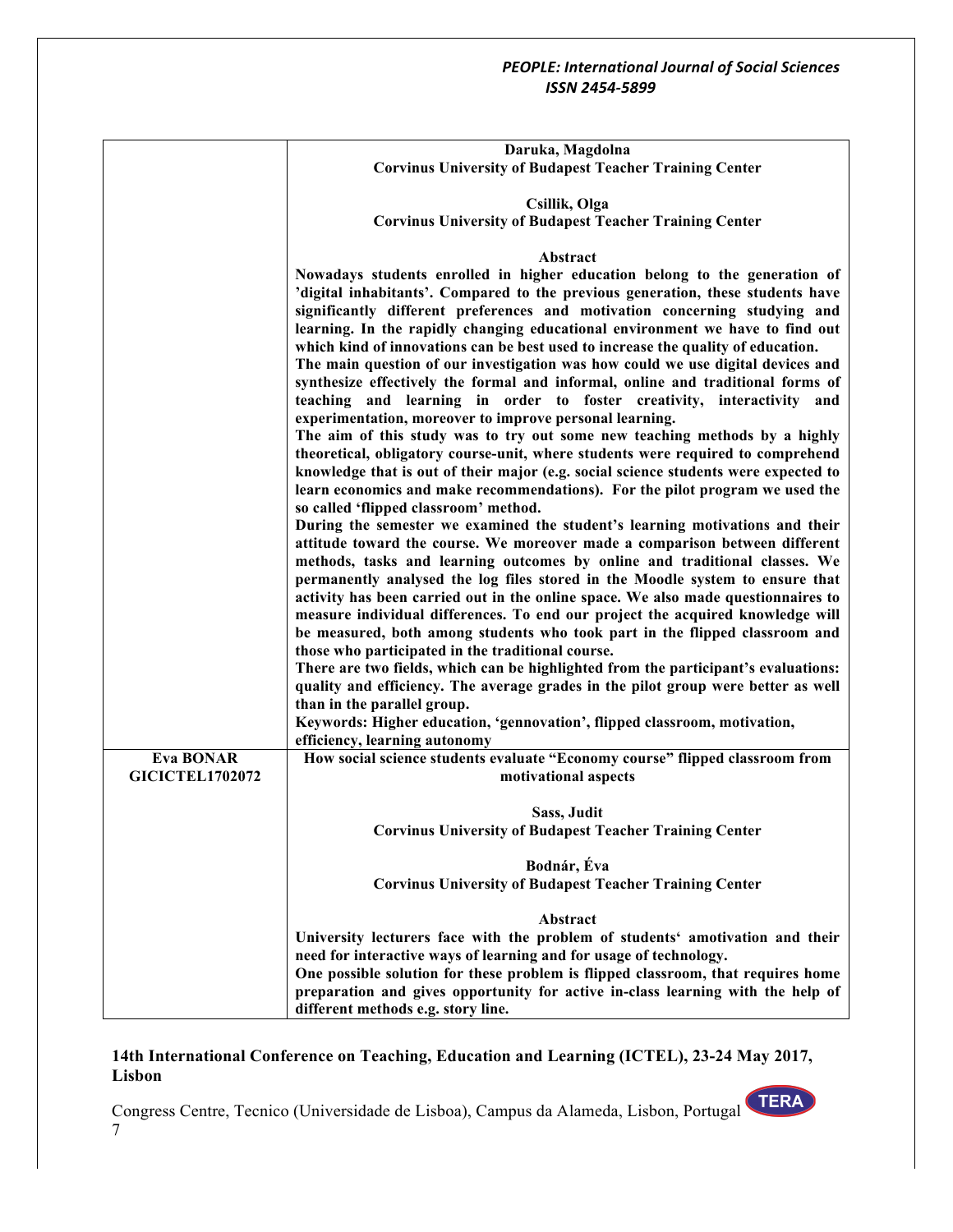|                                                  | The aim of the study was to measure students' learning motivation in flipped-<br>classroom on the basis of self-determination theory (SDT) and their attitudes<br>toward different aspects of flipped classroom. Furthermore we compered<br>evaluations of flipped-classroom-students $(N=27)$ and traditional learners<br>$(N=300).$<br>We measured students' learning motivation and attitudes with help of SDT<br>questionnaires developed by Deci and Ryan (2000): attitude toward the course, |
|--------------------------------------------------|----------------------------------------------------------------------------------------------------------------------------------------------------------------------------------------------------------------------------------------------------------------------------------------------------------------------------------------------------------------------------------------------------------------------------------------------------------------------------------------------------|
|                                                  | the, the material and the learning methods. We also measured perceived change<br>of competencies with help of competence-list.<br>The tutor's perceived competence, effort and involvement of students was the                                                                                                                                                                                                                                                                                     |
|                                                  | highest, while student expected more supportive feedback and interest toward<br>them.                                                                                                                                                                                                                                                                                                                                                                                                              |
|                                                  | Students reported increased intrinsic motivation, the course was evaluated as<br>more interesting and enjoyable, students perceived higher autonomy, improving<br>competencies in scheduling learning, time management, openness to innovation,<br>cooperation with others and teacher and synthesis of information, and ICT than<br>in traditional course.                                                                                                                                        |
|                                                  | For more than half of the participants working with material was interesting with<br>low tension, but they perceived low level of competence as well. Motivational<br>potentials of methods was the highest for video, presentation, making mindmap,<br>infographics board game, while it was the lowest for Facebook profile and<br>crosswords.                                                                                                                                                   |
|                                                  | According to our first experiences, however flipped classroom method needs<br>greater activity and more effort from both the side of the teacher and the<br>students, but it makes teaching and learning process more effective, and enriches<br>with experiences.                                                                                                                                                                                                                                 |
|                                                  | Keywords: flipped classroom, student motivation, student satisfaction, economics<br>course                                                                                                                                                                                                                                                                                                                                                                                                         |
| <b>Karima Merchant</b><br><b>GICICTEL1702075</b> | The Writing Eight Exercise And Its Impact On Kindergartners                                                                                                                                                                                                                                                                                                                                                                                                                                        |
|                                                  | <b>Karima Merchant</b><br>Haque Academy, Karachi, Pakistan                                                                                                                                                                                                                                                                                                                                                                                                                                         |
|                                                  | Abstract                                                                                                                                                                                                                                                                                                                                                                                                                                                                                           |
|                                                  | The aim of this study was to analyze the impact of the Writing Eight Exercise, an<br>exercise from the Brain Integration Therapy, with Kindergartners who are<br>struggling with writing tasks in school. The study was spread over 15 weeks<br>where the children were required to do this exercise 4 times a week. The data                                                                                                                                                                      |
|                                                  | collection methods included observations, student work samples and feedback<br>from teachers and parents. Based on the results of this study, it can be concluded<br>that the Writing Eight Exercise had a positive impact on students' approach<br>towards writing tasks, letter formation and fine motor skills.<br>Keywords: writing, letter formation, fine motor skills                                                                                                                       |

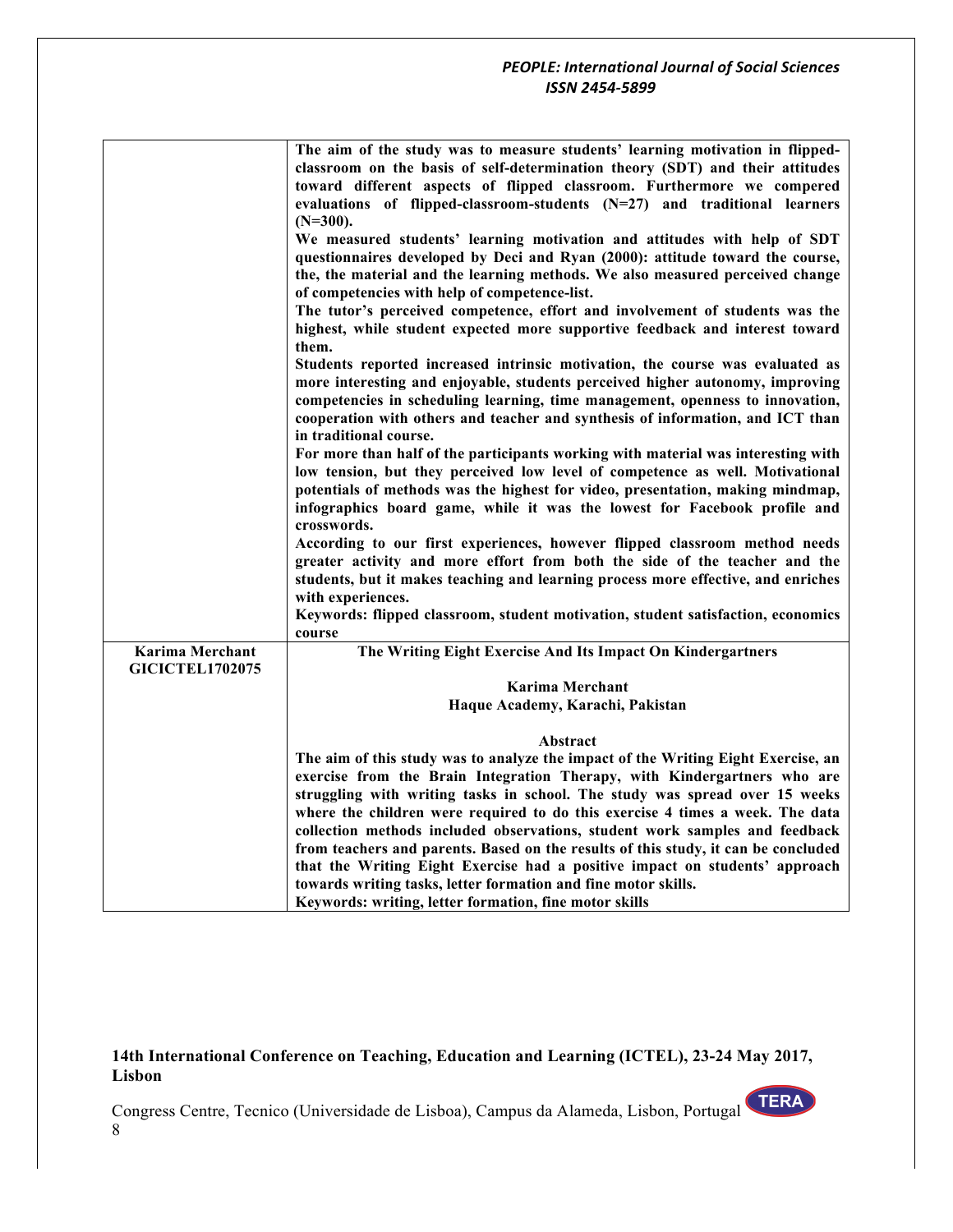|                          | The Bologna Process and the Portuguese Higher Education System: a reflection                                                                                     |
|--------------------------|------------------------------------------------------------------------------------------------------------------------------------------------------------------|
|                          | over the path to the quality and competitiveness                                                                                                                 |
|                          |                                                                                                                                                                  |
|                          | <b>Ivo Santos Soares</b>                                                                                                                                         |
|                          | Universidade Europeia   Laureate International Universities                                                                                                      |
|                          |                                                                                                                                                                  |
|                          | Abstract                                                                                                                                                         |
|                          | Notable progress has taken place in European higher education over the last 15                                                                                   |
| <b>Ivo Santos Soares</b> | years, specifically in the areas of quality and competitiveness in line with the                                                                                 |
| <b>GICICTEL1702077</b>   | recommendations from the action lines of the Bologna Declaration.                                                                                                |
|                          | These developments contributed to student centered learning that was oriented                                                                                    |
|                          | toward the quality of learning and competitiveness which began in 2005. In early                                                                                 |
|                          | 2006, about 40% of higher education institutions implemented the Bologna cycles                                                                                  |
|                          | system as part of their training. This figure roses to 70% in 2007 and 98.6% in                                                                                  |
|                          | 2011, which demonstrated that massive progress was made, not only in this area<br>but also regarding the implementation of other tools such as academic learning |
|                          | outcomes and the ECTS credit system.                                                                                                                             |
|                          | Concerning the promotion of cooperation in matters of evaluation and                                                                                             |
|                          | accreditation for the certification of quality in higher education, the Agency for                                                                               |
|                          | Assessment and Accreditation of Higher Education, A3ES was established, which                                                                                    |
|                          | was dependent on the Ministry for Higher Education for integration into the                                                                                      |
|                          | European Network for Quality Assurance in Higher Education (ENQA) as the                                                                                         |
|                          | supporter of higher education quality.                                                                                                                           |
|                          | In Portugal, the Bologna process has been implemented. The three-degree system                                                                                   |
|                          | is implemented and standardized according to European standards and the                                                                                          |
|                          | national qualifications framework. In terms of quality, we have an education                                                                                     |
|                          | system focused on the student, and the supplement system to the degree as a                                                                                      |
|                          | common practice, the recognition of academic training at tertiary level is already                                                                               |
|                          | commonly used through the simple analysis processes and the ECTS system is                                                                                       |
|                          | now standard in all higher education institutions.                                                                                                               |
| Klavdija Zorec           | The Role of Undergraduate Research Programs in Influencing Aspirations to                                                                                        |
| <b>GICICTEL1702079</b>   | Pursue Graduate Education and Faculty Careers among Underrepresented                                                                                             |
|                          | <b>Students</b>                                                                                                                                                  |
|                          | Klavdija Zorec                                                                                                                                                   |
|                          | Department of Educational Psychology, College of Education, University of                                                                                        |
|                          | Hawaii, Honolulu, Hawaii, United States                                                                                                                          |
|                          |                                                                                                                                                                  |
|                          | Abstract                                                                                                                                                         |
|                          | The purpose of this study was to examine student outcomes of participation in                                                                                    |
|                          | undergraduate research program for underrepresented students. This report was                                                                                    |
|                          | designed to assess the influence of the Summer Pre-Graduate Research                                                                                             |
|                          | Experience (SPGRE) program on aspirations to pursue graduate education and                                                                                       |
|                          | faculty careers among underrepresented students. Secondary data came from 21                                                                                     |
|                          | underrepresented students who participated in interview questionnaire at two                                                                                     |
|                          | points over a program duration: at the near start ("pre"-test) and at the near end                                                                               |
|                          | of the program ("post"-test). Students' aspirations were coded and inter-                                                                                        |
|                          | reliability of the data was established. Outcomes in student aspirations to pursue                                                                               |
|                          | graduate education and faculty careers were analyzed and discussed in relation                                                                                   |

# **14th International Conference on Teaching, Education and Learning (ICTEL), 23-24 May 2017, Lisbon**

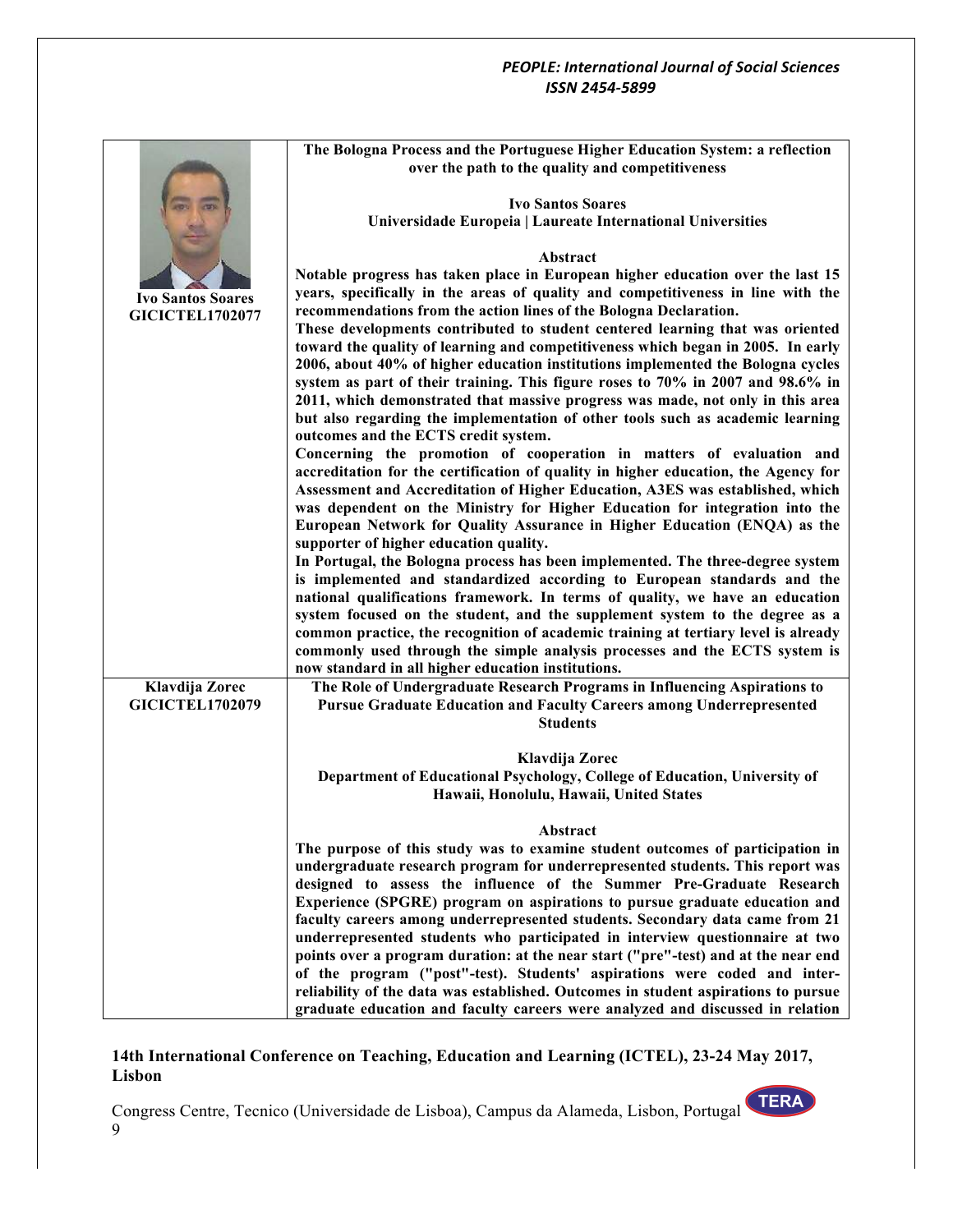|                                                     | with students' primary reason to enter the program. For students, who's graduate<br>school and/or faculty career aspirations increased after participating in the<br>program, perceptions of interaction with mentor and others on the program were<br>compared and discussed. Findings indicate that the program positively influenced<br>students' aspirations to pursue graduate education and faculty careers; upon<br>participation in the program, majority of the students clarified, or confirmed<br>their educational and/or career plans. For students, who's graduate school and<br>faculty career pursuit increased upon participation in the program, working on<br>the project closely related with student initial interest and collaboration with<br>mentors and others in the program appeared to be important components of |
|-----------------------------------------------------|-----------------------------------------------------------------------------------------------------------------------------------------------------------------------------------------------------------------------------------------------------------------------------------------------------------------------------------------------------------------------------------------------------------------------------------------------------------------------------------------------------------------------------------------------------------------------------------------------------------------------------------------------------------------------------------------------------------------------------------------------------------------------------------------------------------------------------------------------|
|                                                     | positive undergraduate research experience. Recommendations for further<br>research are suggested and limitations of the study are presented.                                                                                                                                                                                                                                                                                                                                                                                                                                                                                                                                                                                                                                                                                                 |
|                                                     | Key Words: Undergraduate Research Programs, Underrepresented Students,                                                                                                                                                                                                                                                                                                                                                                                                                                                                                                                                                                                                                                                                                                                                                                        |
|                                                     | <b>Graduate School Aspirations, Faculty Career Aspirations, Social Interactions</b><br>The Need for Critical Border Praxis in Education: Opening and Maintaining                                                                                                                                                                                                                                                                                                                                                                                                                                                                                                                                                                                                                                                                              |
|                                                     | <b>Lines of Communication</b>                                                                                                                                                                                                                                                                                                                                                                                                                                                                                                                                                                                                                                                                                                                                                                                                                 |
|                                                     |                                                                                                                                                                                                                                                                                                                                                                                                                                                                                                                                                                                                                                                                                                                                                                                                                                               |
|                                                     | <b>Timothy G. Cashman, Associate Professor</b>                                                                                                                                                                                                                                                                                                                                                                                                                                                                                                                                                                                                                                                                                                                                                                                                |
|                                                     | University of Texas at El Paso, El Paso, Texas, USA                                                                                                                                                                                                                                                                                                                                                                                                                                                                                                                                                                                                                                                                                                                                                                                           |
|                                                     | Abstract                                                                                                                                                                                                                                                                                                                                                                                                                                                                                                                                                                                                                                                                                                                                                                                                                                      |
| <b>Timothy G. Cashman</b><br><b>GICICTEL1702082</b> | This study explores how critical border dialogism (Cashman, 2015) and                                                                                                                                                                                                                                                                                                                                                                                                                                                                                                                                                                                                                                                                                                                                                                         |
|                                                     | ultimately, critical border praxis (Cashman, 2016) are necessary approaches for                                                                                                                                                                                                                                                                                                                                                                                                                                                                                                                                                                                                                                                                                                                                                               |
|                                                     | transnational cooperation and conflict resolution across international borders.<br>United States (US) and Cuba tensions are investigated in educational, historical,                                                                                                                                                                                                                                                                                                                                                                                                                                                                                                                                                                                                                                                                          |
|                                                     | cultural, and economic contexts. Research took place in Cuba during a March<br>2015 educational exchange to Cuban secondary and university educational sites.<br>Cuban social studies educators were interviewed and surveyed to better                                                                                                                                                                                                                                                                                                                                                                                                                                                                                                                                                                                                       |
|                                                     | understand how United States (US) international policies are discussed in the<br>Cuban educational system. This study will provide comparative perspectives on                                                                                                                                                                                                                                                                                                                                                                                                                                                                                                                                                                                                                                                                                |
|                                                     | how similar issues are addressed by educators in two countries with a recent                                                                                                                                                                                                                                                                                                                                                                                                                                                                                                                                                                                                                                                                                                                                                                  |
|                                                     | history of governmental tensions. Moreover, this work considers the teaching of                                                                                                                                                                                                                                                                                                                                                                                                                                                                                                                                                                                                                                                                                                                                                               |
|                                                     | recent developments in US and Cuban relations in US classrooms and the                                                                                                                                                                                                                                                                                                                                                                                                                                                                                                                                                                                                                                                                                                                                                                        |
|                                                     | teaching of historical and territorial issues.                                                                                                                                                                                                                                                                                                                                                                                                                                                                                                                                                                                                                                                                                                                                                                                                |
|                                                     | Ultimately, this research will provide additional insight for those who educate on<br>the effects of US international policies in US and international classrooms.                                                                                                                                                                                                                                                                                                                                                                                                                                                                                                                                                                                                                                                                            |
|                                                     | Critical border praxis (Cashman, 2015) serves as an archetype for cross-border                                                                                                                                                                                                                                                                                                                                                                                                                                                                                                                                                                                                                                                                                                                                                                |
|                                                     | dialogue in the field of education.                                                                                                                                                                                                                                                                                                                                                                                                                                                                                                                                                                                                                                                                                                                                                                                                           |
|                                                     | Key words: critical border praxis, social studies, comparative education                                                                                                                                                                                                                                                                                                                                                                                                                                                                                                                                                                                                                                                                                                                                                                      |
| Mubarak S. Aldosari                                 | Barriers to the Successful Employment of Individuals with Intellectual                                                                                                                                                                                                                                                                                                                                                                                                                                                                                                                                                                                                                                                                                                                                                                        |
| <b>GICICTEL1702084</b>                              | <b>Disabilities</b>                                                                                                                                                                                                                                                                                                                                                                                                                                                                                                                                                                                                                                                                                                                                                                                                                           |
|                                                     | Mubarak S. Aldosari                                                                                                                                                                                                                                                                                                                                                                                                                                                                                                                                                                                                                                                                                                                                                                                                                           |
|                                                     | Prince Sattam Bin Abdulaziz University, P.O. Box 173, Al Kharj, 11942,                                                                                                                                                                                                                                                                                                                                                                                                                                                                                                                                                                                                                                                                                                                                                                        |
|                                                     | Kingdom of Saudi Arabia                                                                                                                                                                                                                                                                                                                                                                                                                                                                                                                                                                                                                                                                                                                                                                                                                       |
|                                                     | Abstract                                                                                                                                                                                                                                                                                                                                                                                                                                                                                                                                                                                                                                                                                                                                                                                                                                      |
|                                                     | The aim of this study is to identify the main barriers to the successful employment                                                                                                                                                                                                                                                                                                                                                                                                                                                                                                                                                                                                                                                                                                                                                           |
|                                                     | individuals with intellectual disabilities (ID) from their colleagues'<br>оf                                                                                                                                                                                                                                                                                                                                                                                                                                                                                                                                                                                                                                                                                                                                                                  |

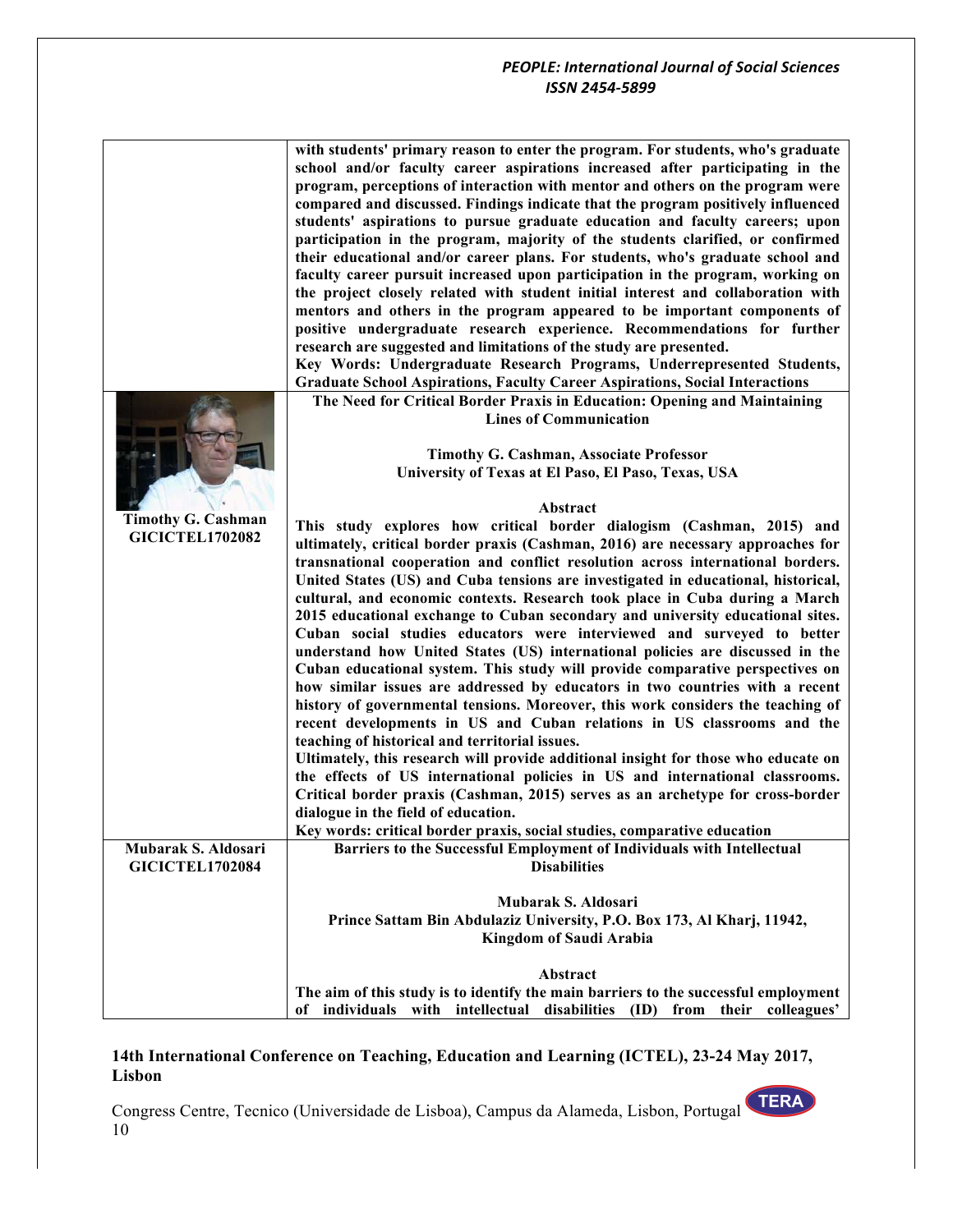| perspectives. To achieve the goal of the study, the researcher selected a purposive<br>sample consisting of 43 individuals who work daily with individuals with ID. The<br>researcher used a questionnaire of 32 items distributed over 6 dimensions<br>(barriers): social skills, transportation, academic skills, attitudes toward<br>individuals with ID, laws and legislations, and work skills and experiences.<br>The findings of the study revealed that based on their colleagues' views, the<br>barriers to the successful employment of individuals with ID were high with an<br>overall mean of 3.56 and a standard deviation of 0.87. Results revealed that there<br>were statistically significant differences in the barriers faced by individuals with<br>ID seeking successful employment in the domains of social skills, transportation,<br>academic skills, and law and legislation because of the type of work variable<br>(private, government). Lastly, in the academic skills domain, results revealed<br>statistically significant differences when testing for the colleagues' type of position<br>Keywords: Barriers, employment, individuals with mild intellectual disabilities,<br>negative attitudes, social skills, academic skills, transports, work skills and |
|-------------------------------------------------------------------------------------------------------------------------------------------------------------------------------------------------------------------------------------------------------------------------------------------------------------------------------------------------------------------------------------------------------------------------------------------------------------------------------------------------------------------------------------------------------------------------------------------------------------------------------------------------------------------------------------------------------------------------------------------------------------------------------------------------------------------------------------------------------------------------------------------------------------------------------------------------------------------------------------------------------------------------------------------------------------------------------------------------------------------------------------------------------------------------------------------------------------------------------------------------------------------------------------------------|
| The impact of ICT-enabled English language instruction on students' learning                                                                                                                                                                                                                                                                                                                                                                                                                                                                                                                                                                                                                                                                                                                                                                                                                                                                                                                                                                                                                                                                                                                                                                                                                    |
|                                                                                                                                                                                                                                                                                                                                                                                                                                                                                                                                                                                                                                                                                                                                                                                                                                                                                                                                                                                                                                                                                                                                                                                                                                                                                                 |
|                                                                                                                                                                                                                                                                                                                                                                                                                                                                                                                                                                                                                                                                                                                                                                                                                                                                                                                                                                                                                                                                                                                                                                                                                                                                                                 |
| Ecole Nationale de Commerce et de Gestion, Cadi Ayyad University- Marrakech                                                                                                                                                                                                                                                                                                                                                                                                                                                                                                                                                                                                                                                                                                                                                                                                                                                                                                                                                                                                                                                                                                                                                                                                                     |
|                                                                                                                                                                                                                                                                                                                                                                                                                                                                                                                                                                                                                                                                                                                                                                                                                                                                                                                                                                                                                                                                                                                                                                                                                                                                                                 |
|                                                                                                                                                                                                                                                                                                                                                                                                                                                                                                                                                                                                                                                                                                                                                                                                                                                                                                                                                                                                                                                                                                                                                                                                                                                                                                 |
|                                                                                                                                                                                                                                                                                                                                                                                                                                                                                                                                                                                                                                                                                                                                                                                                                                                                                                                                                                                                                                                                                                                                                                                                                                                                                                 |
| Most research studies have focused more on the benefits of ICT use in English                                                                                                                                                                                                                                                                                                                                                                                                                                                                                                                                                                                                                                                                                                                                                                                                                                                                                                                                                                                                                                                                                                                                                                                                                   |
| language teaching and have included great expectations. However, the EFL                                                                                                                                                                                                                                                                                                                                                                                                                                                                                                                                                                                                                                                                                                                                                                                                                                                                                                                                                                                                                                                                                                                                                                                                                        |
| classroom does not reflect the same enthusiasm and commitment. No matter how<br>abundant and authentic Internet material is, it does not always provide relevant                                                                                                                                                                                                                                                                                                                                                                                                                                                                                                                                                                                                                                                                                                                                                                                                                                                                                                                                                                                                                                                                                                                                |
| content. Most Internet material and applications including chat, podcasts, blogs                                                                                                                                                                                                                                                                                                                                                                                                                                                                                                                                                                                                                                                                                                                                                                                                                                                                                                                                                                                                                                                                                                                                                                                                                |
| and digital videos were not originally made for foreign language learning. This                                                                                                                                                                                                                                                                                                                                                                                                                                                                                                                                                                                                                                                                                                                                                                                                                                                                                                                                                                                                                                                                                                                                                                                                                 |
| raises questions about the real utility of the material to help students improve                                                                                                                                                                                                                                                                                                                                                                                                                                                                                                                                                                                                                                                                                                                                                                                                                                                                                                                                                                                                                                                                                                                                                                                                                |
| their performance on written class assessment. The present research study has                                                                                                                                                                                                                                                                                                                                                                                                                                                                                                                                                                                                                                                                                                                                                                                                                                                                                                                                                                                                                                                                                                                                                                                                                   |
| investigated the use of ICT in the English language classroom and assessed its                                                                                                                                                                                                                                                                                                                                                                                                                                                                                                                                                                                                                                                                                                                                                                                                                                                                                                                                                                                                                                                                                                                                                                                                                  |
| impact on students' English learning achievement (performance on written class                                                                                                                                                                                                                                                                                                                                                                                                                                                                                                                                                                                                                                                                                                                                                                                                                                                                                                                                                                                                                                                                                                                                                                                                                  |
| assessment). A quantitative field experiment research tool was used to assess the                                                                                                                                                                                                                                                                                                                                                                                                                                                                                                                                                                                                                                                                                                                                                                                                                                                                                                                                                                                                                                                                                                                                                                                                               |
| impact of ICT use on students' English learning achievement. Participants                                                                                                                                                                                                                                                                                                                                                                                                                                                                                                                                                                                                                                                                                                                                                                                                                                                                                                                                                                                                                                                                                                                                                                                                                       |
| involved in the research study belonged to two intact classes (Control group:                                                                                                                                                                                                                                                                                                                                                                                                                                                                                                                                                                                                                                                                                                                                                                                                                                                                                                                                                                                                                                                                                                                                                                                                                   |
| Class 1) and (Experimental group: class 2) with almost an equal number of                                                                                                                                                                                                                                                                                                                                                                                                                                                                                                                                                                                                                                                                                                                                                                                                                                                                                                                                                                                                                                                                                                                                                                                                                       |
| female and male students. A pre-experiment test was administered to determine<br>both groups' English language abilities and skills so that the difference in the                                                                                                                                                                                                                                                                                                                                                                                                                                                                                                                                                                                                                                                                                                                                                                                                                                                                                                                                                                                                                                                                                                                               |
| experimental group and the control group's score from the pre-test to the post-                                                                                                                                                                                                                                                                                                                                                                                                                                                                                                                                                                                                                                                                                                                                                                                                                                                                                                                                                                                                                                                                                                                                                                                                                 |
| test could be easily determined. This would also indicate the change in the value                                                                                                                                                                                                                                                                                                                                                                                                                                                                                                                                                                                                                                                                                                                                                                                                                                                                                                                                                                                                                                                                                                                                                                                                               |
| of the dependent variable that could be expected to occur in both cases with and                                                                                                                                                                                                                                                                                                                                                                                                                                                                                                                                                                                                                                                                                                                                                                                                                                                                                                                                                                                                                                                                                                                                                                                                                |
| without exposure to the experiment. The experiment was conducted over a period                                                                                                                                                                                                                                                                                                                                                                                                                                                                                                                                                                                                                                                                                                                                                                                                                                                                                                                                                                                                                                                                                                                                                                                                                  |
| of 10 months then a post-experiment test was administered to see if there were                                                                                                                                                                                                                                                                                                                                                                                                                                                                                                                                                                                                                                                                                                                                                                                                                                                                                                                                                                                                                                                                                                                                                                                                                  |
| any differences among groups. The experiment used two different modes of                                                                                                                                                                                                                                                                                                                                                                                                                                                                                                                                                                                                                                                                                                                                                                                                                                                                                                                                                                                                                                                                                                                                                                                                                        |
| teaching. Teaching the experimental group depended mainly on multisensory<br>delivery that included computer applications presenting content in a variety of                                                                                                                                                                                                                                                                                                                                                                                                                                                                                                                                                                                                                                                                                                                                                                                                                                                                                                                                                                                                                                                                                                                                    |
|                                                                                                                                                                                                                                                                                                                                                                                                                                                                                                                                                                                                                                                                                                                                                                                                                                                                                                                                                                                                                                                                                                                                                                                                                                                                                                 |

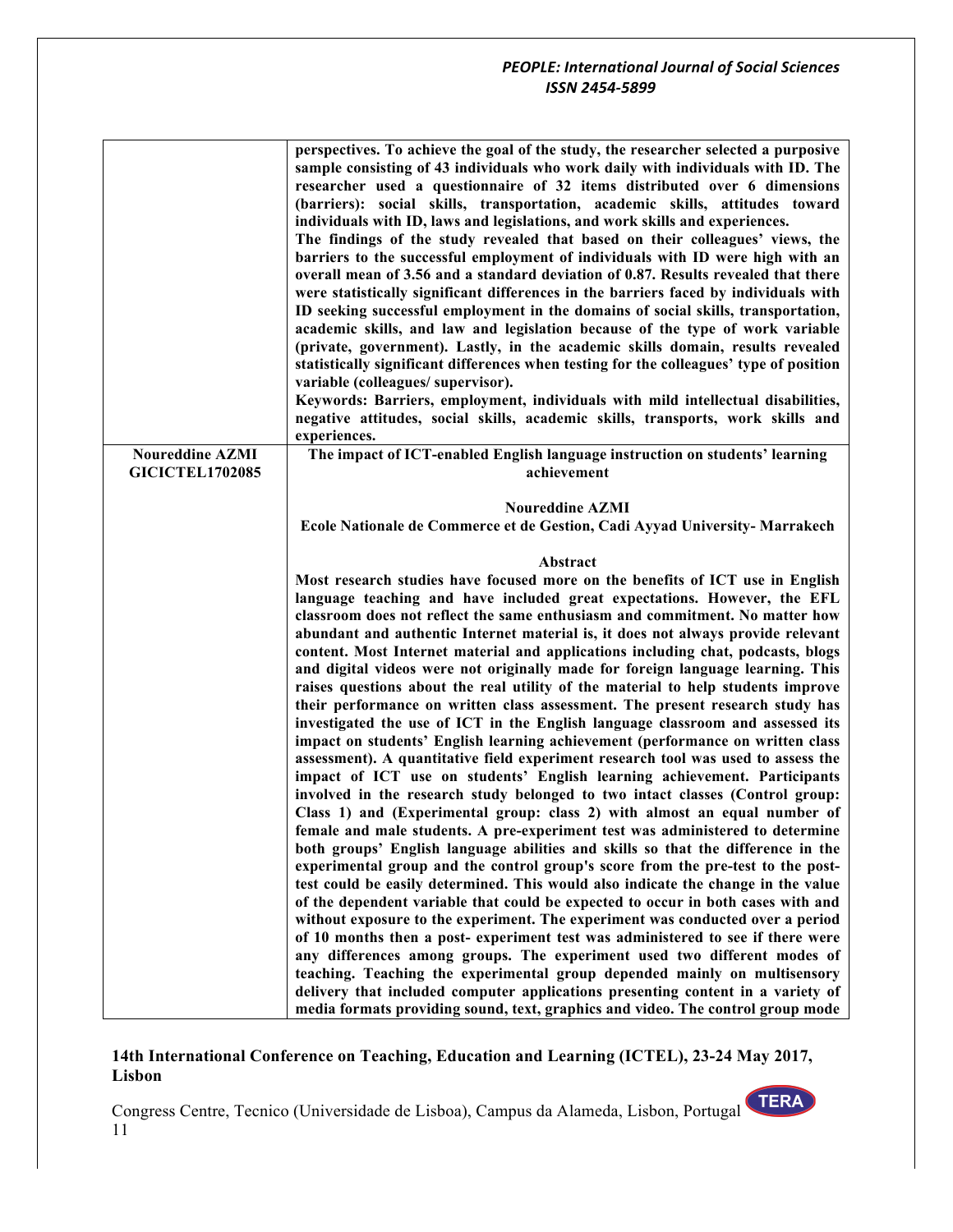|                           | of teaching was limited to the use of conventional methods including print<br>material with a less frequent use of ICT. Research findings show that only high-      |
|---------------------------|---------------------------------------------------------------------------------------------------------------------------------------------------------------------|
|                           | achiever students are more likely to benefit from the digitalization of class                                                                                       |
|                           | content.                                                                                                                                                            |
|                           | Key words: ICT; English language teaching; Blended learning; Performance on<br>written class assessment                                                             |
|                           | <b>Psychological Impact of Menopause: Factors and coping Style</b>                                                                                                  |
|                           |                                                                                                                                                                     |
|                           | <b>Buthaina Hameed Al Asfoor</b>                                                                                                                                    |
|                           | Pychiatric Hospital/Bahrain, Minstry of Health, Kingdom of Bahrain                                                                                                  |
|                           |                                                                                                                                                                     |
|                           | Abstract                                                                                                                                                            |
|                           | Menopause is a natural phenomenon, which refers to the time in a woman's life                                                                                       |
|                           | when her menstrual period stopped making the end of her ability to conceive.                                                                                        |
| <b>Buthaina Hameed Al</b> | Physical and psychological changes are commonly associated with menopause.<br>There are several factors, which contribute to the coping mechanisms in relation      |
| <b>Asfoor</b>             | to psychological distress experienced by women during this phase of life. The aim                                                                                   |
| <b>GICICTEL1702087</b>    | of this study is to determine the psychological impact of menopausal period on                                                                                      |
|                           | Bahraini women's, the coping mechanisms used during this period and the factors                                                                                     |
|                           | contributed. The study is a qualitative descriptive and includes a convenience                                                                                      |
|                           | sample of 12 menopausal women from Bahraini community. Some variables like                                                                                          |
|                           | marital status, educational level, occupation, beliefs, and cultural back ground are                                                                                |
|                           | considered to explore factors which may affect the coping mechanisms during                                                                                         |
|                           | menopause. Data collected through face-to-face semi-structural interviews. Result                                                                                   |
|                           | shows that women who are married and supported by their family report few or<br>no complains and cope rapidly with the changes. Those who face difficulties found   |
|                           | to be divorce or widow. Educated and working women report anxiety with the                                                                                          |
|                           | onset of menopause as it is associated with retirement and sudden changes, and                                                                                      |
|                           | they try to adjust by involve themselves in social activities. Whereas illiterates and                                                                              |
|                           | housewife report less anxiety and are totally involved in housekeeping. Generally                                                                                   |
|                           | 41.7% perceive menopause as a positive experience and 58.3% perceive it as a                                                                                        |
|                           | negative experience. Those who have positive views describe it as the normal                                                                                        |
|                           | stage or the beginning of the pure and cleanliness. The negative views of others                                                                                    |
|                           | were described as the loss of femininity and fertility, the age of diseases and                                                                                     |
|                           | senility, or the terminal stage of the human life. Finally it was found that natural<br>menopause didn't cause psychological problems, but it's affected by several |
|                           | factors that can interfere with women's' perception and coping. The results of                                                                                      |
|                           | this study are assumed to help in the planning of educational program to develop                                                                                    |
|                           | community awareness in this area.                                                                                                                                   |
| Rabia Redouane            | Issues in Learning and Teaching Less Commonly Taught Languages: Case                                                                                                |
| <b>GICICTEL1702088</b>    | studies of Arabic and Chinese                                                                                                                                       |
|                           |                                                                                                                                                                     |
|                           | <b>Rabia Redouane</b>                                                                                                                                               |
|                           | Montclair State University, New Jersey, USA                                                                                                                         |
|                           | Abstract                                                                                                                                                            |
|                           | The study addresses issues related to learning and teaching two Less Commonly                                                                                       |
|                           | Taught Languages (LCTLs) Arabic and Chinese. Specifically, it aims at                                                                                               |
|                           | investigating learners' types of motivational orientation that influence their                                                                                      |

# **14th International Conference on Teaching, Education and Learning (ICTEL), 23-24 May 2017, Lisbon**

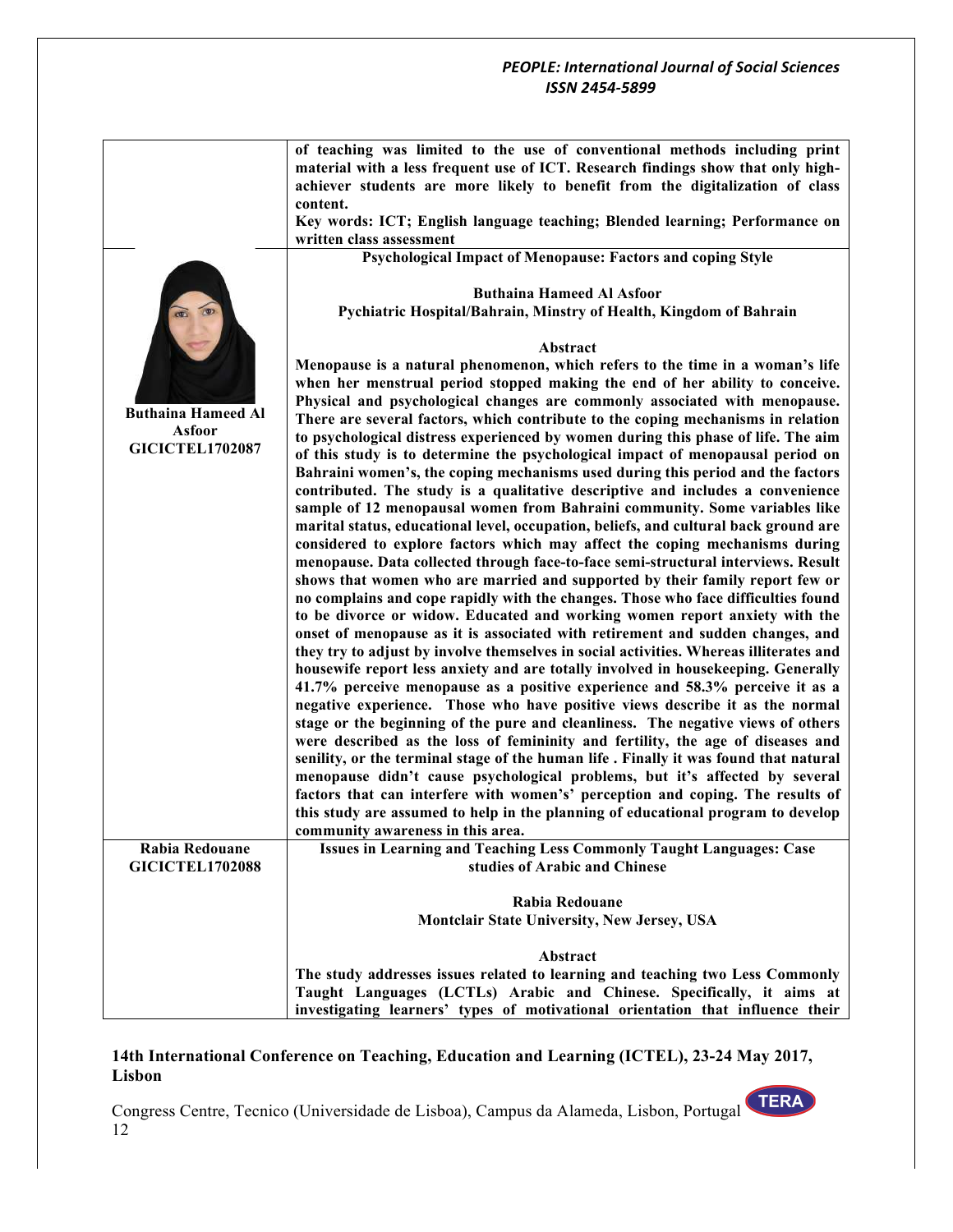|                                             | choice of learning the LCTL, and their attitude and perception towards the                                                                                    |
|---------------------------------------------|---------------------------------------------------------------------------------------------------------------------------------------------------------------|
|                                             | nature of the language of study and its areas of difficulty, surveying the teaching                                                                           |
|                                             | methods and pedagogical activities, and identifying the impact on learners'                                                                                   |
|                                             | motivation on continuing with learning the language of study. Sixty university                                                                                |
|                                             | learners of Beginning Arabic and Chinese participated in this study. The research                                                                             |
|                                             | questions that guided this study are:                                                                                                                         |
|                                             | 1. Do learners express different motivational orientations depending on the type                                                                              |
|                                             | of language of study (Arabic or Chinese)?                                                                                                                     |
|                                             | 2. Do learners' attitude and perception towards the LCTL differ depending on<br>the type of language of study (Arabic or Chinese)?                            |
|                                             | 3. What are the learners' attitude towards teaching method and pedagogical<br>activities used in the classroom?                                               |
|                                             | 4. What are the implications of teaching methods and pedagogical practices on                                                                                 |
|                                             | <b>Arabic and Chinese learners' motivation?</b>                                                                                                               |
|                                             | Data were collected through a detailed survey, and participants' responses were                                                                               |
|                                             | quantitatively and qualitatively analyzed. This presentation will discuss in-depth                                                                            |
|                                             | the findings of the two case studies. Based on the findings, pedagogical suggestions                                                                          |
|                                             | for teachers of these LCTLs to improve the teaching of these languages will be<br>proposed. Also recommendations to enhance students' motivation and attitude |
|                                             | toward these languages will be offered. This study will offer an up-to-date                                                                                   |
|                                             | evidence in the current LCTLs field of education and a step to move away from a                                                                               |
|                                             | previous research that focused mainly on studying one specific LCTL or did not                                                                                |
|                                             | go beyond comparing two different typological languages.                                                                                                      |
|                                             | Keywords: Less Commonly Taught Languages, Issues in Learning and Teaching,                                                                                    |
|                                             | <b>Pedagogical implications</b>                                                                                                                               |
| Özlem Yalçinkaya                            | <b>Corruption In Turkish Higher Education- A Student Perspective</b>                                                                                          |
| <b>GICICTEL1702089</b>                      |                                                                                                                                                               |
|                                             | Özlem Yalçinkaya                                                                                                                                              |
|                                             | Dokuz Eylül University, English Language Teaching                                                                                                             |
|                                             |                                                                                                                                                               |
|                                             | Abstract                                                                                                                                                      |
|                                             | It has been two years since a newspaper article which reported the corruption in                                                                              |
|                                             | Turkish academia was published referring to paid-to-be-published articles by                                                                                  |
|                                             | Turkish academicians (Kaplan, 2014). According to this news, Turkish                                                                                          |
|                                             | academicians launches a journal, with two "parts". Part A is dedicated to natural                                                                             |
|                                             | sciences while Part B is social sciences based. A paper published by one of these                                                                             |
|                                             | gets citations from both Part A and Part B. So when you actually look at it, an                                                                               |
|                                             | ordinary paper gets more citations than Science. This is just an example of the                                                                               |
|                                             | corruption in Turkish academia. This article aims to demonstrate the hidden                                                                                   |
|                                             | parts of higher education in Turkey with the help of anonymous students and                                                                                   |
|                                             | information gathered by a well-known Turkish collaborative hypertext online-                                                                                  |
|                                             | dictionary called Eksi Sozluk.                                                                                                                                |
|                                             | Keywords: higher education, students, corruption, academia.                                                                                                   |
| Dr. Miri Yochanna<br><b>GICICTEL1702090</b> | Modifying Novice EFL / ESL Teacher's Self-Efficacy via Self-Translation                                                                                       |
|                                             | Dr. Miri Yochanna                                                                                                                                             |
|                                             | Hakibbutzim College of Education, Tel Aviv, Israel                                                                                                            |
|                                             |                                                                                                                                                               |
|                                             | Novice English as a foreign or second language (EFL/ESL) teachers' self-                                                                                      |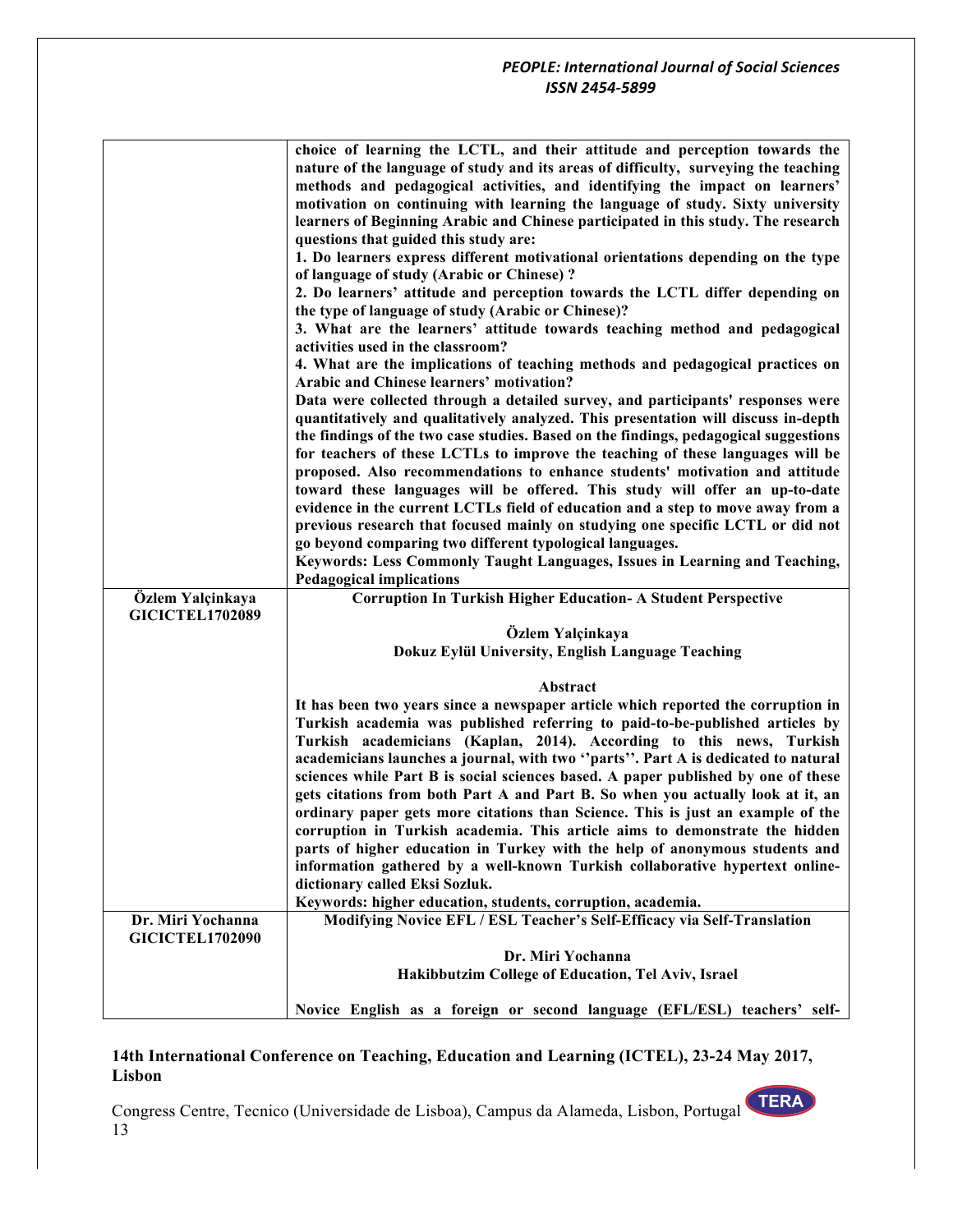|                        | perception is highly affected by their belief of their English language ability. This<br>belief directly affects their self-efficacy, which in turn has negative effect on their |
|------------------------|----------------------------------------------------------------------------------------------------------------------------------------------------------------------------------|
|                        | teaching ability.                                                                                                                                                                |
|                        | This study focuses on the use of self-translation as a process that enables the                                                                                                  |
|                        | novice teachers to get a new sense of their language ability through bilingual                                                                                                   |
|                        | experiences. These experiences have a positive influence on their language related                                                                                               |
|                        | self-perception. Identifying oneself as bilingual has a positive influence on the                                                                                                |
|                        | teacher's self-perception, which in turn has a positive influence on their self-                                                                                                 |
|                        | efficacy.                                                                                                                                                                        |
|                        | Forty third and fourth year EFL majors experienced self-translation in English                                                                                                   |
|                        | and Hebrew via narratives of personal experience during a one semester course in                                                                                                 |
|                        | the spring semester of 2016. The narratives were analyzed across languages.                                                                                                      |
|                        | The objectives of the study were: 1. The role self-translation can have in                                                                                                       |
|                        | enhancing self-perception; 2. Examining the effect of enhanced self-perception                                                                                                   |
|                        | through successful self-translation and its effect on self-efficacy in novice<br><b>EFL/ESL</b> teachers.                                                                        |
|                        | A mixed method approach was used for data collection. Questionnaires were                                                                                                        |
|                        | distributed in a pre-post design. The qualitative measure included the analysis of<br>participants' reflective responses.                                                        |
|                        | Quantitative data show a correlation between the participants' beliefs of bilingual                                                                                              |
|                        | teachers' abilities and their perception of their own teaching ability.                                                                                                          |
|                        | Furthermore, a significant positive change was noticed in both self-perception                                                                                                   |
|                        | and self-efficacy. Qualitative data support this and show a higher comfort level                                                                                                 |
|                        | with language abilities after the self-translation experience, enabling more focus                                                                                               |
|                        | on teaching and thus increasing self-efficacy. Implications for the use of self-                                                                                                 |
|                        | translation as a tool in EFL/ESL teacher training will be discussed.                                                                                                             |
|                        | <b>Summary</b>                                                                                                                                                                   |
|                        | This presentation focuses on the process of self-translation as a tool to aid novice                                                                                             |
|                        | EFL/ESL teachers to improve their language related self-perception and their                                                                                                     |
|                        | self-efficacy and indirectly their teaching abilities.                                                                                                                           |
|                        | Key word: ESL, teacher education, novice ESL teachers, self-translation,                                                                                                         |
|                        | bilinguals                                                                                                                                                                       |
| Tuğba Aydın Yıldız     | The Effectiveness of Discourse Information in Relative Clause Attachment:                                                                                                        |
| <b>GICICTEL1702096</b> | <b>Young L2 Learners of English</b>                                                                                                                                              |
|                        |                                                                                                                                                                                  |
|                        | Tuğba Aydın Yıldız                                                                                                                                                               |
|                        | <b>Bülent Ecevit University, Zonguldak, Turkey</b>                                                                                                                               |
|                        | Abstract                                                                                                                                                                         |
|                        | The study aims to examine whether young Turkish L2 learners of English apply                                                                                                     |
|                        | discourse and syntactic information in the same way as native speakers of English                                                                                                |
|                        | do, during offline tests of RC attachment ambiguity in L2 English. Therefore, the                                                                                                |
|                        | sentences involved the syntax and discourse information, varied by different verb                                                                                                |
|                        | types consisting implicit-causality (IC) verbs (i.e., <i>detest</i> ) and non-implicit                                                                                           |
|                        | causality (NON-IC) verbs (i.e., babysit), in RC sentences such as; John detests the<br>children of the musician who and John detests the children of the musician                |
|                        | who (Rohde, Levy & Kehler, 2011).                                                                                                                                                |
|                        | The study was included a multiple choice question test consisting 79 questions. 19                                                                                               |
|                        | IC and 19 NON-IC verb RC attachment sentences were used as experimental                                                                                                          |
|                        |                                                                                                                                                                                  |

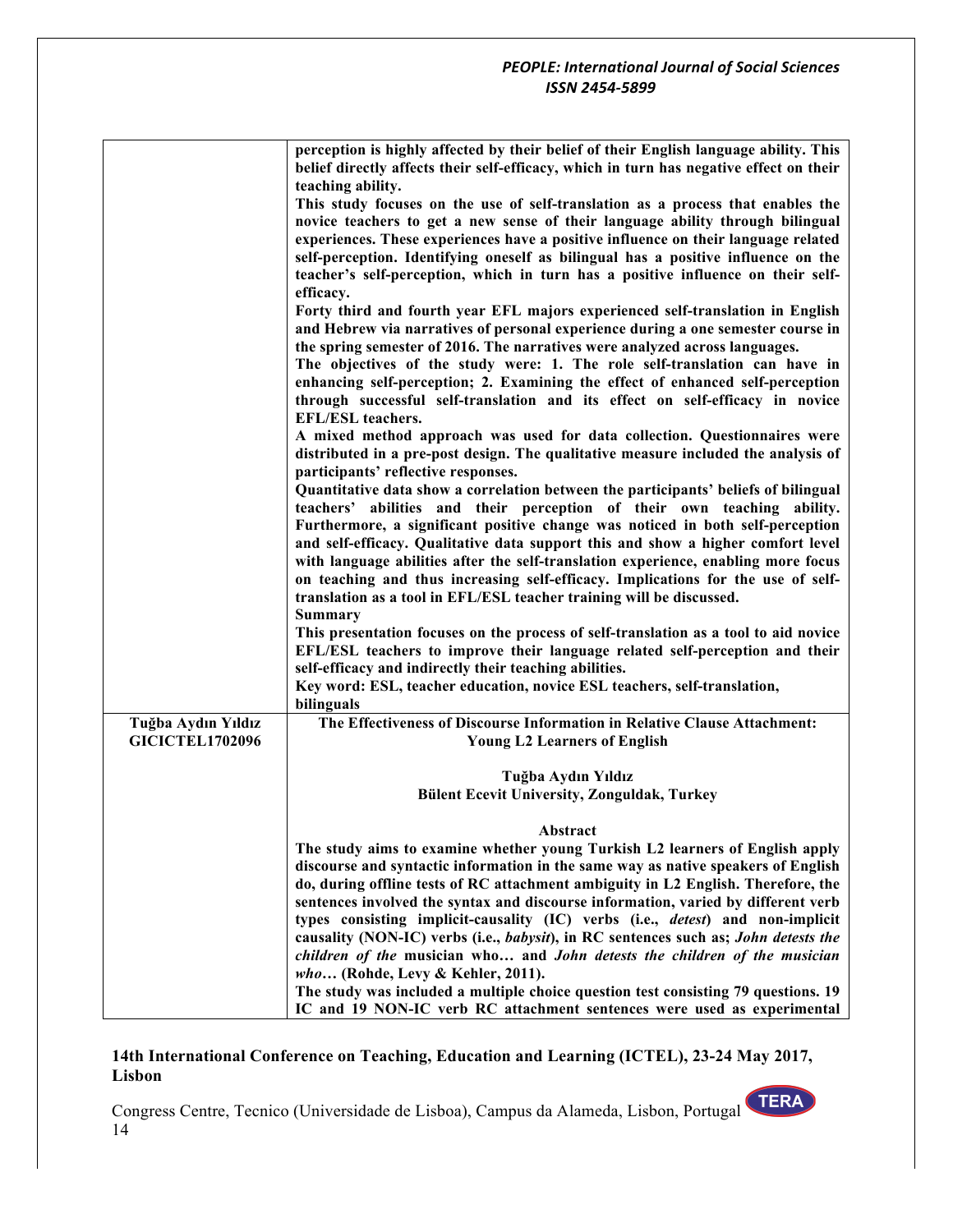|                        | questions and the rest of them were fillers. The participants were 10 young<br>learners of English at the age of 12, and their proficiency in English was evaluated<br>with Oxford Proficiency test, and only the advanced ones were integrated into the<br>experiment. |
|------------------------|-------------------------------------------------------------------------------------------------------------------------------------------------------------------------------------------------------------------------------------------------------------------------|
|                        | The results were statistically analysed with the help of SPSS. It was found that the                                                                                                                                                                                    |
|                        | RC pronoun was attached to non-local attachment preferences for both IC and<br>NON-IC conditions of the sentences. Therefore, it is appropriate to state that IC<br>verbs do not lead any alteration of attachment preference for young L2 learners<br>of English.      |
|                        | These findings can be explained by some of different points of view such as; the                                                                                                                                                                                        |
|                        | participants were too young to dissolve the ambiguity, so this can be a                                                                                                                                                                                                 |
|                        | disadvantage about cognitive abilities, or, because of the cross linguistic effect of                                                                                                                                                                                   |
|                        | L1. The study will be extended with adult L2 learners of English, and in Turkish                                                                                                                                                                                        |
|                        | language.                                                                                                                                                                                                                                                               |
|                        | Keywords: Relative clause, Attachment ambiguity                                                                                                                                                                                                                         |
|                        | Acknowledgement: This presentation is a part of the research project supported                                                                                                                                                                                          |
|                        | by Bülent Ecevit University                                                                                                                                                                                                                                             |
|                        | The Effect of Teaching Modern English Drama on the ELL Students' Fluency                                                                                                                                                                                                |
|                        | and Accuracy of Speaking, a Task Based Approach                                                                                                                                                                                                                         |
|                        | <b>Kian Pishkar</b>                                                                                                                                                                                                                                                     |
|                        | PhD candidate of ELT, University of Isfahan, Isfahan, Iran                                                                                                                                                                                                              |
|                        |                                                                                                                                                                                                                                                                         |
|                        | <b>Ahmad Moinzadeh</b>                                                                                                                                                                                                                                                  |
|                        | Department of English Language and Literature, Associate Professor of ELT,                                                                                                                                                                                              |
| <b>Kian Pishkar</b>    | University of Isfahan, Isfahan, Iran                                                                                                                                                                                                                                    |
| <b>GICICTEL1702097</b> | Azizallah Dabaghi                                                                                                                                                                                                                                                       |
|                        | Department of English Language and Literature, Associate Professor of ELT,                                                                                                                                                                                              |
|                        | University of Isfahan, Isfahan, Iran                                                                                                                                                                                                                                    |
|                        |                                                                                                                                                                                                                                                                         |
|                        | Abstract                                                                                                                                                                                                                                                                |
|                        | Speaking a language involves more than simply knowing the linguistic                                                                                                                                                                                                    |
|                        | components of the message, and developing language skills requires more than                                                                                                                                                                                            |
|                        | grammatical comprehension and vocabulary memorization (Chastain, 1988). In                                                                                                                                                                                              |
|                        | teaching-learning processes, drama method may have some positive effects on                                                                                                                                                                                             |
|                        | ELL students' speaking fluency and accuracy. This study attempts to probe one                                                                                                                                                                                           |
|                        | of the main concerns of language learners, that is, how to improve their speaking                                                                                                                                                                                       |
|                        | components, e.g. oral fluency and accuracy. To attain this aim, the researchers                                                                                                                                                                                         |
|                        | investigated the effect of two selected texts from modern English dramas on                                                                                                                                                                                             |
|                        | students' speaking fluency and accuracy. They distinguished fluent from non-                                                                                                                                                                                            |
|                        | fluent and accurate from no accurate learners. Therefore, the current study was                                                                                                                                                                                         |
|                        | designed as a true experimental research and the data were gathered from 60                                                                                                                                                                                             |
|                        | EFL students of English language and literature at Hormozgan University in                                                                                                                                                                                              |
|                        | Iran. The data were the recorded speaking transcripts which were analyzed to                                                                                                                                                                                            |
|                        | show the probable progresses after four-time (10 weeks) treatment. The factors to                                                                                                                                                                                       |
|                        | be considered in present study were the numbers of filled and unfilled pauses in                                                                                                                                                                                        |
|                        | each narration, the total number of words per minute, mean length of utterance,                                                                                                                                                                                         |
|                        | and number of stressed words. The results were compared and their temporal                                                                                                                                                                                              |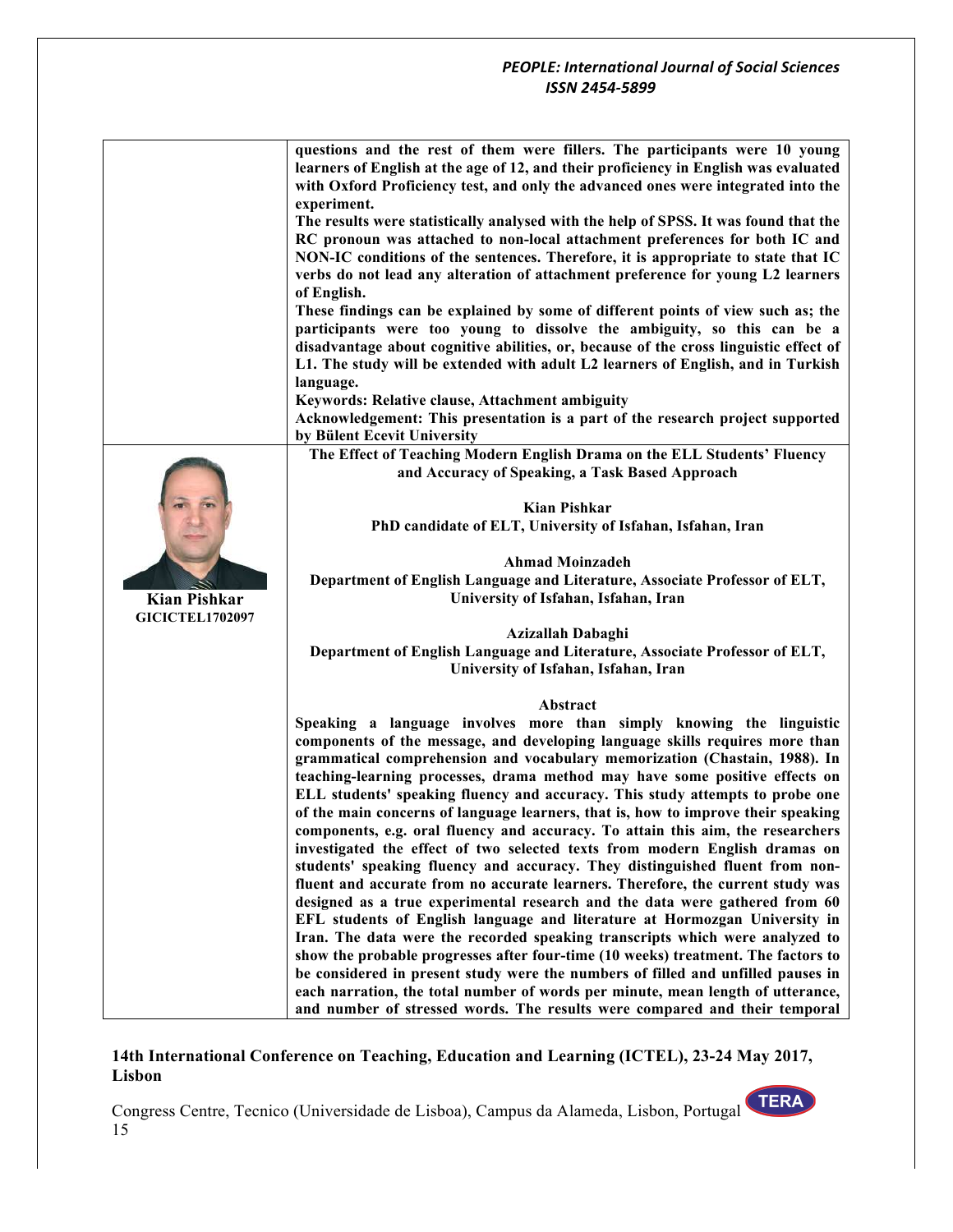|                        | and linguistic measures were correlated with their fluency scores. They revealed                                                                                                                                                                                                                                                                                                                                                                                                                                                                                                                                                   |
|------------------------|------------------------------------------------------------------------------------------------------------------------------------------------------------------------------------------------------------------------------------------------------------------------------------------------------------------------------------------------------------------------------------------------------------------------------------------------------------------------------------------------------------------------------------------------------------------------------------------------------------------------------------|
|                        | that the speech rate, the mean length of utterance, phonation time ratio and the                                                                                                                                                                                                                                                                                                                                                                                                                                                                                                                                                   |
|                        | number of stressed words produced per minute were the best predictors of                                                                                                                                                                                                                                                                                                                                                                                                                                                                                                                                                           |
|                        | fluency scores, and thus, students' speaking fluency increased, whereas the                                                                                                                                                                                                                                                                                                                                                                                                                                                                                                                                                        |
|                        | students' speaking accuracy decreased in some areas of speaking abilities and                                                                                                                                                                                                                                                                                                                                                                                                                                                                                                                                                      |
|                        | oral communications.                                                                                                                                                                                                                                                                                                                                                                                                                                                                                                                                                                                                               |
|                        | Keywords: Modern English Drama, Fluency, Accuracy, Speaking Here                                                                                                                                                                                                                                                                                                                                                                                                                                                                                                                                                                   |
| Avni Yildiz            | The Reflections of Lesson Study Held by Mathematics Teachers of Gifted                                                                                                                                                                                                                                                                                                                                                                                                                                                                                                                                                             |
| <b>GICICTEL1702102</b> | <b>Students: Problems Established on Geometric Construction</b>                                                                                                                                                                                                                                                                                                                                                                                                                                                                                                                                                                    |
|                        |                                                                                                                                                                                                                                                                                                                                                                                                                                                                                                                                                                                                                                    |
|                        | Avni YILDIZ                                                                                                                                                                                                                                                                                                                                                                                                                                                                                                                                                                                                                        |
|                        | Assist. Prof. Dr., Bülent Ecevit University, Ereğli Faculty of Education,                                                                                                                                                                                                                                                                                                                                                                                                                                                                                                                                                          |
|                        | Elementary Mathematics Education Department, Ereğli, Zonguldak, Turkey                                                                                                                                                                                                                                                                                                                                                                                                                                                                                                                                                             |
|                        |                                                                                                                                                                                                                                                                                                                                                                                                                                                                                                                                                                                                                                    |
|                        | <b>Serdal BALTACI</b>                                                                                                                                                                                                                                                                                                                                                                                                                                                                                                                                                                                                              |
|                        | Assist. Prof. Dr., Ahi Evran University, Faculty of Education, Elementary                                                                                                                                                                                                                                                                                                                                                                                                                                                                                                                                                          |
|                        | <b>Mathematics Education Department, Kırşehir, Turkey</b>                                                                                                                                                                                                                                                                                                                                                                                                                                                                                                                                                                          |
|                        |                                                                                                                                                                                                                                                                                                                                                                                                                                                                                                                                                                                                                                    |
|                        | <b>Cahit AYTEKİN</b>                                                                                                                                                                                                                                                                                                                                                                                                                                                                                                                                                                                                               |
|                        | Assist. Prof. Dr., Ahi Evran University, Faculty of Education, Elementary                                                                                                                                                                                                                                                                                                                                                                                                                                                                                                                                                          |
|                        | <b>Mathematics Education Department, Kırşehir, Turkey</b>                                                                                                                                                                                                                                                                                                                                                                                                                                                                                                                                                                          |
|                        |                                                                                                                                                                                                                                                                                                                                                                                                                                                                                                                                                                                                                                    |
|                        | Abstract                                                                                                                                                                                                                                                                                                                                                                                                                                                                                                                                                                                                                           |
|                        | In this study, it was aimed to reveal the reflections from the lesson study carried                                                                                                                                                                                                                                                                                                                                                                                                                                                                                                                                                |
|                        | out with mathematics teachers of gifted students who work in the Science Art                                                                                                                                                                                                                                                                                                                                                                                                                                                                                                                                                       |
|                        | Center (SAC). SAC is an institution where the gifted individuals are educated out                                                                                                                                                                                                                                                                                                                                                                                                                                                                                                                                                  |
|                        | of school. The lesson study carried out to develop the problems that mathematics                                                                                                                                                                                                                                                                                                                                                                                                                                                                                                                                                   |
|                        | teachers build on the geometric construction. Thus, it can be said that this                                                                                                                                                                                                                                                                                                                                                                                                                                                                                                                                                       |
|                        | research will be original when the studies are examined and will provide                                                                                                                                                                                                                                                                                                                                                                                                                                                                                                                                                           |
|                        | important contributions to the literature.                                                                                                                                                                                                                                                                                                                                                                                                                                                                                                                                                                                         |
|                        | Participants of the study in which the case study method was used; it constitutes 3                                                                                                                                                                                                                                                                                                                                                                                                                                                                                                                                                |
|                        | mathematics teachers. One of the teachers has been working in the Science Art                                                                                                                                                                                                                                                                                                                                                                                                                                                                                                                                                      |
|                        | Center for about 10 years and the other two for 8 years. At the beginning of the                                                                                                                                                                                                                                                                                                                                                                                                                                                                                                                                                   |
|                        | course work, attempts were made to determine the effectiveness and diversity of                                                                                                                                                                                                                                                                                                                                                                                                                                                                                                                                                    |
|                        | the geometric construction problems that mathematics teachers ask to their                                                                                                                                                                                                                                                                                                                                                                                                                                                                                                                                                         |
|                        |                                                                                                                                                                                                                                                                                                                                                                                                                                                                                                                                                                                                                                    |
|                        | deficiencies and the reflections from the lesson study could be better presented by                                                                                                                                                                                                                                                                                                                                                                                                                                                                                                                                                |
|                        | comparing the teachers' previous situations. In this context, after the                                                                                                                                                                                                                                                                                                                                                                                                                                                                                                                                                            |
|                        |                                                                                                                                                                                                                                                                                                                                                                                                                                                                                                                                                                                                                                    |
|                        | out with the group of the researchers and the three teachers. These studies lasted                                                                                                                                                                                                                                                                                                                                                                                                                                                                                                                                                 |
|                        | for five weeks, during which a four lesson study cycles were completed. Interview                                                                                                                                                                                                                                                                                                                                                                                                                                                                                                                                                  |
|                        | was used as data collection tool. The obtained data were analyzed using                                                                                                                                                                                                                                                                                                                                                                                                                                                                                                                                                            |
|                        |                                                                                                                                                                                                                                                                                                                                                                                                                                                                                                                                                                                                                                    |
|                        |                                                                                                                                                                                                                                                                                                                                                                                                                                                                                                                                                                                                                                    |
|                        |                                                                                                                                                                                                                                                                                                                                                                                                                                                                                                                                                                                                                                    |
|                        |                                                                                                                                                                                                                                                                                                                                                                                                                                                                                                                                                                                                                                    |
|                        |                                                                                                                                                                                                                                                                                                                                                                                                                                                                                                                                                                                                                                    |
|                        |                                                                                                                                                                                                                                                                                                                                                                                                                                                                                                                                                                                                                                    |
|                        |                                                                                                                                                                                                                                                                                                                                                                                                                                                                                                                                                                                                                                    |
|                        | students. Thus, during the lesson study, the teachers could be helped in their<br>determinations made, the lesson study was started and the studies were carried<br>qualitative data analysis methods.<br>As a result, it was found that lesson studies have a positive impact on teachers'<br>awareness of the importance of geometric construction and that teachers have<br>improved their ability to construct such problems.<br>Keywords: Lesson Study, Mathematics Teachers of Gifted Students, Geometric<br><b>Construction Problems.</b><br>Acknowledgement: This presentation is a part of the research project supported |

# **14th International Conference on Teaching, Education and Learning (ICTEL), 23-24 May 2017, Lisbon**

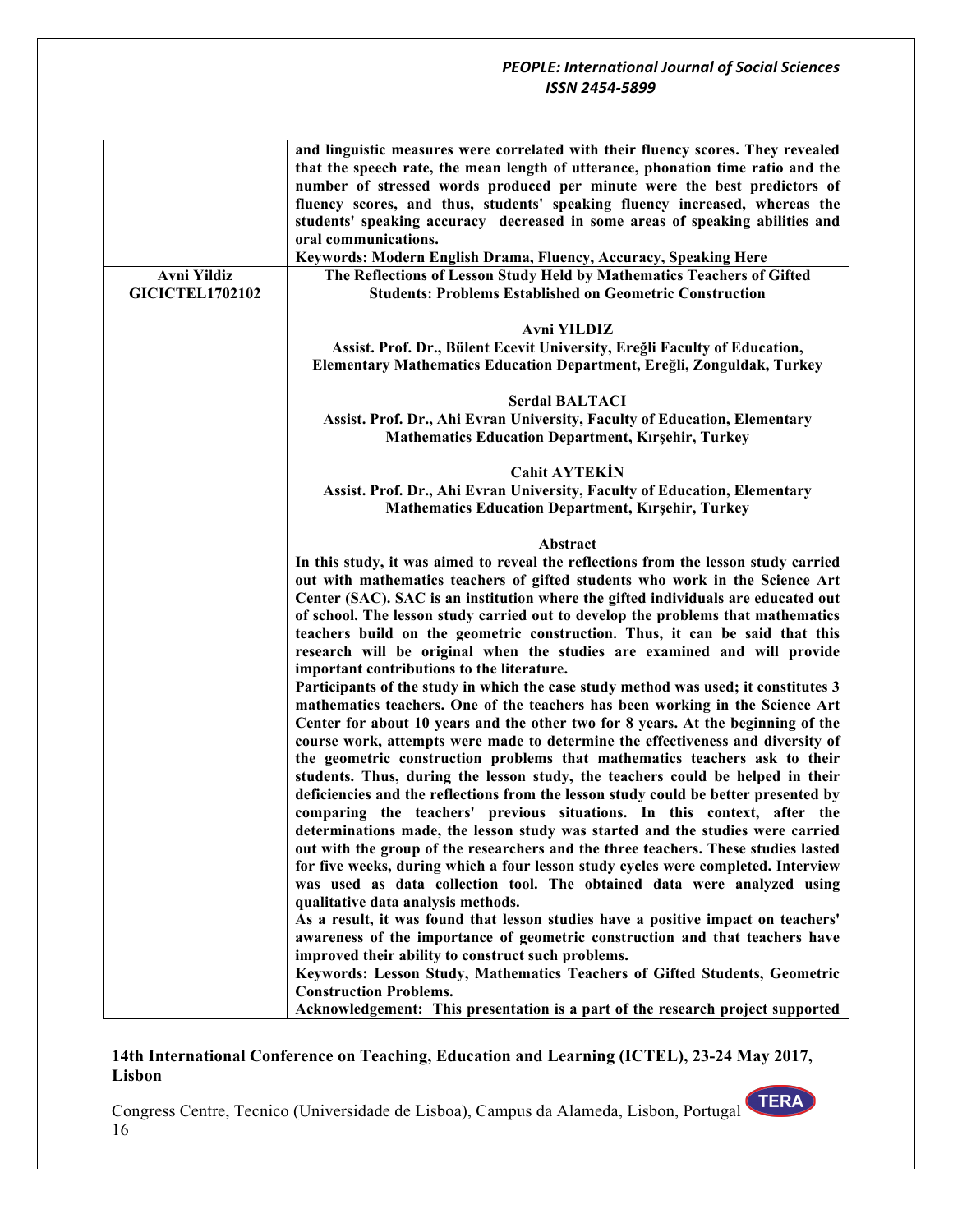|                        | by Ahi Evran University with the project number EGT.A3.17.001.                                                                                                        |
|------------------------|-----------------------------------------------------------------------------------------------------------------------------------------------------------------------|
|                        |                                                                                                                                                                       |
| Serdal Baltaci         | <b>Investigating Pre service Mathematics Teachers' Content Knowledge on</b>                                                                                           |
| <b>GICICTEL1702103</b> | <b>Permutation and Combination Topics Using Problem Posing Processes</b>                                                                                              |
|                        |                                                                                                                                                                       |
|                        | <b>Serdal BALTACI</b>                                                                                                                                                 |
|                        | Assist. Prof. Dr., Ahi Evran University, Faculty of Education, Elementary                                                                                             |
|                        | Mathematics Education Department, Kırşehir, TURKEY.                                                                                                                   |
|                        | <b>Avni YILDIZ</b>                                                                                                                                                    |
|                        | Assist. Prof. Dr., Bülent Ecevit University, Ereğli Faculty of Education,                                                                                             |
|                        | Elementary Mathematics Education Department, Ereğli, Zonguldak, TURKEY.                                                                                               |
|                        |                                                                                                                                                                       |
|                        | Abstract                                                                                                                                                              |
|                        | Permutation and combination is one of the topics that students and teachers have                                                                                      |
|                        | some difficulties. Thus, it is important to determine the misconceptions of pre                                                                                       |
|                        | service mathematics teachers' content knowledge of permutation and                                                                                                    |
|                        | combination and to take measures toward this case. Of course, there are different                                                                                     |
|                        | strategies in determining conceptual mistakes. However, when the literature                                                                                           |
|                        | analyzed, it is seen that problem posing potential has been ignored. Therefore, in<br>the present study, 4th grade pre service mathematics teachers were asked to set |
|                        | and solve problems based on permutation and combination conceptions. Thus, it                                                                                         |
|                        | can be said that this research will be original when the studies are examined.                                                                                        |
|                        | This study designed as a case study. Six senior middle school mathematics pre                                                                                         |
|                        | service teachers participated in the study. In the current study, one of the                                                                                          |
|                        | purposeful sampling methods, maximum variation sampling was used in order to                                                                                          |
|                        | identify the participants. For this reason, pre service teachers who could express                                                                                    |
|                        | themselves, agreed to volunteer, and from three different achievement levels (low,                                                                                    |
|                        | medium, and high) were chosen. Clinical interview method was used as a data                                                                                           |
|                        | collection tool. The obtained data were analyzed using qualitative data analysis                                                                                      |
|                        | methods.                                                                                                                                                              |
|                        | As a result of this study, we determined that many of the pre service teachers had                                                                                    |
|                        | various conceptual mistakes on the permutation and combination topics. Because                                                                                        |
|                        | some pre service teachers could not understand differences between permutation<br>and combination, they had difficulty when generating problems. For reason, they     |
|                        | included "sortable" and "selection" words for the permutation and combination                                                                                         |
|                        | problems, respectively.                                                                                                                                               |
|                        | Keywords: Permutation, Combination, Problem posing, Preservice mathematics                                                                                            |
|                        | teachers.                                                                                                                                                             |
|                        | Acknowledgement: This presentation is a part of the research project supported                                                                                        |
|                        | by Ahi Evran University with the project number EGT.E2.17.015.                                                                                                        |
|                        | Multiculturalism and teacher education: Perspectives of Jewish and Arab pre-                                                                                          |
|                        | service teachers and teacher educators                                                                                                                                |
|                        |                                                                                                                                                                       |
|                        | <b>Eman Nahhas</b><br><b>Education, MOFET Institute, Israel</b>                                                                                                       |
|                        |                                                                                                                                                                       |
|                        | Abstract                                                                                                                                                              |
| <b>Eman Nahhas</b>     | Living in the Israeli plural society where groups are ethnically, nationally and                                                                                      |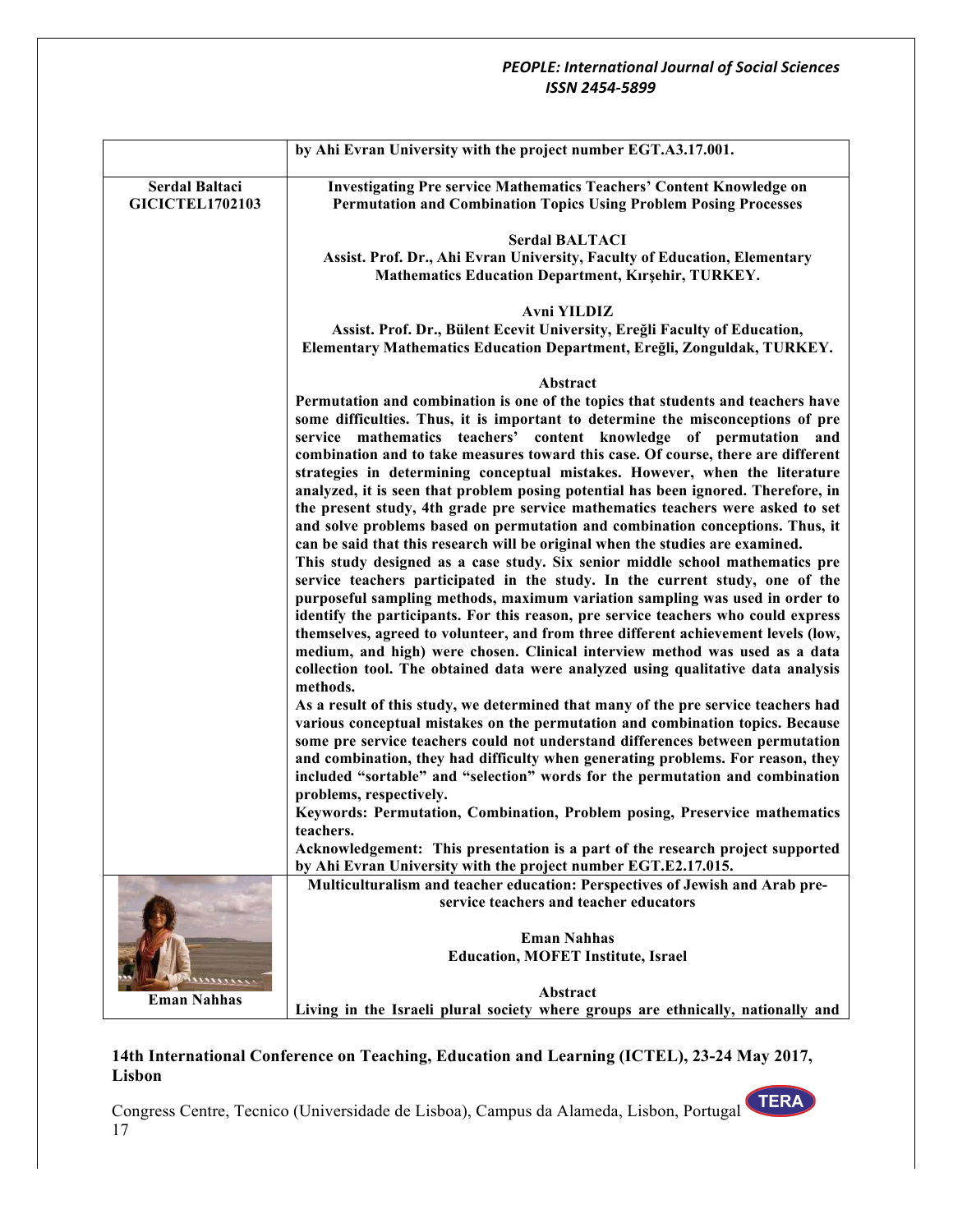| <b>GICICTEL1702104</b>             | religiously different and sometimes live in conflict necessitates the educational<br>institutions to fight discrimination, raise intercultural understanding and cross<br>cultural tolerance. Thus, Palestinian and Jewish teachers in Israel must be<br>prepared to deal with conflict laden issues related to equality, social justice,                                                                                                                                                                                                                                          |
|------------------------------------|------------------------------------------------------------------------------------------------------------------------------------------------------------------------------------------------------------------------------------------------------------------------------------------------------------------------------------------------------------------------------------------------------------------------------------------------------------------------------------------------------------------------------------------------------------------------------------|
|                                    | diversity and discrimination, and to guide young generations forming a<br>multicultural ideology.                                                                                                                                                                                                                                                                                                                                                                                                                                                                                  |
|                                    | Therefore, the main purpose of the study is to investigate perceptions of and<br>attitudes toward multiculturalism and social justice as it pertains to teacher<br>training, from the perspective of teacher educators and pre-service teachers in<br>two colleges of education in Israel. In addition, it seeks to probe Palestinian and<br>Jewish students' attitudes towards the actualization of multicultural practices in<br>their colleges.                                                                                                                                 |
|                                    | A mixed method research design was used. First, perceptions of multiculturalism,<br>as it pertains to teacher education, were obtained through the analysis of twenty<br>interviews with people who hold high ranking positions in two colleges of<br>education in Israel. In addition, a systematic random sample of teaching<br>educators including lecturers who teach in the Department of Education, and pre-<br>service teachers, drawn from two teaching completed a five part questionnaire to<br>measure the variables specified in the research question and hypothesis. |
|                                    | The findings of the study will supply more enlightenment for decision makers in<br>colleges of education of how to go about education for multiculturalism and social<br>justice and to bring into a coherent program of education to multiculturalism<br>with a common ground regarding the theoretical and practical aspects of it.<br>Key words: Multiculturalism, Jewish Arab relations, Social identity, Openness to<br>diversity.                                                                                                                                            |
|                                    | The Preventive System Of Education: A Remedy For Child Abuse                                                                                                                                                                                                                                                                                                                                                                                                                                                                                                                       |
|                                    | <b>Benedict Chika Ibolekwu</b><br>Industrial Engineering, European Campus Rottal-Inn, Deggendorf Institute of<br><b>Technology</b> , Postmünster, Germany                                                                                                                                                                                                                                                                                                                                                                                                                          |
| <b>Benedict Chika</b>              | Abstract                                                                                                                                                                                                                                                                                                                                                                                                                                                                                                                                                                           |
| Ibolekwu<br><b>GICICTEL1702107</b> | Child abuse is one of the greatest evils plaguing the society today. It occurs in<br>various forms and manners. Sometimes one is unaware of cases of child abuse                                                                                                                                                                                                                                                                                                                                                                                                                   |
|                                    | that occur in one's presence even though various organisations and government<br>agencies have tried to define and identify aspects of child abuse within the society.<br>But the fact remains that child abuse is growing and taking different forms in the<br>society. One of the reasons may be because of the lack of proper knowledge of                                                                                                                                                                                                                                      |
|                                    | what constitutes child abuse and better ways of handling children and minors.<br>This paper tries to examine the nature, causes and aspects of child abuse and<br>neglect in the society in the light of Don Bosco's preventive system of education. It<br>presents stipulated ways in which children, minors, and young adults should be                                                                                                                                                                                                                                          |
|                                    | treated and their rights upheld within the society. It also gives recommendations<br>for a healthy relationship between the young and other members of the society.<br>Key Words: Reason, Religion, Loving Kindness, Humanity                                                                                                                                                                                                                                                                                                                                                      |

## **14th International Conference on Teaching, Education and Learning (ICTEL), 23-24 May 2017, Lisbon**

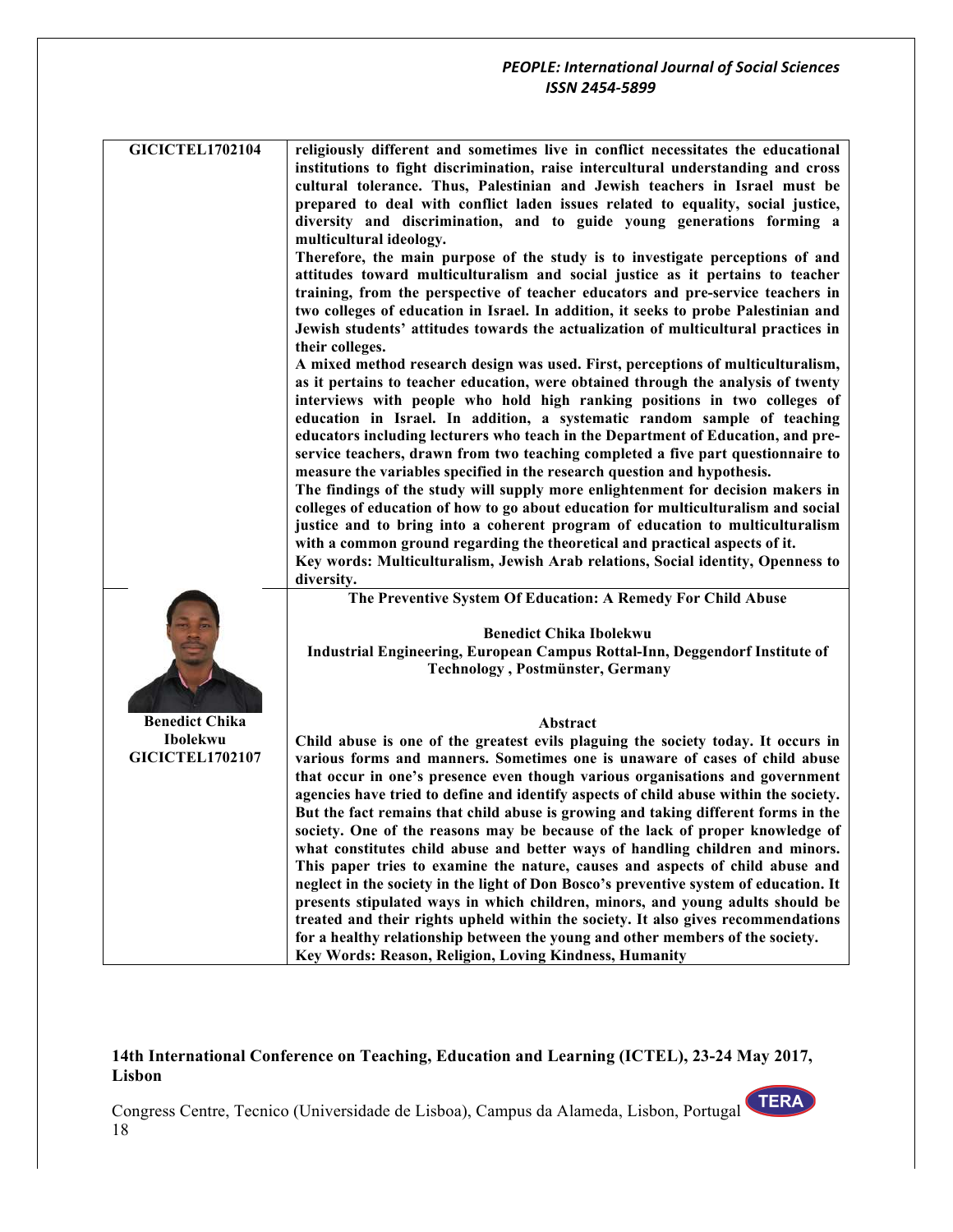|                                              | The advantages of using group projects in teaching marketing                                                                                                    |
|----------------------------------------------|-----------------------------------------------------------------------------------------------------------------------------------------------------------------|
|                                              | Tamara Gvenetadze, Assistant Professor                                                                                                                          |
|                                              | Caucasus University, Caucasus School of Business, Tbilisi, Georgia                                                                                              |
|                                              |                                                                                                                                                                 |
|                                              | Abstract                                                                                                                                                        |
|                                              | Background: The main purpose of research was to check whether the usage of                                                                                      |
|                                              | group projects while teaching marketing would increase the group working skills                                                                                 |
| <b>Tamara Gvenetadze</b>                     | among students besides the theoretical knowledge.                                                                                                               |
| <b>GICICTEL1702108</b>                       | Methodology: The research was conducted at the beginning of the semester. The                                                                                   |
|                                              | students did not demonstrate presentation making skills or group working skills.                                                                                |
|                                              | Findings/Research Outcomes: Learning and working in groups involves sharing                                                                                     |
|                                              | learned values, resources, and methodology of working together. Effective groups<br>learn to succeed by combining these factors. Any group, and each individual |
|                                              | within it, will only be as effective as they are willing to respect differences within                                                                          |
|                                              | the group and work as a team.                                                                                                                                   |
|                                              | As a result of this method students undergo the process of forming groups and                                                                                   |
|                                              | becoming a team. They form a team that has specific goal that is shared by all                                                                                  |
|                                              | members and they all have an agreement that they want to achieve this goal by                                                                                   |
|                                              | working together. In order to achieve goal teams should know how to                                                                                             |
|                                              | communicate effectively and cooperate successfully. Each member tries to                                                                                        |
|                                              | contribute to the team performance in a best possible way.                                                                                                      |
|                                              | Future Scope: Students' intentions and personal motivations should be taken into                                                                                |
|                                              | account and emphasis should be made on the fact that during group work phase                                                                                    |
|                                              | professional skills development is definitely an asset for them. Being part of a                                                                                |
|                                              | team helps students develop interpersonal skills such as speaking and listening as                                                                              |
|                                              | well as team working skills such as leadership, working and motivating others.                                                                                  |
|                                              | Some of these skills will be useful throughout whole academic career and all are                                                                                |
|                                              | valued in future by employers.                                                                                                                                  |
|                                              | Students who acquire strong project management and presentation making skills                                                                                   |
|                                              | during the studying process at the university pursue higher goals in future                                                                                     |
|                                              | professional career development.                                                                                                                                |
|                                              | <b>Keywords:</b><br>Teaching<br>marketing,<br>Group<br>work,<br>Presentation<br>making,                                                                         |
|                                              | <b>Communication, Time management</b>                                                                                                                           |
| <b>Marta Otero</b><br><b>GICICTEL1702109</b> | Inclusion of happiness parameters in university teaching by the implementation                                                                                  |
|                                              | of new ludic practices to reduce the operational methodology model for solving<br>engineering problems                                                          |
|                                              |                                                                                                                                                                 |
|                                              | <b>Marta Otero</b>                                                                                                                                              |
|                                              | Department of Applied Chemistry and Physics, Institute of Environment, Natural                                                                                  |
|                                              | Resources and Biodiversity (IMARENABIO), University of León, 24071 León,                                                                                        |
|                                              | Spain                                                                                                                                                           |
|                                              | <b>Sergio Paniagua</b>                                                                                                                                          |
|                                              | Department of Applied Chemistry and Physics, Institute of Environment, Natural                                                                                  |
|                                              | Resources and Biodiversity (IMARENABIO), University of León, 24071 León,                                                                                        |
|                                              | <b>Spain</b>                                                                                                                                                    |
|                                              |                                                                                                                                                                 |
|                                              | Carla Escapa                                                                                                                                                    |

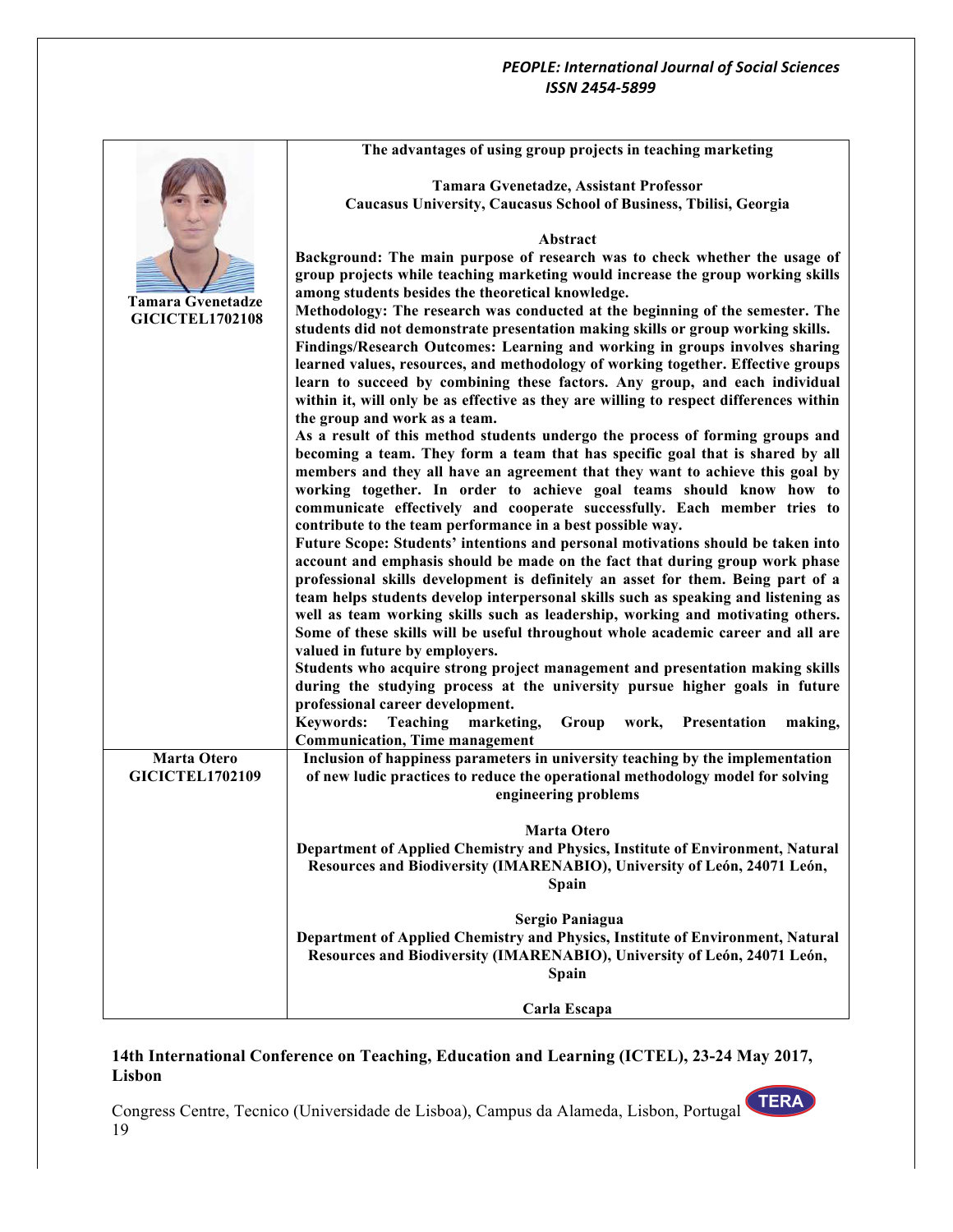|                                            | Department of Applied Chemistry and Physics, Institute of Environment, Natural<br>Resources and Biodiversity (IMARENABIO), University of León, 24071 León,<br>Spain                                                                                                                                                                                                                                                                                                                                                                                                                                                                                                                                                                                                                                                                                                                                                                                                                                                                                                                                                                                                                                                                                                                                                                                                                                                                                      |
|--------------------------------------------|----------------------------------------------------------------------------------------------------------------------------------------------------------------------------------------------------------------------------------------------------------------------------------------------------------------------------------------------------------------------------------------------------------------------------------------------------------------------------------------------------------------------------------------------------------------------------------------------------------------------------------------------------------------------------------------------------------------------------------------------------------------------------------------------------------------------------------------------------------------------------------------------------------------------------------------------------------------------------------------------------------------------------------------------------------------------------------------------------------------------------------------------------------------------------------------------------------------------------------------------------------------------------------------------------------------------------------------------------------------------------------------------------------------------------------------------------------|
|                                            | Ricardo N. Coimbra<br>Department of Applied Chemistry and Physics, Institute of Environment, Natural<br>Resources and Biodiversity (IMARENABIO), University of León, 24071 León,<br><b>Spain</b>                                                                                                                                                                                                                                                                                                                                                                                                                                                                                                                                                                                                                                                                                                                                                                                                                                                                                                                                                                                                                                                                                                                                                                                                                                                         |
|                                            | Ana I. García, Luis F. Calvo<br>Department of Applied Chemistry and Physics, Institute of Environment, Natural<br>Resources and Biodiversity (IMARENABIO), University of León, 24071 León,<br>Spain                                                                                                                                                                                                                                                                                                                                                                                                                                                                                                                                                                                                                                                                                                                                                                                                                                                                                                                                                                                                                                                                                                                                                                                                                                                      |
| Goran Jakimovski<br><b>GICICTEL1702114</b> | Abstract<br>The goal of this work was to transform the classical dynamics based on simple<br>problem solving for active dynamics of playfulness, in which each student<br>participates actively as a role game. For a long time it has been found that the<br>way that students have to face solving an engineering problem is rather different<br>from real situations. Students are asked to look for the solution of an exercise or a<br>problem depending on data available through the statement. However, the actual<br>experience of solving engineering problems is not that but the engineer must<br>study, evaluate and decide which information is required. Thus, recreational<br>activities aiming that students assimilate the importance of data acquisition for<br>solving a problem were designed. The results were highly satisfactory, since the<br>students were aware of the lacks in the operational methodology used in solving<br>exercises and began to value this new workflow. The conclusions obtained from<br>this work indicate, on one hand, the existing estrangement between conventional<br>teaching methodology and real way to solve engineering issues. On the other<br>hand, this work presents new dynamic proposals as a bridge to get over these<br>differences.<br>Keywords: Data collection; engineering problems, playful dynamics.<br>Model for mobile, collaborative and multimedia e-learning environment |
|                                            | <b>Danco Davcey</b><br>Faculty of Computer Science and Engineering, University Ss. Cyril and<br>Methodius, Skopje, Macedonia                                                                                                                                                                                                                                                                                                                                                                                                                                                                                                                                                                                                                                                                                                                                                                                                                                                                                                                                                                                                                                                                                                                                                                                                                                                                                                                             |
|                                            | Goran Jakimovski<br>Faculty of Electrical Engineering and Information Technology, University Ss.<br>Cyril and Methodius, Skopje, Macedonia                                                                                                                                                                                                                                                                                                                                                                                                                                                                                                                                                                                                                                                                                                                                                                                                                                                                                                                                                                                                                                                                                                                                                                                                                                                                                                               |
|                                            | Abstract<br>Integration of mobile devices in the multimedia delivery systems provides the<br>users with access to multimedia content outside the classroom (workplace). In<br>order to provide users with multimedia content that is suitable for their mobile<br>devices and according to their needs, we use the mobile cloud (mCloud)<br>computing environment as paradigm that is ideal to overcome these problems. In<br>this paper, we propose a model for mobile, collaborative and creative multimedia                                                                                                                                                                                                                                                                                                                                                                                                                                                                                                                                                                                                                                                                                                                                                                                                                                                                                                                                           |

# **14th International Conference on Teaching, Education and Learning (ICTEL), 23-24 May 2017, Lisbon**

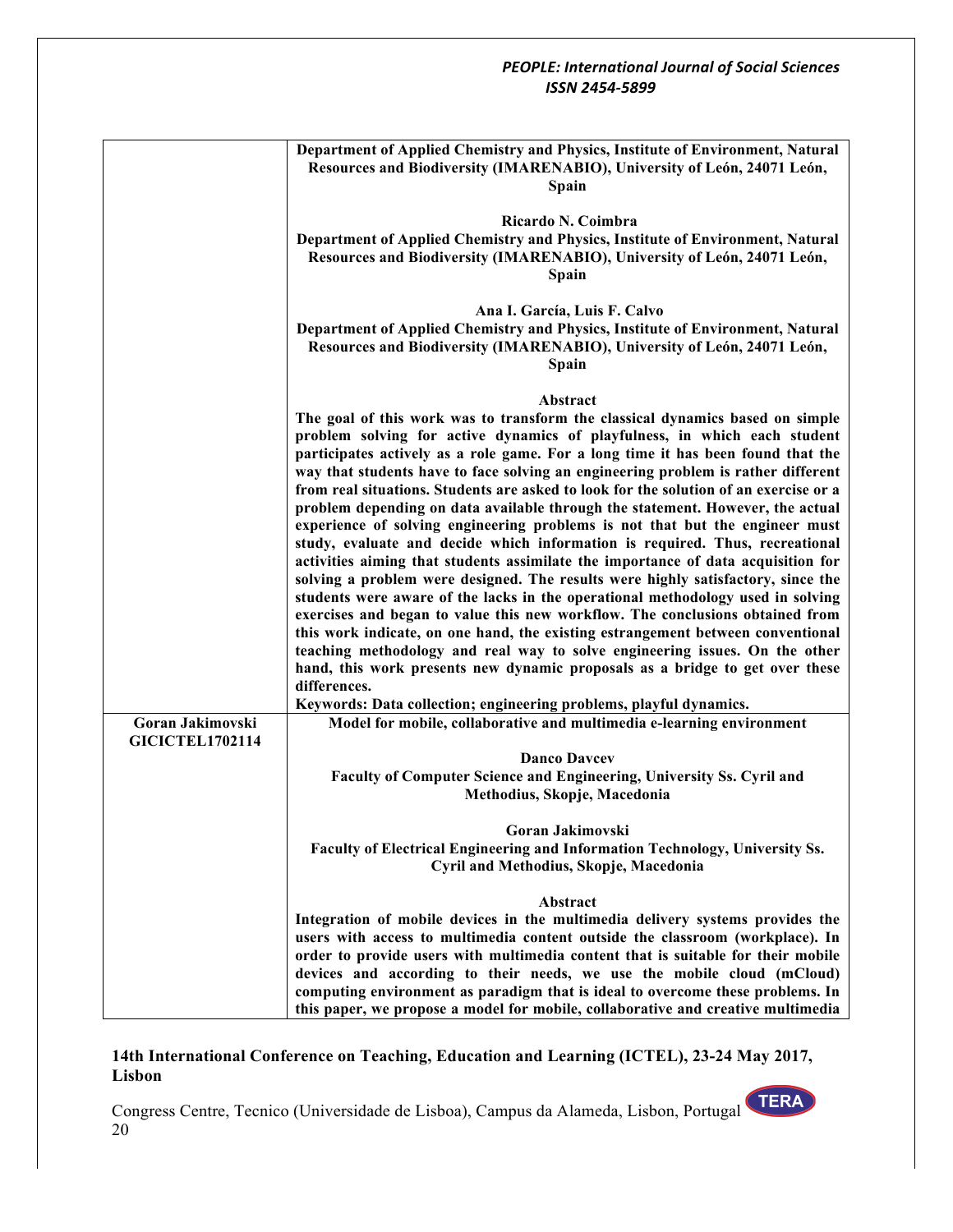|                                          | learning in Mobile Cloud (mCloud) environment which goes beyond the existing<br>solutions and provides personalized delivery of multimedia learning content. Our<br>empirical results confirm that the increased possibilities for the exchange of ideas<br>among the students and teachers within the Mobile Cloud (mCloud) and/or Social<br>Networks (SN) lead to more creative work of the students (mobile learners)<br>confirming the efficiency and usability of the proposed model. We would like to<br>emphasize the participation of companies in definition and creative design of the<br>student projects contributing in this way to bridging the gap between University<br>knowledge and skills required by the companies.<br>Keywords— E-learning, Mobile learning; multimedia; collaboration; interaction;<br>creativity                                                                                                                                                                                                                                                                                                                                                                                                                                                                                                                                                                                                                                                                                                                                                                                                                                                                                                                                                              |
|------------------------------------------|------------------------------------------------------------------------------------------------------------------------------------------------------------------------------------------------------------------------------------------------------------------------------------------------------------------------------------------------------------------------------------------------------------------------------------------------------------------------------------------------------------------------------------------------------------------------------------------------------------------------------------------------------------------------------------------------------------------------------------------------------------------------------------------------------------------------------------------------------------------------------------------------------------------------------------------------------------------------------------------------------------------------------------------------------------------------------------------------------------------------------------------------------------------------------------------------------------------------------------------------------------------------------------------------------------------------------------------------------------------------------------------------------------------------------------------------------------------------------------------------------------------------------------------------------------------------------------------------------------------------------------------------------------------------------------------------------------------------------------------------------------------------------------------------------|
| Parisa Farrokh<br><b>GICICTEL1702115</b> | The Effect of Textual Context on Iranian English Learners' Lexical Knowledge                                                                                                                                                                                                                                                                                                                                                                                                                                                                                                                                                                                                                                                                                                                                                                                                                                                                                                                                                                                                                                                                                                                                                                                                                                                                                                                                                                                                                                                                                                                                                                                                                                                                                                                         |
|                                          | Parisa Farrokh<br>English Translation Department, Lahijan Branch, Islamic Azad University,<br>Lahijan, Iran                                                                                                                                                                                                                                                                                                                                                                                                                                                                                                                                                                                                                                                                                                                                                                                                                                                                                                                                                                                                                                                                                                                                                                                                                                                                                                                                                                                                                                                                                                                                                                                                                                                                                          |
|                                          | Roxana Sheikh<br>English Translation Department, Lahijan Branch, Islamic Azad University,<br>Lahijan, Iran                                                                                                                                                                                                                                                                                                                                                                                                                                                                                                                                                                                                                                                                                                                                                                                                                                                                                                                                                                                                                                                                                                                                                                                                                                                                                                                                                                                                                                                                                                                                                                                                                                                                                           |
| Türkan Erdem                             | Abstract<br>The present study intended to investigate the effect of textual context on Iranian<br>EFL learners' lexical knowledge. The question this study tried to answer was<br>whether textual context has any effect on Iranian EFL learners' lexical<br>knowledge. To answer this question two intact classes consisting of 30<br>intermediate students (at Simin Institute in Tehran, Iran) were selected out of 100<br>ones based on their scores in an OPT test. This test was conducted to homogenize<br>them. The selected students based on the OPT test were randomly divided into<br>two groups one which referred to as control group and the other referred to as<br>experimental. The pretest was conducted to both groups. Then the experimental<br>group practiced kinds of context clues as treatment for duration of five sessions,<br>while the control group received no treatment. At the end of the project, a posttest<br>of parallel test was constructed and was administered. Next, the data were<br>analyzed through two-one way ANCOVAs and independent sample T-test. The<br>result confirmed that the null hypothesis of the study was rejected showing that<br>textual context had a positive effect on Iranian EFL learners' lexical knowledge,<br>and there was a considerable difference between the mean score of students in the<br>experimental group (participants who were in textual context group and received<br>treatment) and the control group (participants who were in non-textual group<br>and received no treatment), hence demonstrating that textual context had an<br>effect on Iranian EFL learners' lexical knowledge.<br>Key words: Context clues, EFL learner, Lexical knowledge, Textual context.<br>"Impact of Facebook on Art Teaching" |
| <b>GICICTEL1702116</b>                   | Türkan Erdem                                                                                                                                                                                                                                                                                                                                                                                                                                                                                                                                                                                                                                                                                                                                                                                                                                                                                                                                                                                                                                                                                                                                                                                                                                                                                                                                                                                                                                                                                                                                                                                                                                                                                                                                                                                         |
|                                          | University of Necmettin, Erbakan, Ahmet Keleşoğlu Faculty of Education,                                                                                                                                                                                                                                                                                                                                                                                                                                                                                                                                                                                                                                                                                                                                                                                                                                                                                                                                                                                                                                                                                                                                                                                                                                                                                                                                                                                                                                                                                                                                                                                                                                                                                                                              |
|                                          | University Necmettin Erbakan, Konya, Türkey                                                                                                                                                                                                                                                                                                                                                                                                                                                                                                                                                                                                                                                                                                                                                                                                                                                                                                                                                                                                                                                                                                                                                                                                                                                                                                                                                                                                                                                                                                                                                                                                                                                                                                                                                          |

### **14th International Conference on Teaching, Education and Learning (ICTEL), 23-24 May 2017, Lisbon**

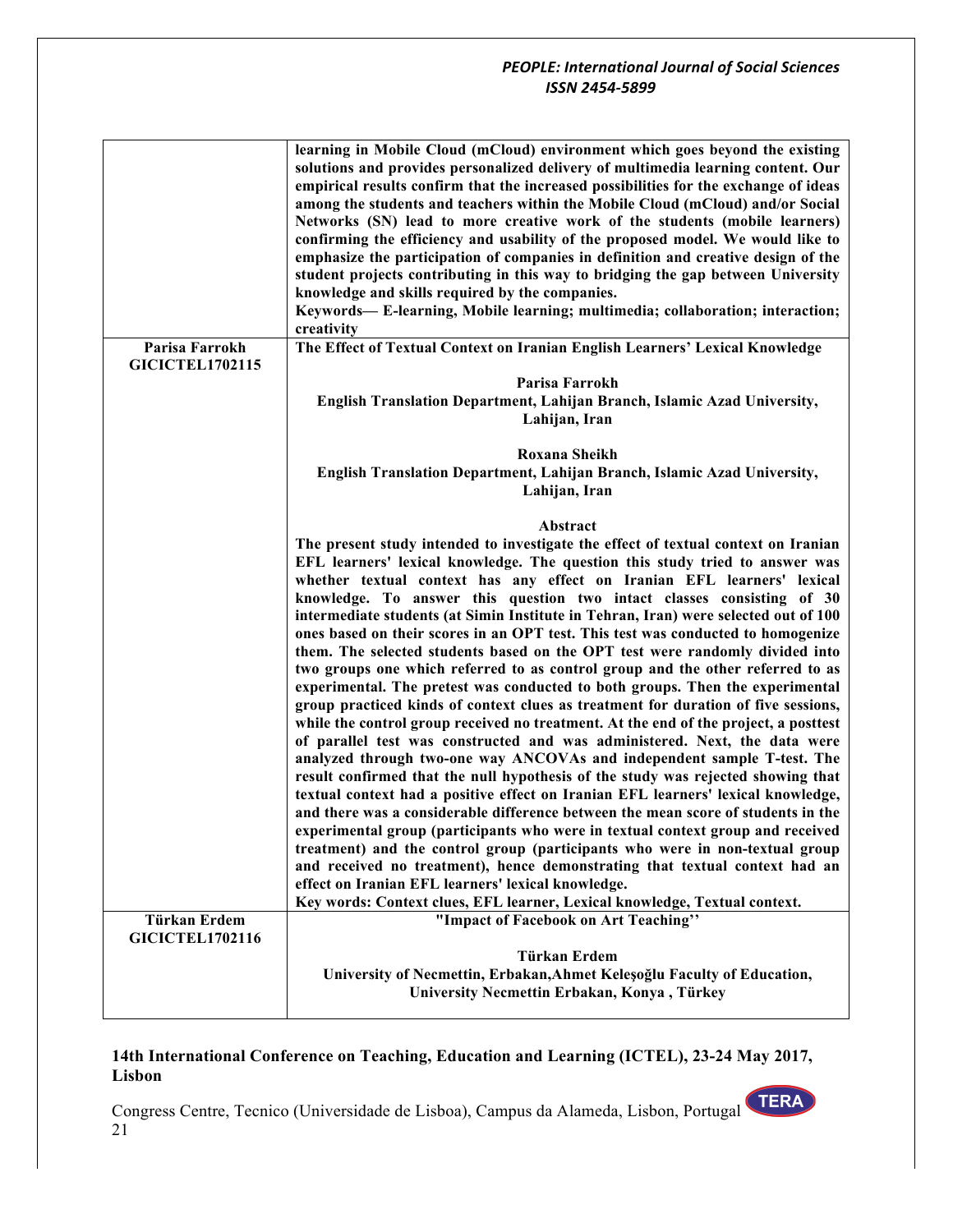|                         | Abstract                                                                                                                                                     |
|-------------------------|--------------------------------------------------------------------------------------------------------------------------------------------------------------|
|                         | It has been observed that informal learning and teaching has a positive<br>contribution to understanding the transition from traditional art to digital art, |
|                         | and to diversifying the use of material, through its reflection in art teaching via                                                                          |
|                         | social networks.                                                                                                                                             |
|                         | In this statement; the pretest-posttest control group pattern will be modeled as                                                                             |
|                         | the research method for the study group, which will be realized with 45                                                                                      |
|                         | participants in the A.K. Faculty of Education Department of Fine Arts, Art                                                                                   |
|                         | <b>Teaching Program.</b>                                                                                                                                     |
|                         | As part of the four-week experimental work, a free-themed "mail art project" will                                                                            |
|                         | be presented. Participants will be divided into two groups as experimental group                                                                             |
|                         | and control group, one using the Photoshop technique and the other not using the                                                                             |
|                         | Photoshop technique. In this context, the experiemental group will carry out a                                                                               |
|                         | mail art project with Facebook application and the control group with the                                                                                    |
|                         | traditional method.                                                                                                                                          |
|                         | In the research process, a Facebook account will be opened to provide online<br>guidance and contribution to participants, and the mail art project will be  |
|                         | disseminated in the digital environment. At the end of the study, both groups will                                                                           |
|                         | be posttested and the effectiveness of the experimental process and its impact on                                                                            |
|                         | the mail art application will be tested."                                                                                                                    |
|                         | Keywords: Facebook - Art - Education                                                                                                                         |
| <b>Barzan Hadi Hama</b> | A Case Study of a Kurdish University Teacher's Perceptions on the Use of ICT in                                                                              |
| Karim                   | <b>EFL Classroom</b>                                                                                                                                         |
| <b>GICICTEL1702120</b>  |                                                                                                                                                              |
|                         | Barzan Hadi Hama Karim                                                                                                                                       |
|                         | Department of English Language Pedagogy, Eötvös Loránd University, Budapest,<br>Hungary                                                                      |
|                         |                                                                                                                                                              |
|                         | Abstract                                                                                                                                                     |
|                         | The rapid development of Information Communication and Technologies (ICTs)                                                                                   |
|                         | has made tremendous changes in the educational process at the tertiary level in                                                                              |
|                         | all the countries across the world. ICT is said to bring a variety of benefits in                                                                            |
|                         | facilitating the teaching and learning for English as a foreign language.                                                                                    |
|                         | This case study explored the perceptions of a Kurdish university teacher on the                                                                              |
|                         | use of ICT in his classroom teaching and also examines to what extend he feels                                                                               |
|                         | that ICT offers good tools to help his students. A student's opinion on questions                                                                            |
|                         | regarding the perceived benefits of technology and what she thinks about her<br>teacher's technology usage are also investigated.                            |
|                         | Study findings show that both the teacher and student have a positive perception                                                                             |
|                         | towards the use of ICT. However, the teacher claimed that he faces challenges in                                                                             |
|                         | using ICT and due to insufficient facilities his use stays at a personal, rather than                                                                        |
|                         | pedagogical level. There is also a mismatch between teacher's expectations and                                                                               |
|                         | the actual levels of ICT use due to the limited infrastructure, support, and                                                                                 |
|                         | consequent uncertainty of students' competence levels of ICT use.                                                                                            |
|                         | The result of the study may be useful for English instructors and foreign language                                                                           |
|                         | program leaders in a Kurdish context to manage better ICT integration into the                                                                               |
|                         | process of teaching English as a foreign language.<br>Keywords: ICT, EFL teachers, Perception                                                                |
|                         |                                                                                                                                                              |

# **14th International Conference on Teaching, Education and Learning (ICTEL), 23-24 May 2017, Lisbon**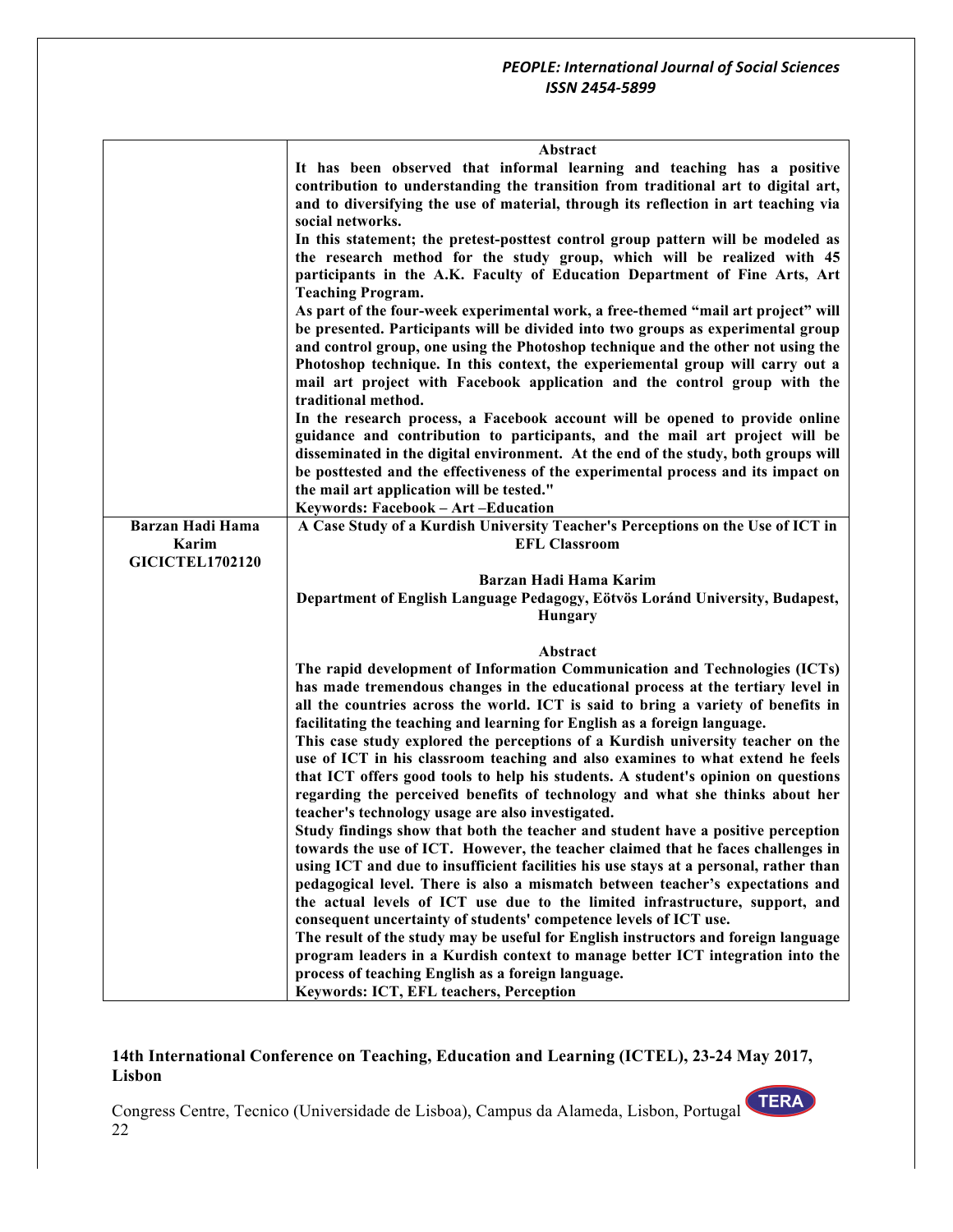|                        | Long Term Psychosocial Support in Disaster, Psychological first aid (PFA)             |
|------------------------|---------------------------------------------------------------------------------------|
|                        |                                                                                       |
|                        | Dr. R.K. Prajapati                                                                    |
|                        | Clinical Psychologist, Empower Pacific, Head Office, 2nd Floor Meghji Arjun           |
|                        | Building, 157 Vitogo Parade, Lautoka City, Fiji Islands                               |
| Dr. R.K. Prajapati     | Mr. Patrick Morgam                                                                    |
| <b>GICICTEL1702121</b> | CEO, Empower Pacific, Head Office, 2nd Floor Meghji Arjun Building, 157               |
|                        | Vitogo Parade, Lautoka City, Fiji Islands                                             |
|                        |                                                                                       |
|                        | Mrs. Jyotishma Jai Mala Lingam                                                        |
|                        | Teacher and Researcher, Vakabuli Primary School, Lautoka, Fiji Island                 |
|                        |                                                                                       |
|                        | Abstract                                                                              |
|                        | The last decade has been marked by major disasters around the globe. Regardless       |
|                        | of their origin, these events have deeply impacted the population living in the       |
|                        | affected areas. The loss of life, serious injuries, destroyed homes and other         |
|                        | property, displacement, and family separation creates serious disruptions and         |
|                        | repercussions in people's lives, and can affect their mental health and               |
|                        | psychosocial well-being. With time, most of those affected will manage to recover     |
|                        | on their own, depending on the circumstances. There is a close relationship           |
|                        | between mental health and physical health, especially in an emergency context. In     |
|                        | addition to saving lives and treating physical injuries, it becomes very important    |
|                        | to have a good understanding of the mental health reactions of populations.           |
|                        | Providing clear information, helping to trace relatives, and listening carefully to   |
|                        | expressed needs are actions that, when offered in a timely and appropriate way,       |
|                        | will ensure that most of the affected population will react without developing        |
|                        | mental disorders.                                                                     |
|                        | Key Words: Disaster, Psychological Support, Mental Health, Wellbeing.                 |
| Adebanjo Israel Osobu  | <b>Making Classroom Time More Valuable</b>                                            |
| <b>GICICTEL1702130</b> |                                                                                       |
|                        | Adebanjo Israel Osobu                                                                 |
|                        | English, Oduduwa University, Ile Ife, Nigeria                                         |
|                        | Abstract                                                                              |
|                        | I have 134 7th grade writing students, and with only 47 minute periods, there is      |
|                        | not enough time in the day to get it all in! Opanimo has given me time that           |
|                        | extends beyond the learning day.                                                      |
|                        | Students are able to access resources, PowerPoint, reading selections, and            |
|                        | assignments from their mobile device or computers at home; this helps them stay       |
|                        | ahead of where we start class the next day. I also teach two class periods that are   |
|                        | reading/writing combined. Opanimo has proved effective as a learning platform         |
|                        | for these students to practice reading strategies and skills, without taking time out |
|                        | of our already full class period.                                                     |
|                        | <b>Facilitating Peer Conferences</b>                                                  |
|                        | Currently I'm using Opanimo to give my students more time to have peer                |
|                        | conferences. Students are grouped by class periods and they post their stories in     |
|                        | their group. Their classmates will offer feedback and suggestions for improving       |
|                        | effectiveness of the piece.                                                           |

# **14th International Conference on Teaching, Education and Learning (ICTEL), 23-24 May 2017, Lisbon**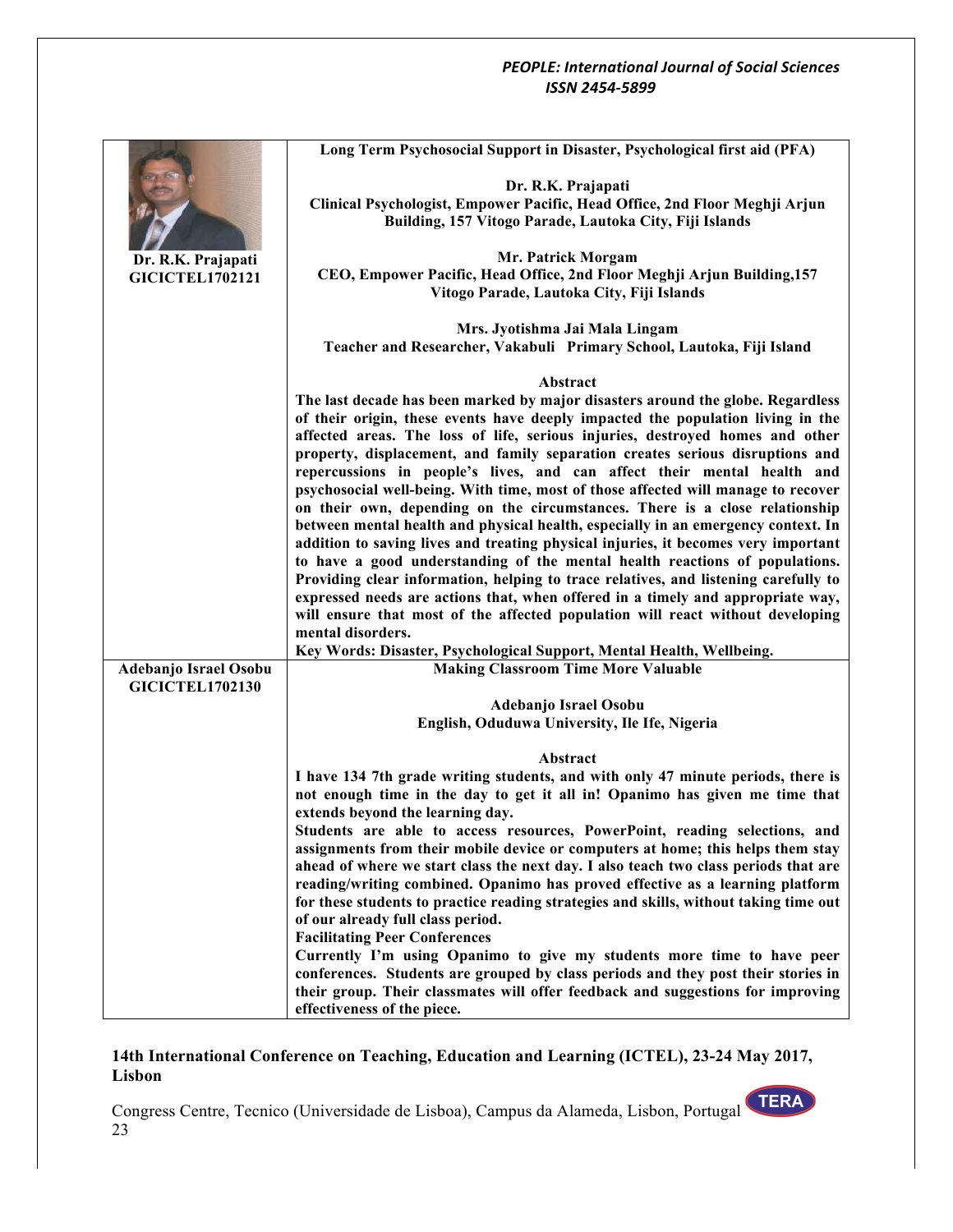|                        | We have a specific response framework that we use when responding to our<br>classmates' writing.                                                         |
|------------------------|----------------------------------------------------------------------------------------------------------------------------------------------------------|
|                        | 1. Reply to at least 3 peers                                                                                                                             |
|                        | 2. Reply with a specific positive, and then a "what if"                                                                                                  |
|                        | Students are also expected to reply to anyone that comments on their<br>3.                                                                               |
|                        | writing                                                                                                                                                  |
|                        | Using Opanimo for peer writing engages my students in the revision stage of the                                                                          |
|                        | writing process by providing a novel and different way for them to read and                                                                              |
|                        | respond to one another's writing. It also allows them to continue their collegial                                                                        |
|                        | conversations even after the class period is over. Often, students even go beyond                                                                        |
|                        | the required three responses because they enjoy getting to read what their                                                                               |
|                        | classmates have written.                                                                                                                                 |
|                        | <b>Utilizing Shared Folders</b>                                                                                                                          |
|                        | I have many favorite features in local application, but my favorite would have to                                                                        |
|                        | be Folders. I have uploaded powerpoints, writing mentor texts, assignments,                                                                              |
|                        | videos, and web links into Folders. My students have access to everything we use                                                                         |
|                        | at school right at their fingertip; no more lost papers or keeping up with copies.                                                                       |
|                        | Opanimo folders keep those references right where I need them - with students!                                                                           |
|                        | <b>Advice for Teachers Getting Started With Opanimo</b>                                                                                                  |
|                        | Give yourself time to play with it and learn how to use it before you introduce it                                                                       |
|                        | to all of your students. I first launched Opanimo                                                                                                        |
|                        | With two of my seven class periods. This made it easier for me to manage,                                                                                |
|                        | troubleshoot, and get used to, than if I had started with all 134 of my students at                                                                      |
|                        | the beginning of the year.<br>I would also advise you to make using Opanimo                                                                              |
|                        | Meaningful. I added folders and resources that compelled my students to login                                                                            |
|                        | and use Opanimo. It wasn't just another form of social networking for them.                                                                              |
|                        | An International Study on Different Factors of Operating School Temporary                                                                                |
|                        | Position: Focusing on Cases of Korea, Holland, Germany, Sweden                                                                                           |
|                        |                                                                                                                                                          |
|                        | Jung, Dae Bum                                                                                                                                            |
|                        | Department of Nursing, Jinju Health College, Korea(South)                                                                                                |
|                        |                                                                                                                                                          |
|                        | Abstract                                                                                                                                                 |
|                        | The necessities of strategies for the labor force in the school temporary position                                                                       |
|                        | are superior in education practice. In the perspective of government, a new                                                                              |
| <b>Jung, Dae Bum</b>   | paradigm and method for them such as employment stability, better treatment                                                                              |
| <b>GICICTEL1702122</b> | and fewer tasks have been sought. However, the information for them is not<br>enough. While seeing the main issue to manage an temporary workers and the |
|                        | feature of the system for them in schools of Holland, Germany and Sweden, this                                                                           |
|                        | study shows an effective plan for not only the labor force in the school temporary                                                                       |
|                        | workers and but their skill development. Based on the result of a plan in                                                                                |
|                        | education office, supporting office, and schools this study proposes the political                                                                       |
|                        | and institutional method to revitalize the efficient management of temporary                                                                             |
|                        | workers in school.                                                                                                                                       |
|                        | Keywords: HRM in School, School Temporary Position, Efficient Operating                                                                                  |
|                        | <b>PersonnelStrategy, Star Model</b>                                                                                                                     |
| Norazrina Ag. Ahmad    | <b>Enhancing Oral Presentation Skills through Video Presentation</b>                                                                                     |
| <b>GICICTEL1702133</b> |                                                                                                                                                          |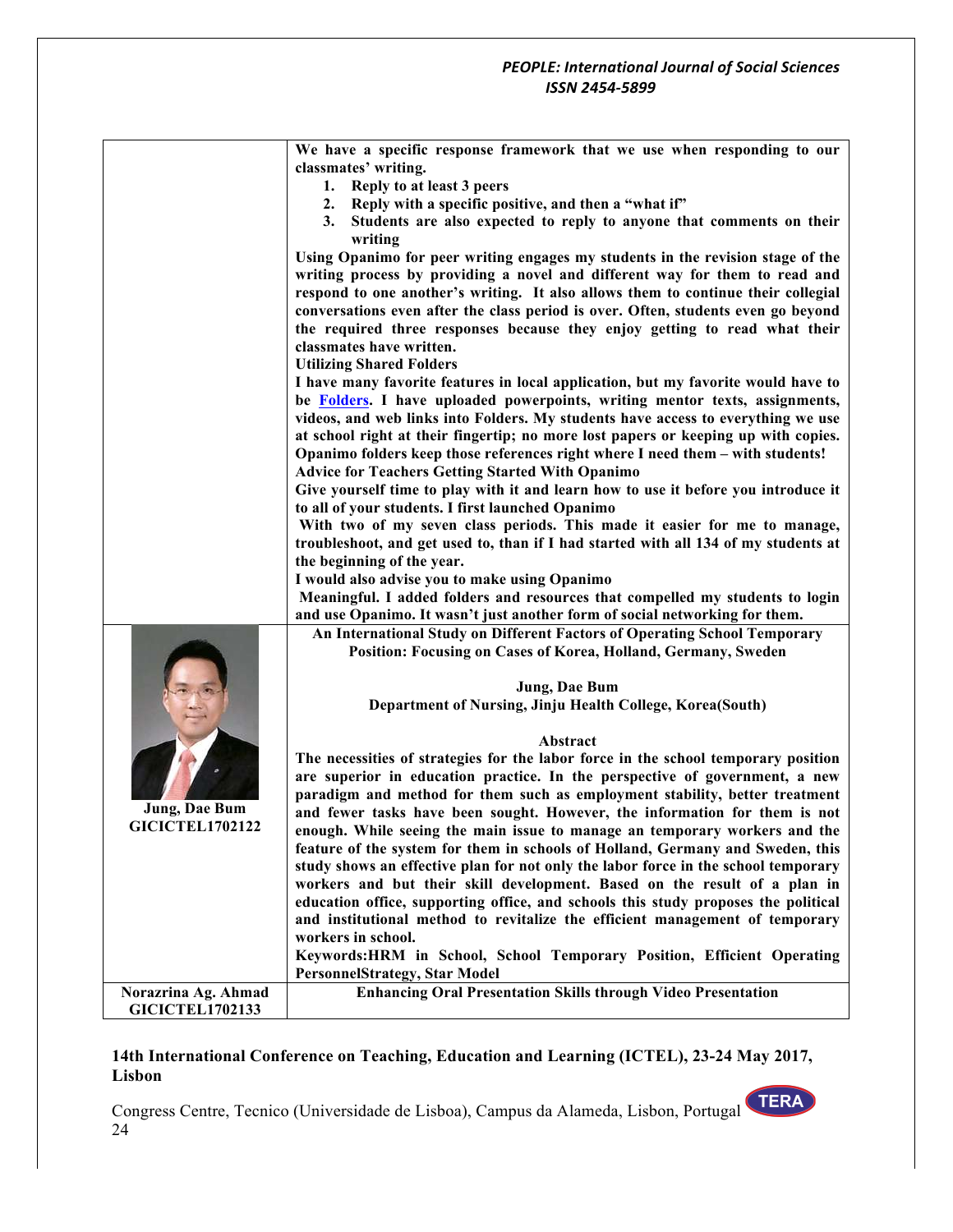|                         | Norazrina Ag. Ahmad<br>Academy of Language Studies, Universiti Teknologi MARA, Sabah, Malaysia                                                                                                                                                                                                                                                                                                                                                                                                                                                                                                                                                                                                                                                                                                                                                                                                                                                                                                                                                                                                                                                                                                                                                                                                                                                                                                                                                                                                                                                                                                                                                                                     |
|-------------------------|------------------------------------------------------------------------------------------------------------------------------------------------------------------------------------------------------------------------------------------------------------------------------------------------------------------------------------------------------------------------------------------------------------------------------------------------------------------------------------------------------------------------------------------------------------------------------------------------------------------------------------------------------------------------------------------------------------------------------------------------------------------------------------------------------------------------------------------------------------------------------------------------------------------------------------------------------------------------------------------------------------------------------------------------------------------------------------------------------------------------------------------------------------------------------------------------------------------------------------------------------------------------------------------------------------------------------------------------------------------------------------------------------------------------------------------------------------------------------------------------------------------------------------------------------------------------------------------------------------------------------------------------------------------------------------|
|                         | <b>Bernadette Peter Lidadun</b><br>Academy of Language Studies, Universiti Teknologi MARA, Sabah, Malaysia                                                                                                                                                                                                                                                                                                                                                                                                                                                                                                                                                                                                                                                                                                                                                                                                                                                                                                                                                                                                                                                                                                                                                                                                                                                                                                                                                                                                                                                                                                                                                                         |
|                         |                                                                                                                                                                                                                                                                                                                                                                                                                                                                                                                                                                                                                                                                                                                                                                                                                                                                                                                                                                                                                                                                                                                                                                                                                                                                                                                                                                                                                                                                                                                                                                                                                                                                                    |
|                         | Abstract                                                                                                                                                                                                                                                                                                                                                                                                                                                                                                                                                                                                                                                                                                                                                                                                                                                                                                                                                                                                                                                                                                                                                                                                                                                                                                                                                                                                                                                                                                                                                                                                                                                                           |
|                         | Technology has evolved rapidly over the years and we cannot deny how<br>significantly it has affected the teaching and learning process in the English<br>language classrooms. Educators around the world use various technologies in<br>their classrooms simply because they believe that technology could harness an<br>interesting learning experience aside from being an effective learning tool. As<br>such, the advent and abundance of newer technologies have allowed for the<br>prevalent use of videos in the ESL classrooms because they can be used to<br>stimulate ESL learners in using the English language. With regard to this<br>pedagogical development, this study looks at the impacts of video presentation<br>productions by ESL students', particularly in doing an assignment on a movie<br>review. 111 undergraduate students were purposely selected as representative<br>samples in the study. A set of questionnaire was devised and tested for reliability<br>(Cronbach's Alpha = 0.896) to collect data on the students' experiences in their<br>production of the video presentations. 12 video presentations were also selected<br>and evaluated to examine how the students completed or approached their video<br>presentation task. The findings demonstrate the potential of videos in motivating<br>and enhancing students' experiences and skills in ESL learning especially in<br>terms of oral presentation skills as well as movie editing skills and creativity. This<br>was not only bound in a classroom setting but also beyond this boundary.<br>Keywords: technology, video presentation, oral presentation skills, movie editing |
| Christian Joshua Cabral | skills, creativity.<br>Manila Science High School Students in a Foreign Academic Environment:                                                                                                                                                                                                                                                                                                                                                                                                                                                                                                                                                                                                                                                                                                                                                                                                                                                                                                                                                                                                                                                                                                                                                                                                                                                                                                                                                                                                                                                                                                                                                                                      |
| <b>GICICTEL1702134</b>  | The Life at Korea Science Academy of KAIST                                                                                                                                                                                                                                                                                                                                                                                                                                                                                                                                                                                                                                                                                                                                                                                                                                                                                                                                                                                                                                                                                                                                                                                                                                                                                                                                                                                                                                                                                                                                                                                                                                         |
|                         | Christian Joshua Cabral<br>Senior High School Student, Manila Science High School, Manila, Philippines                                                                                                                                                                                                                                                                                                                                                                                                                                                                                                                                                                                                                                                                                                                                                                                                                                                                                                                                                                                                                                                                                                                                                                                                                                                                                                                                                                                                                                                                                                                                                                             |
|                         | Rubeena Chamackalayil<br>Senior High School Student, Manila Science High School, Manila, Philippines                                                                                                                                                                                                                                                                                                                                                                                                                                                                                                                                                                                                                                                                                                                                                                                                                                                                                                                                                                                                                                                                                                                                                                                                                                                                                                                                                                                                                                                                                                                                                                               |
|                         | <b>Archer John Elipio</b><br>Senior High School Student, Manila Science High School, Manila, Philippines                                                                                                                                                                                                                                                                                                                                                                                                                                                                                                                                                                                                                                                                                                                                                                                                                                                                                                                                                                                                                                                                                                                                                                                                                                                                                                                                                                                                                                                                                                                                                                           |
|                         | <b>Janella Reyes</b><br>Senior High School Student, Manila Science High School, Manila, Philippines                                                                                                                                                                                                                                                                                                                                                                                                                                                                                                                                                                                                                                                                                                                                                                                                                                                                                                                                                                                                                                                                                                                                                                                                                                                                                                                                                                                                                                                                                                                                                                                |
|                         | Abstract                                                                                                                                                                                                                                                                                                                                                                                                                                                                                                                                                                                                                                                                                                                                                                                                                                                                                                                                                                                                                                                                                                                                                                                                                                                                                                                                                                                                                                                                                                                                                                                                                                                                           |
|                         | The emerging global structure requires interaction between societies and the<br>international flow of knowledge. Exchange of students and study abroad<br>programs are components of this internationalization process. This study reveals<br>different kinds of exchange student program experiences, the cultural and<br>academic impacts of the program, how the program changes the expectation of                                                                                                                                                                                                                                                                                                                                                                                                                                                                                                                                                                                                                                                                                                                                                                                                                                                                                                                                                                                                                                                                                                                                                                                                                                                                             |

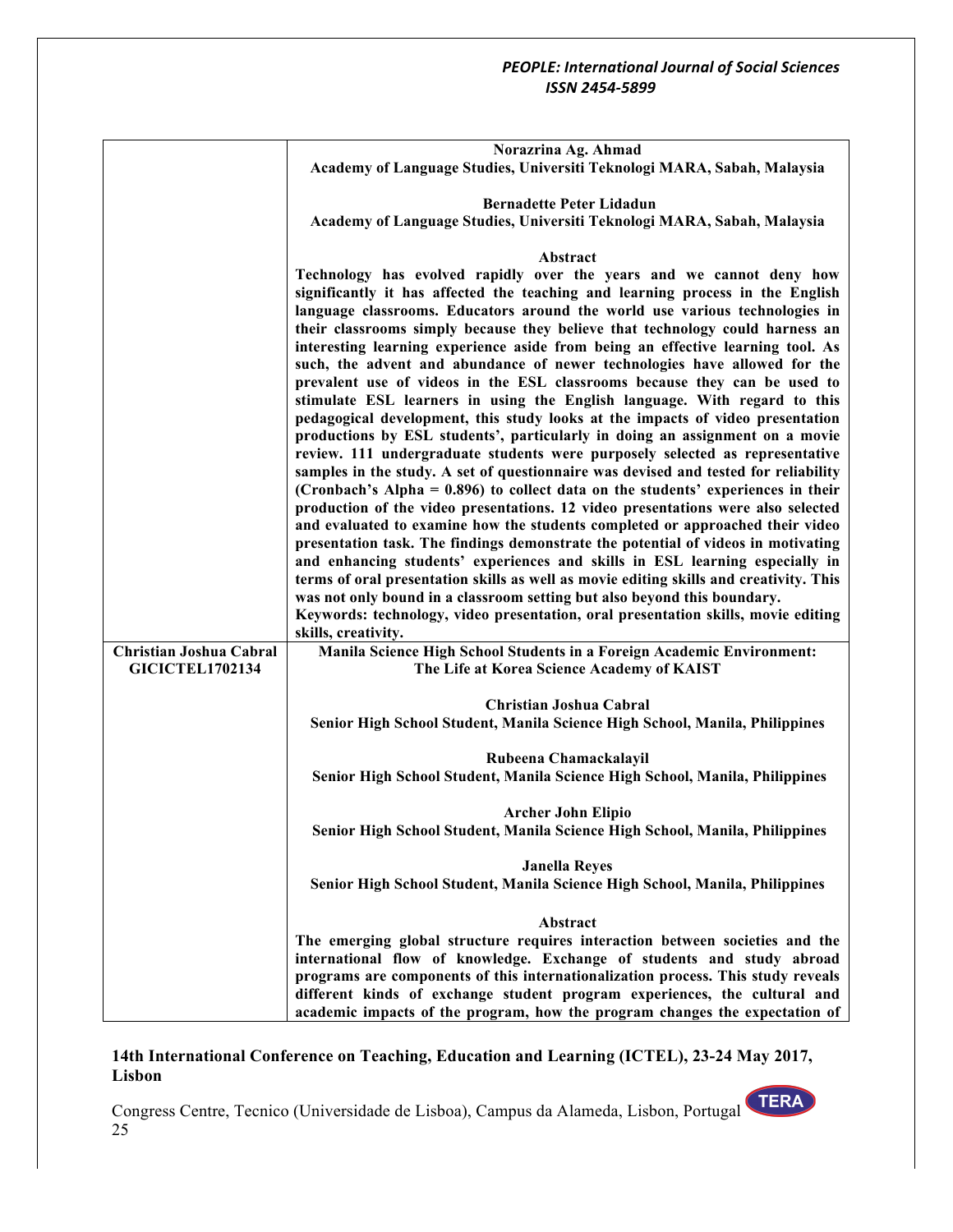|                        | participants, and the coping mechanisms of the key participants when faced with<br>hardships. Four former students of Manila Science High School who are<br>currently studying in Korea Science Academy (KSA) of KAIST, Busan, South<br>Korea, were interviewed via email and other social media platforms during the<br>first and second week of January of this year. According to the key participants,<br>they became more open-minded and independent, and they state that these<br>characteristics are important for them to be able to cope with the foreign<br>environment they are living in, to acquire valuable knowledge and to<br>accommodate people from diverse backgrounds.<br>Keywords: internationalization, exchange students, culture, phenomenological<br>study |
|------------------------|--------------------------------------------------------------------------------------------------------------------------------------------------------------------------------------------------------------------------------------------------------------------------------------------------------------------------------------------------------------------------------------------------------------------------------------------------------------------------------------------------------------------------------------------------------------------------------------------------------------------------------------------------------------------------------------------------------------------------------------------------------------------------------------|
|                        | Analyzing the Sociolinguistic Profile of the Algerian Community in the UK in<br>terms of French Language Use: the Case of Émigré Ph.D. Students                                                                                                                                                                                                                                                                                                                                                                                                                                                                                                                                                                                                                                      |
|                        |                                                                                                                                                                                                                                                                                                                                                                                                                                                                                                                                                                                                                                                                                                                                                                                      |
|                        | <b>Hadjer Chellia</b>                                                                                                                                                                                                                                                                                                                                                                                                                                                                                                                                                                                                                                                                                                                                                                |
|                        | University of the west of Scotland, UK                                                                                                                                                                                                                                                                                                                                                                                                                                                                                                                                                                                                                                                                                                                                               |
|                        | Abstract                                                                                                                                                                                                                                                                                                                                                                                                                                                                                                                                                                                                                                                                                                                                                                             |
|                        | The present study reports on second language use among Algerian international                                                                                                                                                                                                                                                                                                                                                                                                                                                                                                                                                                                                                                                                                                        |
| Hadjer Chellia         | students in the UK. In Algeria, French has an important status among the                                                                                                                                                                                                                                                                                                                                                                                                                                                                                                                                                                                                                                                                                                             |
| <b>GICICTEL1702135</b> | Algerian verbal repertoires due to colonial reasons. This has triggered many                                                                                                                                                                                                                                                                                                                                                                                                                                                                                                                                                                                                                                                                                                         |
|                        | language conflicts and many debates among policy makers in Algeria. In higher                                                                                                                                                                                                                                                                                                                                                                                                                                                                                                                                                                                                                                                                                                        |
|                        | education, Algerian English students' sociolinguistic profile is characterised by                                                                                                                                                                                                                                                                                                                                                                                                                                                                                                                                                                                                                                                                                                    |
|                        | the use of French as a sign of prestige .What may leave room for debate is the<br>effect of crossing borders towards the UK as a result of international mobility                                                                                                                                                                                                                                                                                                                                                                                                                                                                                                                                                                                                                    |
|                        | programmes, a transition which could add more complexity since French, is not                                                                                                                                                                                                                                                                                                                                                                                                                                                                                                                                                                                                                                                                                                        |
|                        | so significant as a language in the UK context. In this respect, the micro-objective                                                                                                                                                                                                                                                                                                                                                                                                                                                                                                                                                                                                                                                                                                 |
|                        | is to explore the fate of French use among PhD students in the UK as a newly                                                                                                                                                                                                                                                                                                                                                                                                                                                                                                                                                                                                                                                                                                         |
|                        | established group vis-à-vis English. To fulfil the purpose of the present inquiry, a                                                                                                                                                                                                                                                                                                                                                                                                                                                                                                                                                                                                                                                                                                 |
|                        | triangulation approach to research is followed in which semi-structured interview                                                                                                                                                                                                                                                                                                                                                                                                                                                                                                                                                                                                                                                                                                    |
|                        | is a primary source of data to know participants' attitudes about French use,                                                                                                                                                                                                                                                                                                                                                                                                                                                                                                                                                                                                                                                                                                        |
|                        | targeting both their pre-migratory experience and current one. Web-                                                                                                                                                                                                                                                                                                                                                                                                                                                                                                                                                                                                                                                                                                                  |
|                        | questionnaires are set up to explore further what emerges in semi-structured<br>interviews. Focus group sessions are further procedures of scrutiny in this piece                                                                                                                                                                                                                                                                                                                                                                                                                                                                                                                                                                                                                    |
|                        | of work to see the unconscious use of French language. This research has trifold-                                                                                                                                                                                                                                                                                                                                                                                                                                                                                                                                                                                                                                                                                                    |
|                        | dimensions. It is primarily relevant to international students' experience of study                                                                                                                                                                                                                                                                                                                                                                                                                                                                                                                                                                                                                                                                                                  |
|                        | abroad in terms of language use in the guise of internationalization of higher                                                                                                                                                                                                                                                                                                                                                                                                                                                                                                                                                                                                                                                                                                       |
|                        | education and could contribute to the sociolinguistics of the Algerian diaspora:                                                                                                                                                                                                                                                                                                                                                                                                                                                                                                                                                                                                                                                                                                     |
|                        | the dispersed residence of non-native communities - not to mention its                                                                                                                                                                                                                                                                                                                                                                                                                                                                                                                                                                                                                                                                                                               |
|                        | significance on the Algerian research field abroad.                                                                                                                                                                                                                                                                                                                                                                                                                                                                                                                                                                                                                                                                                                                                  |
|                        | <b>Methods and Skills of Teaching Science</b>                                                                                                                                                                                                                                                                                                                                                                                                                                                                                                                                                                                                                                                                                                                                        |
|                        |                                                                                                                                                                                                                                                                                                                                                                                                                                                                                                                                                                                                                                                                                                                                                                                      |
|                        | Almahdi Ali Elwan                                                                                                                                                                                                                                                                                                                                                                                                                                                                                                                                                                                                                                                                                                                                                                    |
|                        | Department of Psychology- Faculty of arts, Azzaytuna University, Tarhona,<br>Libya                                                                                                                                                                                                                                                                                                                                                                                                                                                                                                                                                                                                                                                                                                   |
|                        |                                                                                                                                                                                                                                                                                                                                                                                                                                                                                                                                                                                                                                                                                                                                                                                      |
|                        | Abstract                                                                                                                                                                                                                                                                                                                                                                                                                                                                                                                                                                                                                                                                                                                                                                             |
|                        | It may be difficult to identify a particular method of teaching suitable for all                                                                                                                                                                                                                                                                                                                                                                                                                                                                                                                                                                                                                                                                                                     |
|                        | educational situations, but it is possible to determine the most appropriate                                                                                                                                                                                                                                                                                                                                                                                                                                                                                                                                                                                                                                                                                                         |

## **14th International Conference on Teaching, Education and Learning (ICTEL), 23-24 May 2017, Lisbon**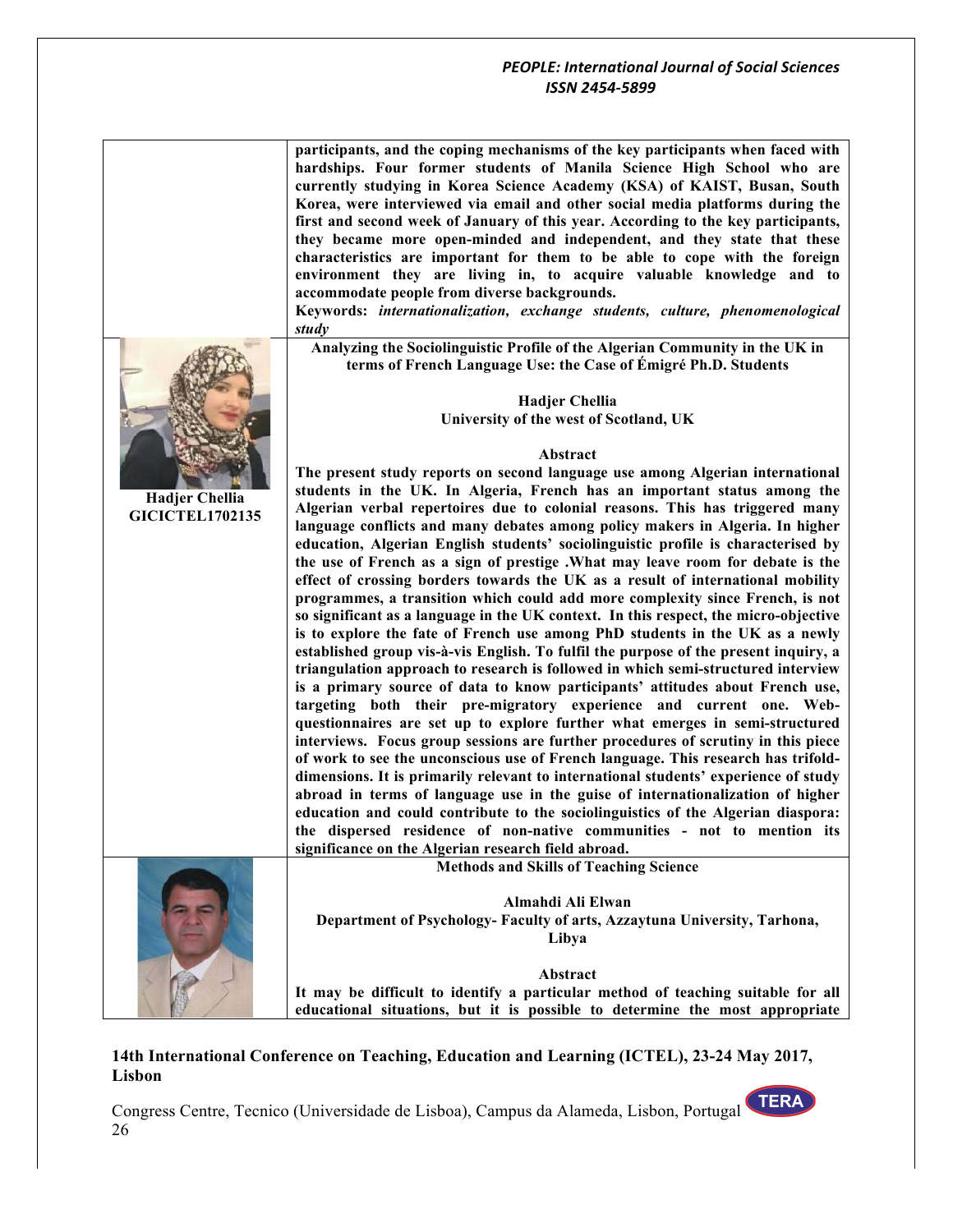| Almahdi Ali Elwan                             | methods to teach in a specific position of a tutorial. There are many factors that                                                                                        |
|-----------------------------------------------|---------------------------------------------------------------------------------------------------------------------------------------------------------------------------|
| <b>GICICTEL1702137</b>                        | determine on the basis of the selection method of teaching, including: the nature                                                                                         |
|                                               | of the subject matter, and the characteristics of the learners, and the goals of                                                                                          |
|                                               | teaching the material.                                                                                                                                                    |
|                                               | In fact, it may be difficult to identify a particular method of teaching suitable for<br>all educational situations, but it is possible to determine the most appropriate |
|                                               | methods to teach in a specific position of a tutorial. There are many factors that                                                                                        |
|                                               | determine on the basis of the selection method of teaching, including: the nature                                                                                         |
|                                               | of the subject matter, and the characteristics of the learners, and the goals of                                                                                          |
|                                               | teaching the material. Table No. 1 shows the different elements of the flag                                                                                               |
|                                               | matched the most appropriate teaching methods can be used for teaching and                                                                                                |
|                                               | learning. For example: The lecture is considered the most appropriate way to                                                                                              |
|                                               | teach the facts, while exploring the most appropriate way is the way to teach and<br>learn to think.                                                                      |
|                                               | Investigating the case for Teacher Facilitation of Children's Superhero Fantasy                                                                                           |
|                                               | Play in Schools in the Irish Context: A playful outlet or a precarious pursuit?                                                                                           |
|                                               |                                                                                                                                                                           |
|                                               | Dr. Tríona Stokes                                                                                                                                                         |
|                                               | Lecturer in Drama Education, Maynooth University/Froebel Department of                                                                                                    |
| Dr. Tríona Stokes                             | Primary and Early Childhood Education, Co. Kildare, Ireland                                                                                                               |
| <b>GICICTEL1702141</b>                        | Abstract                                                                                                                                                                  |
|                                               | Superhero play is a type of fantasy play regularly witnessed in young children's                                                                                          |
|                                               | pretend play (Pugmire-Stoy, 1992). Superhero fantasy play in schools is a subject                                                                                         |
|                                               | which invites diametrically opposed views. Opposition towards superhero fantasy                                                                                           |
|                                               | play tends to focus upon both its potential for violent content, and its links with                                                                                       |
|                                               | commercial enterprise through the popular westernised figures it represents<br>(Levin, 2003; Levin, 2008; Kinard, 2014). Conversely, enhanced social and                  |
|                                               | interpersonal skills and the provision of opportunity for exploring power                                                                                                 |
|                                               | structures have been described as potential benefits of superhero play (Marsh,                                                                                            |
|                                               | 2000; Quintero, 2009). By its nature, superhero play offers an examination of                                                                                             |
|                                               | issues of power and control through children's adoption of varying roles which                                                                                            |
|                                               | merits further consideration.                                                                                                                                             |
|                                               | In this paper, an overview of the contrasting views of superhero play is presented<br>which assists in building an understanding of the tensions that exist between       |
|                                               | children's attraction to superhero play and adults' apprehensions about its                                                                                               |
|                                               | desirability, which have long been documented (Gussin-Paley, 1988; 2004;                                                                                                  |
|                                               | Carlsson-Paige, 2008). There follows an examination of the challenges the                                                                                                 |
|                                               | facilitation of superhero play in an Irish context would present further to a recent                                                                                      |
|                                               | doctoral study investigating children's school-based pretend play (Stokes, 2016).                                                                                         |
| <b>Ruth Forrest</b><br><b>GICICTEL1702142</b> | To what extent do male and female students differ in terms of their perceptions of<br>what it takes to succeed on School Placement as part of their Initial Teacher       |
|                                               | <b>Education experience?</b>                                                                                                                                              |
|                                               |                                                                                                                                                                           |
|                                               | <b>Dr Ruth Forrest</b>                                                                                                                                                    |
|                                               | Lecturer in Education, Froebel Department of Primary and Early Childhood                                                                                                  |
|                                               | Education, Maynooth University, Maynooth, County Kildare, Ireland                                                                                                         |
|                                               | Abstract                                                                                                                                                                  |

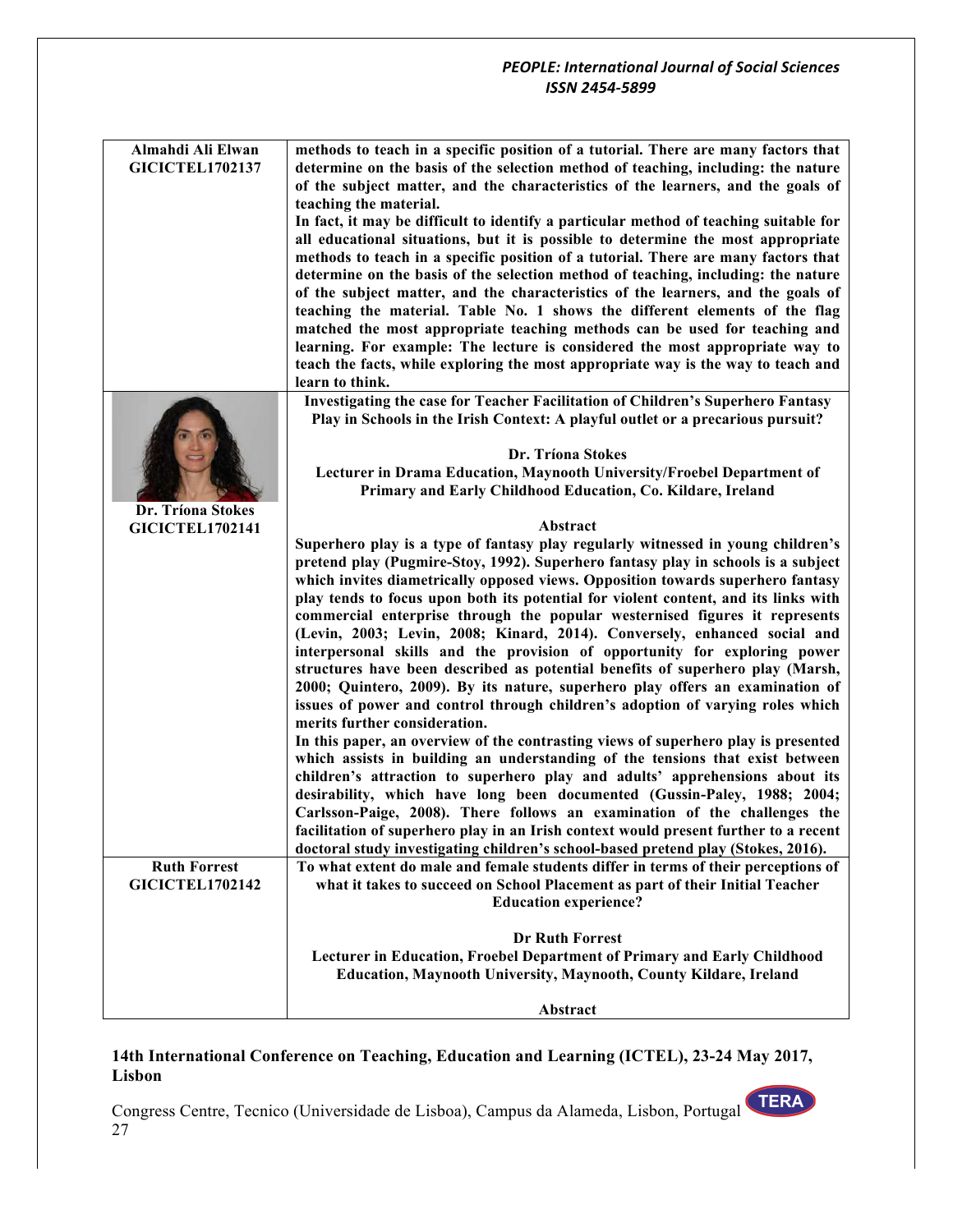| This paper sets out to investigate to what extent there may be differences in terms |
|-------------------------------------------------------------------------------------|
| of how male and female students perceive success criteria associated with School    |
| Placement, and the measures required in order achieving these standards. This       |
| area of study was prompted by informal discussions which were had between           |
| student teachers and their supervisors prior to the students engaging in a three-   |
| week placement, in a primary school, during which they are required to teach for    |
| the full day.                                                                       |

**Anecdotally, students report that organization of written materials and detailed planning for the three weeks is the most challenging part of the process for male students. Female students, on the other hand, are allegedly most concerned about containing high standards of organization and behavior management for the duration of the placement. Furthermore, sustaining energy levels is cause for concern amongst female students. This has been reported on an informal basis during pre-planning meetings between the author and student teachers.** 

**Arising from these insights, clarification is sought with regard to perceived success criteria and the challenges associated with achieving these targets. Pertinent literature, national and international, where available, will be sourced and highlighted in relation to potential gender differences between perceptions of the challenges and the associated outcome of the placement.** 

**Recommendations from the students which relate to how they feel they might better be supported in dealing with their perceived difficulties will be presented and consideration given as to how best to address the issues raised.** 



**Ferdi Koç GICICTEL1702145**

**Being examined of Yesârî Âsım Arsoy's his song in Hüzzam maqam named "Ömrüm seni sevmekle nihayet bulacaktır" in term of the performance style differences from three singers (Yesârî Âsım Arsoy, Münir Nurettin Selçuk and Bekir Sıdkı Sezgin)**

> **Ferdi Koç State Conservatory, University of Sakarya, Sakarya, Turkey**

#### **Abstract**

**Yesârî Âsim Arsoy, one of the twentieth century's composers in Turkish music, has been one of the most important composers of the period due to his unique style and the different horizons he brings to music. Turkish music has been taught through the Meshk from past to today and passed on to future generations in this way. Therefore, from the time when a song has been composed, have come up the different copies in the different times. This reveals that art is a living object. Hence, there is a difference in performances between the period in which a song has been composed and the performances in the following periods. This is an important feature of Meshk's contribution to Turkish music. Knowing the differences in performance of a song in Turkish music has been affecting the styles of the performers positively. In consideration of this subject, Yesarî Âsım Arsoy's life, art and composing in summary will be told and also be examined the performance differences of his song named "Ömrüm seni sevmekle nihâyet bulacaktır" in hüzzam maqam, which had been sung by himself, Münir Nurettin Selçuk and Bekir Sıdkı Sezgin. They are the important soloists of different periods.**

**Keywords: Music, Turkish music, Yesari Asım Arsoy, music performance differences, music style.**

#### **14th International Conference on Teaching, Education and Learning (ICTEL), 23-24 May 2017, Lisbon**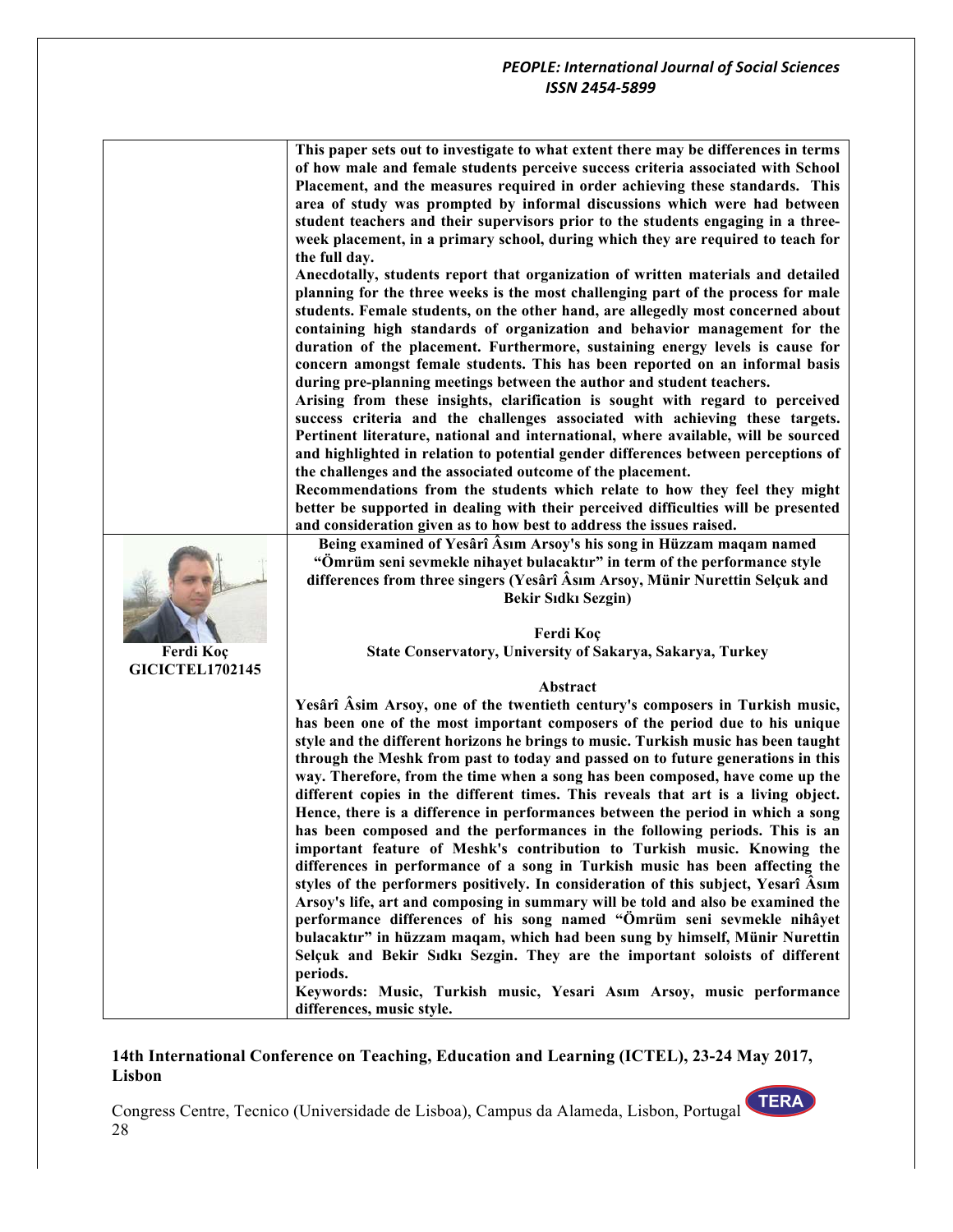| Nekeyla N. Oliver<br><b>GICICTEL1702146</b> | <b>Entrepreneurship and Innovation: Introducing Design Thinking to Female</b><br><b>Students in the UAE</b>                                                                                                                                                                                                                                                                                                                                                                                                                                                                                               |
|---------------------------------------------|-----------------------------------------------------------------------------------------------------------------------------------------------------------------------------------------------------------------------------------------------------------------------------------------------------------------------------------------------------------------------------------------------------------------------------------------------------------------------------------------------------------------------------------------------------------------------------------------------------------|
|                                             | Nekeyla N. Oliver                                                                                                                                                                                                                                                                                                                                                                                                                                                                                                                                                                                         |
|                                             | <b>Instructor, Advising and Academic Development</b>                                                                                                                                                                                                                                                                                                                                                                                                                                                                                                                                                      |
|                                             | <b>Zayed University</b>                                                                                                                                                                                                                                                                                                                                                                                                                                                                                                                                                                                   |
|                                             | <b>Instructor, Advising and Academic Development</b>                                                                                                                                                                                                                                                                                                                                                                                                                                                                                                                                                      |
|                                             | Abstract                                                                                                                                                                                                                                                                                                                                                                                                                                                                                                                                                                                                  |
|                                             | When thinking of the Middle East, there are still outdated perceptions lingering<br>around regarding women and their current and future prospects in society. The<br>United Arab Emirates (UAE) has shattered that notion by providing women with<br>many opportunities to progress and advance in a number of different areas. This<br>includes various sectors such as education and business. With the initiative to                                                                                                                                                                                   |
|                                             | become a more innovative and progressive nation, the UAE has realized that<br>women will play a significant role in the country's future (Goby $\&$ Erogul, 2011).<br>Emirati women are leading the charge in higher education. Female students<br>greatly outnumber the number of male students enrolled in universities in the<br>country (Ridge, 2011). So it is not surprising that the nation's effort to foster a<br>spirit of entrepreneurship and innovation would target this population (Jabeen,<br>Faisal & Katsioloudes, 2017). Universities in the UAE have been mandated to                 |
|                                             | offer students a course centering on the concepts of entrepreneurship and<br>innovation.<br>Johnson (2010) noted that innovation can be deemed as a change, whether it be to<br>a product, service, organization, etc., that can result in establishing a new entity.<br>Entrepreneurship, although often seen as just a tool for small businesses,<br>"results in the creation of value for the individual, community or<br>societyinvolves capturing ideas, converting them into products and, or services<br>and then building a venture to take the product to the market" (Johnson, 2010,<br>p.138). |
|                                             | Entrepreneurship is not a new endeavor in the United Arab Emirates, even for<br>women, despite not always initially producing the higher salaries typically<br>associated with the region (Erogul, 2014). However, it has been "seen as a vital<br>source for economic growth" (Gallant, Majumdar & Varadarajan, 2010,<br>p.218). Hence, this is one of the reasons for the push to change the attitude<br>towards pursuing new avenues to be more productive and contribute to the<br>country (Erogul, 2014; Jabeen, Faisal & Katsioloudes, 2017; Ryan, Tipu, &<br>Zeffane, 2011; Zeffane, 2015).        |
|                                             | So the university's instruction of Emirati students, particularly female students,<br>focuses on not just entrepreneurship but also includes techniques to become more<br>innovative and embrace newness, all of which can be foreign and frightening for<br>many young adults. However, this unfamiliarity with the concepts allows it to be<br>introduced in manner that opens their minds to move beyond the traditional idea<br>of entrepreneurship. This process occurs through the utilization of design<br>thinking.                                                                               |
|                                             | According to Owens (2006), design thinking is "a way of thinking that parallels<br>other ways of thinkingoffers a way of approaching issues, problems and<br>opportunities almost uniquely suited to innovation" $(p.3)$ . It is conducive to                                                                                                                                                                                                                                                                                                                                                             |

# **14th International Conference on Teaching, Education and Learning (ICTEL), 23-24 May 2017, Lisbon**

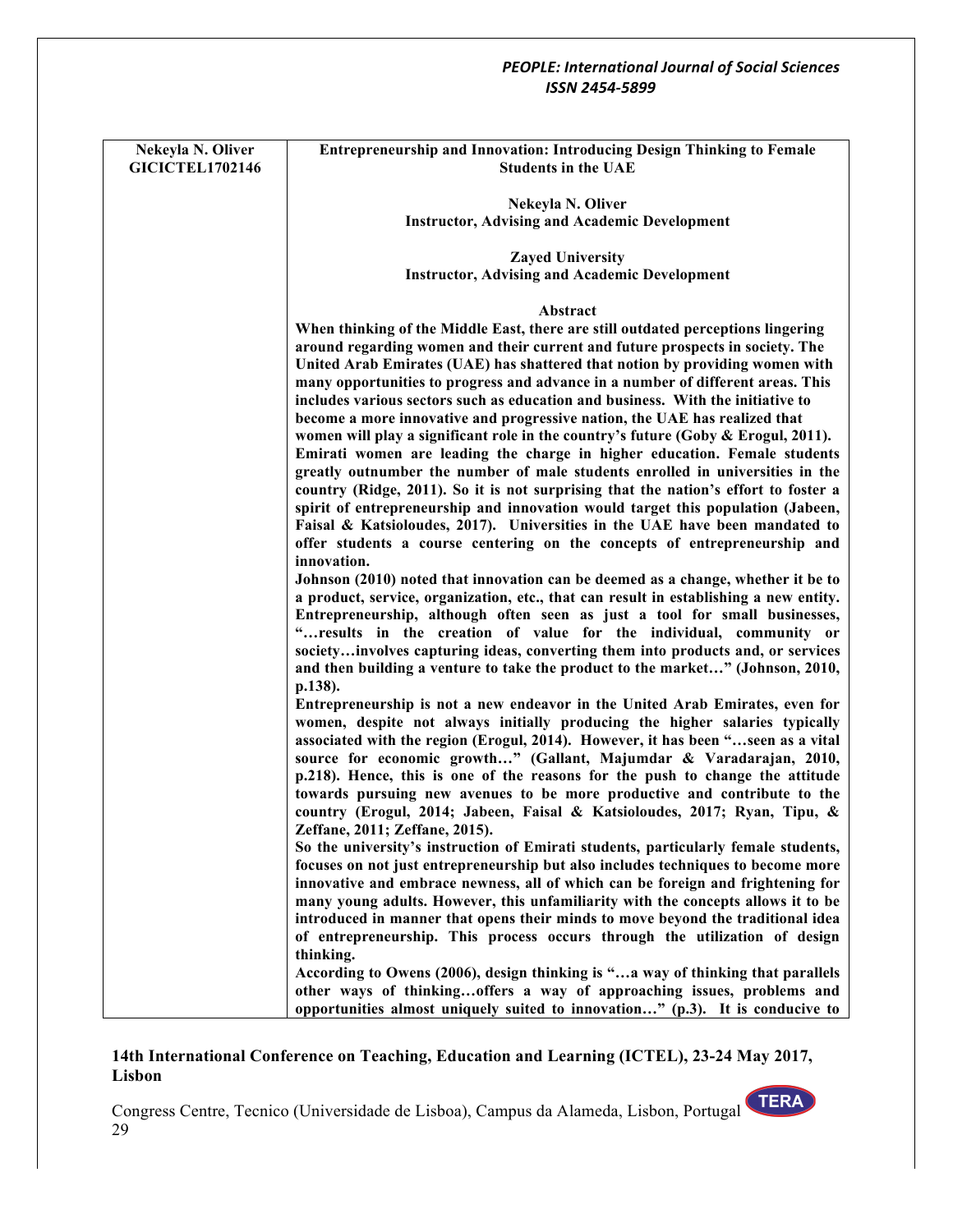|                       | creativity and innovation when solving a problem or developing a variety of<br>solutions that for an issue. It can even spark that creation of a new invention<br>(Beckman & Barry, 2007; Johansson-Skoldberg, Woodilla & Cetinkaya, 2013).<br>Within the university, design thinking is used as a means to get students to think<br>outside of the traditional box when approaching problems. The objective is to<br>encourage the young women to allow their ideas to flow freely, give them an<br>opportunity to properly develop them and implement those that have fully grown<br>to create something new or even discover a way to improve an existing technique.<br>And although they can easily apply this to the process of entrepreneurship, the<br>aim is to promote the strategy to be implemented in every facet of their lives, from<br>their university course work to their future career fields.<br>There is room for growth in the area of entrepreneurship and innovation in the<br>United Arab Emirates. Encouraging women to more actively participate in the<br>venture may contribute to that growth. And hopefully by changing the way that<br>female students view and approach entrepreneurship, particularly through the<br>use of design thinking, may be catalyst to spark that growth spurt. However,<br>more time and engagement is necessary before determine the success of this<br>strategy. |
|-----------------------|--------------------------------------------------------------------------------------------------------------------------------------------------------------------------------------------------------------------------------------------------------------------------------------------------------------------------------------------------------------------------------------------------------------------------------------------------------------------------------------------------------------------------------------------------------------------------------------------------------------------------------------------------------------------------------------------------------------------------------------------------------------------------------------------------------------------------------------------------------------------------------------------------------------------------------------------------------------------------------------------------------------------------------------------------------------------------------------------------------------------------------------------------------------------------------------------------------------------------------------------------------------------------------------------------------------------------------------------------------------------------------------------------------------------------------|
| <b>Cokavi Theatre</b> | <b>Educational English theatre around schools</b>                                                                                                                                                                                                                                                                                                                                                                                                                                                                                                                                                                                                                                                                                                                                                                                                                                                                                                                                                                                                                                                                                                                                                                                                                                                                                                                                                                              |
| CompanyGICICTEL170    |                                                                                                                                                                                                                                                                                                                                                                                                                                                                                                                                                                                                                                                                                                                                                                                                                                                                                                                                                                                                                                                                                                                                                                                                                                                                                                                                                                                                                                |
| 2154                  | <b>Cokavi Theatre Company</b><br>Department of English, Educational theatre company, Madrid, Spain                                                                                                                                                                                                                                                                                                                                                                                                                                                                                                                                                                                                                                                                                                                                                                                                                                                                                                                                                                                                                                                                                                                                                                                                                                                                                                                             |
|                       |                                                                                                                                                                                                                                                                                                                                                                                                                                                                                                                                                                                                                                                                                                                                                                                                                                                                                                                                                                                                                                                                                                                                                                                                                                                                                                                                                                                                                                |
|                       | Abstract                                                                                                                                                                                                                                                                                                                                                                                                                                                                                                                                                                                                                                                                                                                                                                                                                                                                                                                                                                                                                                                                                                                                                                                                                                                                                                                                                                                                                       |
|                       | Cokavi theatre company offers original English plays to students from primary                                                                                                                                                                                                                                                                                                                                                                                                                                                                                                                                                                                                                                                                                                                                                                                                                                                                                                                                                                                                                                                                                                                                                                                                                                                                                                                                                  |
|                       | and secondary. Each play is written for the appropriate age and level, our primar                                                                                                                                                                                                                                                                                                                                                                                                                                                                                                                                                                                                                                                                                                                                                                                                                                                                                                                                                                                                                                                                                                                                                                                                                                                                                                                                              |
|                       | y shows are very interactive and involving, students come up to stage to perform<br>one short scene with actors. Our actors are all professional native or bilingual                                                                                                                                                                                                                                                                                                                                                                                                                                                                                                                                                                                                                                                                                                                                                                                                                                                                                                                                                                                                                                                                                                                                                                                                                                                           |
|                       | speakers, our performances are 100% in English and we perform during school                                                                                                                                                                                                                                                                                                                                                                                                                                                                                                                                                                                                                                                                                                                                                                                                                                                                                                                                                                                                                                                                                                                                                                                                                                                                                                                                                    |
|                       | time; either at schools or nearest local theatres.                                                                                                                                                                                                                                                                                                                                                                                                                                                                                                                                                                                                                                                                                                                                                                                                                                                                                                                                                                                                                                                                                                                                                                                                                                                                                                                                                                             |
|                       | Our company has been touring around Spain and Turkey, our last tour has been                                                                                                                                                                                                                                                                                                                                                                                                                                                                                                                                                                                                                                                                                                                                                                                                                                                                                                                                                                                                                                                                                                                                                                                                                                                                                                                                                   |
|                       | around Gran Canarias getting such an amazing feedback from students and                                                                                                                                                                                                                                                                                                                                                                                                                                                                                                                                                                                                                                                                                                                                                                                                                                                                                                                                                                                                                                                                                                                                                                                                                                                                                                                                                        |
|                       | teachers.<br>https://vimeo.com/205586183                                                                                                                                                                                                                                                                                                                                                                                                                                                                                                                                                                                                                                                                                                                                                                                                                                                                                                                                                                                                                                                                                                                                                                                                                                                                                                                                                                                       |
|                       | All levels contain activities that cover the four essential skills for second language                                                                                                                                                                                                                                                                                                                                                                                                                                                                                                                                                                                                                                                                                                                                                                                                                                                                                                                                                                                                                                                                                                                                                                                                                                                                                                                                         |
|                       | acquisition:                                                                                                                                                                                                                                                                                                                                                                                                                                                                                                                                                                                                                                                                                                                                                                                                                                                                                                                                                                                                                                                                                                                                                                                                                                                                                                                                                                                                                   |
|                       | Reading, Writing, Speaking and Listening.                                                                                                                                                                                                                                                                                                                                                                                                                                                                                                                                                                                                                                                                                                                                                                                                                                                                                                                                                                                                                                                                                                                                                                                                                                                                                                                                                                                      |
|                       | In terms of reading, most of the activities are related to comprehending the plot                                                                                                                                                                                                                                                                                                                                                                                                                                                                                                                                                                                                                                                                                                                                                                                                                                                                                                                                                                                                                                                                                                                                                                                                                                                                                                                                              |
|                       | and script of the play. The aim is for students to organize and identify the correct<br>sequence of events (introduction and conflict)                                                                                                                                                                                                                                                                                                                                                                                                                                                                                                                                                                                                                                                                                                                                                                                                                                                                                                                                                                                                                                                                                                                                                                                                                                                                                         |
|                       | In regard to writing, students will be able to express their own feelings,                                                                                                                                                                                                                                                                                                                                                                                                                                                                                                                                                                                                                                                                                                                                                                                                                                                                                                                                                                                                                                                                                                                                                                                                                                                                                                                                                     |
|                       | imagination or creativity using vocabulary from the play and appropiate                                                                                                                                                                                                                                                                                                                                                                                                                                                                                                                                                                                                                                                                                                                                                                                                                                                                                                                                                                                                                                                                                                                                                                                                                                                                                                                                                        |
|                       | grammatical structures for the corresponding skill level.                                                                                                                                                                                                                                                                                                                                                                                                                                                                                                                                                                                                                                                                                                                                                                                                                                                                                                                                                                                                                                                                                                                                                                                                                                                                                                                                                                      |
|                       | With respect to listening and understanding, we recommend working on songs<br>before watching the show to acquire specific vocabulary and important                                                                                                                                                                                                                                                                                                                                                                                                                                                                                                                                                                                                                                                                                                                                                                                                                                                                                                                                                                                                                                                                                                                                                                                                                                                                            |
|                       | information                                                                                                                                                                                                                                                                                                                                                                                                                                                                                                                                                                                                                                                                                                                                                                                                                                                                                                                                                                                                                                                                                                                                                                                                                                                                                                                                                                                                                    |
|                       | Finally, concerning speaking, oral activities are suggested. Most of them can be                                                                                                                                                                                                                                                                                                                                                                                                                                                                                                                                                                                                                                                                                                                                                                                                                                                                                                                                                                                                                                                                                                                                                                                                                                                                                                                                               |
|                       | solved in pairs or small groups of three people. These activities will help students                                                                                                                                                                                                                                                                                                                                                                                                                                                                                                                                                                                                                                                                                                                                                                                                                                                                                                                                                                                                                                                                                                                                                                                                                                                                                                                                           |

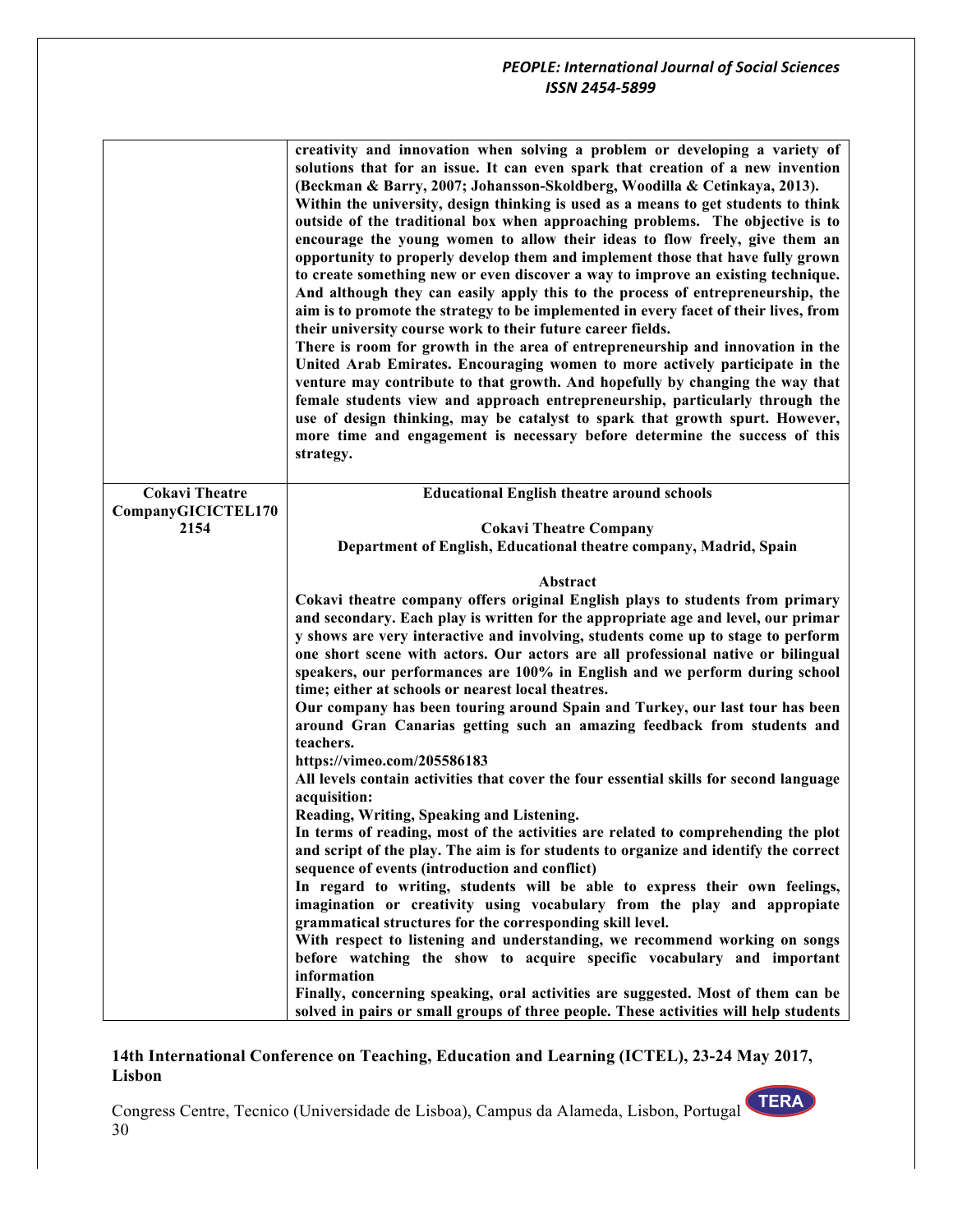|                        | put the language into practice and know other students' opinions and feelings on<br>the play, as a way to reflect on emotions and experiences. Cokavi Theatre<br>Company is focused on two important objetives; Always teaching important<br>values that will help them in their own life and with their relationships and, of<br>course, practicing a foreigner language with real actors with the correct<br>pronunciation.<br>Experience tells us that it is very important to prepare the activity before the<br>performance because this material is an advantageous tool for them to take the<br>most of the activity, because it helps them to feel like they understand the story<br>and most important being a part of it and getting more confident with a foreigner<br>language. Also for actors is much gratifying to feel that kids are IN the story,<br>singing the songs along with them and participating. It is a great activity where<br>they also learn how to behave in a theatre with real actors, which is very<br>important too.<br>Why it's so important to watch theatre in english?<br>- It increases their interest in learning English, so they can discover the language.<br>- In the days prior to and following the play, students are highly motivated,<br>teachers can use the written and audio resources provided to take advantage of<br>this motivation<br>- Working with songs from the play is an excellent opportunity to learn new<br>vocabulary whilst having fun<br>- It preserves the relationship between children and the art of theatre<br>- It entertains whilst extolling human values in the process.<br>- Can the play be performed at our school?<br>The playing area must have<br>Width $(A)$ : 6m |
|------------------------|---------------------------------------------------------------------------------------------------------------------------------------------------------------------------------------------------------------------------------------------------------------------------------------------------------------------------------------------------------------------------------------------------------------------------------------------------------------------------------------------------------------------------------------------------------------------------------------------------------------------------------------------------------------------------------------------------------------------------------------------------------------------------------------------------------------------------------------------------------------------------------------------------------------------------------------------------------------------------------------------------------------------------------------------------------------------------------------------------------------------------------------------------------------------------------------------------------------------------------------------------------------------------------------------------------------------------------------------------------------------------------------------------------------------------------------------------------------------------------------------------------------------------------------------------------------------------------------------------------------------------------------------------------------------------------------------------------------------------------------------------------|
|                        | Depth $(B)$ : 4m                                                                                                                                                                                                                                                                                                                                                                                                                                                                                                                                                                                                                                                                                                                                                                                                                                                                                                                                                                                                                                                                                                                                                                                                                                                                                                                                                                                                                                                                                                                                                                                                                                                                                                                                        |
|                        | Height $(C)$ : 2.5m                                                                                                                                                                                                                                                                                                                                                                                                                                                                                                                                                                                                                                                                                                                                                                                                                                                                                                                                                                                                                                                                                                                                                                                                                                                                                                                                                                                                                                                                                                                                                                                                                                                                                                                                     |
|                        | Backstage (D) : not required but preferably 1,5m                                                                                                                                                                                                                                                                                                                                                                                                                                                                                                                                                                                                                                                                                                                                                                                                                                                                                                                                                                                                                                                                                                                                                                                                                                                                                                                                                                                                                                                                                                                                                                                                                                                                                                        |
| <b>Aynur Yürekli</b>   | How communicative do we teach languages?                                                                                                                                                                                                                                                                                                                                                                                                                                                                                                                                                                                                                                                                                                                                                                                                                                                                                                                                                                                                                                                                                                                                                                                                                                                                                                                                                                                                                                                                                                                                                                                                                                                                                                                |
| Kaynardağ              |                                                                                                                                                                                                                                                                                                                                                                                                                                                                                                                                                                                                                                                                                                                                                                                                                                                                                                                                                                                                                                                                                                                                                                                                                                                                                                                                                                                                                                                                                                                                                                                                                                                                                                                                                         |
| <b>GICICTEL1702157</b> | Aynur Yürekli Kaynardağ                                                                                                                                                                                                                                                                                                                                                                                                                                                                                                                                                                                                                                                                                                                                                                                                                                                                                                                                                                                                                                                                                                                                                                                                                                                                                                                                                                                                                                                                                                                                                                                                                                                                                                                                 |
|                        | School of Foreign Languages, İzmir University of Economics, İzmir, Turkey                                                                                                                                                                                                                                                                                                                                                                                                                                                                                                                                                                                                                                                                                                                                                                                                                                                                                                                                                                                                                                                                                                                                                                                                                                                                                                                                                                                                                                                                                                                                                                                                                                                                               |
|                        |                                                                                                                                                                                                                                                                                                                                                                                                                                                                                                                                                                                                                                                                                                                                                                                                                                                                                                                                                                                                                                                                                                                                                                                                                                                                                                                                                                                                                                                                                                                                                                                                                                                                                                                                                         |
|                        | Abstract                                                                                                                                                                                                                                                                                                                                                                                                                                                                                                                                                                                                                                                                                                                                                                                                                                                                                                                                                                                                                                                                                                                                                                                                                                                                                                                                                                                                                                                                                                                                                                                                                                                                                                                                                |
|                        | This study examines the impact that learners have on the effective implementation                                                                                                                                                                                                                                                                                                                                                                                                                                                                                                                                                                                                                                                                                                                                                                                                                                                                                                                                                                                                                                                                                                                                                                                                                                                                                                                                                                                                                                                                                                                                                                                                                                                                       |
|                        | of CLT in a monolingual EAP class in a country where English is taught as a                                                                                                                                                                                                                                                                                                                                                                                                                                                                                                                                                                                                                                                                                                                                                                                                                                                                                                                                                                                                                                                                                                                                                                                                                                                                                                                                                                                                                                                                                                                                                                                                                                                                             |
|                        | foreign language. Based on recorded language lessons of four different learner                                                                                                                                                                                                                                                                                                                                                                                                                                                                                                                                                                                                                                                                                                                                                                                                                                                                                                                                                                                                                                                                                                                                                                                                                                                                                                                                                                                                                                                                                                                                                                                                                                                                          |
|                        | groups, it discusses to what extent students affect classroom interaction patterns,                                                                                                                                                                                                                                                                                                                                                                                                                                                                                                                                                                                                                                                                                                                                                                                                                                                                                                                                                                                                                                                                                                                                                                                                                                                                                                                                                                                                                                                                                                                                                                                                                                                                     |
|                        | content-creation and the type of questions that are asked during the lessons. The                                                                                                                                                                                                                                                                                                                                                                                                                                                                                                                                                                                                                                                                                                                                                                                                                                                                                                                                                                                                                                                                                                                                                                                                                                                                                                                                                                                                                                                                                                                                                                                                                                                                       |
|                        | findings suggest that the teaching/learning context, learners specifically, have an                                                                                                                                                                                                                                                                                                                                                                                                                                                                                                                                                                                                                                                                                                                                                                                                                                                                                                                                                                                                                                                                                                                                                                                                                                                                                                                                                                                                                                                                                                                                                                                                                                                                     |
|                        | influence on the time spent on pair and group work; the contribution to the                                                                                                                                                                                                                                                                                                                                                                                                                                                                                                                                                                                                                                                                                                                                                                                                                                                                                                                                                                                                                                                                                                                                                                                                                                                                                                                                                                                                                                                                                                                                                                                                                                                                             |
|                        | academic content required to fulfil the task at hand, and the number of display,<br>referential and elicitation questions asked by the teacher. It suggests that context                                                                                                                                                                                                                                                                                                                                                                                                                                                                                                                                                                                                                                                                                                                                                                                                                                                                                                                                                                                                                                                                                                                                                                                                                                                                                                                                                                                                                                                                                                                                                                                |
|                        | specific issues have a determinant effect on the implementation of communicative                                                                                                                                                                                                                                                                                                                                                                                                                                                                                                                                                                                                                                                                                                                                                                                                                                                                                                                                                                                                                                                                                                                                                                                                                                                                                                                                                                                                                                                                                                                                                                                                                                                                        |
|                        | teaching approaches, highlighting the need for post methodology in language                                                                                                                                                                                                                                                                                                                                                                                                                                                                                                                                                                                                                                                                                                                                                                                                                                                                                                                                                                                                                                                                                                                                                                                                                                                                                                                                                                                                                                                                                                                                                                                                                                                                             |
|                        | teaching.                                                                                                                                                                                                                                                                                                                                                                                                                                                                                                                                                                                                                                                                                                                                                                                                                                                                                                                                                                                                                                                                                                                                                                                                                                                                                                                                                                                                                                                                                                                                                                                                                                                                                                                                               |

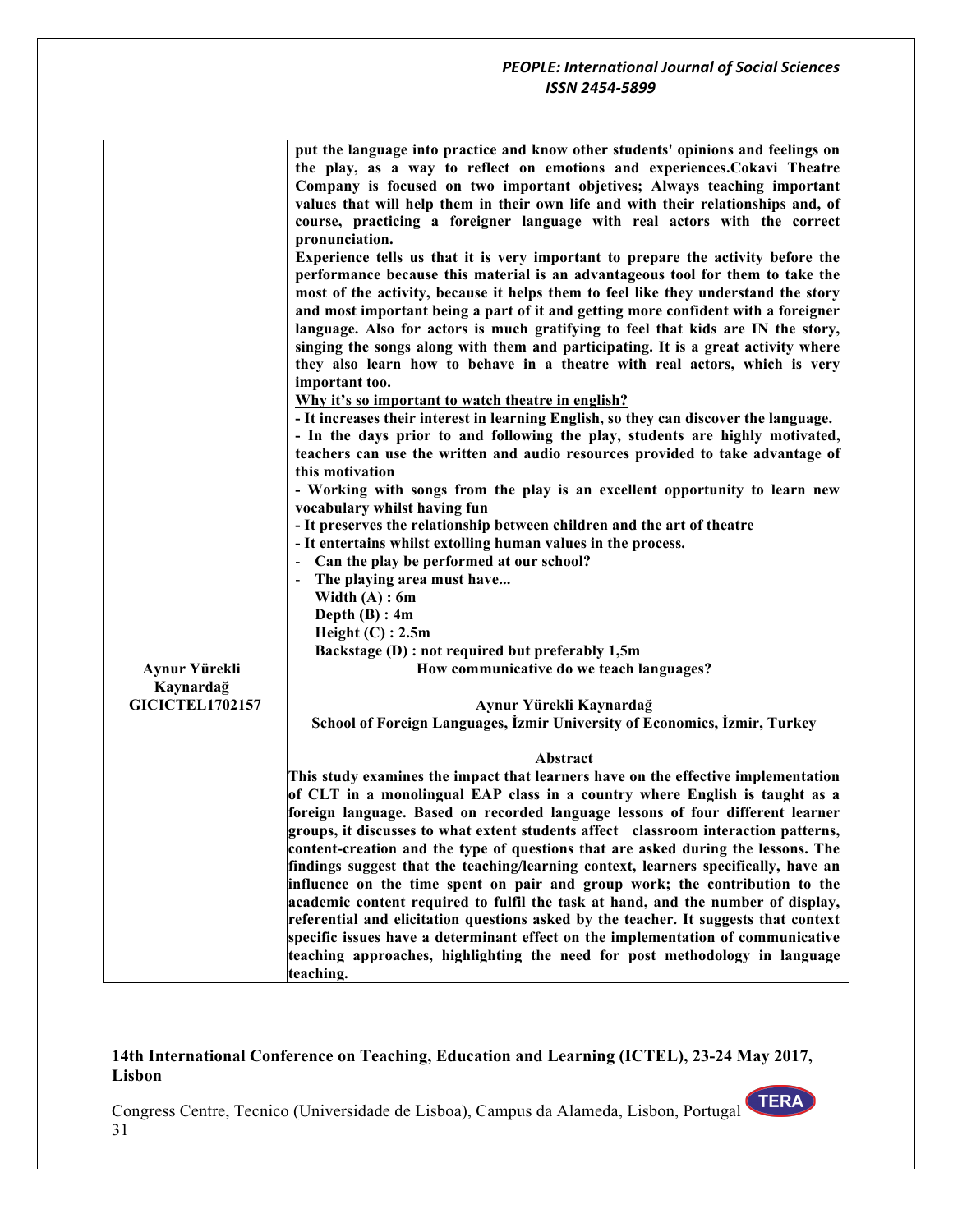|                        | The multi model approach to privatization of higher education institutions in the                                                                              |
|------------------------|----------------------------------------------------------------------------------------------------------------------------------------------------------------|
|                        | GCC                                                                                                                                                            |
|                        |                                                                                                                                                                |
|                        | Dr. Fatima Badry                                                                                                                                               |
|                        | American University of Sharjah, Sharjah, UAE                                                                                                                   |
|                        |                                                                                                                                                                |
|                        | Abstract                                                                                                                                                       |
| Dr. Fatima Badry       | Experimentation with private higher education in the GCC began in 1993 with the                                                                                |
| <b>GICICTEL1702158</b> | establishment of three private universities by Western entities in Dubai, UAE.                                                                                 |
|                        | Since the 1990's the region has witnessed a boom in private universities following                                                                             |
|                        | the "Western models." It is reported that by 2013 there were close to 870 higher                                                                               |
|                        | education institutions in the Arabian Gulf states (Gulf Affairs, 2017) most of which                                                                           |
|                        | are private. Many factors explain this explosion. A phenomenal economic and                                                                                    |
|                        | social transformation due to oil wealth, technological advances and globalization,                                                                             |
|                        | sharp increases in living standards, and a population boom of expatriate workers                                                                               |
|                        | and investors needing alternative colleges and universities. In addition national                                                                              |
|                        | universities established during the early decades of independence (1960s, 1970s                                                                                |
|                        | and 1980s) were judged by many to be inadequate for educational expectations for<br>GCC citizens to be part of the knowledge society of the 21st century.      |
|                        | There are multiple arrangements that govern the establishment of these HEIs in                                                                                 |
|                        | the GCC. However, the classical distinctions of private/ public colleges or for-                                                                               |
|                        | profit/ non-profit universities or even branch and independent campuses (Heath,                                                                                |
|                        | 2012) fail to elucidate the role of the state and the dynamics of control and                                                                                  |
|                        | governance. This paper discusses an alternative typology grouping private                                                                                      |
|                        | institutions into 4 models that cut across state lines: The elite branch campus                                                                                |
|                        | model, the education malls model, the state regulated privatization model and the                                                                              |
|                        | semi-private model. This classification clarifies the role of the state and allows an                                                                          |
|                        | assessment of each model's educational viability and long-term prospects.                                                                                      |
|                        | Keywords: GCC; higher education; privatization; globalization of education.                                                                                    |
|                        | In-service teacher education for English language teachers in turkey: does it reflect                                                                          |
|                        | reality or formality?                                                                                                                                          |
|                        |                                                                                                                                                                |
|                        | Tuğba ŞİMŞEK                                                                                                                                                   |
|                        | English Language Teaching, Faculty of Education Cukurova University Adana,                                                                                     |
|                        | <b>Turkey</b>                                                                                                                                                  |
| Tuğba ŞİMŞEK           |                                                                                                                                                                |
| <b>GICICTEL1702160</b> | <b>ABSTRACT</b>                                                                                                                                                |
|                        | In the field of education, professional development is one of the central<br>components to reach effective outcomes, and it includes a career-long process and |
|                        | related policies to strengthen the skills of educators to make them perform better                                                                             |
|                        | in the field (Schwille and Dembélé, 2007). However, there are still continuing                                                                                 |
|                        | problems encountered in different contexts in terms of applying the described                                                                                  |
|                        | teacher education practices which result in inconsistencies between reality and                                                                                |
|                        | formality (Kohl, 2005; Anderson, 2008; Flores, Simao, Rajala, and Tornberg,                                                                                    |
|                        | 2006; Büyükyavuz, 2013).                                                                                                                                       |
|                        | This study aims at investigating in-service education of English language teachers                                                                             |
|                        | in Turkey in a broad perspective including Ministry of Education's regulations on                                                                              |
|                        | in-service education in Turkey, local in-service education directors, school                                                                                   |
|                        | managers, in-service English language teachers, and pre-service English language                                                                               |

# **14th International Conference on Teaching, Education and Learning (ICTEL), 23-24 May 2017, Lisbon**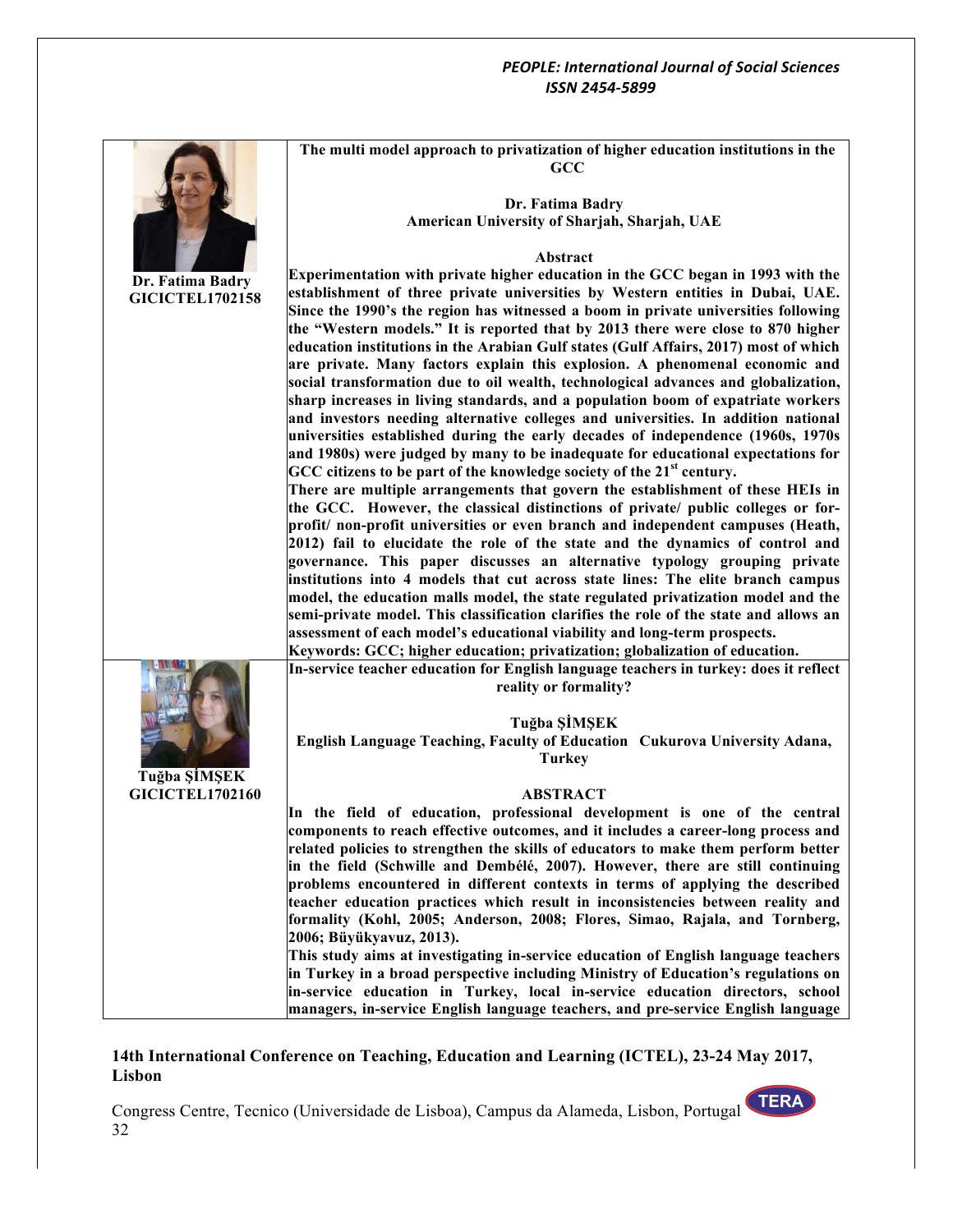|                           | teachers. The main purposes of the study are to delve into regulations on in-service   |
|---------------------------|----------------------------------------------------------------------------------------|
|                           | education of teachers in Turkey, to check whether the regulations are put into         |
|                           | practice, what the stakeholders' views about current in-service education are, and     |
|                           | finally what pre-service English language teachers' expectations of in-service         |
|                           | education are. As the nature of the study is qualitative, as data collection tools     |
|                           | semi-structured interviews and documentation analysis have been used. The              |
|                           | results show that the regulations reflect the ideal in-service education for teachers; |
|                           | however, in-service teachers are generally not satisfied with current practices of     |
|                           | Ministry of Education, and state that the large part of their needs are not met. In    |
|                           |                                                                                        |
|                           | addition, there is a parallelism with pre-service and in-service English language      |
|                           | teachers' views about effective in-service teacher education that teachers' needs      |
|                           | should be identified first, practices should be organized for each branches            |
|                           | separately. Furthermore, it has also been found that the views of in-service teacher   |
|                           | education directors and in-service teachers conflict on the issue of practices'        |
|                           | effectiveness.                                                                         |
|                           | Keywords: In-service teacher education, English language teachers, Turkey              |
| <b>Bouhaib Falah</b>      | Pedagogical Robotics - A way to Experiment and Innovate in Educational                 |
| <b>GICICTEL1702161</b>    | <b>Teaching in Morocco</b>                                                             |
|                           |                                                                                        |
|                           | <b>Bouhaib Falah</b>                                                                   |
|                           | Al Akhawayn University, Ifrane                                                         |
|                           |                                                                                        |
|                           | <b>Hanane Noreddine</b>                                                                |
|                           | Ministère de l'Education National et de la Formation Professionelle, Rabat             |
|                           | <b>Morocco</b>                                                                         |
|                           | <b>Abstract</b>                                                                        |
|                           |                                                                                        |
|                           | Over the last decades, robotics in education has emerged as an interdisciplinary,      |
|                           | project-based learning activity offering major new benefits to education at all        |
|                           | levels. They have become an urgent and essential need for the development of           |
|                           | students' mind. In this work, we highlight the role of practical pedagogy and          |
|                           | consequent educational methodologies while using robotics in school education in       |
|                           | Morocco. In this framework, the necessity of shifting from the traditional learning    |
|                           | methodology to an approach that gives a great importance on the curricula by           |
|                           | integrating robotics in Moroccan school and in training professional teacher are       |
|                           | suggested.                                                                             |
|                           | Keywords:<br>Robotics,<br>Traditional,<br>Curricula,<br>Pedagogical,<br>Innovation,    |
|                           | Methodology.                                                                           |
| <b>Frank J Yunker III</b> | <b>Creating a Web-Centric Learning Environment for Improved Student Outcomes</b>       |
| <b>GICICTEL1702162</b>    |                                                                                        |
|                           | <b>Frank J Yunker III</b>                                                              |
|                           | <b>Fulton-Montgomery Community College</b>                                             |
|                           |                                                                                        |
|                           | Abstract                                                                               |
|                           | Community College students are typically balancing academic coursework with            |
|                           | work responsibilities and family life. Sixty-seven percent of the 168 students         |
|                           | surveyed reported holding down a job while attending college. Nearly half (30% of      |
|                           | the total surveyed) of the workers were holding down a full time job. Forty percent    |
|                           | of the students surveyed are head of the household, either living on their own or      |

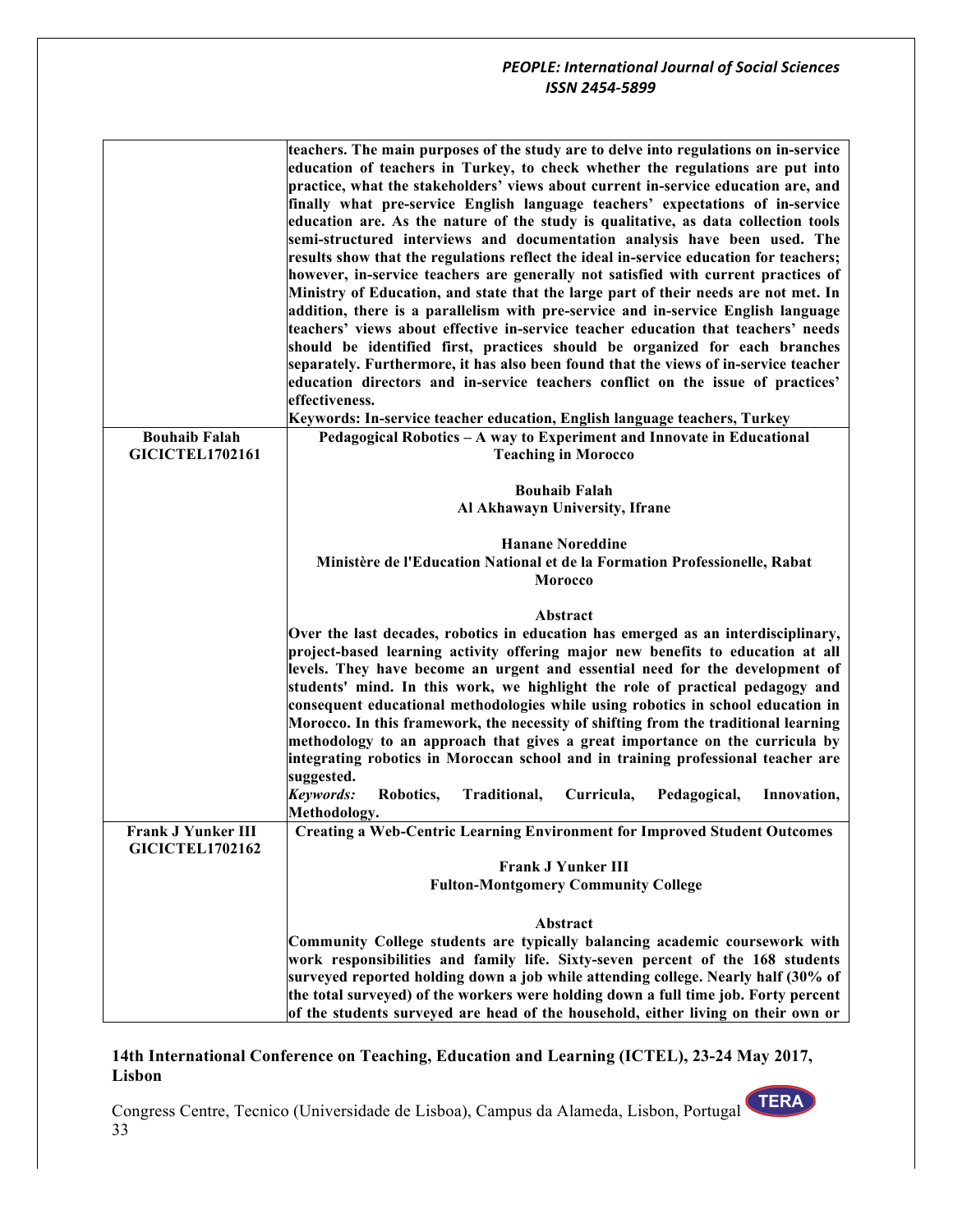|                        | with their children.                                                                          |
|------------------------|-----------------------------------------------------------------------------------------------|
|                        | The community college environment seeks to adapt to the changing lifestyles of the            |
|                        | population they serve. One method is to allow students the flexibility of missing             |
|                        | class without missing the lecture material.                                                   |
|                        | The Web-Centric learning environment was applied to two computer                              |
|                        | programming courses. The Web-Centric course creates video lectures that mirror                |
|                        |                                                                                               |
|                        | the in-class lecture and these videos are required to be viewed in advance of the             |
|                        | scheduled lecture. While students are encouraged to attend the lecture as part of             |
|                        | the coursework, there is no penalty to the student who misses the class. Quizzes on           |
|                        | the material are offered online. In addition, programming code discussed in class is          |
|                        | then uploaded to the course learning management system so that students who                   |
|                        | missed class can see the material presented in the lecture.                                   |
|                        | Student absenteeism in the classes rose from 7% prior to the implementation of the            |
|                        | system to 22% in the Web-Centric environment. However, student retention                      |
|                        | improved significantly from 79% to 95%. The gains were made by those students                 |
|                        | who completed the course. Average grades for students who completed the course                |
|                        |                                                                                               |
|                        | rose from 85% to 96%, despite the increased absenteeism.                                      |
|                        | Key Words: Retention, Web-Based Learning, Web-Centric, blended, Adaptable                     |
|                        | <b>Education</b>                                                                              |
| Remzi Y. Kincal        | How Adult Literacy Works: A Study on Scepticism and News Media Literacy                       |
| <b>GICICTEL1702164</b> |                                                                                               |
|                        | Prof. Dr. Remzi Y. KINCAL                                                                     |
|                        | Atatürk University, Kazım Karabekir Faculty of Education                                      |
|                        |                                                                                               |
|                        | Asst. Prof. Dr. Osman Yılmaz KARTAL                                                           |
|                        | <b>Çanakkale Onsekiz Mart University, Faculty of Education</b>                                |
|                        |                                                                                               |
|                        | Asst. Prof. Dr. Akan Deniz YAZGAN                                                             |
|                        | <b>Çanakkale Onsekiz Mart University, Faculty of Education,</b>                               |
|                        |                                                                                               |
|                        | Abstract                                                                                      |
|                        | It has been seen that the governments and stakeholders of society's interests                 |
|                        | towards literacy skills have increased in the 21 <sup>st</sup> century. In the scope of these |
|                        |                                                                                               |
|                        | interests, it has been aimed that adults would use their knowledge in the different           |
|                        | platforms, and they would develop their literacy skills in the parallel with ongoing          |
|                        | information technology. But there are some problems like learning disabilities and            |
|                        | deficiencies in self-confidence and self-efficacy in literacy skills at different levels in   |
|                        | adult population at local, regional and even global levels. Learners, who have a              |
|                        | limited improvement in basic literacy skills in the primary or compulsory                     |
|                        | education, have not shown healthy behavioural patterns to practice their societal             |
|                        | roles in their adulthoods. In this manner, literacy is not only important for                 |
|                        | personal development but it is also an important indicator which has positive                 |
|                        | effects for educational, social and economic outputs. According to the literature, it         |
|                        | has been seen that the different researches about adult literacy have done such as            |
|                        |                                                                                               |
|                        | "The Adult Literacy and Lifeskills Survey (ALL), The International Adult                      |
|                        | Literacy Survey (IALS), and the OECD's Programme for the International                        |
|                        | Assessment of Adult Competencies (PIAAC)". The results of these studies have                  |
|                        | emphasized there are needs about practical attempts toward adult literacy. In                 |
|                        | other words, qualified researches have been needed to direct the sustainable                  |

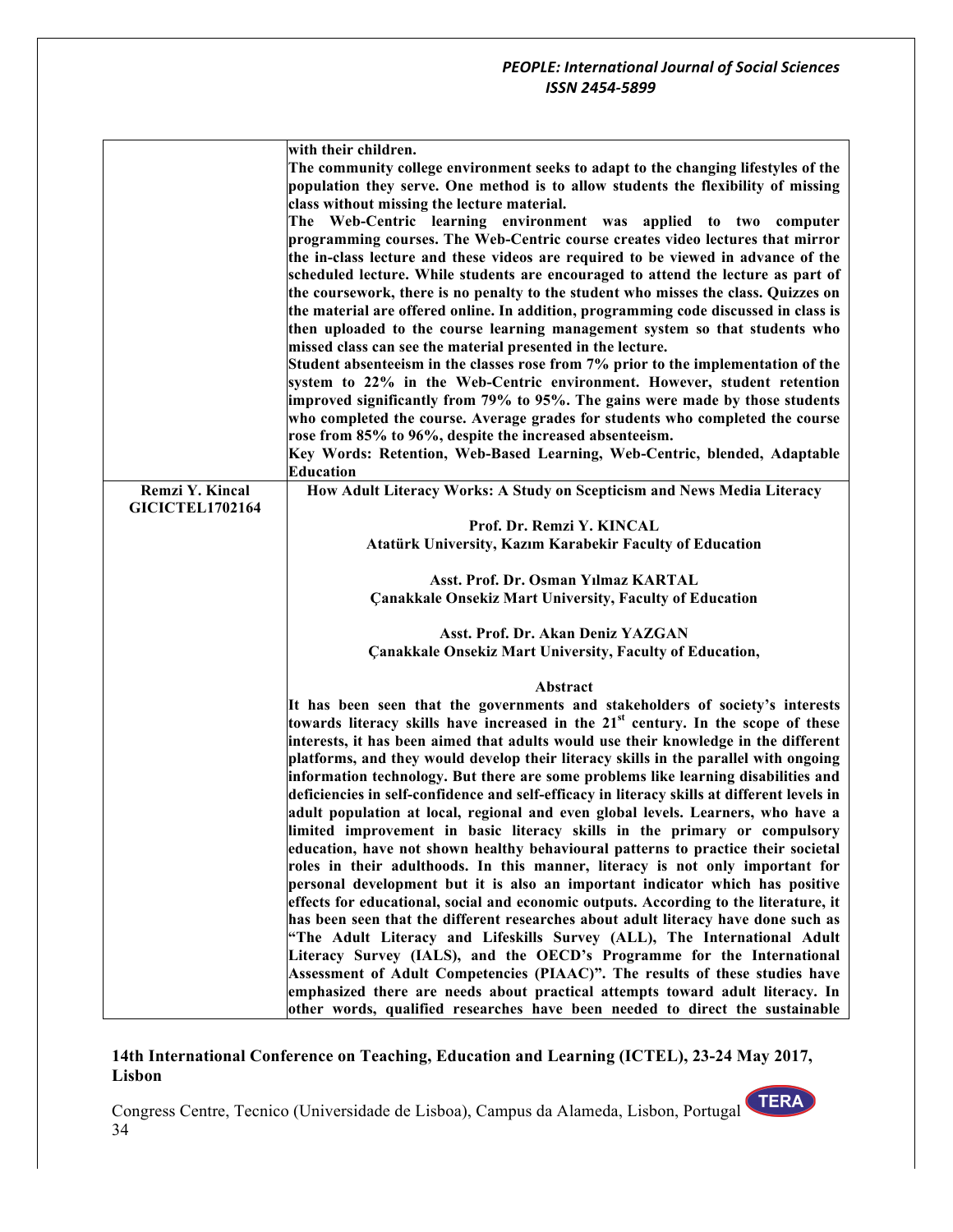**politics. The studies which will be about adult literacy have been seen to be practical attempts towards understanding and solving of social problems like unemployment, poverty, the increase of health expenses and violence.** 

**21st century is called as digital age. Both digital tools in the digital age platform and ongoing application interfaces in the information age platform have strengthen subjective impose, and also they have tried to hide the relativism emphasize. This has caused the media tools to broadcast poor information flow consisting of prejudice, propaganda, manipulation and disinformation and also, it has increased the percentage of hidden flows. It has been expected that the man who is the subject of digital age has equipped with the hardware to make the basic material practical taken into consideration that the basic material of digital age is digital information. In this scope, news media literacy has been appeared to be an alternative analysis in the usage of news media which is daily habits of adults who are the subject of our study.** 

**When media literacy paradigm and news media are mentioned, receptors are expected to be active prosumer – producing consumer. So, it has been expected that individuals are not only to obtain the news from just one source but also they must have a profile which they reach different sources for news contexts, criticize, assess, search for alternatives and make their own news contexts. This profile described is conceptualized as news media literacy in digital age. A communication process has been come through which news contexts are canalized in both traditional and digital platforms and web 1.0 and web 2.0 technologies which are from digital platforms, and moreover individuals are to be both source and receptor potentials. News media literacy brings individuals the equipment about the difference between dirty information and hygiene information, and moreover it brings them active writer feature who has dirty information-hygiene information concern about their own producing news contexts in the communication process.**

**News media literacy, which is commented as practical equipment in the digital age, must be one of the important educational aims to bring adults. But there is a need for valid educational arguments which educational policies answer the question "how". In this manner, scepticism has been brought out with the critical thinking which has a natural relationship with in base of critical thinking skill. Therefore, scepticism has been reached the hypothesis that the scepticism is one of the main elements for news media literacy. So, it would be researched whether there is an effect of scepticism levels of adults upon their news media literacy levels in the study.** 

**The study is a quantitative research and also is modelled as casual comparative research known as expost-facto. The adults who have different news media literacy levels have been included in the sample of research with random sampling to analyse the problem of the research. The levels of participants' news media and scepticism literacy have been determined with the questionnaire technique. The effects of adults' scepticism levels upon news media literacy levels have been put forth in the end of the study and educational suggestions about adult literacy have been made.** 

**Keywords: Adult literacy, news media literacy, scepticism**

#### **14th International Conference on Teaching, Education and Learning (ICTEL), 23-24 May 2017, Lisbon**

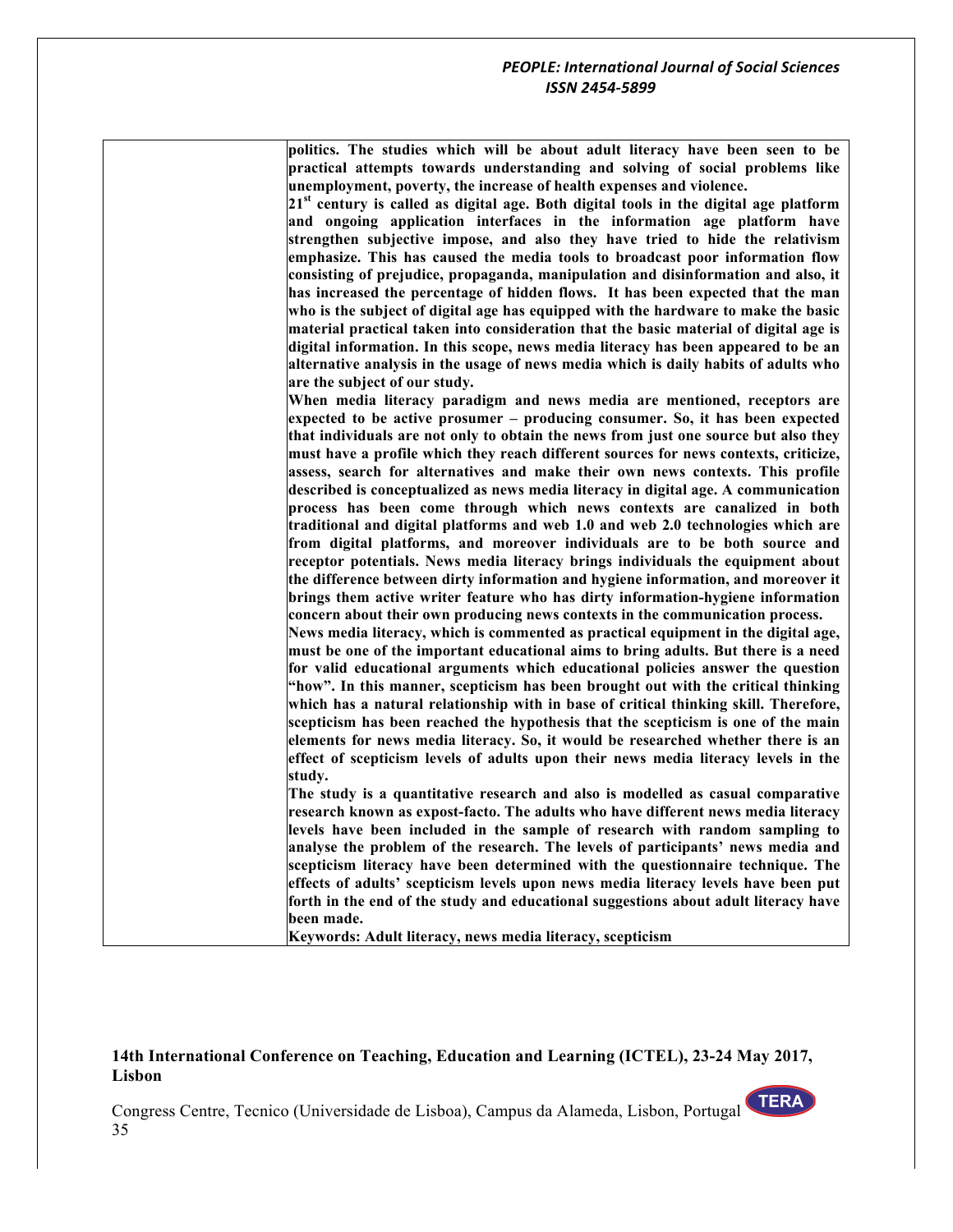|                        | Design, Practice and Research the Effects of Mobile and Web-Based Learning                                                                                           |
|------------------------|----------------------------------------------------------------------------------------------------------------------------------------------------------------------|
|                        | <b>Systems</b>                                                                                                                                                       |
|                        | <b>Erhan SUR</b>                                                                                                                                                     |
|                        | <b>Sinop University, Gerze Vocational School, Sinop, Turkey</b>                                                                                                      |
|                        |                                                                                                                                                                      |
|                        | <b>Yeliz YAZICI</b>                                                                                                                                                  |
| <b>Erhan SUR</b>       | Sinop University, Gerze Vocational School, Sinop, Turkey                                                                                                             |
| <b>GICICTEL1702165</b> | Abstract                                                                                                                                                             |
|                        | Modern technological developments lead a change not only in the social and                                                                                           |
|                        | economic lives of teh countries but also in the education policies along with the                                                                                    |
|                        | technics using in the teaching-learning environments. Distance education, the                                                                                        |
|                        | education process which is carried out apart from the school building concept, is                                                                                    |
|                        | the umbrella term for the technics used in technological methods in education.                                                                                       |
|                        | Mobile learning and web-based learning Technologies are the two of tehm which is<br>most commonly used and applied into education (Ally, 2009). In this study it was |
|                        | aimed to design, research the effect of mobile and web-based learning systems into                                                                                   |
|                        | practice and compare the success levels of the particiipants before and after the                                                                                    |
|                        | applications of mobile and web-based learning systems. The results showed that                                                                                       |
|                        | there is a difference between the pre and post scores of the two groups but it is not                                                                                |
|                        | meaningful. It is also seen that web-based group has higher scores than mobile                                                                                       |
|                        | learning groups when the final scores were compared.<br>Keywords: distance education, mobile learning, web-based education                                           |
| Dr Elvy Pang           | What do employers look for in fresh graduates?                                                                                                                       |
| <b>GICICTEL1702167</b> |                                                                                                                                                                      |
|                        | Dr Elvy PANG                                                                                                                                                         |
|                        | The Hong Kong Polytechnic University, Hong Kong China                                                                                                                |
|                        | Dr Chi-Hong LEUNG                                                                                                                                                    |
|                        | The Hong Kong Polytechnic University, Hong Kong China                                                                                                                |
|                        |                                                                                                                                                                      |
|                        | Dr John COOMBES                                                                                                                                                      |
|                        | Hang Seng Management College, Hong Kong China                                                                                                                        |
|                        | Abstract                                                                                                                                                             |
|                        | Business becomes increasingly competitive. Scholars and practitioners argue that                                                                                     |
|                        | human resources determine organizational performance. Hence, the demand for                                                                                          |
|                        | competent fresh undergraduates has grown substantially, resulting in increased                                                                                       |
|                        | attention by universities designing their curriculum to meet the requirements set                                                                                    |
|                        | for their undergraduates by employers. Despite the fact that some studies in this                                                                                    |
|                        | domain were carried out in different continents (such as Australia, North America<br>and Europe), little is known about what key competencies are required by        |
|                        | employers in China.                                                                                                                                                  |
|                        | This study reports a survey conducted in Hong Kong, one of the world's top                                                                                           |
|                        | financial centres and a major city of China, soliciting its business organizations'                                                                                  |
|                        | opinions of how they perceive the importance of competencies for fresh                                                                                               |
|                        | undergraduates entering the workplace.<br>The present research provides a                                                                                            |
|                        | comprehensive list of desirable competencies and empirically explores the                                                                                            |

## **14th International Conference on Teaching, Education and Learning (ICTEL), 23-24 May 2017, Lisbon**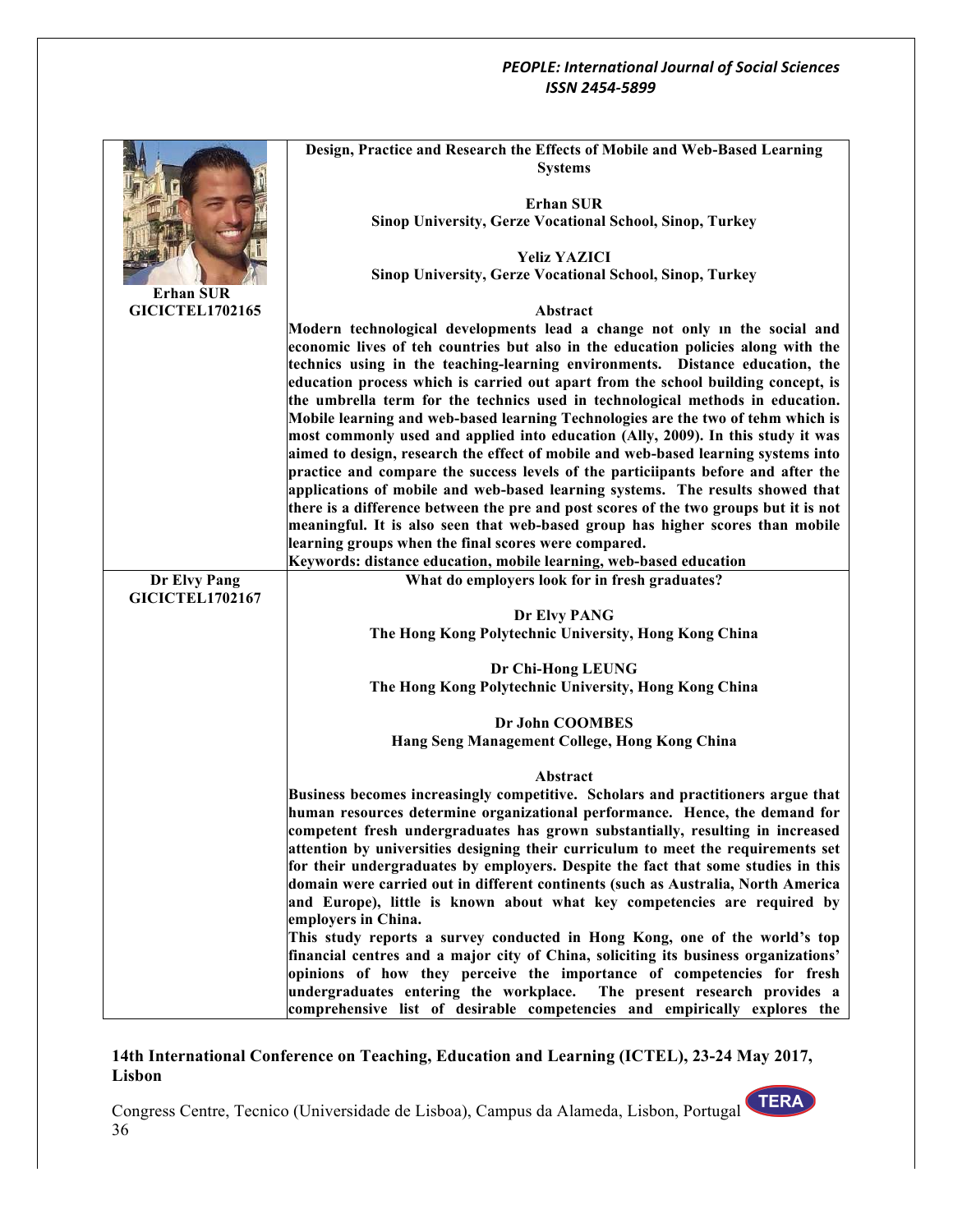|                         | importance of them in the minds of employers. On a seven-point Likert scale,<br>about 200 business firms in Hong Kong were asked to rate a selection of               |
|-------------------------|-----------------------------------------------------------------------------------------------------------------------------------------------------------------------|
|                         | competencies.                                                                                                                                                         |
|                         | The findings identify the extent to which competencies are required for fresh                                                                                         |
|                         | undergraduates. While "ability and willingness to learn" was ranked the most                                                                                          |
|                         | important competency sought by employers as revealed in this study, "developing<br>others" was rated the least important. In terms of research impact, our findings   |
|                         | can contribute to the literature of competencies and skills development, human                                                                                        |
|                         | capital, and employability. In terms of impact on education, this project                                                                                             |
|                         | challenges the roles of higher education and curriculum design to prepare                                                                                             |
|                         | graduates for success.                                                                                                                                                |
|                         | Key words: Employers; undergraduates; competencies; China; Hong Kong                                                                                                  |
|                         | <b>Collaborative Testing - Implications on Knowledge Retention</b>                                                                                                    |
|                         |                                                                                                                                                                       |
|                         | Katarina Aleksić                                                                                                                                                      |
|                         | Branislav Nusić Primary School, Belgrade, Serbia                                                                                                                      |
|                         |                                                                                                                                                                       |
|                         | Verica Arula                                                                                                                                                          |
|                         | Branislav Nusić Primary School, Belgrade, Serbia                                                                                                                      |
|                         |                                                                                                                                                                       |
| Katarina Aleksić        | Abstract                                                                                                                                                              |
| <b>GICICTEL1702168</b>  | Long-term monitoring of students' achievements (5 <sup>th</sup> to 8 <sup>th</sup> grade, Branislav Nušić                                                             |
|                         | Primary School, Belgrade, Serbia) on Serbian language and Computer Science                                                                                            |
|                         | tests, led authors to the conclusion that achievements, in most cases, are lower than                                                                                 |
|                         | expected. Test scores are inconsistent with the level of proficiency students are                                                                                     |
|                         | showing at school, during classes, when knowledge is not formally evaluated or is                                                                                     |
|                         | assessed in a different way. It is also noted that the knowledge that students                                                                                        |
|                         | demonstrate on tests usually does not keep. The lack of functional knowledge is<br>confirmed by students' weak achievements on the Primary School Final Exam.         |
|                         | The authors have noticed that process of testing in both subjects causes discomfort                                                                                   |
|                         |                                                                                                                                                                       |
|                         | in students, a decline of confidence, uncertainty and fear that they will not be<br>successful enough. The authors have searched for a new type of testing that would |
|                         | have a positive impact on students' achievements, prolong knowledge retention                                                                                         |
|                         | and provide the freedom of communication that foster peer learning and                                                                                                |
|                         | encourage self-testing and auto-correction.                                                                                                                           |
|                         | The authors assumed that deficiencies of traditional testing could be overcome by                                                                                     |
|                         | introducing collaborative testing. Trough action research, authors have concluded                                                                                     |
|                         | that collaborative testing contributes to the knowledge retention. Students achieve                                                                                   |
|                         | better results on tests. Testing becomes part of the learning process. The students                                                                                   |
|                         | are in a position to assess their knowledge and to act in order to advance. By                                                                                        |
|                         | developing the social aspects of education, progress of other students becomes our                                                                                    |
|                         | own progress, and responsibility is handed over to the learner at the fullest extent.                                                                                 |
|                         | Keywords: Collaborative testing, knowledge assessment, peer learning, knowledge                                                                                       |
|                         | retention.                                                                                                                                                            |
| Dr. Simone Schlichting- | Global Classrooms and Intercultural Competence: Why We Need Learning                                                                                                  |
| Artur                   | <b>Outcomes and Assessment Tools</b>                                                                                                                                  |
| <b>GICICTEL1702169</b>  |                                                                                                                                                                       |
|                         | Dr. Simone Schlichting-Artur                                                                                                                                          |
|                         | <b>Drexel University, Philadelphia</b>                                                                                                                                |

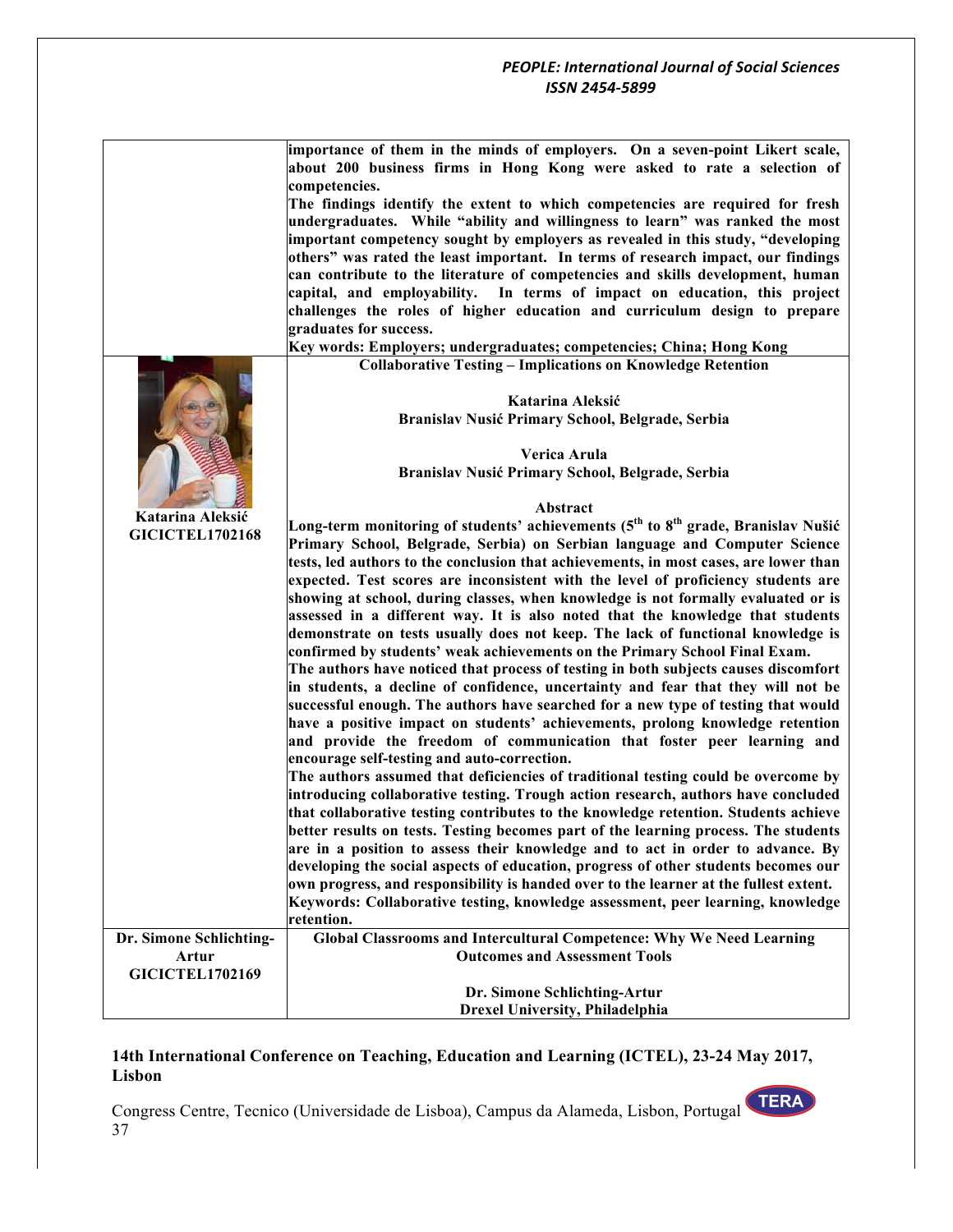#### **Caitlin Walczyk Drexel University, Philadelphia**

#### **Abstract**

|                        | Abstract                                                                               |
|------------------------|----------------------------------------------------------------------------------------|
|                        | The world system is becoming increasingly more integrated and, as a result,            |
|                        | institutions of higher education are being pressured to help students function more    |
|                        | efficiently on a global scale. Within this integrated world system, the concept of a   |
|                        | "global classroom" has gained popularity, as previous research has suggested that      |
|                        | this method of teaching has the potential to foster intercultural proficiency in       |
|                        | participating students from different campuses in one virtual realm.                   |
|                        | The focus of the research is the assessment of current teaching models and             |
|                        | assessment tools, which are used to investigate the outcomes of global classrooms.     |
|                        | This study suggests that researchers and practitioners focus heavily on traditional    |
|                        | virtual global teaching methods and give little attention to the learning outcomes     |
|                        | and assessment tools for a course. Without these crucial components, one cannot        |
|                        | determine the effectiveness of intercultural learning and global classrooms, and       |
|                        | cannot expand the global learning experience. Furthermore, the study argues that       |
|                        | it would also be beneficial to broaden the definition of global classrooms and to      |
|                        | rethink traditional virtual global thinking methods by means such as civic             |
|                        | engagement or intercultural immersion courses.                                         |
|                        | Nevertheless, as long as educational institutions do not invest more resources into    |
|                        | global classrooms and research into outcomes and assessment, there will be little      |
|                        | understanding of the benefits of intercultural competence beyond the surface level.    |
|                        | By creating sound tools of intercultural competence and outcome assessment for         |
|                        | global classrooms, one can enrich learning in this environment and provide             |
|                        | students with the necessary skills to thrive in a connected multicultural world.       |
|                        | Keywords: intercultural competence, global classroom, teaching models                  |
| Mrs. Fatoumata Sangare | View of Social living on administrative work in a medical Job Training: Using the      |
| <b>GICICTEL1702171</b> | world today healthcare professionals, demonstration & Communication skills             |
|                        |                                                                                        |
|                        | Mrs. Fatoumata Sangare                                                                 |
|                        | Organisation Mondial De La Sante. O.M.S                                                |
|                        |                                                                                        |
|                        | Abstract                                                                               |
|                        | The Organizational citizenship behaviors are not the part of formal job                |
|                        | Requirements of the employees rather being discretionary in nature these               |
|                        | behaviors are extra- role behavior as against in- role behavior. In recent             |
|                        | Times O.M.S has been extensible studied, albeit mostly in industrial                   |
|                        | Management.                                                                            |
|                        | However, O.M.S of the teachers has also drawn the attention of the researchers.        |
|                        | The O.M.S as a construct has been analyses and a few underlying factors like           |
|                        | Altruism (helping and improved our society), conscientiousness, organizational         |
|                        | compliance                                                                             |
|                        | Academic Development Unit, Center for Higher Education Teaching and                    |
|                        | <b>Learning, University of Guinea Conakry GAMAR</b>                                    |
|                        | A Medical Office Specialist as an administrative secretary will gain skills in patient |
|                        | relations, reception, medical records, computers, scheduling, coding, and billing.     |
|                        | This option appeals to one who enjoys helping people, wants to work in a               |

## **14th International Conference on Teaching, Education and Learning (ICTEL), 23-24 May 2017, Lisbon**

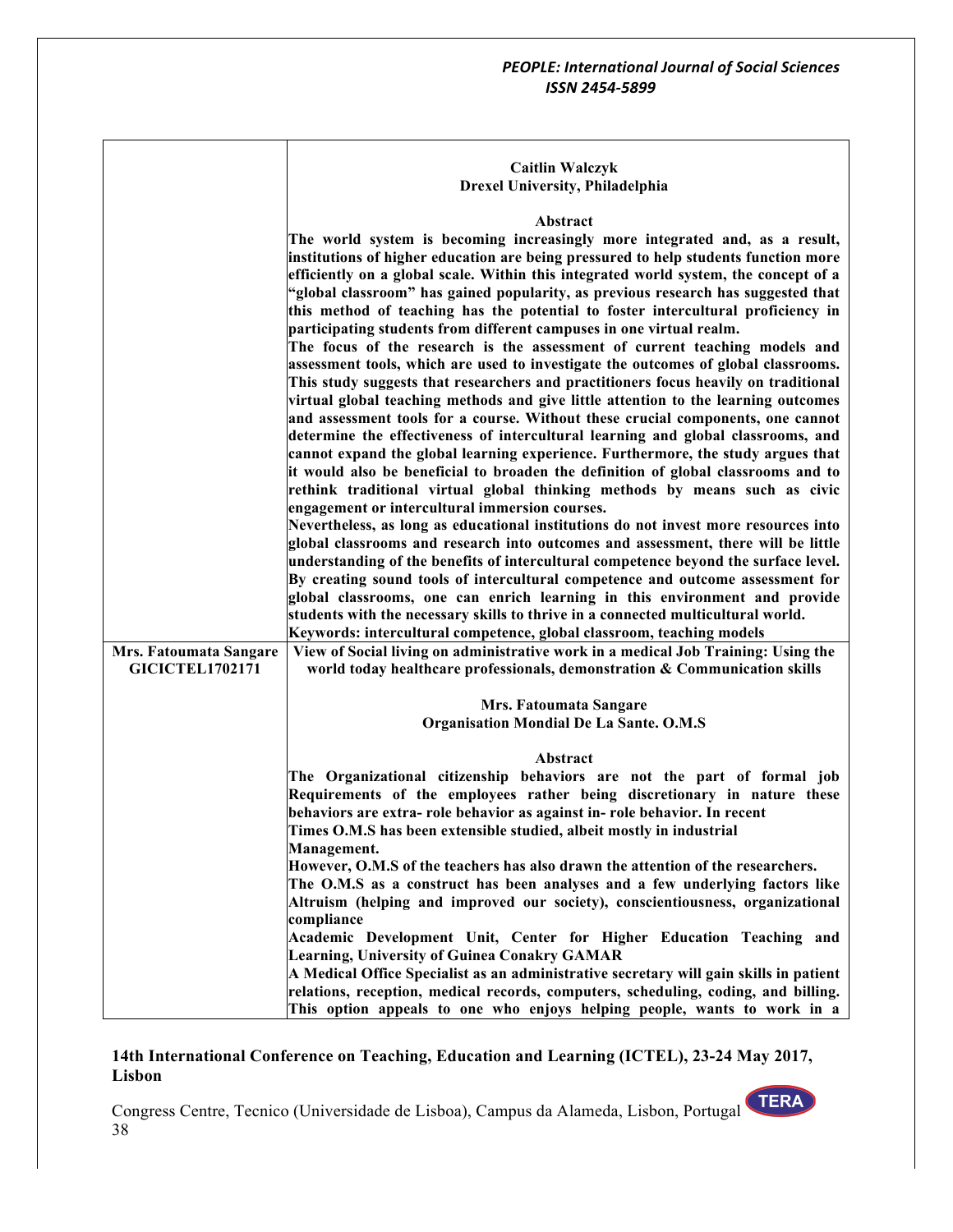|                        | professional setting, and prefers a variety of job assignments.                     |
|------------------------|-------------------------------------------------------------------------------------|
|                        | Students interested in administrative work in a medical setting should enjoy        |
|                        | working with healthcare professionals, demonstrate strong communication skills,     |
|                        | show an interest in medical and health issues, and be dedicated to professionalism. |
|                        |                                                                                     |
|                        | Students should have typing competency and basic formatting knowledge before        |
|                        | enrolling in classes in this program.                                               |
|                        | Upon graduation students may be hired to work in physicians' offices, public and    |
|                        | private hospitals, teaching hospitals, clinics, laboratories, insurance companies,  |
|                        | and governmental facilities.                                                        |
|                        | All three branches work to represent students to the faculty and administration of  |
|                        | the College while planning and supporting co-curricular activities. Members         |
|                        | receive initial and ongoing leadership training, as well as year-round support from |
|                        | the Office of Student Life. Staff and students are encouraged to be involved to     |
|                        |                                                                                     |
|                        | make Mt. Hood Community College a better place.                                     |
|                        | The Teaching and Learning Center's mission is to build a welcoming community        |
|                        | of educators focused on identifying and sharing best practices for student success. |
|                        | The TLC will provide a supportive atmosphere where the campus community can         |
|                        | explore instructional methods and techniques as well as new technologies.           |
|                        | Goals                                                                               |
|                        | Investigate best practices in teaching, which are designed to increase<br>1.        |
|                        | student success, retention and completion.                                          |
|                        | Design and implement events, activities, seminars and other associated<br>2.        |
|                        | learning opportunities to present information and training to educators             |
|                        |                                                                                     |
|                        | in support of student success, retention and completion.                            |
|                        | Provide an environment where educators can explore and learn new<br>3.              |
|                        | technologies, techniques, and instructional methods, which will help                |
|                        | students appropriately engage in the learning process.                              |
| Prof. Dr. Aluizio      | Evaluating the Use of the Methods Based on LSA and Word Net for Automatic           |
| <b>Haendchen Filho</b> | <b>Short-Answer Grading</b>                                                         |
| <b>GICICTEL1702172</b> |                                                                                     |
|                        | Jonathan Nau                                                                        |
|                        | Department of Artificial Intelligence and Smart Systems (NIASI) - University        |
|                        | Center of Brusque (UNIFEBE) - Brusque, SC - Brazil                                  |
|                        |                                                                                     |
|                        | <b>Guilherme Passero</b>                                                            |
|                        | Laboratory of Applied Intelligence (LIA) - University of the Itajaí Valley          |
|                        | (UNIVALI) – Itajaí, SC – Brazil                                                     |
|                        | Department of Artificial Intelligence and Smart Systems (NIASI) - University        |
|                        |                                                                                     |
|                        | Center of Brusque (UNIFEBE) - Brusque, SC - Brazil                                  |
|                        | Aluizio Haendchen Filho                                                             |
|                        | Department of Artificial Intelligence and Smart Systems (NIASI) - University        |
|                        | Center of Brusque (UNIFEBE) - Brusque, SC - Brazil                                  |
|                        |                                                                                     |
|                        | Abstract                                                                            |
|                        | In this paper, semantic analysis techniques for automatic short answer grading      |
|                        | are described and evaluated. Corpus-based techniques (Latent Semantic Analysis      |
|                        |                                                                                     |
|                        | (LSA) and knowledge-based techniques (WordNet) cwere applied. In the LSA            |
|                        | method, Wikipedia articles in the Portuguese Languages, composed of                 |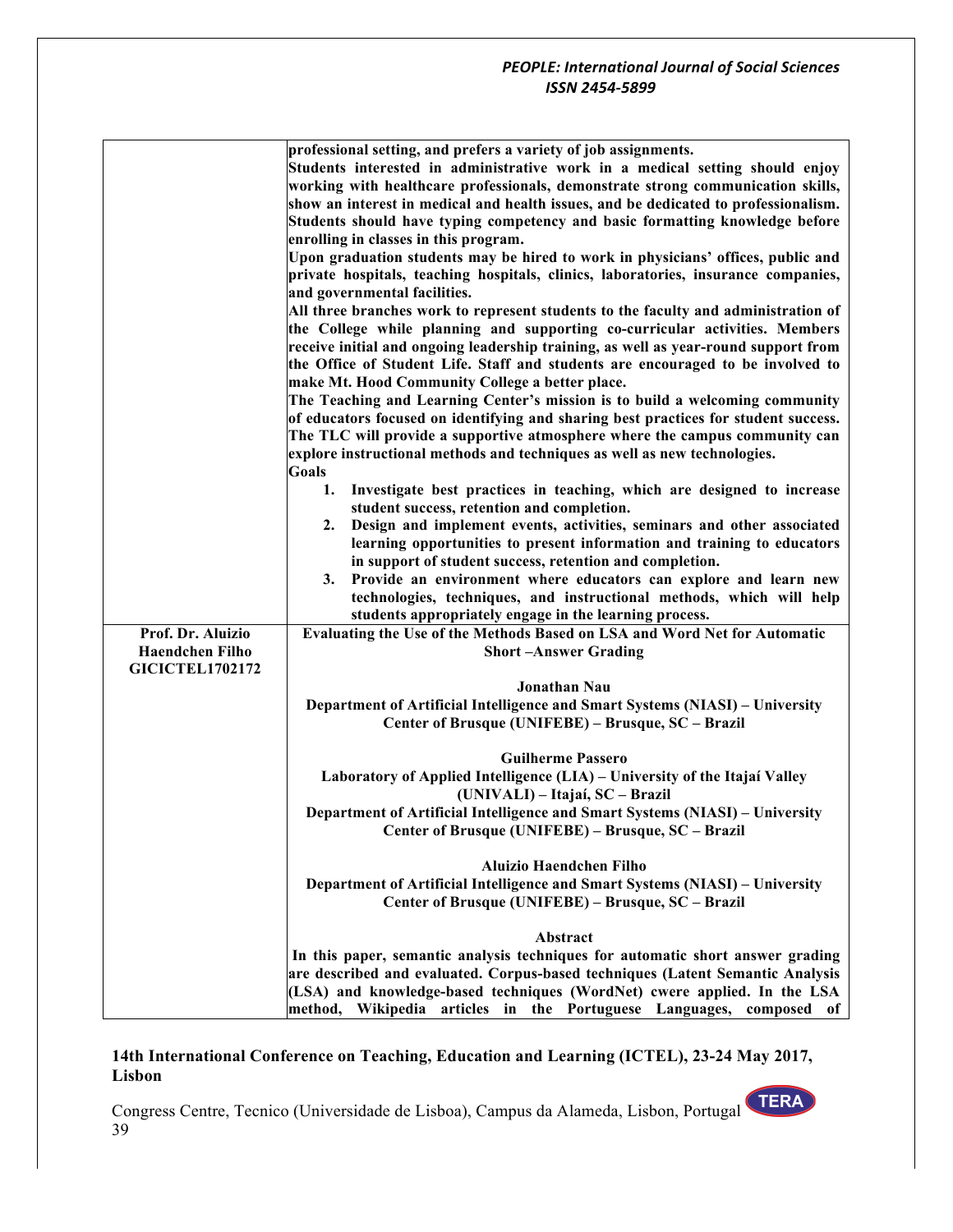

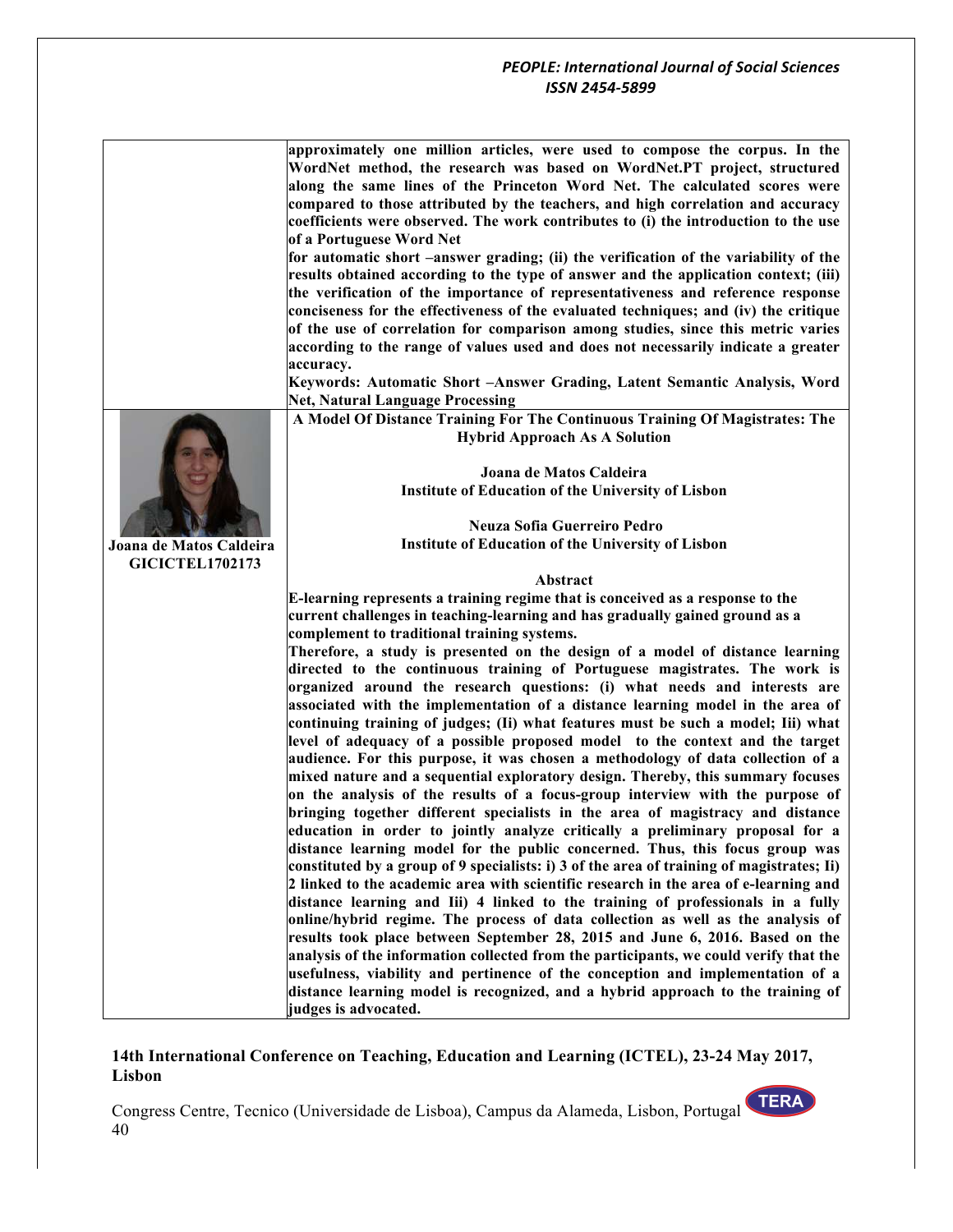|                                              | <b>Keywords:</b>                                    | Blended-learning; distance education; professional training;                                                                                                                                                                                                                                                                                                                                                                                                                                                                                                                                                                                                                                                                                                                                                                                                                                                                                                                                                                                                                                                                                                                                                                  |                       |                                          |                        |  |
|----------------------------------------------|-----------------------------------------------------|-------------------------------------------------------------------------------------------------------------------------------------------------------------------------------------------------------------------------------------------------------------------------------------------------------------------------------------------------------------------------------------------------------------------------------------------------------------------------------------------------------------------------------------------------------------------------------------------------------------------------------------------------------------------------------------------------------------------------------------------------------------------------------------------------------------------------------------------------------------------------------------------------------------------------------------------------------------------------------------------------------------------------------------------------------------------------------------------------------------------------------------------------------------------------------------------------------------------------------|-----------------------|------------------------------------------|------------------------|--|
|                                              | magistrates.                                        |                                                                                                                                                                                                                                                                                                                                                                                                                                                                                                                                                                                                                                                                                                                                                                                                                                                                                                                                                                                                                                                                                                                                                                                                                               |                       |                                          |                        |  |
| Dr. Mária Šikolová<br><b>GICICTEL1702175</b> | Some aspects of test validity in the Czech military |                                                                                                                                                                                                                                                                                                                                                                                                                                                                                                                                                                                                                                                                                                                                                                                                                                                                                                                                                                                                                                                                                                                                                                                                                               |                       |                                          |                        |  |
|                                              |                                                     |                                                                                                                                                                                                                                                                                                                                                                                                                                                                                                                                                                                                                                                                                                                                                                                                                                                                                                                                                                                                                                                                                                                                                                                                                               |                       |                                          |                        |  |
|                                              |                                                     | Dr. Ludmila Koláčková<br>University of Defence, Language Centre, Brno, Czech Republic                                                                                                                                                                                                                                                                                                                                                                                                                                                                                                                                                                                                                                                                                                                                                                                                                                                                                                                                                                                                                                                                                                                                         |                       |                                          |                        |  |
|                                              |                                                     |                                                                                                                                                                                                                                                                                                                                                                                                                                                                                                                                                                                                                                                                                                                                                                                                                                                                                                                                                                                                                                                                                                                                                                                                                               |                       |                                          |                        |  |
|                                              |                                                     |                                                                                                                                                                                                                                                                                                                                                                                                                                                                                                                                                                                                                                                                                                                                                                                                                                                                                                                                                                                                                                                                                                                                                                                                                               | Dr. Mária Šikolová    |                                          |                        |  |
|                                              |                                                     | University of Defence, Language Centre, Brno, Czech Republic                                                                                                                                                                                                                                                                                                                                                                                                                                                                                                                                                                                                                                                                                                                                                                                                                                                                                                                                                                                                                                                                                                                                                                  |                       |                                          |                        |  |
|                                              |                                                     |                                                                                                                                                                                                                                                                                                                                                                                                                                                                                                                                                                                                                                                                                                                                                                                                                                                                                                                                                                                                                                                                                                                                                                                                                               |                       |                                          |                        |  |
|                                              |                                                     | As the language tests in the Czech military are high-stakes tests and their results<br>affect the lives of thousands of military professionals, their quality is often                                                                                                                                                                                                                                                                                                                                                                                                                                                                                                                                                                                                                                                                                                                                                                                                                                                                                                                                                                                                                                                        |                       |                                          |                        |  |
|                                              |                                                     | questioned and thus it has to be continuously monitored and improved. The test                                                                                                                                                                                                                                                                                                                                                                                                                                                                                                                                                                                                                                                                                                                                                                                                                                                                                                                                                                                                                                                                                                                                                |                       |                                          |                        |  |
|                                              |                                                     | validity should not be only the matter of testers, but teachers, as well as candidates                                                                                                                                                                                                                                                                                                                                                                                                                                                                                                                                                                                                                                                                                                                                                                                                                                                                                                                                                                                                                                                                                                                                        |                       |                                          |                        |  |
|                                              |                                                     | should have their say, too. That is why one of the research objectives is to find out                                                                                                                                                                                                                                                                                                                                                                                                                                                                                                                                                                                                                                                                                                                                                                                                                                                                                                                                                                                                                                                                                                                                         |                       |                                          |                        |  |
|                                              |                                                     | how the exam is perceived by the candidates. The instrument for the data                                                                                                                                                                                                                                                                                                                                                                                                                                                                                                                                                                                                                                                                                                                                                                                                                                                                                                                                                                                                                                                                                                                                                      |                       |                                          |                        |  |
|                                              |                                                     | gathering is a questionnaire developed by the authors and distributed to find out                                                                                                                                                                                                                                                                                                                                                                                                                                                                                                                                                                                                                                                                                                                                                                                                                                                                                                                                                                                                                                                                                                                                             |                       |                                          |                        |  |
|                                              |                                                     | the candidates' opinions on the exam both as a whole and in particular parts.                                                                                                                                                                                                                                                                                                                                                                                                                                                                                                                                                                                                                                                                                                                                                                                                                                                                                                                                                                                                                                                                                                                                                 |                       |                                          |                        |  |
|                                              |                                                     | Another evidence of test validity is considered to be the teachers' view on tests                                                                                                                                                                                                                                                                                                                                                                                                                                                                                                                                                                                                                                                                                                                                                                                                                                                                                                                                                                                                                                                                                                                                             |                       |                                          |                        |  |
|                                              |                                                     |                                                                                                                                                                                                                                                                                                                                                                                                                                                                                                                                                                                                                                                                                                                                                                                                                                                                                                                                                                                                                                                                                                                                                                                                                               |                       |                                          |                        |  |
|                                              |                                                     |                                                                                                                                                                                                                                                                                                                                                                                                                                                                                                                                                                                                                                                                                                                                                                                                                                                                                                                                                                                                                                                                                                                                                                                                                               |                       |                                          |                        |  |
|                                              |                                                     |                                                                                                                                                                                                                                                                                                                                                                                                                                                                                                                                                                                                                                                                                                                                                                                                                                                                                                                                                                                                                                                                                                                                                                                                                               |                       |                                          |                        |  |
|                                              |                                                     | Key words: validity, language of instructions, language testing                                                                                                                                                                                                                                                                                                                                                                                                                                                                                                                                                                                                                                                                                                                                                                                                                                                                                                                                                                                                                                                                                                                                                               |                       |                                          |                        |  |
|                                              |                                                     |                                                                                                                                                                                                                                                                                                                                                                                                                                                                                                                                                                                                                                                                                                                                                                                                                                                                                                                                                                                                                                                                                                                                                                                                                               |                       |                                          |                        |  |
|                                              |                                                     |                                                                                                                                                                                                                                                                                                                                                                                                                                                                                                                                                                                                                                                                                                                                                                                                                                                                                                                                                                                                                                                                                                                                                                                                                               |                       |                                          |                        |  |
|                                              |                                                     |                                                                                                                                                                                                                                                                                                                                                                                                                                                                                                                                                                                                                                                                                                                                                                                                                                                                                                                                                                                                                                                                                                                                                                                                                               | Dr. Ludmila Koláčková |                                          |                        |  |
|                                              |                                                     | University of Defence, Language Centre, Brno, Czech Republic                                                                                                                                                                                                                                                                                                                                                                                                                                                                                                                                                                                                                                                                                                                                                                                                                                                                                                                                                                                                                                                                                                                                                                  |                       |                                          |                        |  |
|                                              |                                                     |                                                                                                                                                                                                                                                                                                                                                                                                                                                                                                                                                                                                                                                                                                                                                                                                                                                                                                                                                                                                                                                                                                                                                                                                                               | Dr. Mária Šikolová    |                                          |                        |  |
|                                              |                                                     |                                                                                                                                                                                                                                                                                                                                                                                                                                                                                                                                                                                                                                                                                                                                                                                                                                                                                                                                                                                                                                                                                                                                                                                                                               |                       |                                          |                        |  |
|                                              |                                                     |                                                                                                                                                                                                                                                                                                                                                                                                                                                                                                                                                                                                                                                                                                                                                                                                                                                                                                                                                                                                                                                                                                                                                                                                                               | Abstract              |                                          |                        |  |
|                                              |                                                     | Currently, we deal with various kinds of assessment whose results may have a                                                                                                                                                                                                                                                                                                                                                                                                                                                                                                                                                                                                                                                                                                                                                                                                                                                                                                                                                                                                                                                                                                                                                  |                       |                                          |                        |  |
|                                              |                                                     | significant impact on our lives, either in a positive or a negative way. Whether we                                                                                                                                                                                                                                                                                                                                                                                                                                                                                                                                                                                                                                                                                                                                                                                                                                                                                                                                                                                                                                                                                                                                           |                       |                                          |                        |  |
|                                              |                                                     |                                                                                                                                                                                                                                                                                                                                                                                                                                                                                                                                                                                                                                                                                                                                                                                                                                                                                                                                                                                                                                                                                                                                                                                                                               |                       |                                          |                        |  |
|                                              |                                                     |                                                                                                                                                                                                                                                                                                                                                                                                                                                                                                                                                                                                                                                                                                                                                                                                                                                                                                                                                                                                                                                                                                                                                                                                                               |                       |                                          |                        |  |
|                                              |                                                     |                                                                                                                                                                                                                                                                                                                                                                                                                                                                                                                                                                                                                                                                                                                                                                                                                                                                                                                                                                                                                                                                                                                                                                                                                               |                       |                                          |                        |  |
|                                              |                                                     |                                                                                                                                                                                                                                                                                                                                                                                                                                                                                                                                                                                                                                                                                                                                                                                                                                                                                                                                                                                                                                                                                                                                                                                                                               |                       |                                          |                        |  |
|                                              |                                                     | competencies have been constructed in such a way that they reliably and                                                                                                                                                                                                                                                                                                                                                                                                                                                                                                                                                                                                                                                                                                                                                                                                                                                                                                                                                                                                                                                                                                                                                       |                       |                                          |                        |  |
|                                              |                                                     | accurately measure what they are supposed to measure.                                                                                                                                                                                                                                                                                                                                                                                                                                                                                                                                                                                                                                                                                                                                                                                                                                                                                                                                                                                                                                                                                                                                                                         |                       |                                          | Nevertheless, we often |  |
|                                              |                                                     | do not realize that it is not always the case and hence, the tests frequently become a                                                                                                                                                                                                                                                                                                                                                                                                                                                                                                                                                                                                                                                                                                                                                                                                                                                                                                                                                                                                                                                                                                                                        |                       |                                          |                        |  |
|                                              |                                                     |                                                                                                                                                                                                                                                                                                                                                                                                                                                                                                                                                                                                                                                                                                                                                                                                                                                                                                                                                                                                                                                                                                                                                                                                                               |                       |                                          |                        |  |
|                                              |                                                     |                                                                                                                                                                                                                                                                                                                                                                                                                                                                                                                                                                                                                                                                                                                                                                                                                                                                                                                                                                                                                                                                                                                                                                                                                               |                       |                                          |                        |  |
|                                              |                                                     |                                                                                                                                                                                                                                                                                                                                                                                                                                                                                                                                                                                                                                                                                                                                                                                                                                                                                                                                                                                                                                                                                                                                                                                                                               |                       |                                          |                        |  |
|                                              |                                                     |                                                                                                                                                                                                                                                                                                                                                                                                                                                                                                                                                                                                                                                                                                                                                                                                                                                                                                                                                                                                                                                                                                                                                                                                                               |                       |                                          |                        |  |
|                                              |                                                     | which is being gathered in a less formal way, but it is also addressed accordingly.<br>The contribution will illustrate the preliminary results of the data gathered from<br>the questionnaire for the exam candidates, as well as the results of a study dealing<br>with a change in testing writing based on the feedback from the teachers.<br>University of Defence, Language Centre, Brno, Czech Republic<br>have in mind aptitude tests, language tests, entrance tests for either high school or<br>a university, driving tests, their results are always of profound importance for us.<br>However, what is automatically taken for granted by public is that the<br>requirements for passing the tests are appropriate, and the instruments for the<br>measurement of the required knowledge, abilities, performance, skills or<br>potentially dangerous instrument in the hands of the powerful in order to impose<br>their policies. The objective of the contribution is to raise awareness and focus<br>attention on the importance of tests, their design and quality control. It will<br>illustrate the pitfalls in the area of language testing both from professional<br>literature and authors' experience. |                       | Language tests and their role in society |                        |  |

# **14th International Conference on Teaching, Education and Learning (ICTEL), 23-24 May 2017, Lisbon**

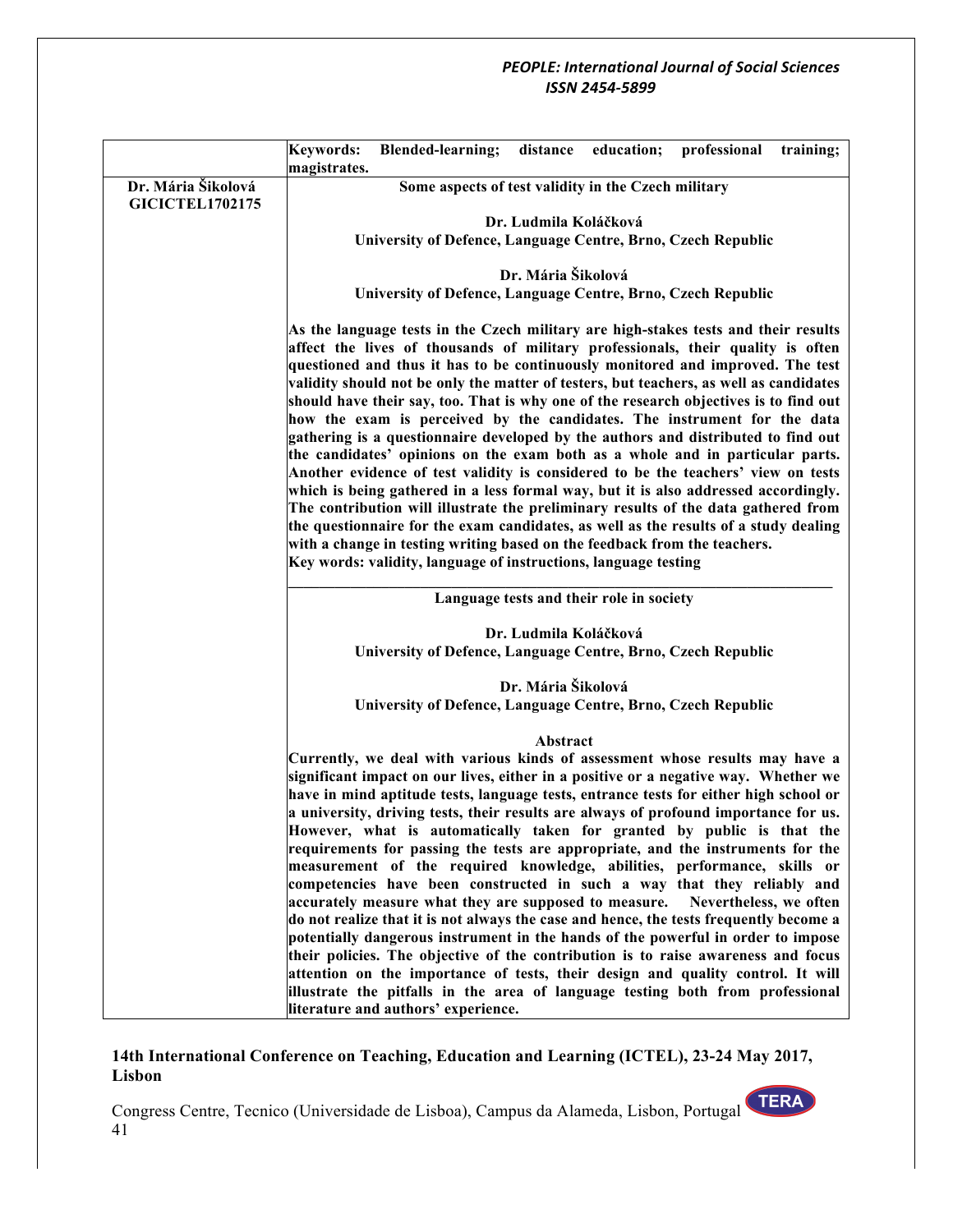|                        | Key words: language testing, reliability, validity, test design                                                                                                                                                                                                                                                                          |
|------------------------|------------------------------------------------------------------------------------------------------------------------------------------------------------------------------------------------------------------------------------------------------------------------------------------------------------------------------------------|
| Dr. Des Raj Bajwa      | <b>Higher Education in India: Challenges and Opportunities</b>                                                                                                                                                                                                                                                                           |
| <b>GICICTEL1702179</b> |                                                                                                                                                                                                                                                                                                                                          |
|                        | Dr. Des Raj Bajwa                                                                                                                                                                                                                                                                                                                        |
|                        | Professor, Higher Education Commission, Govt. P.G. College, Kurukshetra                                                                                                                                                                                                                                                                  |
|                        | University, Kurukshetra, Ambala City - 134003, Haryana, India                                                                                                                                                                                                                                                                            |
|                        |                                                                                                                                                                                                                                                                                                                                          |
|                        | Abstract                                                                                                                                                                                                                                                                                                                                 |
|                        | Higher education in India has expanded rapidly over the past two decades. This<br>growth has been mainly driven by private sector initiatives. There are genuine<br>concerns about many of them being substandard and exploitative. Due to the                                                                                           |
|                        | government's ambivalence on the role of private sector in higher education, the<br>growth has been chaotic and unplanned. The regulatory system has failed to<br>maintain standards or check exploitation instead, it resulted in erecting formidable<br>entry barriers that have generated underside results. Voluntary accreditation   |
|                        | seems to have no takers from amongst private providers and apparently serves<br>little purpose for any of its stakeholders.                                                                                                                                                                                                              |
|                        | The higher education system in India grew rapidly after independence. [1] By<br>1980, there were 132 universities and 4738 colleges in the country enrolling around                                                                                                                                                                      |
|                        | five percent of the eligible age group in higher education. Today, while in terms<br>enrolment, India is the third largest higher education system in the world (after<br>China and the USA) with 17973 institutions (348 universities and 17625 colleges)                                                                               |
|                        | and is the largest higher education system in the world in terms of number of<br>institutions.                                                                                                                                                                                                                                           |
|                        | [2] There are different types of universities and colleges in the higher education<br>system in the country. They vary terms of their academic, administrative and<br>financial arrangements. Universities can either be established by an Act of<br>Parliament or by the state legislatures. Those established by the Act of Parliament |
|                        | are the central universities and the ones set up by the state legislatures are state<br>universities. Some higher education institutions are granted the 'deemed<br>university' status by the central government through gazette notifications. A few                                                                                    |
|                        | institutions are established by the Parliament / state legislatures as institutions of<br>national importance. Universities, deemed universities and institutions of national                                                                                                                                                            |
|                        | importance are degree-granting institutions.                                                                                                                                                                                                                                                                                             |
|                        | The expansion of higher education system in India has been chaotic and                                                                                                                                                                                                                                                                   |
|                        | unplanned. The drive to make higher education socially inclusive has led to a                                                                                                                                                                                                                                                            |
|                        | sudden and dramatic increase in numbers of institutions without a proportionate                                                                                                                                                                                                                                                          |
|                        | increase in material and intellectual resources. As a result, academic standards                                                                                                                                                                                                                                                         |
|                        | have been jeopardized. There are many basic problems facing higher education in                                                                                                                                                                                                                                                          |
|                        | India today. These include inadequate infrastructure and facilities, large vacancies<br>in faculty positions and poor faculty outmoded teaching methods, declining                                                                                                                                                                       |
|                        | research standards, unmotivated students, overcrowded classrooms<br>and                                                                                                                                                                                                                                                                  |
|                        | widespread geographic, income, gender and ethnic imbalances. There is an                                                                                                                                                                                                                                                                 |
|                        | inadequate and diminishing financial support for higher education from the                                                                                                                                                                                                                                                               |
|                        | government and from society. Many colleges established in rural areas are non-                                                                                                                                                                                                                                                           |
|                        | viable, are under enrolled and have extremely poor infrastructure and facilities                                                                                                                                                                                                                                                         |
|                        | with just a few teachers. Apart from these, the system of higher education has met                                                                                                                                                                                                                                                       |
|                        | several setbacks with regard to its regulatory framework, finding and frances and                                                                                                                                                                                                                                                        |
|                        | the much debated and controversial move of privatization of higher educational                                                                                                                                                                                                                                                           |

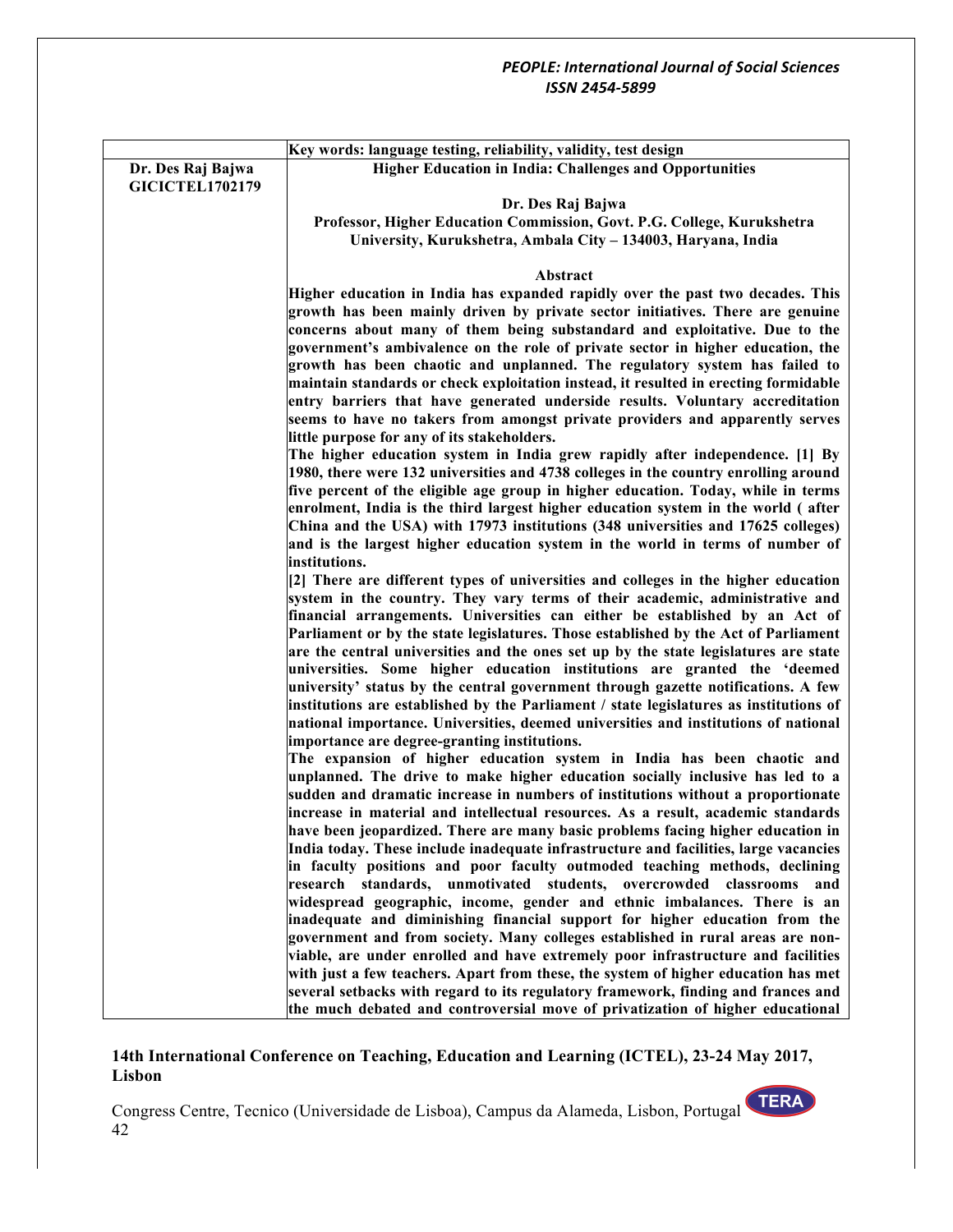|                        | institutions. These underlying issues will be identified and addressed in the paper.                                                                                       |  |  |
|------------------------|----------------------------------------------------------------------------------------------------------------------------------------------------------------------------|--|--|
|                        | Keywords: Higher Education, India.                                                                                                                                         |  |  |
| Andi Musafir Rusyaidi  | <b>Study Examining School Teachers' Choice of Coursebooks</b>                                                                                                              |  |  |
| <b>GICICTEL1702182</b> |                                                                                                                                                                            |  |  |
|                        | Andi Musafir Rusyaidi                                                                                                                                                      |  |  |
|                        | <b>English Education and Teaching Department, Faculty of Education and Teaching,</b>                                                                                       |  |  |
|                        | State Islamic Institute of Palopo, South Sulawesi, Indonesia                                                                                                               |  |  |
|                        |                                                                                                                                                                            |  |  |
|                        | Abstracts                                                                                                                                                                  |  |  |
|                        | Although recent studies on the use of coursebooks in the Indonesian tertiary and<br>primary education have found that teachers have different freedom on the choice        |  |  |
|                        | of their coursebooks (Supriadi, 1997; Zacharias, 2005), little is known about the                                                                                          |  |  |
|                        | use of coursebooks in the secondary levels. This present study investigated the                                                                                            |  |  |
|                        | believes of secondary schools teachers in Indonesia about the choice of coursebooks                                                                                        |  |  |
|                        | and criteria that the teachers used when choosing their coursebooks. A total of 27                                                                                         |  |  |
|                        | participants from different parts of Indonesia, 24 teachers and 3 principals, were                                                                                         |  |  |
|                        | surveyed for their perception on the choice of coursebooks. Each participant was                                                                                           |  |  |
|                        | given a questionnaire consisted of 20 questions. The data then interpreted based on                                                                                        |  |  |
|                        | the participants' responses. The results showed that teachers in the secondary level                                                                                       |  |  |
|                        | are free to choose their own coursebooks and applying some criteria (such as                                                                                               |  |  |
|                        | appropriate and attractive contents, clear instructions, and based on the newest                                                                                           |  |  |
|                        | curriculum) in choosing their own coursebooks.                                                                                                                             |  |  |
|                        | Keywords: Coursebook use; Coursebooks selection, English language teaching                                                                                                 |  |  |
| <b>Anoud Abusalim</b>  | <b>Reflection and Excellent Teachers: Conceptualizations and Praxis</b>                                                                                                    |  |  |
| <b>GICICTEL1702183</b> |                                                                                                                                                                            |  |  |
|                        | <b>Anoud Abusalim</b><br>Department of Writing Studies, American University of Sharjah, Sharjah, UAE                                                                       |  |  |
|                        |                                                                                                                                                                            |  |  |
|                        | Abstract                                                                                                                                                                   |  |  |
|                        | Excellence in teaching or attempting to assess or describe it is a subject of                                                                                              |  |  |
|                        | contention for several reasons that range from the validity of the instruments that                                                                                        |  |  |
|                        | assess it, whether student evaluation forms or teaching awards, to the stern lack of                                                                                       |  |  |
|                        | an agreed-upon definition of excellence in teaching. Nonetheless, there is a                                                                                               |  |  |
|                        | relatively growing body of literature on excellence in teaching starting from                                                                                              |  |  |
|                        | Boyer's Scholarship Reconsidered (1990) to Kreber and Trigewell (2000) research                                                                                            |  |  |
|                        | on excellence in teaching in addition to governmental (such as what is seen in the                                                                                         |  |  |
|                        | U.K, the U.S and the Middle East) and institutional frameworks and awards that                                                                                             |  |  |
|                        | aim to identify, promote and reward "excellence" in teaching.                                                                                                              |  |  |
|                        | Kreber (2002) argues that scholars of teaching are excellent teachers, but they                                                                                            |  |  |
|                        | differ than excellent teachers in the nature and sources of their knowledge                                                                                                |  |  |
|                        | construction (p. 18). It seems that it is implied that excellent teachers, like other<br>teachers, are ought to be reflective in their work, yet there is little work done |  |  |
|                        | towards understanding the multidimensional roles of reflection that take place                                                                                             |  |  |
|                        | among those teachers who are considered to be excellent, either by being                                                                                                   |  |  |
|                        | recognized with teaching awards or by the students 'evaluation forms.                                                                                                      |  |  |
|                        | The paper will attempt to explore the role of reflection in the practice of award-                                                                                         |  |  |
|                        | winning excellent teachers in a small, four-year, American, private university                                                                                             |  |  |
|                        | located in the Middle East that is branded for its commitment to quality teaching.                                                                                         |  |  |
|                        | The paper will then try to situate and frame the practices of those excellent                                                                                              |  |  |

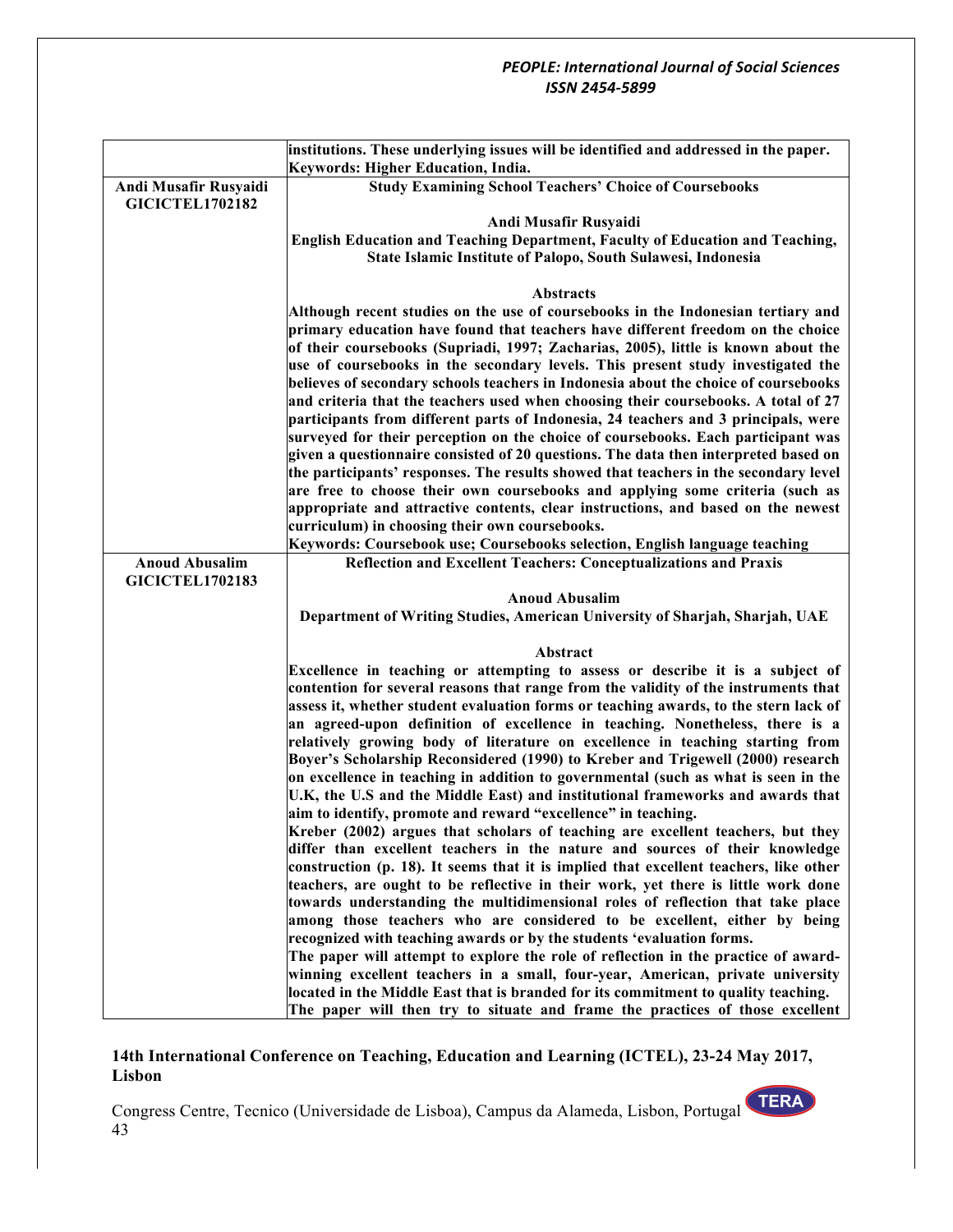|                          | teacher- award winners- within the larger body of literature that examines the<br>nature of reflection in teaching. |
|--------------------------|---------------------------------------------------------------------------------------------------------------------|
|                          | Finally, the paper will attempt to situate and frame the existing "reflective                                       |
|                          | practices" of the interviewed teachers within the larger body of literature and                                     |
|                          |                                                                                                                     |
|                          | conceptualization of reflection and excellence in teaching drawing from their own                                   |
|                          | reflection on their own practices and the role of reflection, if any, in enhancing                                  |
|                          | their own teaching.                                                                                                 |
| <b>Barbara Elizabeth</b> | College, Monks, and Chile Farms: Teaching Journalism in Bhutan                                                      |
| <b>Stewart</b>           |                                                                                                                     |
| <b>GICICTEL1702187</b>   | <b>Barbara Elizabeth Stewart</b>                                                                                    |
|                          | <b>Instructor, Department of Writing Studies, American University of</b>                                            |
|                          | Sharjah                                                                                                             |
|                          | Abstract                                                                                                            |
|                          | Bhutan is one of the world's newest, smallest, and most ardent democracies. Ten                                     |
|                          | years ago, the king of Bhutan pushed and cajoled his citizens, who venerate him,                                    |
|                          | into accepting democracy over monarchy. With democracy came a free press,                                           |
|                          | several feisty independent news outlets, and the country's first media studies                                      |
|                          | department at Sherubtse College of the Royal University of Bhutan, where I was                                      |
|                          | invited to teach a few years ago.                                                                                   |
|                          | Sherubtse College, located in the rural east, could hardly be more remote. How                                      |
|                          | to teach reporting in a village without courts, social services, cultural centers or                                |
|                          | much of anything resembling news? And how to teach journalistic skepticism to                                       |
|                          | students who uncritically honored the king and by extension, all authority -- even                                  |
|                          | student council representatives?                                                                                    |
|                          | But we, the three journalism teachers, pushed students to dig deeply into the                                       |
|                          | village doings - and the 40 students were adventurous enough to explore the hills,                                  |
|                          | farms and little shops for news. They interviewed elderly working their farms                                       |
|                          | alone, while their adult children sought better jobs in the distant city. They spoke                                |
|                          | families damaged by alcoholism and traveled to nearby villages to record the                                        |
|                          | craftspeople whose arts had been passed down for generations. They talked to the                                    |
|                          | little boy monks, sent to monasteries because their parents were too impoverished                                   |
|                          | to feed them. When the elected politicians toured East Bhutan, the students                                         |
|                          | prepared questions for a private interview session. Together, that first class of                                   |
|                          | journalism students compiled an online news site, with stories of the people, lore,                                 |
|                          | problems and events of East Bhutan. Now, four years later, the best of those                                        |
|                          | students are working for Bhutan's news services, and the media studies program, I                                   |
|                          | hear, is thriving.                                                                                                  |
|                          | The Challenge of Teaching to Adult Learners in Today's Russia                                                       |
|                          |                                                                                                                     |
|                          | Elena Beketova                                                                                                      |
|                          | <b>Northern Arctic Federal University</b>                                                                           |
|                          |                                                                                                                     |
|                          | Abstract                                                                                                            |
|                          | As a rule, at the stage of admission to the university, many young people do not yet                                |
| <b>Elena Beketova</b>    | know what they want from life. The situation changes radically as they grow up.                                     |
| <b>GICICTEL1702196</b>   | By the time the university graduates knows whether the choice was right.                                            |
|                          | In this regard, more and more people in Russia choose not the second higher                                         |
|                          | education, but the master's studies.                                                                                |
|                          |                                                                                                                     |

## **14th International Conference on Teaching, Education and Learning (ICTEL), 23-24 May 2017, Lisbon**

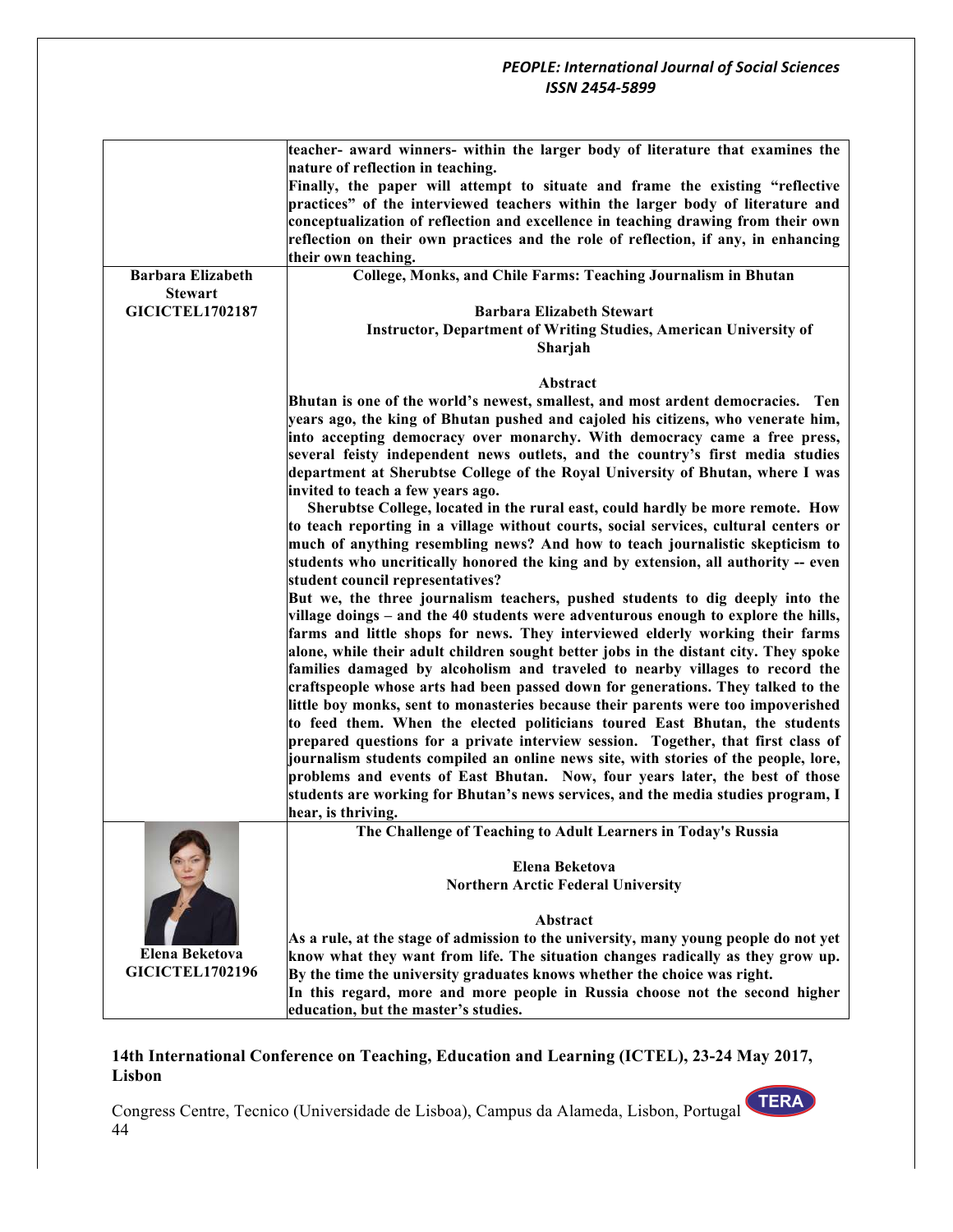|                        | Master's degree is a stage of higher education, following the bachelor's system in<br>Russia.                                                                                                       |
|------------------------|-----------------------------------------------------------------------------------------------------------------------------------------------------------------------------------------------------|
|                        | The problem is that among the students in the Master's program there are usually<br>students of different ages, both those who just got the bachelor's degree, and those<br>who graduated long ago. |
|                        | Thus, the choosing forms, methods and means of teaching adults is quite an actual<br>problem in modern Russian education.                                                                           |
|                        | Key words: adult education, pedagogical technologies.                                                                                                                                               |
| Lekshmi SK             | <b>High Fidelity Laser Communication For Aural Alerting Systems</b>                                                                                                                                 |
| <b>GICICTEL1702204</b> |                                                                                                                                                                                                     |
|                        | Leksmi Sk                                                                                                                                                                                           |
|                        | M.E Avionics, Dept. of Aerospace Eng., MIT-Chennai                                                                                                                                                  |
|                        | Dr. G. Anitha                                                                                                                                                                                       |
|                        | Asst. Professor (Sr. Gr), Dept. of Aerospace Eng., MIT-Chennai                                                                                                                                      |
|                        | Abstract                                                                                                                                                                                            |
|                        | The objective of the project is to establish an aural alerting system for TCAS with                                                                                                                 |
|                        | redundancy by using free space optical communication. This contrasts with using                                                                                                                     |
|                        | solids such as optical fiber cable or an optical transmission line. The technology is                                                                                                               |
|                        | useful where the physical connections are impractical due to high costs or other                                                                                                                    |
|                        | considerations. Ultrasonic Sensor and Infrared Sensor are used to find the distance                                                                                                                 |
|                        | from the aircraft to the aircraft/obstacle. An aural is raised when the sensor                                                                                                                      |
|                        | detects an obstacle (which is generally an aircraft) in RA or TA region. This is                                                                                                                    |
|                        | accomplished for both LOS and No LOS transmissions. High transmission<br>security, large bandwidth and light weight are some of the important features of                                           |
|                        | this system. Laser power attenuation due to adverse weather conditions and                                                                                                                          |
|                        | scattering due to turbulence are the general disadvantages which won't be                                                                                                                           |
|                        | affecting this project as it is a closed environment.                                                                                                                                               |
|                        | Aural alerting is achieved by using an optical transmitter (laser) and an optical                                                                                                                   |
|                        | receiver (photodiode or an LDR). Ultrasonic and Infrared sensors are used to                                                                                                                        |
|                        | detect obstacles. These sensors are used as dissimilar redundancy. Two laser                                                                                                                        |
|                        | sources are also used for path redundancy. No LOS transmission has been                                                                                                                             |
|                        | achieved by using an intermittent transceiver which receives a laser input and                                                                                                                      |
|                        | triggers another laser input. A Light Dependent Resistor (LDR) or a photo resistor<br>is a device whose resistivity is a function of the incident electromagnetic radiation.                        |
|                        | The laser beam is focused on the LDR and thus an aural alert is triggered when an                                                                                                                   |
|                        | obstacle is detected at the transmitter module.                                                                                                                                                     |
| Agnieszka Iłendo-      | The level of motivation and self-regulation as determinants of the quality of pupils                                                                                                                |
| Milewska               | functioning in the school environment                                                                                                                                                               |
| <b>GICICTEL1702054</b> |                                                                                                                                                                                                     |
|                        | Ph.D. Agnieszka Iłendo-Milewska                                                                                                                                                                     |
|                        | Faculty of Psychology, University of Pedagogy, Bialystok, Poland                                                                                                                                    |
|                        | Abstract                                                                                                                                                                                            |
|                        | The content of the article focuses on the issue of self-regulation of middle school                                                                                                                 |
|                        | students, showing its significance in adolescent, in the light of the Theory of Self-                                                                                                               |
|                        | Regulation (Deci), the concept of Baumeister's self-regulation and the Helping                                                                                                                      |
|                        | Relationship Theory by Lawrence M. Brammer. Various researches has been                                                                                                                             |

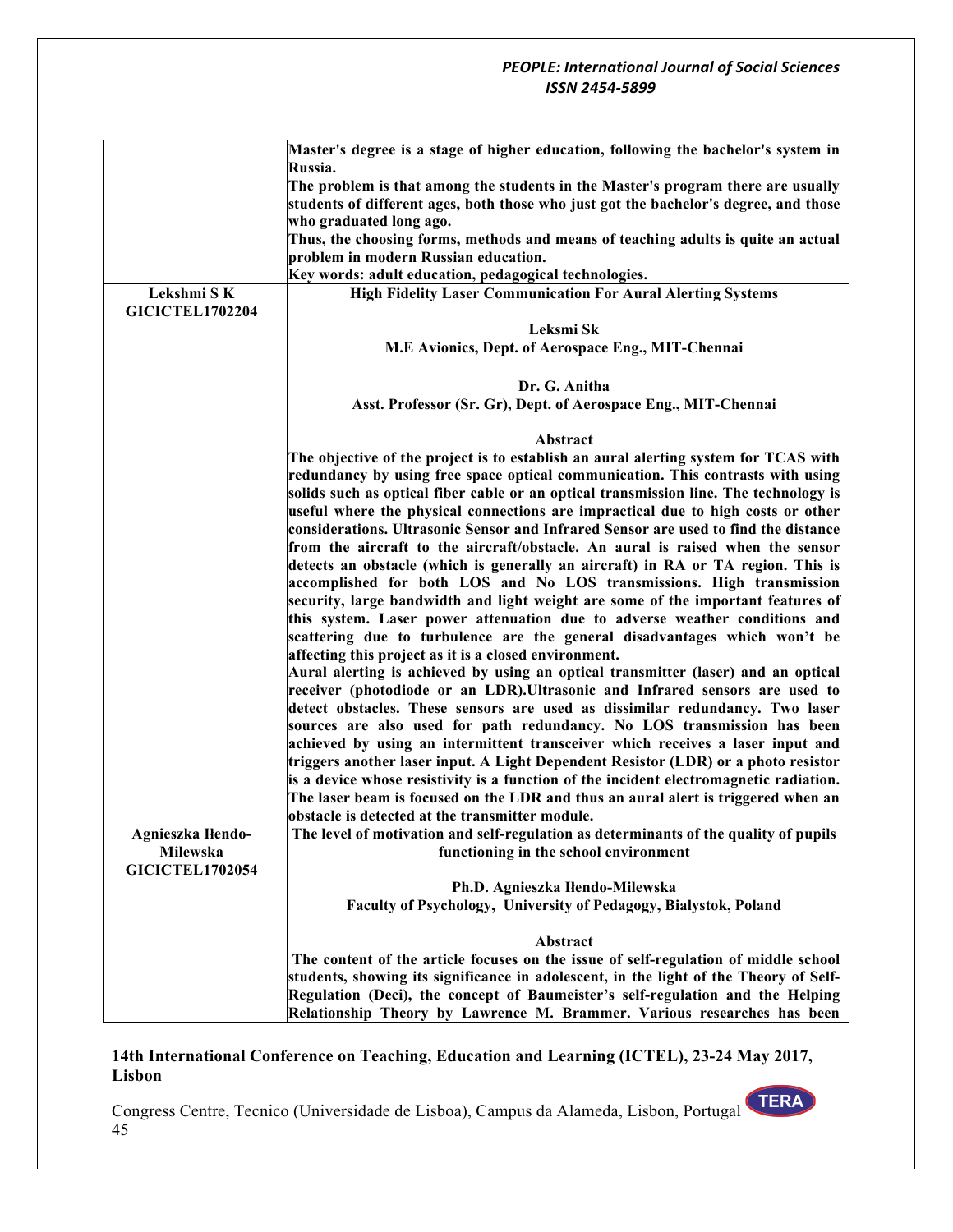|                        | conducted among middle school students, in order to establish the relationship<br>between the level of selected areas of self-regulation and the quality of functioning<br>in the school environment in the perception of those students. Theoretical<br>viewpoint is the basis for the empirical part of the article. It was assumed that<br>there is a correlation between the level of motivation of students and the quality of<br>their functioning in the school environment. To measure the aspects of self-<br>regulation, two questionnaires were used: the first one: Learning Regulation<br>Questionnaire (Deci, Williams, 1996) and the School Motivation Questionnaire (R.<br>Sterczyński, 2010). The F/D-U survey (Gaś, 2004) was used to measure the aspects<br>of the basic conditions in the process of supporting a child in his or her way of<br>achieving maturity. The research analysis and conclusions are described. They<br>constitute the practical implication in the field of the quality of functioning pupils<br>in the school environment. The results can help to create effective preventive and<br>educational impact in the school environment.<br>Key words: self-regulation, motivation, self-control, school environment, behavior,                                                                                                                                                                                                                          |
|------------------------|----------------------------------------------------------------------------------------------------------------------------------------------------------------------------------------------------------------------------------------------------------------------------------------------------------------------------------------------------------------------------------------------------------------------------------------------------------------------------------------------------------------------------------------------------------------------------------------------------------------------------------------------------------------------------------------------------------------------------------------------------------------------------------------------------------------------------------------------------------------------------------------------------------------------------------------------------------------------------------------------------------------------------------------------------------------------------------------------------------------------------------------------------------------------------------------------------------------------------------------------------------------------------------------------------------------------------------------------------------------------------------------------------------------------------------------------------------------------------------------------------|
|                        | student                                                                                                                                                                                                                                                                                                                                                                                                                                                                                                                                                                                                                                                                                                                                                                                                                                                                                                                                                                                                                                                                                                                                                                                                                                                                                                                                                                                                                                                                                            |
|                        | <b>Adapting Literature to the Language Classroom</b>                                                                                                                                                                                                                                                                                                                                                                                                                                                                                                                                                                                                                                                                                                                                                                                                                                                                                                                                                                                                                                                                                                                                                                                                                                                                                                                                                                                                                                               |
|                        | <b>Dr Mario Pace PhD</b>                                                                                                                                                                                                                                                                                                                                                                                                                                                                                                                                                                                                                                                                                                                                                                                                                                                                                                                                                                                                                                                                                                                                                                                                                                                                                                                                                                                                                                                                           |
|                        | <b>Faculty of Education, University of Malta</b>                                                                                                                                                                                                                                                                                                                                                                                                                                                                                                                                                                                                                                                                                                                                                                                                                                                                                                                                                                                                                                                                                                                                                                                                                                                                                                                                                                                                                                                   |
|                        |                                                                                                                                                                                                                                                                                                                                                                                                                                                                                                                                                                                                                                                                                                                                                                                                                                                                                                                                                                                                                                                                                                                                                                                                                                                                                                                                                                                                                                                                                                    |
|                        | <b>ABSTRACT</b>                                                                                                                                                                                                                                                                                                                                                                                                                                                                                                                                                                                                                                                                                                                                                                                                                                                                                                                                                                                                                                                                                                                                                                                                                                                                                                                                                                                                                                                                                    |
| <b>Dr Mario Pace</b>   | Very often we hear teachers arguing and complaining that today, thanks to the era                                                                                                                                                                                                                                                                                                                                                                                                                                                                                                                                                                                                                                                                                                                                                                                                                                                                                                                                                                                                                                                                                                                                                                                                                                                                                                                                                                                                                  |
| <b>GICICTEL1702062</b> | of technology we live in, our students are not only no longer interested in reading                                                                                                                                                                                                                                                                                                                                                                                                                                                                                                                                                                                                                                                                                                                                                                                                                                                                                                                                                                                                                                                                                                                                                                                                                                                                                                                                                                                                                |
|                        | but many have even lost the love for learning languages. In fact, notwithstanding<br>all the efforts done by schools, parents and teachers, most students fail to<br>understand the real benefits of language learning and prefer dedicating their<br>efforts to other subjects like sciences and IT. A very good way of motivating<br>students to love both reading for its own sake as well as languages is by adapting<br>literature to the language classroom. This can be very challenging for the language<br>teacher as it requires the implementation of various important concepts and<br>strategies but at the same time very rewarding for students since literature very<br>often deals with feelings, emotions, personal issues and has the ability to potentially<br>enlarge a reader's sense about the many possible ways to live. Many people still<br>consider literature as a separate subject that has nothing to do with language<br>learning, an assumption which is based on a reductive interpretation of the concept<br>of language teaching and learning. Regardless of the difficulties the practitioner<br>can encounter, using literature exposes students to different themes which<br>textbooks usually do not include and consequently motivates students. Even more<br>so if we consider literature as just another word for written or spoken media.<br>Indeed, literature is one of the best tools to master a language as it is used in a real<br>life context. |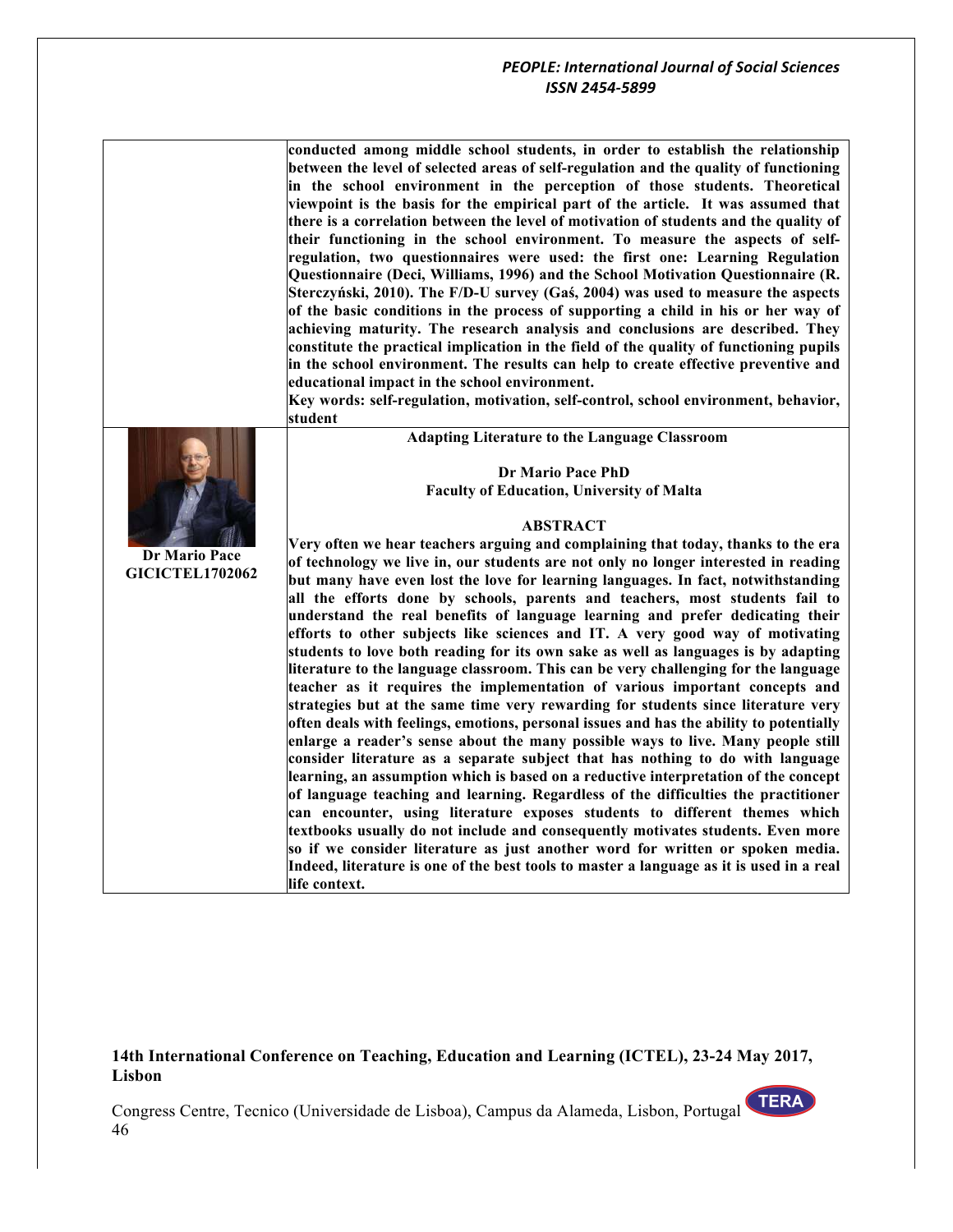|                        | Development of a mobile application based on solving engineering problems               |
|------------------------|-----------------------------------------------------------------------------------------|
|                        |                                                                                         |
|                        | Paniagua, S                                                                             |
|                        | IRENA. ESTI Agronomy. Avda. Portugal 41, 24071. León. Spain                             |
|                        | Escapa, C                                                                               |
|                        | IRENA. ESTI Agronomy. Avda. Portugal 41, 24071. León. Spain                             |
|                        |                                                                                         |
|                        | Otero, M, García Pérez, A.I                                                             |
| Luis Fernando          | IRENA. ESTI Agronomy. Avda. Portugal 41, 24071. León. Spain                             |
| CalvoGICICTEL1702065   |                                                                                         |
|                        | Coimbra, R. Calvo. LF                                                                   |
|                        | IRENA. ESTI Agronomy. Avda. Portugal 41, 24071. León. Spain                             |
|                        | Abstract                                                                                |
|                        | It aims to transform the classical dynamics based on simple problem solving for         |
|                        | active dynamics of playfulness, in which each student participates actively as a role   |
|                        | game. To this end, it made a first version of a mobile application, in which,           |
|                        | students, and working as a play with peers, solve engineering problems by               |
|                        | acquiring data through virtual points. To encourage playfulness, there will be a        |
|                        | score of score in which each student can see your score and compare it with their       |
|                        | peers. Thus, we have obtained a first version of the App free download called           |
|                        | BINQUI ("Bases de la Ingeniería Química" in Spanish) so it can be used by               |
|                        | engineering students.                                                                   |
|                        | Keywords: mobile application; online teaching; smartphone.                              |
|                        | School Safety And Quality Education In Higher Institutions: A Focus On                  |
|                        | <b>Impediments And Pathways To Campus Safety In Nigerian Universities</b>               |
|                        | Sr. Therese U. Okeke                                                                    |
|                        | Faculty of Education, Chukwuemeka Odumegwu Ojukwu University, Igbariam,                 |
|                        | Anambra State, Nigeria                                                                  |
| Sr. Therese U. Okeke   |                                                                                         |
| <b>GICICTEL1702066</b> | Abstract                                                                                |
|                        | The quality of Nigerian university education needs to be given more attention now       |
|                        | than ever. This is because of the increasing notion of global citizenship, cross        |
|                        | border education and internationalization of higher education initiatives by most       |
|                        | countries. Quality education is the attainment of quality standards in education        |
|                        | through the mechanism of effective teaching, learning, research, systematic             |
|                        | monitoring and evaluation for intellectual advancement, self-reliance of the            |
|                        | individual and sustainable socio-economic development of the nation. One of the         |
|                        | factors that impacts positively on the delivery of quality university education is      |
|                        | school safety. School safety connotes absence of danger and threat in the serene        |
|                        | and peaceful environment which promotes teaching and learning. However, in              |
|                        | Nigeria terrorism in the form of boko haram, rape, cultism, robbery, kidnapping,        |
|                        | examination malpractice and more recently, the violent activities of universities'      |
|                        | anti-cult groups, indicate insufficient level of safety in Nigerian universities. These |
|                        | problems not only endanger student, staff and the entire university communities         |
|                        | but also impact adversely on teaching and learning in the universities. This paper      |
|                        | identifies and discusses these factors that militate against school safety and quality  |

## **14th International Conference on Teaching, Education and Learning (ICTEL), 23-24 May 2017, Lisbon**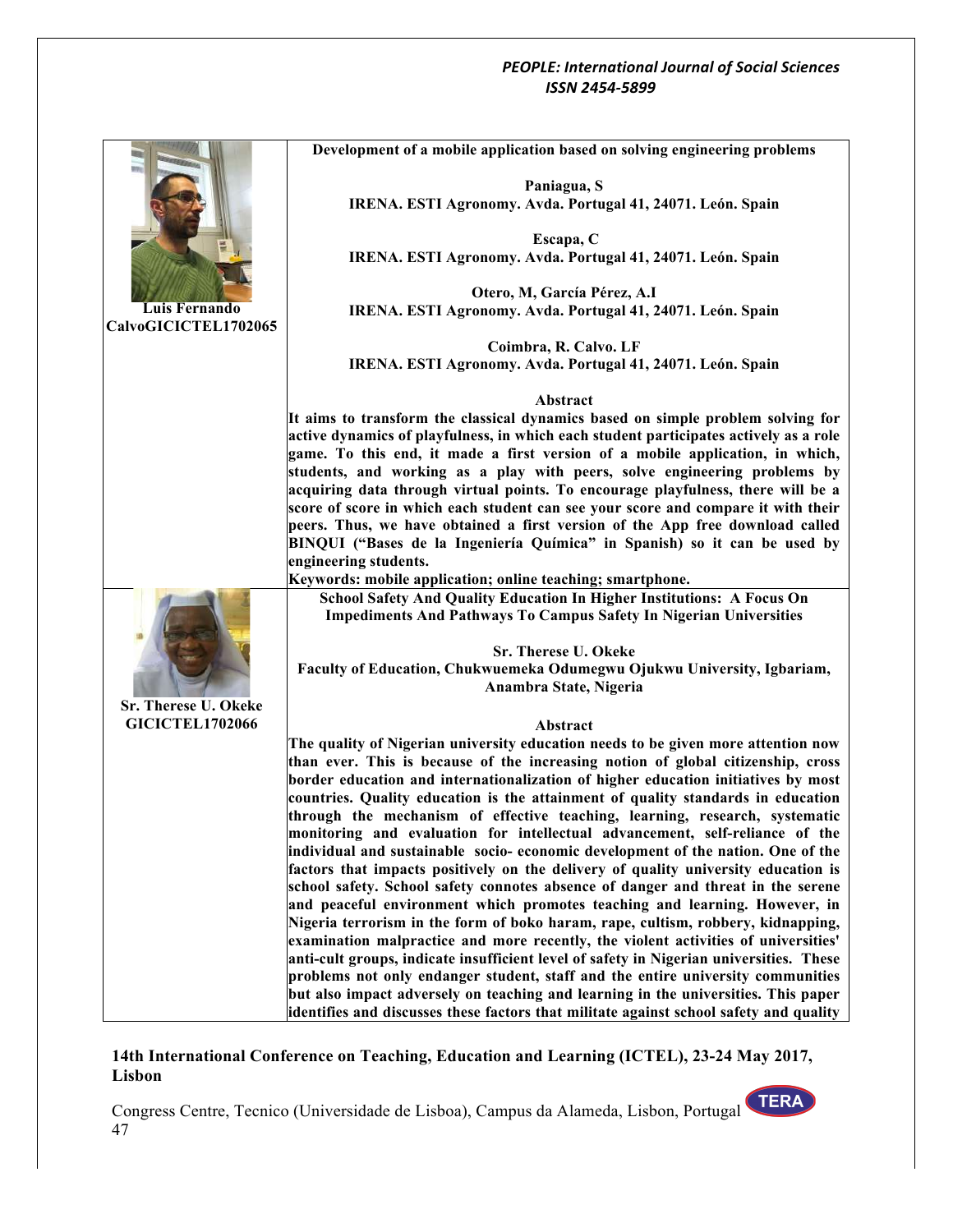|                                                                           | education in Nigerian universities. It proffers possible pathway to solution of these   |
|---------------------------------------------------------------------------|-----------------------------------------------------------------------------------------|
| problems that will enable Nigeria catch up with the contemporary world in |                                                                                         |
|                                                                           | education and development.                                                              |
| Dr. Elizabeth Ashworth                                                    | "I just want to go buy that!": Confronting consumerism in teacher education             |
| <b>GICICTEL1702067</b>                                                    |                                                                                         |
|                                                                           | Dr. Elizabeth Ashworth                                                                  |
|                                                                           |                                                                                         |
|                                                                           | Schulich School of Education, Nipissing University, North Bay, Ontario, Canada          |
|                                                                           |                                                                                         |
|                                                                           | Dr. Astrid Steele                                                                       |
|                                                                           | Schulich School of Education, Nipissing University, North Bay, Ontario, Canada          |
|                                                                           |                                                                                         |
|                                                                           | Abstract                                                                                |
|                                                                           | As educators at a faculty of education in Ontario, Canada, we found that teacher        |
|                                                                           | candidates (TCs) invariably purchased new materials whenever they had an                |
|                                                                           | assignment requiring some form of construction activity. We were concerned              |
|                                                                           | about this learned, consumer behaviour; lessons of moderation in using the Earth's      |
|                                                                           | resources are important elements of sustainability education. We wanted to              |
|                                                                           |                                                                                         |
|                                                                           | promote moderation through an educational intervention. Inspired by Selby's             |
|                                                                           | (2011) third proposition for education for sustainable contraction, which is to         |
|                                                                           | combat consumerism, and influenced by ethical perspectives of caring and                |
|                                                                           | sustainability, we assigned a Science/Art integrated project to be constructed of       |
|                                                                           | recycled/repurposed/not-new materials. Informed by Reiss' (2010) indicators of          |
|                                                                           | ethical thinking, and Rogers' (1995) stages necessary for change in thinking and        |
|                                                                           | behaviour, analysis of the written reflections of the TCs, based on their project       |
|                                                                           | work, provided insight into their thinking and learning about consumerism and           |
|                                                                           | sustainability.                                                                         |
|                                                                           | Keywords: art education, consumerism, environmental education, integration,             |
|                                                                           | science education, sustainability, teacher education                                    |
|                                                                           |                                                                                         |
|                                                                           | Project-Based Learning and Solar Energy Utilization Using Locally Designed              |
|                                                                           | <b>Solar Concentrator: Encouraging Sustainable Development Practices among</b>          |
|                                                                           | <b>Nigerian Secondary School Students</b>                                               |
|                                                                           |                                                                                         |
|                                                                           | <b>Opara Mary Felicia</b>                                                               |
|                                                                           | Department of Science Education, Chukwuwuemeka Odumegwu Ojukwu                          |
|                                                                           | University, Uli, Nigeria                                                                |
|                                                                           |                                                                                         |
|                                                                           | Elekalachi Chukwuemeka Innocent                                                         |
| <b>Opara Mary Felicia</b>                                                 | Department of Industrial Physics, Chukwuwuemeka Odumegwu Ojukwu                         |
| <b>GICICTEL1702068</b>                                                    |                                                                                         |
|                                                                           | University, Uli, Nigeria                                                                |
|                                                                           |                                                                                         |
|                                                                           | Abstract                                                                                |
|                                                                           | Emerging trends in education reforms have continued to call for quality education       |
|                                                                           | that will foster the ability of learners to meet the challenges of the 21st century and |
|                                                                           | encourage their participation in sustainable development issues. The wealth drawn       |
|                                                                           | from quality education form the basis to finding solutions to issues of national        |
|                                                                           | economy beginning from needs of rural people. The current economic recession in         |
|                                                                           | Nigeria radically challenges the system of education to shift from factory model of     |
|                                                                           | education to a more proactive system of education through PBL. Twenty                   |
|                                                                           | secondary school students from Anambra State, Nigeria participated in the study.        |
|                                                                           |                                                                                         |

## **14th International Conference on Teaching, Education and Learning (ICTEL), 23-24 May 2017, Lisbon**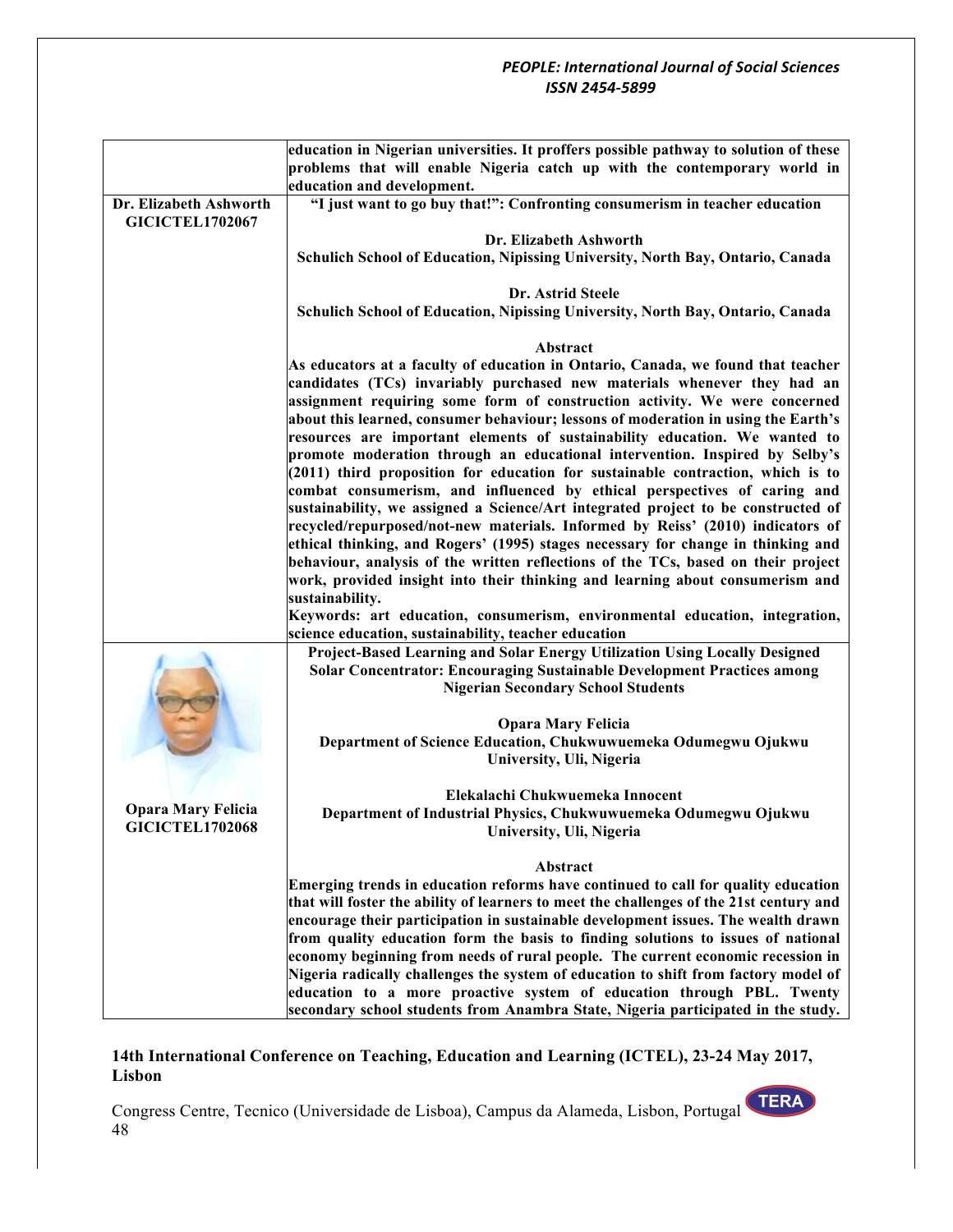|                                            | The study was an experiment that involved the participants in designing a solar<br>concentrator using locally available materials. The students used the designed<br>solar concentrator to generate high temperatures at the focal region of the<br>concentrator. The incoming solar radiation was measured periodically for three<br>days using pyranometer between 8.00 to 17.00 hours. The temperatures of the<br>concentrator surface were measured using thermocouple arrangement while that<br>of the focal region and the ambient were monitored using mercury-in-glass<br>thermometers. Results revealed that the rise in temperature of the focal region was<br>higher than that of the concentrator surface and ambient temperatures. The<br>behavior of the system was similar for all the days, with the maximum |
|--------------------------------------------|------------------------------------------------------------------------------------------------------------------------------------------------------------------------------------------------------------------------------------------------------------------------------------------------------------------------------------------------------------------------------------------------------------------------------------------------------------------------------------------------------------------------------------------------------------------------------------------------------------------------------------------------------------------------------------------------------------------------------------------------------------------------------------------------------------------------------|
|                                            | temperatures obtained at the focal region between 12.30 hours and 14.30 hours<br>(52 ° C to 62 ° C). The temperature of the collector varied between 43 C and 45 C<br>while the ambient temperature varied slightly from about $30^{\circ}$ C to $32^{\circ}$ C. The results<br>clearly showed that the designed solar concentrator was an effective solar<br>cooker/solar furnace and could function better than most kerosene stoves which<br>exude smoke and pollute the air. Collaborative working in groups also enhanced<br>the acquisition of soft and generic skills.                                                                                                                                                                                                                                                |
|                                            | Keywords: Project-based learning, Students, Sustainable Development, Solar                                                                                                                                                                                                                                                                                                                                                                                                                                                                                                                                                                                                                                                                                                                                                   |
| Daruka, Magdolna<br><b>GICICTEL1702069</b> | <b>Concentrator, Solar Energy</b><br>Gennovation' in the Teaching Methods at the Corvinus University of Budapest                                                                                                                                                                                                                                                                                                                                                                                                                                                                                                                                                                                                                                                                                                             |
|                                            | Daruka, Magdolna                                                                                                                                                                                                                                                                                                                                                                                                                                                                                                                                                                                                                                                                                                                                                                                                             |
|                                            | <b>Corvinus University of Budapest Teacher Training Center</b>                                                                                                                                                                                                                                                                                                                                                                                                                                                                                                                                                                                                                                                                                                                                                               |
|                                            | Csillik, Olga                                                                                                                                                                                                                                                                                                                                                                                                                                                                                                                                                                                                                                                                                                                                                                                                                |
|                                            | <b>Corvinus University of Budapest Teacher Training Center</b>                                                                                                                                                                                                                                                                                                                                                                                                                                                                                                                                                                                                                                                                                                                                                               |
|                                            |                                                                                                                                                                                                                                                                                                                                                                                                                                                                                                                                                                                                                                                                                                                                                                                                                              |
|                                            | Abstract                                                                                                                                                                                                                                                                                                                                                                                                                                                                                                                                                                                                                                                                                                                                                                                                                     |
|                                            | Nowadays students enrolled in higher education belong to the generation of 'digital<br>inhabitants'. Compared to the previous generation, these students have                                                                                                                                                                                                                                                                                                                                                                                                                                                                                                                                                                                                                                                                |
|                                            | significantly different preferences and motivation concerning studying and                                                                                                                                                                                                                                                                                                                                                                                                                                                                                                                                                                                                                                                                                                                                                   |
|                                            | learning. In the rapidly changing educational environment we have to find out                                                                                                                                                                                                                                                                                                                                                                                                                                                                                                                                                                                                                                                                                                                                                |
|                                            | which kind of innovations can be best used to increase the quality of education.                                                                                                                                                                                                                                                                                                                                                                                                                                                                                                                                                                                                                                                                                                                                             |
|                                            | The main question of our investigation was how could we use digital devices and                                                                                                                                                                                                                                                                                                                                                                                                                                                                                                                                                                                                                                                                                                                                              |
|                                            | synthesize effectively the formal and informal, online and traditional forms of<br>teaching and learning in order to foster creativity, interactivity and                                                                                                                                                                                                                                                                                                                                                                                                                                                                                                                                                                                                                                                                    |
|                                            | experimentation, moreover to improve personal learning.                                                                                                                                                                                                                                                                                                                                                                                                                                                                                                                                                                                                                                                                                                                                                                      |
|                                            | The aim of this study was to try out some new teaching methods by a highly                                                                                                                                                                                                                                                                                                                                                                                                                                                                                                                                                                                                                                                                                                                                                   |
|                                            | theoretical, obligatory course-unit, where students were required to comprehend                                                                                                                                                                                                                                                                                                                                                                                                                                                                                                                                                                                                                                                                                                                                              |
|                                            | knowledge that is out of their major (e.g. social science students were expected to<br>learn economics and make recommendations). For the pilot program we used the                                                                                                                                                                                                                                                                                                                                                                                                                                                                                                                                                                                                                                                          |
|                                            | so called 'flipped classroom' method.                                                                                                                                                                                                                                                                                                                                                                                                                                                                                                                                                                                                                                                                                                                                                                                        |
|                                            | During the semester we examined the student's learning motivations and their                                                                                                                                                                                                                                                                                                                                                                                                                                                                                                                                                                                                                                                                                                                                                 |
|                                            | attitude toward the course. We moreover made a comparison between different                                                                                                                                                                                                                                                                                                                                                                                                                                                                                                                                                                                                                                                                                                                                                  |
|                                            | methods, tasks and learning outcomes by online and traditional classes. We                                                                                                                                                                                                                                                                                                                                                                                                                                                                                                                                                                                                                                                                                                                                                   |
|                                            | permanently analysed the log files stored in the Moodle system to ensure that<br>activity has been carried out in the online space. We also made questionnaires to                                                                                                                                                                                                                                                                                                                                                                                                                                                                                                                                                                                                                                                           |
|                                            | measure individual differences. To end our project the acquired knowledge will be                                                                                                                                                                                                                                                                                                                                                                                                                                                                                                                                                                                                                                                                                                                                            |
|                                            | measured, both among students who took part in the flipped classroom and those                                                                                                                                                                                                                                                                                                                                                                                                                                                                                                                                                                                                                                                                                                                                               |

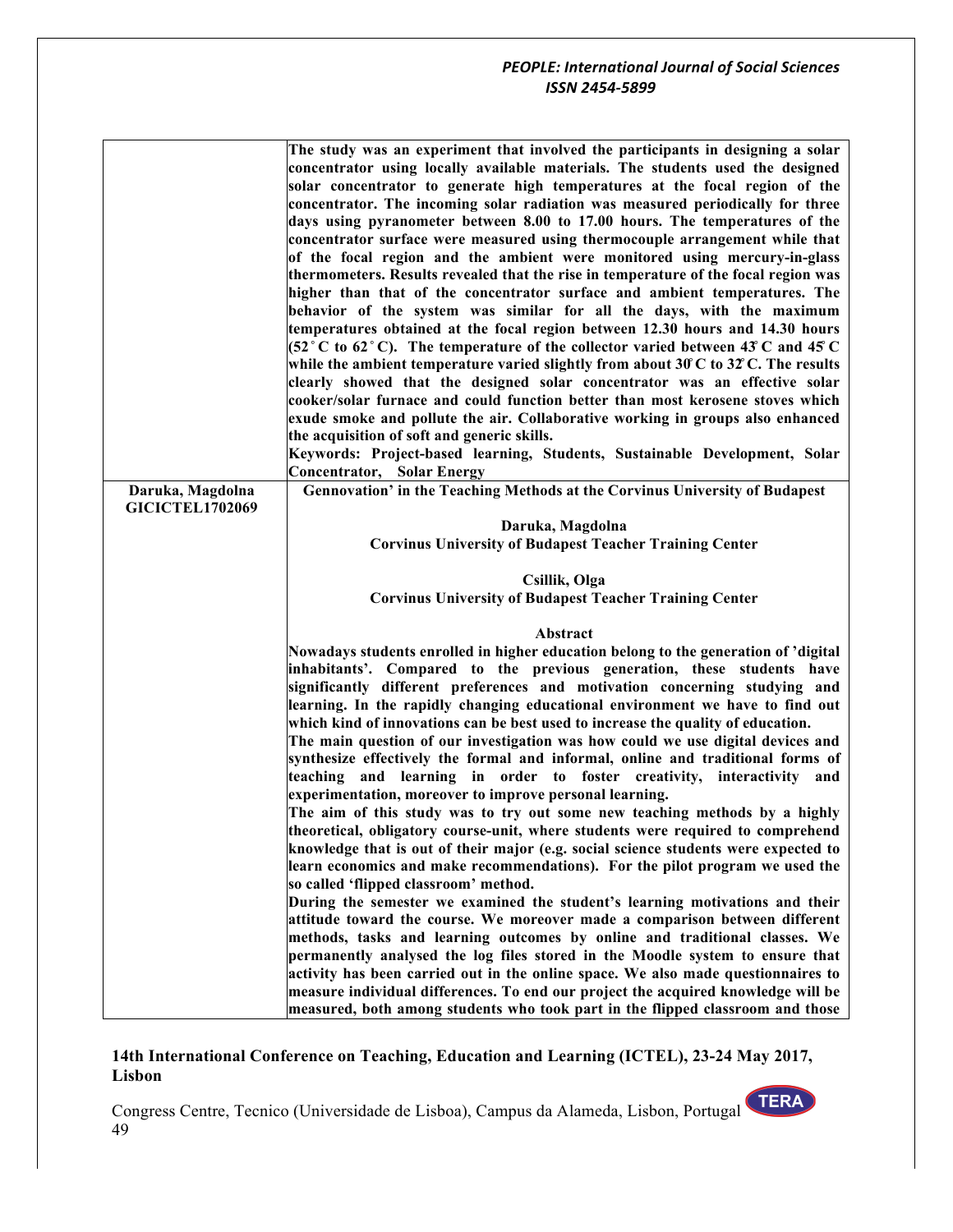|                        | who participated in the traditional course.                                                                                                                             |
|------------------------|-------------------------------------------------------------------------------------------------------------------------------------------------------------------------|
|                        | There are two fields, which can be highlighted from the participant's evaluations:<br>quality and efficiency. The average grades in the pilot group were better as well |
|                        | than in the parallel group.                                                                                                                                             |
|                        | Keywords: Higher education, 'gennovation', flipped classroom, motivation,                                                                                               |
|                        | efficiency, learning autonomy                                                                                                                                           |
| <b>Judit SASS</b>      | How social science students evaluate "Economy course" flipped classroom from                                                                                            |
| <b>GICICTEL1702071</b> | motivational aspects                                                                                                                                                    |
|                        | Sass, Judit                                                                                                                                                             |
|                        | <b>Corvinus University of Budapest Teacher Training Center</b>                                                                                                          |
|                        |                                                                                                                                                                         |
|                        | Bodnár, Éva                                                                                                                                                             |
|                        | <b>Corvinus University of Budapest Teacher Training Center</b>                                                                                                          |
|                        |                                                                                                                                                                         |
|                        | Abstract                                                                                                                                                                |
|                        | University lecturers face with the problem of students' amotivation and their need                                                                                      |
|                        | for interactive ways of learning and for usage of technology.                                                                                                           |
|                        | One possible solution for these problem is flipped classroom, that requires home                                                                                        |
|                        | preparation and gives opportunity for active in-class learning with the help of                                                                                         |
|                        | different methods e.g. story line.                                                                                                                                      |
|                        | The aim of the study was to measure students' learning motivation in flipped-                                                                                           |
|                        | classroom on the basis of self-determination theory (SDT) and their attitudes                                                                                           |
|                        | toward different aspects of flipped classroom. Furthermore we compered                                                                                                  |
|                        | evaluations of flipped-classroom-students $(N=27)$ and traditional learners $(N=300)$ .                                                                                 |
|                        | We measured students' learning motivation and attitudes with help of SDT                                                                                                |
|                        | questionnaires developed by Deci and Ryan (2000): attitude toward the course, the,                                                                                      |
|                        | the material and the learning methods. We also measured perceived change of                                                                                             |
|                        | competencies with help of competence-list.<br>The tutor's perceived competence, effort and involvement of students was the                                              |
|                        | highest, while student expected more supportive feedback and interest toward                                                                                            |
|                        | them.                                                                                                                                                                   |
|                        | Students reported increased intrinsic motivation, the course was evaluated as more                                                                                      |
|                        | interesting and enjoyable, students perceived higher autonomy, improving                                                                                                |
|                        | competencies in scheduling learning, time management, openness to innovation,                                                                                           |
|                        | cooperation with others and teacher and synthesis of information, and ICT than in                                                                                       |
|                        | traditional course.                                                                                                                                                     |
|                        | For more than half of the participants working with material was interesting with                                                                                       |
|                        | low tension, but they perceived low level of competence as well. Motivational                                                                                           |
|                        | potentials of methods was the highest for video, presentation, making mindmap,                                                                                          |
|                        | infographics board game, while it was the lowest for Facebook profile and                                                                                               |
|                        | crosswords.                                                                                                                                                             |
|                        | According to our first experiences, however flipped classroom method needs                                                                                              |
|                        | greater activity and more effort from both the side of the teacher and the students,                                                                                    |
|                        | but it makes teaching and learning process more effective, and enriches with                                                                                            |
|                        | experiences.                                                                                                                                                            |
|                        | Keywords: flipped classroom, student motivation, student satisfaction, economics                                                                                        |
|                        | course                                                                                                                                                                  |
| <b>Astrid Steele</b>   | Troubling STEM: Making a Case for an Ethics/STEM Partnership                                                                                                            |

# **14th International Conference on Teaching, Education and Learning (ICTEL), 23-24 May 2017, Lisbon**

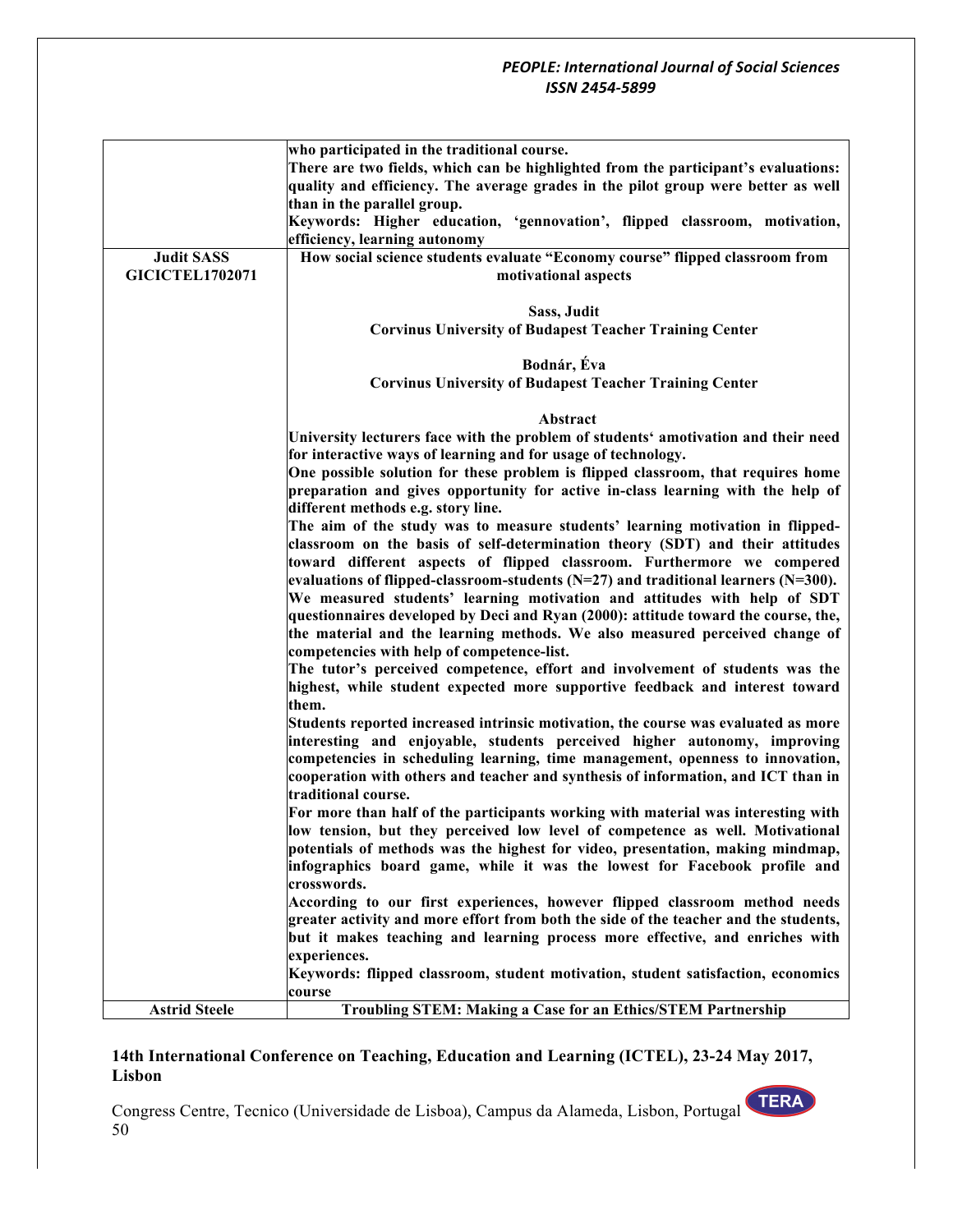| <b>GICICTEL1702073</b> |                                                                                                                                                                                    |
|------------------------|------------------------------------------------------------------------------------------------------------------------------------------------------------------------------------|
|                        | <b>Astrid Steele</b>                                                                                                                                                               |
|                        | <b>Associate Professor, Schulich School of Education, Nipissing University</b>                                                                                                     |
|                        |                                                                                                                                                                                    |
|                        | Abstract                                                                                                                                                                           |
|                        | Set against the backdrop of a STEM-based (science, technology, engineering                                                                                                         |
|                        | and mathematics) activity in a teacher education science methods class, the author                                                                                                 |
|                        | examines the need for ethics education to be partnered with STEM education.                                                                                                        |
|                        | To make the case, the origin of the STEM initiative, undertaken and strongly                                                                                                       |
|                        | supported by both US government and corporate sources, is briefly recounted. The<br>STSE initiative (science, technology, society and environment) is posited as a                 |
|                        | counterpoint to STEM. Also considered are: (a) an historical perspective of science                                                                                                |
|                        | and technology as these impact difficult individual and social decision making;                                                                                                    |
|                        | (b) STEM knowledge generation considered through the lens of Habermas'                                                                                                             |
|                        | threefold knowledge typology; and (c) the experiences of the teacher candidates                                                                                                    |
|                        | working through the STEM activity when an ethical challenge is posed. The author                                                                                                   |
|                        | demonstrates the need for a moral component for science education and makes the                                                                                                    |
|                        | case for a partnership between STEM and ethics education. Further, such a                                                                                                          |
|                        | partnership has been shown to increase student enjoyment and motivation for                                                                                                        |
|                        | their science studies. Three possible ethical frameworks are examined for their                                                                                                    |
|                        | theoretical and practical utility in a science classroom.                                                                                                                          |
| Elekalachi             | Keywords: STEM, STSE, Ethics, science teacher education<br>Developed Empirical Models for the Estimation of Global Solar Radiation on a                                            |
| Chukwuemeka Innocent   | Horizontal Surface in Three Cities in North Central Geopolitical Zone of Nigeria.                                                                                                  |
| <b>GICICTEL1702074</b> |                                                                                                                                                                                    |
|                        | Elekalachi Chukwuemeka Innocent                                                                                                                                                    |
|                        | Department of Industrial Physics, Chukwuemeka Odumegwu Ojukwu University,                                                                                                          |
|                        | Uli, Anambra State, Nigeria                                                                                                                                                        |
|                        |                                                                                                                                                                                    |
|                        | Nwokoye A. O. C.                                                                                                                                                                   |
|                        | Department of Physics and Industrial Physics, Nnamdi Azikiwe University, Awka,                                                                                                     |
|                        | Anambra State, Nigeria                                                                                                                                                             |
|                        | Abstract                                                                                                                                                                           |
|                        | The measurements of global solar radiation and its components are not possible                                                                                                     |
|                        | for all locations in Nigeria due to the non-availability of solar radiation measuring                                                                                              |
|                        | instruments such pyranometers and pyrheliometers. This prompted the use of                                                                                                         |
|                        | different empirical models that based on climatological parameters of a location                                                                                                   |
|                        | for the estimation of global solar radiation. In this study, monthly mean global                                                                                                   |
|                        | solar radiation $H_m$ , monthly mean extraterrestrial global solar radiation $H_o$ ,                                                                                               |
|                        | monthly mean daylight hours (N) and monthly mean hours of bright sunshine (n),                                                                                                     |
|                        | latitudes ( $\emptyset$ ), maximum temperature ( $T_{\text{max}}$ ) and relative humidity (RH) as<br>geographical and meteorological parameters for estimating monthly mean global |
|                        | solar radiation in Abuja (9.067 ° N, 7.483 ° E), Minna (9.613 ° N, 6.557 ° E) and                                                                                                  |
|                        | Ilorin (8.500 ° N, 4.550 ° E) cities in north central geopolitical zone of Nigeria for                                                                                             |
|                        | the period of 11 years $(2000 - 2010)$ were investigated. The meteorological data for                                                                                              |
|                        | this investigation were gotten from the archives of National Aeronautic and Space                                                                                                  |
|                        | Administration (NASA). Using empirical Angstrom model as a base model,                                                                                                             |
|                        | sunshine based regression equations, maximum temperature and relative humidity                                                                                                     |

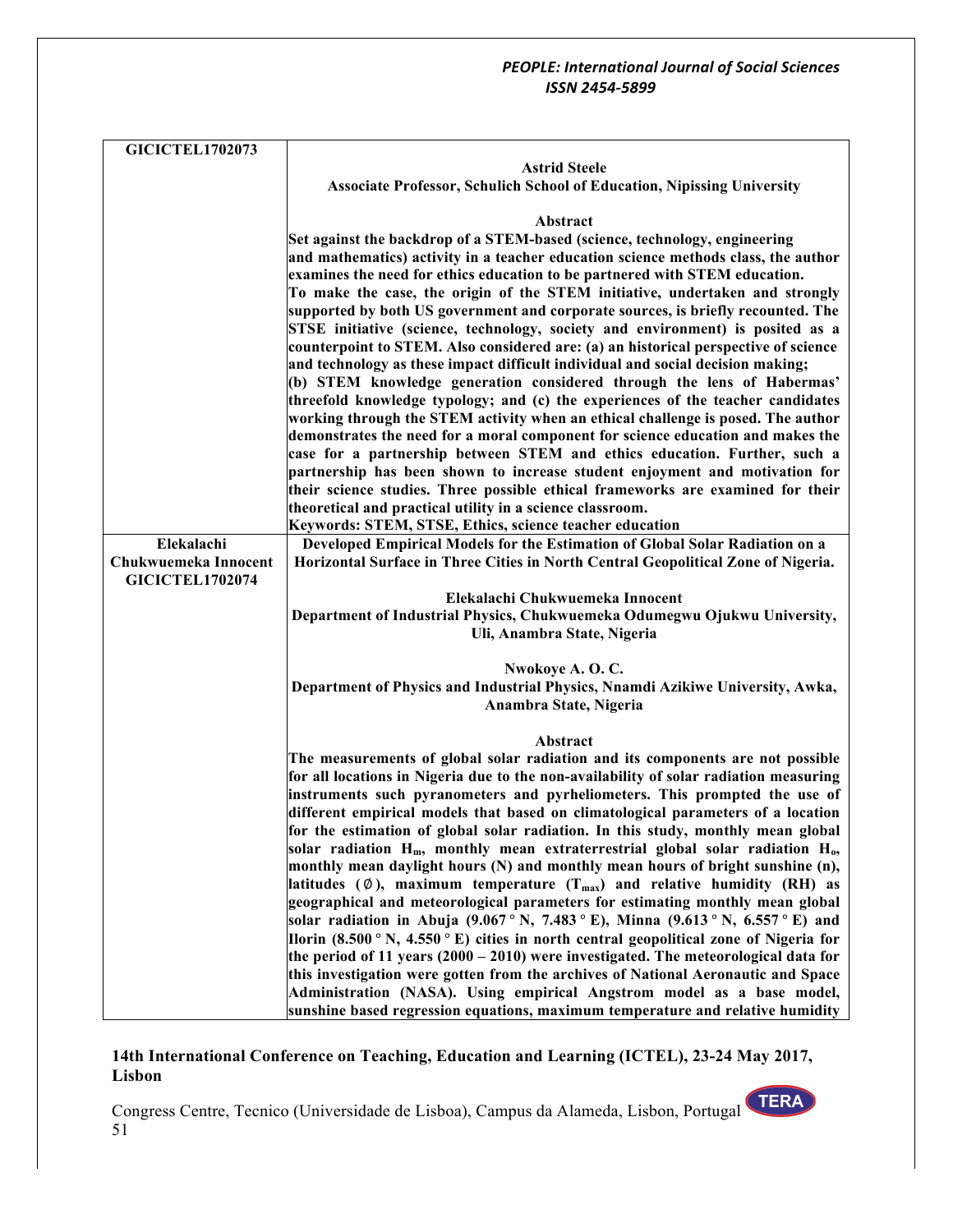| he data, ar               | based equations were developed for the cities. The correlation coefficient (R) and<br>Root Mean Square Error (RMSE), Mean Bias Error (MBE), Mean Percentage<br>Error (MPE) and t - stat values were determined for each proposed models and<br>were used to evaluate the performance of each of the developed models. Based on<br>the error indicators and $t - stat$ values, the models that performed best were the<br>sunshine based model $(H_1)$ for Abuja and Minna, and the sunshine – relative<br>humidity based model $(H_3)$ for Ilorin. These models can be applied to other cities<br>in the world with similar meteorological and climatic parameters as the cities<br>under study.<br>Keyword: Renewable energy, global solar radiation, sunshine hours, empirical<br>models, maximum temperature, relative humidity.<br>'Jumping the first hurdle': Framing action research questions using the Ice Cream<br><b>Cone Model</b> |
|---------------------------|-----------------------------------------------------------------------------------------------------------------------------------------------------------------------------------------------------------------------------------------------------------------------------------------------------------------------------------------------------------------------------------------------------------------------------------------------------------------------------------------------------------------------------------------------------------------------------------------------------------------------------------------------------------------------------------------------------------------------------------------------------------------------------------------------------------------------------------------------------------------------------------------------------------------------------------------------|
|                           | <b>Dr Simon Brownhill</b>                                                                                                                                                                                                                                                                                                                                                                                                                                                                                                                                                                                                                                                                                                                                                                                                                                                                                                                     |
|                           | Faculty of Education, University of Cambridge, Cambridge, England                                                                                                                                                                                                                                                                                                                                                                                                                                                                                                                                                                                                                                                                                                                                                                                                                                                                             |
|                           | <b>ABSTRACT</b>                                                                                                                                                                                                                                                                                                                                                                                                                                                                                                                                                                                                                                                                                                                                                                                                                                                                                                                               |
| <b>Dr Simon Brownhill</b> | The shortage of using language labs has a negative impact on teaching and                                                                                                                                                                                                                                                                                                                                                                                                                                                                                                                                                                                                                                                                                                                                                                                                                                                                     |
| <b>GICICTEL1702076</b>    | learning English oral perception and production. This study aims at determining                                                                                                                                                                                                                                                                                                                                                                                                                                                                                                                                                                                                                                                                                                                                                                                                                                                               |
|                           | the relationship between language labs and teaching English oral perception and                                                                                                                                                                                                                                                                                                                                                                                                                                                                                                                                                                                                                                                                                                                                                                                                                                                               |
|                           | production. Two groups were selected for investigation. Two instruments for data                                                                                                                                                                                                                                                                                                                                                                                                                                                                                                                                                                                                                                                                                                                                                                                                                                                              |
|                           | collection and statistical analysis were used to gain results. These instruments are                                                                                                                                                                                                                                                                                                                                                                                                                                                                                                                                                                                                                                                                                                                                                                                                                                                          |
|                           | tests and questionnairs. Reliability and validity were used to achieve consistent                                                                                                                                                                                                                                                                                                                                                                                                                                                                                                                                                                                                                                                                                                                                                                                                                                                             |
|                           | answers. These findings proved the impact of language labs in enhancing EFL                                                                                                                                                                                                                                                                                                                                                                                                                                                                                                                                                                                                                                                                                                                                                                                                                                                                   |
|                           | learners' oral perception production and explained the relationship between                                                                                                                                                                                                                                                                                                                                                                                                                                                                                                                                                                                                                                                                                                                                                                                                                                                                   |
|                           | language labs and teaching English oral perception and production. Also the study<br>emphasized that pronunciation difficulties can be solved by teaching listening skills                                                                                                                                                                                                                                                                                                                                                                                                                                                                                                                                                                                                                                                                                                                                                                    |
|                           | through effective instruments such as language laboratories.                                                                                                                                                                                                                                                                                                                                                                                                                                                                                                                                                                                                                                                                                                                                                                                                                                                                                  |
|                           | School visit by pre-service teachers: an insider's view on students' experiences and                                                                                                                                                                                                                                                                                                                                                                                                                                                                                                                                                                                                                                                                                                                                                                                                                                                          |
|                           | staff's perceptions                                                                                                                                                                                                                                                                                                                                                                                                                                                                                                                                                                                                                                                                                                                                                                                                                                                                                                                           |
|                           | A.A. Beylefeld                                                                                                                                                                                                                                                                                                                                                                                                                                                                                                                                                                                                                                                                                                                                                                                                                                                                                                                                |
|                           | <b>Teaching and Learning Manager, Faculty of Education, UFS</b>                                                                                                                                                                                                                                                                                                                                                                                                                                                                                                                                                                                                                                                                                                                                                                                                                                                                               |
|                           | le Roux                                                                                                                                                                                                                                                                                                                                                                                                                                                                                                                                                                                                                                                                                                                                                                                                                                                                                                                                       |
|                           | <b>Senior Lecturer, Faculty of Education, UFS</b>                                                                                                                                                                                                                                                                                                                                                                                                                                                                                                                                                                                                                                                                                                                                                                                                                                                                                             |
| A.A. Beylefeld            |                                                                                                                                                                                                                                                                                                                                                                                                                                                                                                                                                                                                                                                                                                                                                                                                                                                                                                                                               |
| <b>GICICTEL1702081</b>    | Abstract                                                                                                                                                                                                                                                                                                                                                                                                                                                                                                                                                                                                                                                                                                                                                                                                                                                                                                                                      |
|                           | In this paper we adopt a naturalistic investigative orientation with the purpose of                                                                                                                                                                                                                                                                                                                                                                                                                                                                                                                                                                                                                                                                                                                                                                                                                                                           |
|                           | describing and interpreting students' experiences and staff's perceptions of a                                                                                                                                                                                                                                                                                                                                                                                                                                                                                                                                                                                                                                                                                                                                                                                                                                                                |
|                           | school-visit project for pre-service teachers. Our developmental intention was to                                                                                                                                                                                                                                                                                                                                                                                                                                                                                                                                                                                                                                                                                                                                                                                                                                                             |
|                           | ascertain the worth of the intervention with a view to improved practice. As                                                                                                                                                                                                                                                                                                                                                                                                                                                                                                                                                                                                                                                                                                                                                                                                                                                                  |
|                           | coordinators of the project, we were well placed to undertake a 'close-up' study by                                                                                                                                                                                                                                                                                                                                                                                                                                                                                                                                                                                                                                                                                                                                                                                                                                                           |
|                           | giving a strong role to both fourth-year students and lecturers as evaluators of the<br>teaching and learning context created by the intervention. Drawing on Paulo                                                                                                                                                                                                                                                                                                                                                                                                                                                                                                                                                                                                                                                                                                                                                                           |
|                           | Freire's conception of naïve consciousness, we explore the gap between students'                                                                                                                                                                                                                                                                                                                                                                                                                                                                                                                                                                                                                                                                                                                                                                                                                                                              |
|                           | experiences and staff's perceptions. Using illuminative evaluation, we provide                                                                                                                                                                                                                                                                                                                                                                                                                                                                                                                                                                                                                                                                                                                                                                                                                                                                |
|                           | support that the students were stimulated to become socially concerned, albeit not                                                                                                                                                                                                                                                                                                                                                                                                                                                                                                                                                                                                                                                                                                                                                                                                                                                            |

## **14th International Conference on Teaching, Education and Learning (ICTEL), 23-24 May 2017, Lisbon**

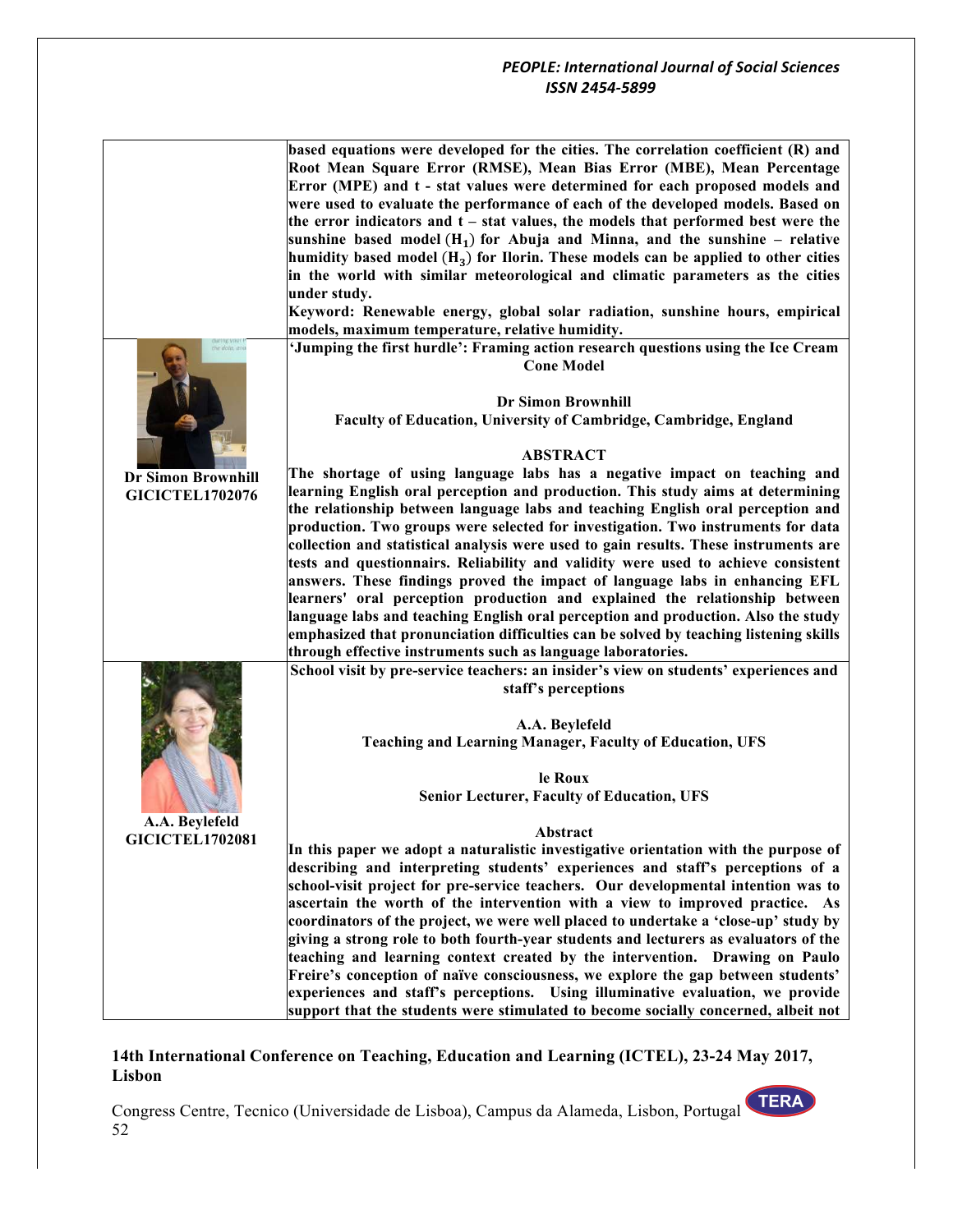| Martha Alida Jacoba                      | critically, by means of a once-off experience of unequal schooling contexts during<br>their first year. Staff, however, indicated merely an awareness of what needs to be<br>done to integrate the students' initial experiences, and there were no real examples<br>that they had drawn on the project to reinforce these experiences through their<br>own classroom pedagogies. What struck us most, was the contrast between<br>students' and staff's views. This stimulated our reflective deliberation on the<br>possibilities for improved practice.<br>Keywords: critical transitivity, curricular innovation, diversity, drawing as<br>research methodology, illuminative evaluation, pre-service teachers<br>Coping with Autistic Spectrum Disorder: Parental challenges and the role of                                                                                                                                                                                                                                                                 |
|------------------------------------------|-------------------------------------------------------------------------------------------------------------------------------------------------------------------------------------------------------------------------------------------------------------------------------------------------------------------------------------------------------------------------------------------------------------------------------------------------------------------------------------------------------------------------------------------------------------------------------------------------------------------------------------------------------------------------------------------------------------------------------------------------------------------------------------------------------------------------------------------------------------------------------------------------------------------------------------------------------------------------------------------------------------------------------------------------------------------|
| <b>Olivier</b><br><b>GICICTEL1702095</b> | <b>School-Based Family Counseling</b>                                                                                                                                                                                                                                                                                                                                                                                                                                                                                                                                                                                                                                                                                                                                                                                                                                                                                                                                                                                                                             |
|                                          | Martha Alida Jacoba Olivier                                                                                                                                                                                                                                                                                                                                                                                                                                                                                                                                                                                                                                                                                                                                                                                                                                                                                                                                                                                                                                       |
|                                          | <b>Nelson Mandela Metropolitan University, South Africa</b>                                                                                                                                                                                                                                                                                                                                                                                                                                                                                                                                                                                                                                                                                                                                                                                                                                                                                                                                                                                                       |
|                                          | <b>Antoinette Ah Hing</b>                                                                                                                                                                                                                                                                                                                                                                                                                                                                                                                                                                                                                                                                                                                                                                                                                                                                                                                                                                                                                                         |
|                                          | Nelson Mandela Metropolitan University, South Africa                                                                                                                                                                                                                                                                                                                                                                                                                                                                                                                                                                                                                                                                                                                                                                                                                                                                                                                                                                                                              |
|                                          |                                                                                                                                                                                                                                                                                                                                                                                                                                                                                                                                                                                                                                                                                                                                                                                                                                                                                                                                                                                                                                                                   |
|                                          | <b>Hans Everts</b>                                                                                                                                                                                                                                                                                                                                                                                                                                                                                                                                                                                                                                                                                                                                                                                                                                                                                                                                                                                                                                                |
|                                          | <b>University of Auckland, New Zealand</b>                                                                                                                                                                                                                                                                                                                                                                                                                                                                                                                                                                                                                                                                                                                                                                                                                                                                                                                                                                                                                        |
|                                          | Abstract                                                                                                                                                                                                                                                                                                                                                                                                                                                                                                                                                                                                                                                                                                                                                                                                                                                                                                                                                                                                                                                          |
|                                          | The accurate diagnosis and subsequent advice and support for the parents of a<br>child diagnosed with Autistic Spectrum Disorder (ASD) are crucial in ensuring<br>that the child's specific needs are appropriately met, both before and after the<br>child enters school, when formal learning start taking place.<br>This paper focuses difficulties related to the ASD-diagnosed child's parents, with<br>regard to the child's learning and development. It addresses three issues -<br>difficulties experienced by such parents; their comprehension of Autism and what<br>is needed in order to cope effectively and prepare their child for formal learning;<br>and how professional intervention pertinent to School-Based Family Counseling<br>can be of help, also when the child starts school.<br>The first two issues are addressed through a qualitative research investigation,<br>with data collected by means of personal interviews with parents. The results<br>indicate that parents often do not initially understand the lifelong nature of |
|                                          | autism; they do not know how to adjust their family lives to meet the special needs<br>of the autistic child and other children in the family; and they are often                                                                                                                                                                                                                                                                                                                                                                                                                                                                                                                                                                                                                                                                                                                                                                                                                                                                                                 |
|                                          | overwhelmed by how to manage their ASD child. Therefore they are in need of                                                                                                                                                                                                                                                                                                                                                                                                                                                                                                                                                                                                                                                                                                                                                                                                                                                                                                                                                                                       |
|                                          | professional intervention.                                                                                                                                                                                                                                                                                                                                                                                                                                                                                                                                                                                                                                                                                                                                                                                                                                                                                                                                                                                                                                        |
|                                          | The third matter, namely addressing such a need for professional help, is attended<br>to by considering how it can be provided through a School-Based Family<br>Counseling (SBFC)-integrated program.                                                                                                                                                                                                                                                                                                                                                                                                                                                                                                                                                                                                                                                                                                                                                                                                                                                             |
|                                          | Teaching, education, learning, Autism,<br>Kevwords:<br>Parental<br>challenges,<br><b>Professional intervention, School-based Family Counseling</b>                                                                                                                                                                                                                                                                                                                                                                                                                                                                                                                                                                                                                                                                                                                                                                                                                                                                                                                |

**14th International Conference on Teaching, Education and Learning (ICTEL), 23-24 May 2017, Lisbon**

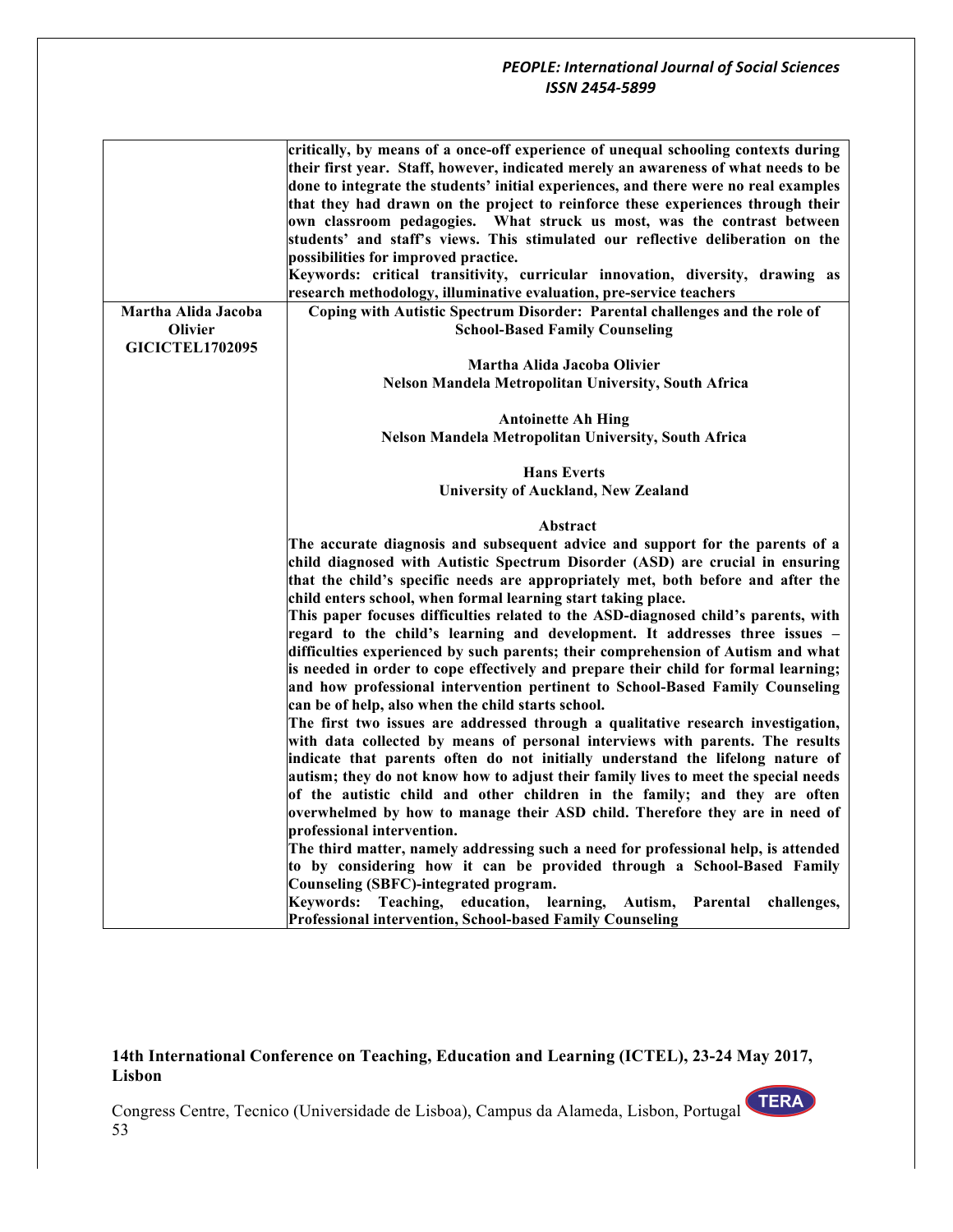|                        | Analysing EFL Textbooks in Turkish and German Public Secondary Schools: A<br><b>Comparative Study on Reading Comprehension Texts for 6th Grade</b>             |
|------------------------|----------------------------------------------------------------------------------------------------------------------------------------------------------------|
|                        | Reyhan Ağçam, PhD                                                                                                                                              |
|                        | Faculty of Education, Kahramanmaraş Sütçü İmam University, Kahramanmaraş,                                                                                      |
|                        | <b>Turkey</b>                                                                                                                                                  |
| Reyhan Ağçam           | Muzaffer Pınar Babanoğlu                                                                                                                                       |
| <b>GICICTEL1702099</b> | Kahramanmaraş Sütçü İmam University, Turkey                                                                                                                    |
|                        | <b>Abstract</b>                                                                                                                                                |
|                        | English is taught as a foreign language and as a part of curricula introduced in                                                                               |
|                        | public secondary school in Turkey and Germany. In foreign language educational                                                                                 |
|                        | systems of both countries, as in most other countries in the world, textbooks are                                                                              |
|                        | used as a primary source of instruction especially by EFL teachers who are                                                                                     |
|                        | working at public schools. The books in concern are selected by the Ministry of<br>National Education in Turkey. In Germany, however, they might vary across   |
|                        | federal states which has its own education programme, schools and standards                                                                                    |
|                        | although overall educational policies are set by the Ministry of Education and                                                                                 |
|                        | Research (BMBF). This study is motivated to compare EFL textbooks introduced                                                                                   |
|                        | in 6th grade in Turkish secondary public schools and secondary public schools in                                                                               |
|                        | the Federal State of North Rhine-Westphalia, Germany. It specifically aims to                                                                                  |
|                        | reveal whether the reading comprehension texts in the books in concern<br>significantly differ with regard to lexical density, complexity and readability. The |
|                        | study will report statistical findings obtained from data analysis, practical                                                                                  |
|                        | implications, and conclude with a few suggestions for further research.                                                                                        |
|                        | Keywords: Textbook, EFL, comprehension text                                                                                                                    |
| Şerife Kalaycı         | <b>Exploring Cultural Elements in EFL Textbooks in Turkish and German</b>                                                                                      |
| <b>GICICTEL1702100</b> | Secondary Schools: A Comparative Study on EFL Textbooks for 6th Grade                                                                                          |
|                        | Şerife Kalaycı                                                                                                                                                 |
|                        | Kahramanmaras Sütçü İmam University, Turkey                                                                                                                    |
|                        | Abstract                                                                                                                                                       |
|                        | English as a foreign language is offered as a compulsory or optional course in<br>public secondary schools both in Turkey and Germany. In foreign language     |
|                        | teaching, textbooks are regarded as the most prominent source of instruction. The                                                                              |
|                        | existing literature indicates that they are also used for introducing culture of the                                                                           |
|                        | societies as they include written and visual cultural and intercultural elements.                                                                              |
|                        | While a particular set of EFL textbooks is selected by the Ministry of National                                                                                |
|                        | Education for all public secondary schools in Turkey, in Germany, where general                                                                                |
|                        | educational policies are set by the Ministry of Education and Research (BMBF),                                                                                 |
|                        | they may differ from one federal state to another. Hence, this study aims to<br>compare EFL textbooks introduced in 6th grade in Turkish secondary public      |
|                        | schools and secondary public schools in the Federal State of North Rhine-                                                                                      |
|                        | Westphalia, Germany with regard to the cultural elements they include. It is                                                                                   |
|                        | exclusively intended to explore to what extent the textbooks in concern contain                                                                                |
|                        | references to the source (Turkish/ German) culture, the target (British/ American)                                                                             |
|                        | culture and inter-national target culture, and to find out whether the textbooks                                                                               |

## **14th International Conference on Teaching, Education and Learning (ICTEL), 23-24 May 2017, Lisbon**

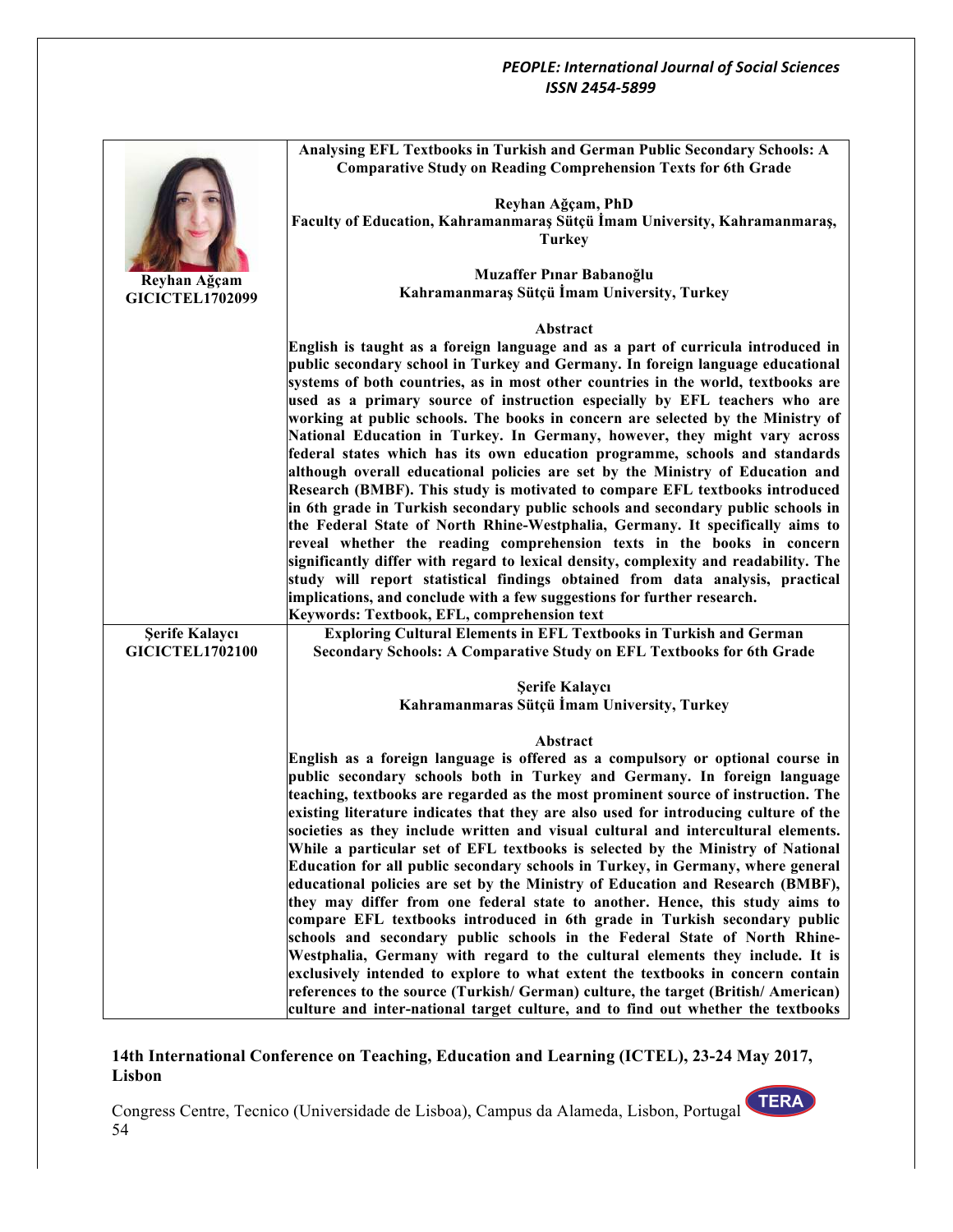|                                              | significantly differ regarding these elements. This study is descriptive in design and<br>will be based on a quantitative analysis of the cultural elements in textbooks. It will |
|----------------------------------------------|-----------------------------------------------------------------------------------------------------------------------------------------------------------------------------------|
|                                              | report statistical findings, practical implications and suggestions for further                                                                                                   |
|                                              | studies.<br>Keywords: Textbook, EFL, culture                                                                                                                                      |
|                                              | Growth or a fixed mindset? What difference does it make to the success of a                                                                                                       |
|                                              | student teacher?                                                                                                                                                                  |
|                                              | <b>Charlotte Meierdirk</b>                                                                                                                                                        |
|                                              | School of Education and Childhood Studies, University of Portsmouth                                                                                                               |
| <b>Charlotte Meierdirk</b>                   | Abstract                                                                                                                                                                          |
| <b>GICICTEL1702113</b>                       | This study will investigate teacher trainees' learning and teaching beliefs, and the                                                                                              |
|                                              | changes in these from their acceptance on the ITE (Initial Teacher Education)                                                                                                     |
|                                              | course, during the course, and through to qualification. The study identifies those                                                                                               |
|                                              | trainee teachers with a fixed or growth mindset and then investigates how the                                                                                                     |
|                                              | teacher's mindset manifests itself in the teacher's learning and approach to                                                                                                      |
|                                              | teaching. Teachers can have different self-theories of intelligence; research has                                                                                                 |
|                                              | identified two types of intelligence belief (also known as Mindsets), namely<br>incremental (or growth mindset) and entity (or fixed mindset). Teachers with a                    |
|                                              | growth mindset believe that they can develop their intelligence, while individuals                                                                                                |
|                                              | with a fixed mindset believe that their intelligence is innate. The study is based on                                                                                             |
|                                              | student teachers studying on a PGCE (Post/ Professional Graduate Certificate in                                                                                                   |
|                                              | Education) course at a University in England. The PGCE programme is a post                                                                                                        |
|                                              | graduate programme leading to Qualified Teaching Status (QTS).                                                                                                                    |
| <b>Cinc Eudjen</b><br><b>GICICTEL1702117</b> | The role and significance of game in early development of preschool children                                                                                                      |
|                                              | Ph.D Nedimović Tanja                                                                                                                                                              |
|                                              | Preschool Teacher Training College, Mihailo Palov" Vrsac                                                                                                                          |
|                                              | Ph. D. Jelena Prtljaga                                                                                                                                                            |
|                                              | Preschool Teacher Training College "Mihailo Palov" Vrsac                                                                                                                          |
|                                              | Ph. D. Činč Eudjen                                                                                                                                                                |
|                                              | Preschool Teacher Training College "Mihailo Palov" Vrsac                                                                                                                          |
|                                              | Abstract                                                                                                                                                                          |
|                                              | Man develops and changes from conception through end of its life cycle. Under                                                                                                     |
|                                              | development we mean series of quantitative and qualitative changes over time                                                                                                      |
|                                              | period that can be progressive or regressive (but not pathological – those changes                                                                                                |
|                                              | are not subject of developmental psychology). Preschool age is period in which                                                                                                    |
|                                              | whole series of developmental changes occur. Early children development is                                                                                                        |
|                                              | subject of great number of theoretical approaches and research plans. Child play<br>in early childhood is dominant daily activity. Play has big or even irreplaceable             |
|                                              | significance onthe general development of children. Difference between play and                                                                                                   |
|                                              | other activities is that play is free, spontaneous activity which is goal for itself.                                                                                             |
|                                              | Pleasure, which is a consequence of play, is the only conscious reason of why child                                                                                               |
|                                              | engage in play. Child play is the activity that is, in the same time, game and works                                                                                              |
|                                              | because play affects all aspects of child development (senso-motor, cognitive,                                                                                                    |

# **14th International Conference on Teaching, Education and Learning (ICTEL), 23-24 May 2017, Lisbon**

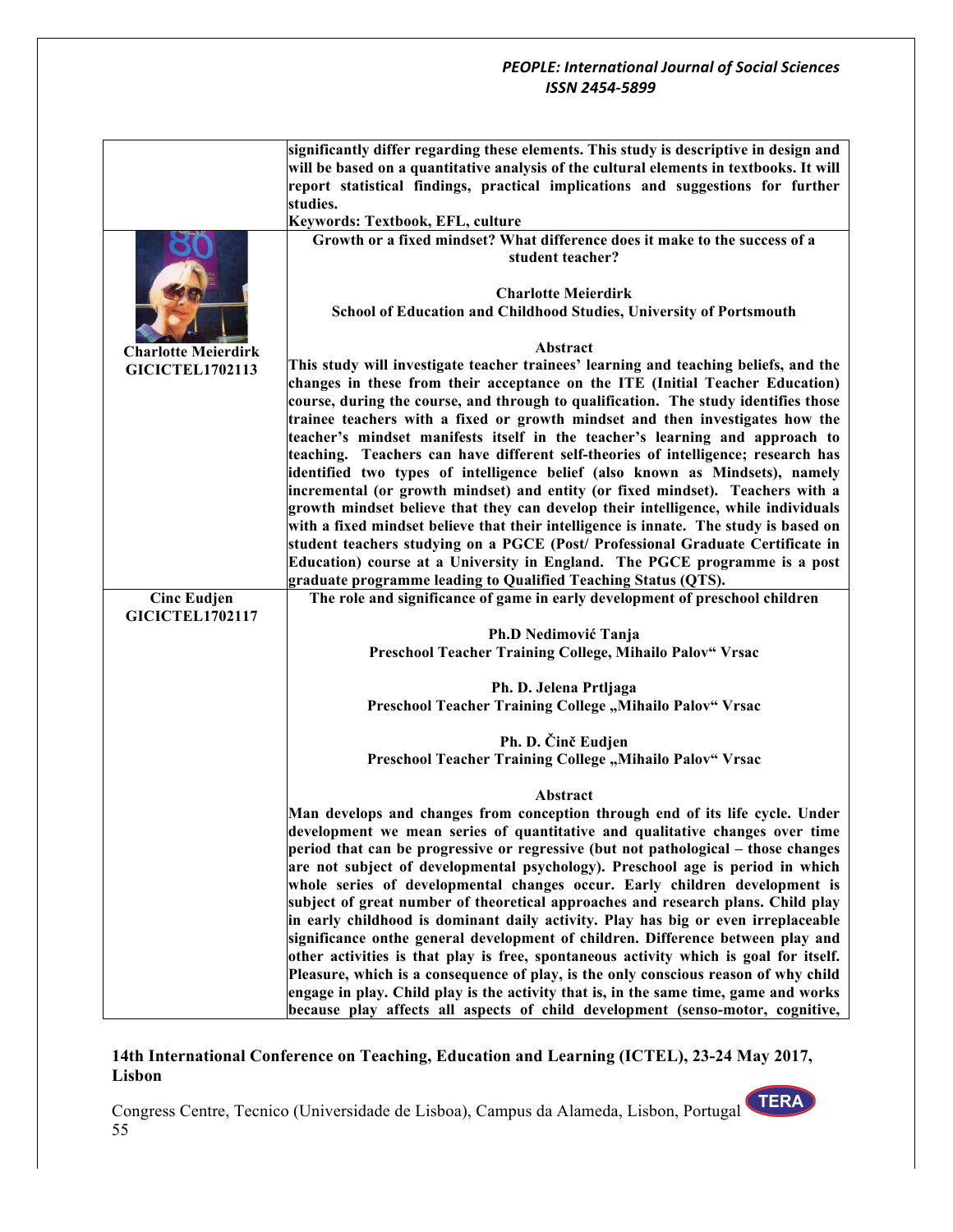|                                                     | emotional, moral, social, as well as speech development). In social view, play is<br>preparation of child for life in society with others. Through play, child learns in<br>interaction, communication and cooperation with others. It learns to receive but<br>also to give and share with others. Also, through play child learns basic moral<br>rules, in accordance with its age and level of cognitive development. Very early,<br>through play and socializing with others, child starts to learn what is good, what is<br>bad, what is justly and what is not, what is fair and what is not.<br>I our work general characteristics of children of early age will be shown. Also we<br>will include classification of preschool children games, in accordance with their<br>level of cognitive development and level of social inclusion.<br>Key words: early development, preschool education, game, metods.<br>Early Childhood Science Education Trends in Turkey: Where from? Where to?                                                                                                                                                                                                                                                                                                                                                                                                       |
|-----------------------------------------------------|--------------------------------------------------------------------------------------------------------------------------------------------------------------------------------------------------------------------------------------------------------------------------------------------------------------------------------------------------------------------------------------------------------------------------------------------------------------------------------------------------------------------------------------------------------------------------------------------------------------------------------------------------------------------------------------------------------------------------------------------------------------------------------------------------------------------------------------------------------------------------------------------------------------------------------------------------------------------------------------------------------------------------------------------------------------------------------------------------------------------------------------------------------------------------------------------------------------------------------------------------------------------------------------------------------------------------------------------------------------------------------------------------------|
|                                                     | <b>Evrim Genc Kumtepe</b><br>College of Open Education, Dept. of Distance & Lifelong Education, Anadolu<br><b>University, Turkey</b>                                                                                                                                                                                                                                                                                                                                                                                                                                                                                                                                                                                                                                                                                                                                                                                                                                                                                                                                                                                                                                                                                                                                                                                                                                                                   |
| <b>Evrim Genc Kumtepe</b><br><b>GICICTEL1702144</b> | <b>Serap Erdogan</b><br>College of Education, Dept. of Early Childhood Education, Anadolu University,<br><b>Turkey</b>                                                                                                                                                                                                                                                                                                                                                                                                                                                                                                                                                                                                                                                                                                                                                                                                                                                                                                                                                                                                                                                                                                                                                                                                                                                                                 |
|                                                     | <b>Alper Tolga Kumtepe</b><br>College of Open Education, Dept. of Distance & Lifelong Education, Anadolu<br><b>University, Turkey</b>                                                                                                                                                                                                                                                                                                                                                                                                                                                                                                                                                                                                                                                                                                                                                                                                                                                                                                                                                                                                                                                                                                                                                                                                                                                                  |
|                                                     | Umran Alan<br>College of Education, Dept. of Early Childhood Education, Anadolu University,<br><b>Turkey</b>                                                                                                                                                                                                                                                                                                                                                                                                                                                                                                                                                                                                                                                                                                                                                                                                                                                                                                                                                                                                                                                                                                                                                                                                                                                                                           |
|                                                     | <b>Sibel Kaya</b><br><b>College of Education, Dept. of Elementary Education, Kocaeli University, Turkey</b>                                                                                                                                                                                                                                                                                                                                                                                                                                                                                                                                                                                                                                                                                                                                                                                                                                                                                                                                                                                                                                                                                                                                                                                                                                                                                            |
|                                                     | Abstract<br>There is a growing understanding and recognition of the power of children's early<br>thinking and learning as well as a belief that science may be a particularly<br>important domain in early childhood, serving not only to build a basis for future<br>scientific understanding but also to build important skills and attitudes for<br>learning (Worth, 2010). Teaching and learning science is accepted as an essential<br>element but it is often an overlooked aspect of young children's educational<br>experience. It should be noted that science teaching in early childhood does not<br>refer to transferring scientific knowledge, but rather providing opportunities for<br>kids to learn such knowledge and skills through hands-on, minds-on, and hearts-on<br>learning activities as they make sense of their world. In recent years, early<br>childhood education has gained utmost significance in Turkey in efforts to improve<br>education. Unfortunately, science is the most ignored subject in this stage of<br>education. The current study is, therefore, an attempt in understanding the trends<br>of science education in the early years in Turkish context. The purpose of this<br>study is to review all the national level research from the beginning, including<br>theses, dissertations and articles in the field of early childhood science education. |

# **14th International Conference on Teaching, Education and Learning (ICTEL), 23-24 May 2017, Lisbon**

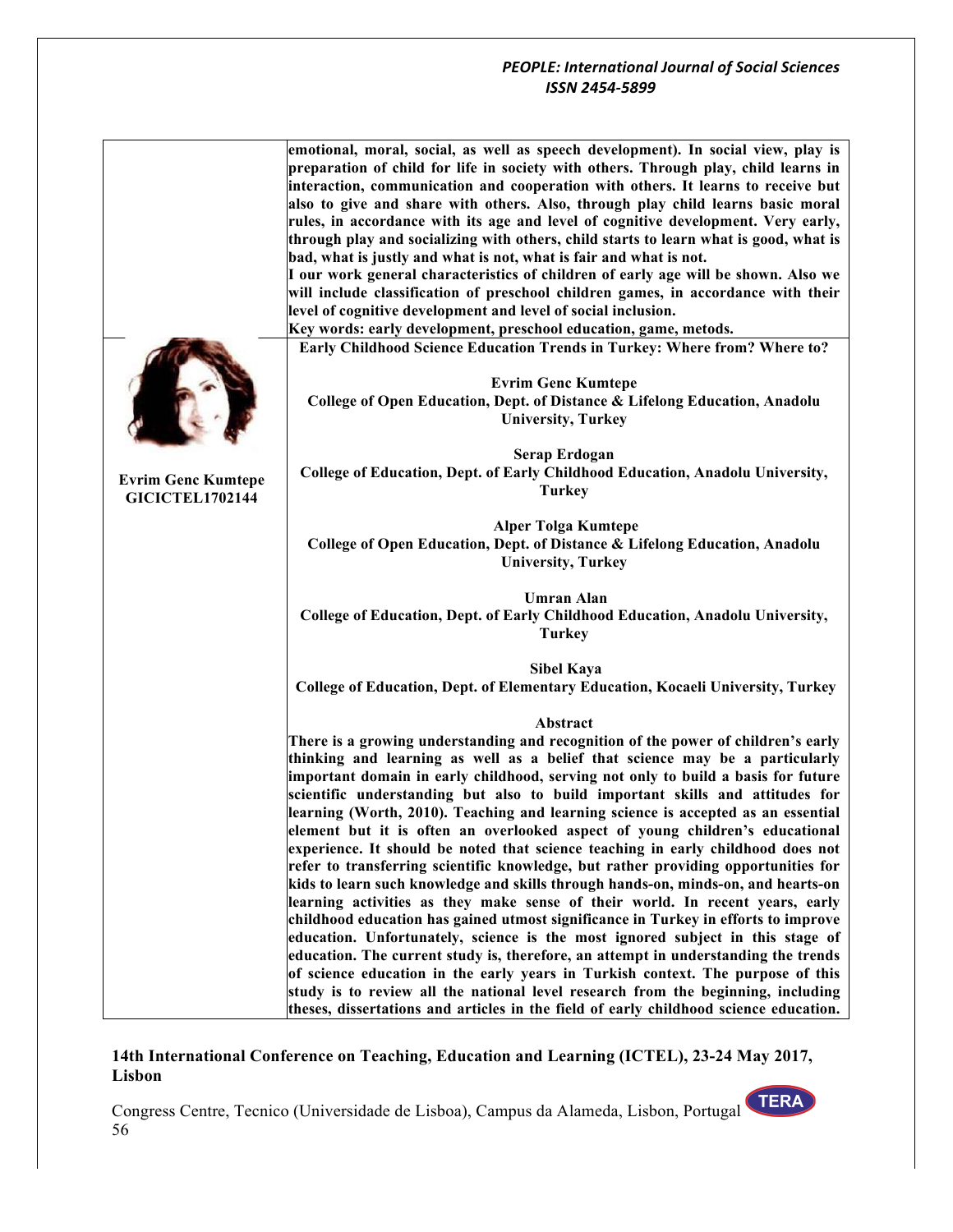|                            | By doing so, it is aimed to capture the essence of research and to summarize the      |
|----------------------------|---------------------------------------------------------------------------------------|
|                            | trends in Turkey by employing keyword and content analytical procedures. It is        |
|                            | believed that the findings of this study at the national level would provide a        |
|                            | comparable data for evaluating cross-cultural trends in the field.                    |
|                            | Keywords: Early childhood, science education, keyword and content analysis            |
|                            | <b>Improving Prenatal Health Communication: Engaging Men via E-Health</b>             |
|                            | <b>Manuel José Damásio</b>                                                            |
|                            | PhD - CIC. Digital, Pólo CICANT - Un. Lusófona                                        |
|                            | Fernando Catarino                                                                     |
|                            | MA - CIC. Digital, Pólo CICANT - Un. Lusófona                                         |
| <b>Manuel José Damásio</b> |                                                                                       |
| <b>GICICTEL1702156</b>     | Paulo Ferreira                                                                        |
|                            | MA - CIC. Digital, Pólo CICANT - Un. Lusófona                                         |
|                            |                                                                                       |
|                            | Abstract                                                                              |
|                            | Research Abstract: Research Objectives, Methodology, Findings, Research               |
|                            | <b>Outcomes, Future Scope</b>                                                         |
|                            | The initial goal of the research was to design an e-health intervention focused on    |
|                            | the importance of prenatal health that would appeal to men and ultimately             |
|                            | reinforce paternal involvement in pregnancy health. Through one-on-one in-            |
|                            | person interviews with men that used the prototype of the application we could        |
|                            | achieve a qualitative evaluation of perceived usefulness and ease of use of the web-  |
|                            | based intervention for participants and how this influenced their behavioral          |
|                            | intentions in relation with prenatal engagement.                                      |
|                            | Once this is a comparative study involving EUA and Portuguese partners, a             |
|                            | comparative analysis was conducted.                                                   |
|                            | This study aimed to investigate the value of an e-health application to educate men   |
|                            | about pregnancy-related health. The investigation follows three main questions,       |
|                            | namely: RQ1: How do men perceive their role in pregnancy health?; RQ2: Is the         |
|                            | e-health application a promising avenue for improving men's knowledge of              |
|                            | pregnancy-related health information?; RQ3: How can the e-health application be       |
|                            | improved to reach and resonate with more men moving forward?                          |
|                            | In the specific case of research conducted in Portugal, evaluation of e-Health        |
|                            | literacy amongst the target group was never conducted in the past so the specific     |
|                            | results of the project in this aspect also contributed to knowledge in the field. The |
|                            | implementation of a cross-cultural, international comparative approach to the         |
|                            | study of e-health interventions is highly original and although a very small sample   |
|                            | was used, obtained results show the relevance of such type of research approach.      |
|                            | (Vale a pena acrescentar algo de Future Scope?)                                       |
|                            | Key-Words: Health communication; health education; fathering; behavioral              |
|                            | research; Parental Education.                                                         |
| Liqhwa Patience Siziba     | Innovative and Progressive teaching Approaches: Redesigning Instructional             |
| <b>GICICTEL1702170</b>     | Approaches to encourage deeper learning and enhance success.                          |
|                            |                                                                                       |
|                            | Prof Liqhwa Patience Siziba                                                           |
|                            | <b>North West University, South Africa</b>                                            |
|                            |                                                                                       |

# **14th International Conference on Teaching, Education and Learning (ICTEL), 23-24 May 2017, Lisbon**

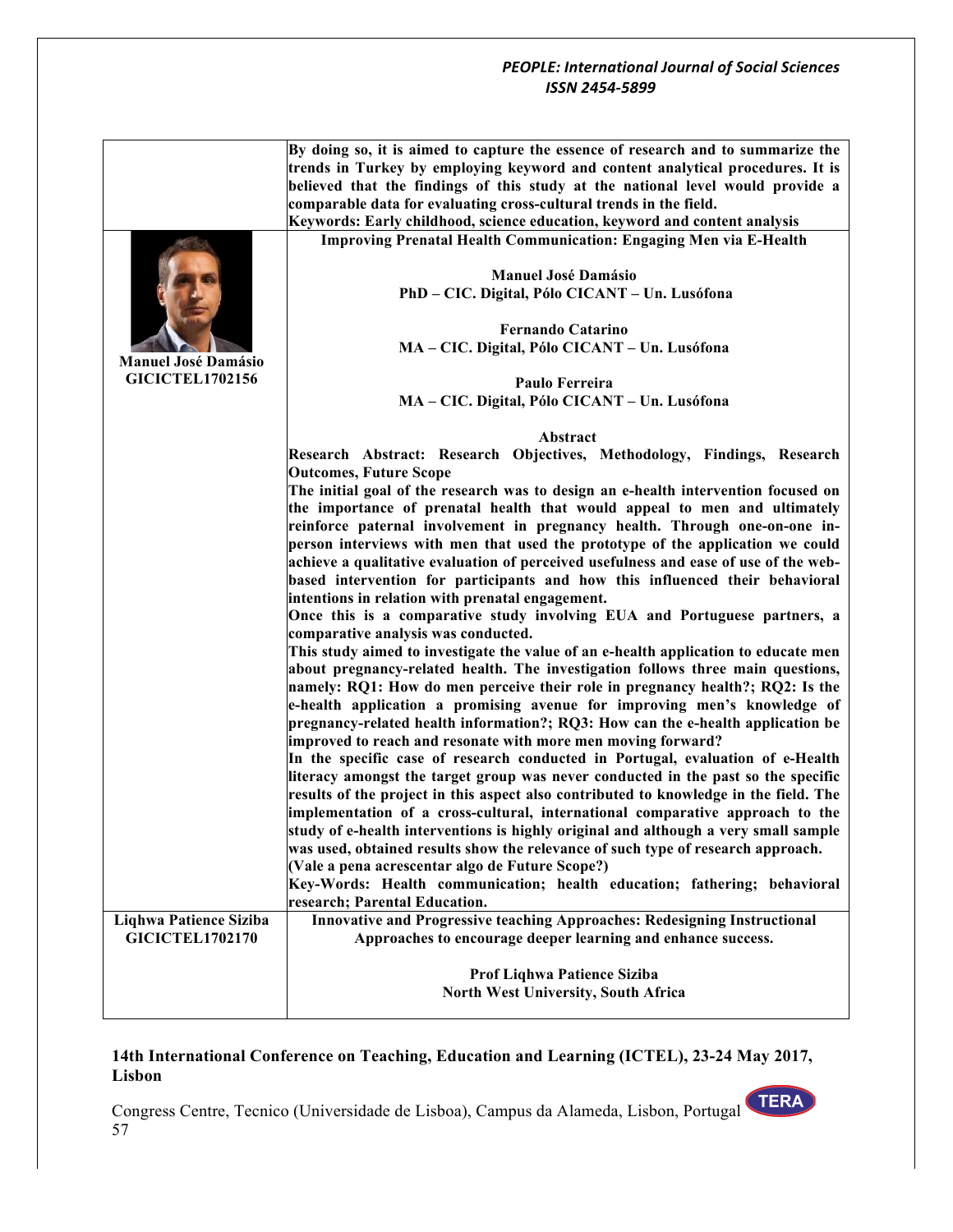#### **Abstract**

**One of the crises of the post-apartheid South African higher education sector continues to be the disjuncture between High school and University teaching approaches. High Schools continue to operate in a disjointed manner that churns out students who are ill-prepared to tackle the challenges of Tertiary academic life. This leads to the existing dilemma at most universities. There seems to be low literacy levels amongst the first year students registered at the University under study, as a result academic literacy interventions are set in place. Yet these interventions tend to yield poor success results as student success rates in the Academic Literacy intervention are low. Thus, this article discusses the various factors that contribute to low student success rates in the case of South Africa. One of the common factors that came through during the exploration phase of the research was the diversity of students learning styles that is rarely taken into consideration when most University lecturers design their instructional approaches. The researcher therefore, sought to apply innovative and interactive teaching approaches in their classroom contexts in an attempt to evaluate how innovation in the classroom as well as the alignment of teaching approaches may encourage deeper learning and enhance success at tertiary level. The research proposes an instruction model that addresses the millennial learner profile. This model also allows for blended teaching approaches in the classroom, with a balance of use of technology and collaborative teaching methods. This approach engages the researcher in critical reflection, action learning as well as action research, which is the theoretical approach employed in the research. Key words: Reflective practice, innovative teaching approaches**

|                        | $\sim$ 0. 200 $\sim$ 0. 200 $\sim$ 0. 200 $\sim$ 0. 200 $\sim$ 0. 200 $\sim$ 0. 200 $\sim$ 0. 200 $\sim$                                                                                  |
|------------------------|-------------------------------------------------------------------------------------------------------------------------------------------------------------------------------------------|
|                        | Innovation in professional development: implementation of a CPD framework to<br>support multiple scopes of practice across diverse medical specialties.                                   |
|                        | Dr Cristiana Palmieri<br>Manager, Fellows Learning Support, The Royal Australasian College of<br>Physicians, Sydney, Australia<br>Research Affiliate, The University of Sydney, Australia |
|                        | <b>Sarah Champion</b>                                                                                                                                                                     |
|                        | Senior Executive Officer, Continuing Professional Development, The Royal                                                                                                                  |
| Dr Cristiana Palmieri  | <b>Australasian College of Physicians, Sydney, Australia</b>                                                                                                                              |
| <b>GICICTEL1702181</b> | PhD Candidate, University of Technology Sydney, Australia                                                                                                                                 |
|                        | Abstract                                                                                                                                                                                  |
|                        | This case study presents the experience of the development of a Continuing                                                                                                                |
|                        | Professional Development (CPD) Framework to provide specialists in adult and                                                                                                              |
|                        | paediatric medical disciplines in Australia and New Zealand with user friendly and                                                                                                        |
|                        | effective learning solutions addressing a very diverse range of practices in an                                                                                                           |
|                        | educationally sound manner. The Royal Australasian College of Physicians<br>$(RACP)$ is the professional medical College of over 15,000 physicians and 7,500                              |
|                        | trainee physicians, often referred to as specialists, in Australia and New Zealand.                                                                                                       |
|                        | Due to the complex and applied nature of the medical profession, continuous                                                                                                               |
|                        | learning is an absolute priority which involves specific challenges, such as the                                                                                                          |

#### **14th International Conference on Teaching, Education and Learning (ICTEL), 23-24 May 2017, Lisbon**

**constantly evolving state of knowledge and the extensive diversity within the scopes** 

Congress Centre, Tecnico (Universidade de Lisboa), Campus da Alameda, Lisbon, Portugal 58

**of practice of different specialties.**

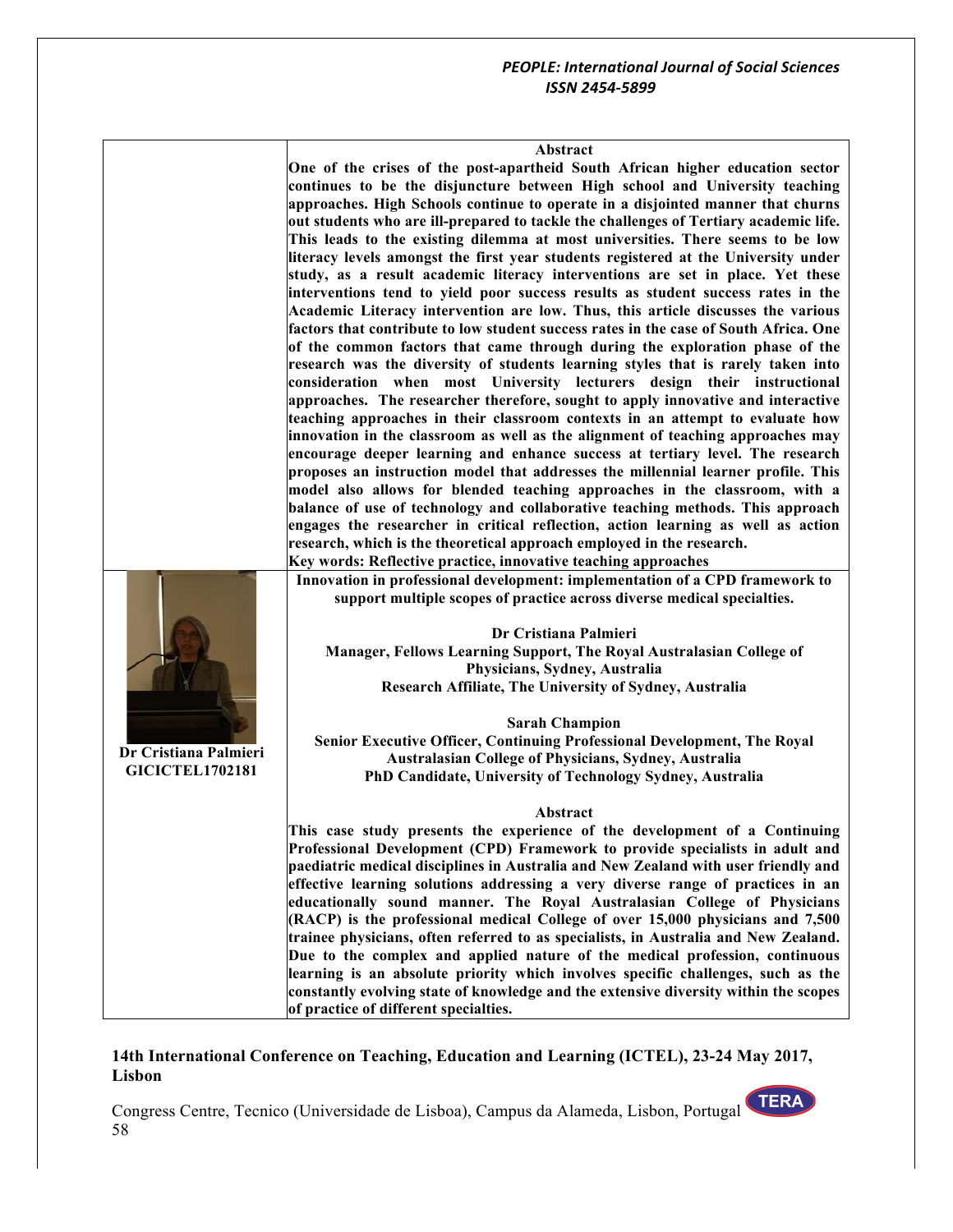|                                              | Specific goals of the College include supporting practical on the job learning;<br>increasing engagement across a range of specialties and sub specialties; promoting<br>efficient and effective use of technology for the health professions; advancing<br>lifelong learning; and sustaining continuous improvement and better patient<br>outcomes. These objectives imply a set of contradictory requirements: to provide a<br>coherent educational framework suitable for all physicians, while considering the<br>differences in their specific practices; but to also ensure common standards of<br>practice while promoting practice change.<br>To tackle these challenges the College has been using two complementary<br>strategies:<br>•It has adopted a 70:20:10 model in the implementation of the CPD Framework,<br>thus acknowledging the higher relevance and value of on the job and peer learning.<br>In this context, learning resources have been designed based on innovative applied<br>learning theories with the intent of using theoretical knowledge to facilitate, rather<br>than replace, practice-based learning |
|----------------------------------------------|---------------------------------------------------------------------------------------------------------------------------------------------------------------------------------------------------------------------------------------------------------------------------------------------------------------------------------------------------------------------------------------------------------------------------------------------------------------------------------------------------------------------------------------------------------------------------------------------------------------------------------------------------------------------------------------------------------------------------------------------------------------------------------------------------------------------------------------------------------------------------------------------------------------------------------------------------------------------------------------------------------------------------------------------------------------------------------------------------------------------------------------------|
|                                              | •It has used knowledge management strategies (i.e. the use of customer service logs<br>as a way to source feedback to constantly gather data on learner habits and<br>reactions) to inform changes and upgrades to the framework and technology                                                                                                                                                                                                                                                                                                                                                                                                                                                                                                                                                                                                                                                                                                                                                                                                                                                                                             |
|                                              | platform.<br>The interim results of this experience show that our membership values and<br>appreciates the changes the College has implemented and outlines some further<br>possibilities for future developments.                                                                                                                                                                                                                                                                                                                                                                                                                                                                                                                                                                                                                                                                                                                                                                                                                                                                                                                          |
|                                              | Despite its specificity, this case study has the potential to offer useful indications<br>and learnings to other organisations facing the need to integrate practical, on the<br>job learning with theoretical knowledge in a context characterized by multiple<br>functional specializations.                                                                                                                                                                                                                                                                                                                                                                                                                                                                                                                                                                                                                                                                                                                                                                                                                                              |
|                                              | Keywords: Innovation in Adult Education, Medical Education, Continuing<br>Professional Development, on the job learning.                                                                                                                                                                                                                                                                                                                                                                                                                                                                                                                                                                                                                                                                                                                                                                                                                                                                                                                                                                                                                    |
| <b>Lyn Newdick</b><br><b>GICICTEL1702192</b> | Measuring students' satisfaction on teaching quality at higher education                                                                                                                                                                                                                                                                                                                                                                                                                                                                                                                                                                                                                                                                                                                                                                                                                                                                                                                                                                                                                                                                    |
|                                              | <b>Mai Sato</b><br>School of Law, University of Reading, UK                                                                                                                                                                                                                                                                                                                                                                                                                                                                                                                                                                                                                                                                                                                                                                                                                                                                                                                                                                                                                                                                                 |
|                                              | <b>Lyn Newdick</b>                                                                                                                                                                                                                                                                                                                                                                                                                                                                                                                                                                                                                                                                                                                                                                                                                                                                                                                                                                                                                                                                                                                          |
|                                              | School of Law, University of Reading, UK                                                                                                                                                                                                                                                                                                                                                                                                                                                                                                                                                                                                                                                                                                                                                                                                                                                                                                                                                                                                                                                                                                    |
|                                              | Abstract<br>The National Student Survey (NSS) is an annual survey administered to all final<br>year undergraduate students in the United Kingdom. The survey is designed to                                                                                                                                                                                                                                                                                                                                                                                                                                                                                                                                                                                                                                                                                                                                                                                                                                                                                                                                                                 |
|                                              | assess the final year students' opinions of the quality of their degree programmes.<br>While some universities choose to boycott the NSS, the results are considered to<br>have made participating universities take student feedback more seriously, and to<br>have encouraged universities to make improvements based on the responses<br>received by students.                                                                                                                                                                                                                                                                                                                                                                                                                                                                                                                                                                                                                                                                                                                                                                           |
|                                              | Given the potential importance of the results this paper examines the students'<br>interpretation of the NSS questions on teaching quality, including questions such<br>as what it means to be 'good at explaining things' or to making the course<br>'intellectually stimulating'. Those findings are compared against the staff's<br>interpretation of the same questions. The paper attempts to unpack the gap                                                                                                                                                                                                                                                                                                                                                                                                                                                                                                                                                                                                                                                                                                                           |

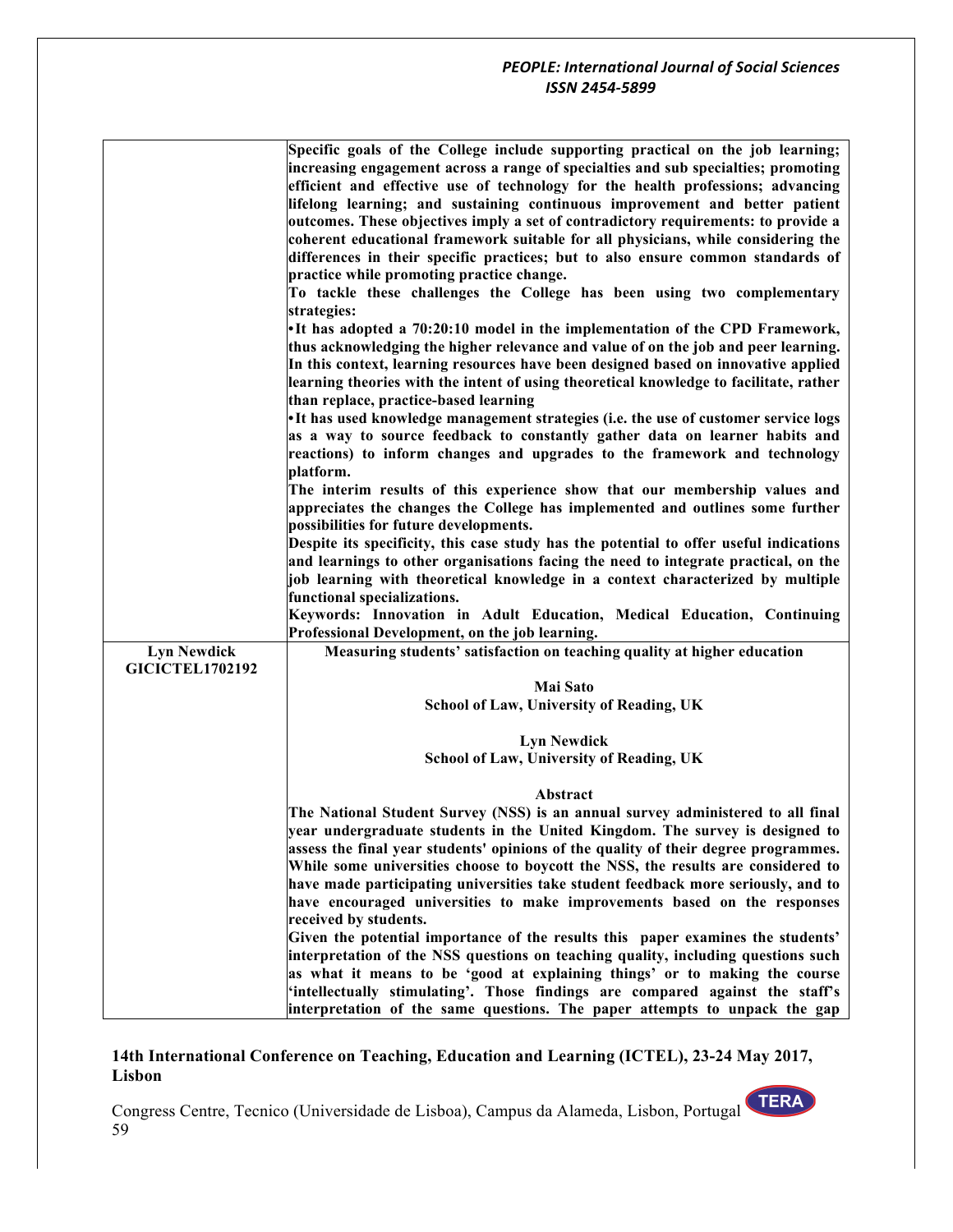| interpretation. Findings are based on 21 semi-structured face-to-face interviews<br>with University of Reading law undergraduate students, and 11 staff members<br>involved in undergraduate teaching.<br>Mediating Role of Learning Styles, Self-regulation, and Academic Achievement of<br><b>Students at Public Higher Education Institutions in Malaysia</b><br><b>Nor Aniza Ahmad</b><br>Faculty of Education, University of Putra Malaysia, Serdang, Selangor, Malaysia<br>Siti Aishah Hassan<br>Faculty of Education, University of Putra Malaysia, Serdang, Selangor, Malaysia<br>Norliza Abdul Majid<br>Faculty of Education and Human Development, Sultan Idris Education University,<br>Tanjung Malim, Perak, Malaysia<br><b>Nor Aniza Ahmad</b><br><b>GICICTEL1702207</b><br>Abstract<br>This study aimed to identify the mediating role of learning styles, self-regulation,<br>and academic achievement of students at public higher education institutions in<br>Malaysia. Studies related to learning styles and strategies in Malaysia are mainly<br>focusing on personality characteristics and academic achievement of the students.<br>Less research focused on students' learning styles and self-regulation as the<br>contributing factors towards students' academic achievement, especially at higher<br>education level. This research applied cross-sectional survey using Learning Styles<br>Inventory (Grasha, 1996) to identify students ' learning styles. Meanwhile, Self-<br>regulation Questionnaire (Miller & Brown, 1991) is used to identify students' self-<br>regulation. Students' academic achievement is measured through their cumulative<br>grade point average (CGPA) acquired by the students in their university<br>examination. The population for this study was among the students from Faculty<br>of Education at five research universities in Malaysia namely University of Putra<br>Malaysia, University of Science Malaysia, National University of Malaysia,<br>University of Malaya, and University of Technology Malaysia. Samples for this<br>study were selected by using stratified random sampling. Total samples for this<br>study were 1000 students, in which 200 students were randomly selected from each<br>university that participated in this study. Data for this study was analysed by using<br>Structural Equation Modelling (SEM). This research provides impact towards the<br>proposed policies regarding curriculum and evaluation, teacher training, the role<br>of parents, communities and government agencies in implementing interventions in<br>an effort to increase students' academic achievement, in line with the needs for<br>students to develop based on the country's aspirations in the Malaysia Education<br><b>Blueprint 2013-2025.</b><br>Keywords: Learning Styles, Self-regulation, Academic Achievement, Learning<br><b>Styles Inventory, Self-regulation Questionnaire.</b><br><b>Teacher Opinions Regarding Accreditation Standards For Secondary Schools</b><br>Assoc. Prof. Dr. Betl<br><b>Balkar</b><br><b>GICICTEL1702209</b><br>Assoc. Prof. Dr. Betl Balkar<br>Department of Educational Sciences, Gaziantep University, Gaziantep, Turkey | between the staff's understanding of the NSS questions and the students' |
|-------------------------------------------------------------------------------------------------------------------------------------------------------------------------------------------------------------------------------------------------------------------------------------------------------------------------------------------------------------------------------------------------------------------------------------------------------------------------------------------------------------------------------------------------------------------------------------------------------------------------------------------------------------------------------------------------------------------------------------------------------------------------------------------------------------------------------------------------------------------------------------------------------------------------------------------------------------------------------------------------------------------------------------------------------------------------------------------------------------------------------------------------------------------------------------------------------------------------------------------------------------------------------------------------------------------------------------------------------------------------------------------------------------------------------------------------------------------------------------------------------------------------------------------------------------------------------------------------------------------------------------------------------------------------------------------------------------------------------------------------------------------------------------------------------------------------------------------------------------------------------------------------------------------------------------------------------------------------------------------------------------------------------------------------------------------------------------------------------------------------------------------------------------------------------------------------------------------------------------------------------------------------------------------------------------------------------------------------------------------------------------------------------------------------------------------------------------------------------------------------------------------------------------------------------------------------------------------------------------------------------------------------------------------------------------------------------------------------------------------------------------------------------------------------------------------------------------------------------------------------------------------------------------------------------------------------------------------------------------------------------------------------------------------------------------------------------------------------------------------------------------------------------------------------------------------------------------------------------------------------------|--------------------------------------------------------------------------|
|                                                                                                                                                                                                                                                                                                                                                                                                                                                                                                                                                                                                                                                                                                                                                                                                                                                                                                                                                                                                                                                                                                                                                                                                                                                                                                                                                                                                                                                                                                                                                                                                                                                                                                                                                                                                                                                                                                                                                                                                                                                                                                                                                                                                                                                                                                                                                                                                                                                                                                                                                                                                                                                                                                                                                                                                                                                                                                                                                                                                                                                                                                                                                                                                                                                       |                                                                          |
|                                                                                                                                                                                                                                                                                                                                                                                                                                                                                                                                                                                                                                                                                                                                                                                                                                                                                                                                                                                                                                                                                                                                                                                                                                                                                                                                                                                                                                                                                                                                                                                                                                                                                                                                                                                                                                                                                                                                                                                                                                                                                                                                                                                                                                                                                                                                                                                                                                                                                                                                                                                                                                                                                                                                                                                                                                                                                                                                                                                                                                                                                                                                                                                                                                                       |                                                                          |
|                                                                                                                                                                                                                                                                                                                                                                                                                                                                                                                                                                                                                                                                                                                                                                                                                                                                                                                                                                                                                                                                                                                                                                                                                                                                                                                                                                                                                                                                                                                                                                                                                                                                                                                                                                                                                                                                                                                                                                                                                                                                                                                                                                                                                                                                                                                                                                                                                                                                                                                                                                                                                                                                                                                                                                                                                                                                                                                                                                                                                                                                                                                                                                                                                                                       |                                                                          |
|                                                                                                                                                                                                                                                                                                                                                                                                                                                                                                                                                                                                                                                                                                                                                                                                                                                                                                                                                                                                                                                                                                                                                                                                                                                                                                                                                                                                                                                                                                                                                                                                                                                                                                                                                                                                                                                                                                                                                                                                                                                                                                                                                                                                                                                                                                                                                                                                                                                                                                                                                                                                                                                                                                                                                                                                                                                                                                                                                                                                                                                                                                                                                                                                                                                       |                                                                          |
|                                                                                                                                                                                                                                                                                                                                                                                                                                                                                                                                                                                                                                                                                                                                                                                                                                                                                                                                                                                                                                                                                                                                                                                                                                                                                                                                                                                                                                                                                                                                                                                                                                                                                                                                                                                                                                                                                                                                                                                                                                                                                                                                                                                                                                                                                                                                                                                                                                                                                                                                                                                                                                                                                                                                                                                                                                                                                                                                                                                                                                                                                                                                                                                                                                                       |                                                                          |
|                                                                                                                                                                                                                                                                                                                                                                                                                                                                                                                                                                                                                                                                                                                                                                                                                                                                                                                                                                                                                                                                                                                                                                                                                                                                                                                                                                                                                                                                                                                                                                                                                                                                                                                                                                                                                                                                                                                                                                                                                                                                                                                                                                                                                                                                                                                                                                                                                                                                                                                                                                                                                                                                                                                                                                                                                                                                                                                                                                                                                                                                                                                                                                                                                                                       |                                                                          |
|                                                                                                                                                                                                                                                                                                                                                                                                                                                                                                                                                                                                                                                                                                                                                                                                                                                                                                                                                                                                                                                                                                                                                                                                                                                                                                                                                                                                                                                                                                                                                                                                                                                                                                                                                                                                                                                                                                                                                                                                                                                                                                                                                                                                                                                                                                                                                                                                                                                                                                                                                                                                                                                                                                                                                                                                                                                                                                                                                                                                                                                                                                                                                                                                                                                       |                                                                          |
|                                                                                                                                                                                                                                                                                                                                                                                                                                                                                                                                                                                                                                                                                                                                                                                                                                                                                                                                                                                                                                                                                                                                                                                                                                                                                                                                                                                                                                                                                                                                                                                                                                                                                                                                                                                                                                                                                                                                                                                                                                                                                                                                                                                                                                                                                                                                                                                                                                                                                                                                                                                                                                                                                                                                                                                                                                                                                                                                                                                                                                                                                                                                                                                                                                                       |                                                                          |
|                                                                                                                                                                                                                                                                                                                                                                                                                                                                                                                                                                                                                                                                                                                                                                                                                                                                                                                                                                                                                                                                                                                                                                                                                                                                                                                                                                                                                                                                                                                                                                                                                                                                                                                                                                                                                                                                                                                                                                                                                                                                                                                                                                                                                                                                                                                                                                                                                                                                                                                                                                                                                                                                                                                                                                                                                                                                                                                                                                                                                                                                                                                                                                                                                                                       |                                                                          |
|                                                                                                                                                                                                                                                                                                                                                                                                                                                                                                                                                                                                                                                                                                                                                                                                                                                                                                                                                                                                                                                                                                                                                                                                                                                                                                                                                                                                                                                                                                                                                                                                                                                                                                                                                                                                                                                                                                                                                                                                                                                                                                                                                                                                                                                                                                                                                                                                                                                                                                                                                                                                                                                                                                                                                                                                                                                                                                                                                                                                                                                                                                                                                                                                                                                       |                                                                          |
|                                                                                                                                                                                                                                                                                                                                                                                                                                                                                                                                                                                                                                                                                                                                                                                                                                                                                                                                                                                                                                                                                                                                                                                                                                                                                                                                                                                                                                                                                                                                                                                                                                                                                                                                                                                                                                                                                                                                                                                                                                                                                                                                                                                                                                                                                                                                                                                                                                                                                                                                                                                                                                                                                                                                                                                                                                                                                                                                                                                                                                                                                                                                                                                                                                                       |                                                                          |
|                                                                                                                                                                                                                                                                                                                                                                                                                                                                                                                                                                                                                                                                                                                                                                                                                                                                                                                                                                                                                                                                                                                                                                                                                                                                                                                                                                                                                                                                                                                                                                                                                                                                                                                                                                                                                                                                                                                                                                                                                                                                                                                                                                                                                                                                                                                                                                                                                                                                                                                                                                                                                                                                                                                                                                                                                                                                                                                                                                                                                                                                                                                                                                                                                                                       |                                                                          |
|                                                                                                                                                                                                                                                                                                                                                                                                                                                                                                                                                                                                                                                                                                                                                                                                                                                                                                                                                                                                                                                                                                                                                                                                                                                                                                                                                                                                                                                                                                                                                                                                                                                                                                                                                                                                                                                                                                                                                                                                                                                                                                                                                                                                                                                                                                                                                                                                                                                                                                                                                                                                                                                                                                                                                                                                                                                                                                                                                                                                                                                                                                                                                                                                                                                       |                                                                          |
|                                                                                                                                                                                                                                                                                                                                                                                                                                                                                                                                                                                                                                                                                                                                                                                                                                                                                                                                                                                                                                                                                                                                                                                                                                                                                                                                                                                                                                                                                                                                                                                                                                                                                                                                                                                                                                                                                                                                                                                                                                                                                                                                                                                                                                                                                                                                                                                                                                                                                                                                                                                                                                                                                                                                                                                                                                                                                                                                                                                                                                                                                                                                                                                                                                                       |                                                                          |
|                                                                                                                                                                                                                                                                                                                                                                                                                                                                                                                                                                                                                                                                                                                                                                                                                                                                                                                                                                                                                                                                                                                                                                                                                                                                                                                                                                                                                                                                                                                                                                                                                                                                                                                                                                                                                                                                                                                                                                                                                                                                                                                                                                                                                                                                                                                                                                                                                                                                                                                                                                                                                                                                                                                                                                                                                                                                                                                                                                                                                                                                                                                                                                                                                                                       |                                                                          |
|                                                                                                                                                                                                                                                                                                                                                                                                                                                                                                                                                                                                                                                                                                                                                                                                                                                                                                                                                                                                                                                                                                                                                                                                                                                                                                                                                                                                                                                                                                                                                                                                                                                                                                                                                                                                                                                                                                                                                                                                                                                                                                                                                                                                                                                                                                                                                                                                                                                                                                                                                                                                                                                                                                                                                                                                                                                                                                                                                                                                                                                                                                                                                                                                                                                       |                                                                          |
|                                                                                                                                                                                                                                                                                                                                                                                                                                                                                                                                                                                                                                                                                                                                                                                                                                                                                                                                                                                                                                                                                                                                                                                                                                                                                                                                                                                                                                                                                                                                                                                                                                                                                                                                                                                                                                                                                                                                                                                                                                                                                                                                                                                                                                                                                                                                                                                                                                                                                                                                                                                                                                                                                                                                                                                                                                                                                                                                                                                                                                                                                                                                                                                                                                                       |                                                                          |
|                                                                                                                                                                                                                                                                                                                                                                                                                                                                                                                                                                                                                                                                                                                                                                                                                                                                                                                                                                                                                                                                                                                                                                                                                                                                                                                                                                                                                                                                                                                                                                                                                                                                                                                                                                                                                                                                                                                                                                                                                                                                                                                                                                                                                                                                                                                                                                                                                                                                                                                                                                                                                                                                                                                                                                                                                                                                                                                                                                                                                                                                                                                                                                                                                                                       |                                                                          |
|                                                                                                                                                                                                                                                                                                                                                                                                                                                                                                                                                                                                                                                                                                                                                                                                                                                                                                                                                                                                                                                                                                                                                                                                                                                                                                                                                                                                                                                                                                                                                                                                                                                                                                                                                                                                                                                                                                                                                                                                                                                                                                                                                                                                                                                                                                                                                                                                                                                                                                                                                                                                                                                                                                                                                                                                                                                                                                                                                                                                                                                                                                                                                                                                                                                       |                                                                          |
|                                                                                                                                                                                                                                                                                                                                                                                                                                                                                                                                                                                                                                                                                                                                                                                                                                                                                                                                                                                                                                                                                                                                                                                                                                                                                                                                                                                                                                                                                                                                                                                                                                                                                                                                                                                                                                                                                                                                                                                                                                                                                                                                                                                                                                                                                                                                                                                                                                                                                                                                                                                                                                                                                                                                                                                                                                                                                                                                                                                                                                                                                                                                                                                                                                                       |                                                                          |
|                                                                                                                                                                                                                                                                                                                                                                                                                                                                                                                                                                                                                                                                                                                                                                                                                                                                                                                                                                                                                                                                                                                                                                                                                                                                                                                                                                                                                                                                                                                                                                                                                                                                                                                                                                                                                                                                                                                                                                                                                                                                                                                                                                                                                                                                                                                                                                                                                                                                                                                                                                                                                                                                                                                                                                                                                                                                                                                                                                                                                                                                                                                                                                                                                                                       |                                                                          |
|                                                                                                                                                                                                                                                                                                                                                                                                                                                                                                                                                                                                                                                                                                                                                                                                                                                                                                                                                                                                                                                                                                                                                                                                                                                                                                                                                                                                                                                                                                                                                                                                                                                                                                                                                                                                                                                                                                                                                                                                                                                                                                                                                                                                                                                                                                                                                                                                                                                                                                                                                                                                                                                                                                                                                                                                                                                                                                                                                                                                                                                                                                                                                                                                                                                       |                                                                          |
|                                                                                                                                                                                                                                                                                                                                                                                                                                                                                                                                                                                                                                                                                                                                                                                                                                                                                                                                                                                                                                                                                                                                                                                                                                                                                                                                                                                                                                                                                                                                                                                                                                                                                                                                                                                                                                                                                                                                                                                                                                                                                                                                                                                                                                                                                                                                                                                                                                                                                                                                                                                                                                                                                                                                                                                                                                                                                                                                                                                                                                                                                                                                                                                                                                                       |                                                                          |
|                                                                                                                                                                                                                                                                                                                                                                                                                                                                                                                                                                                                                                                                                                                                                                                                                                                                                                                                                                                                                                                                                                                                                                                                                                                                                                                                                                                                                                                                                                                                                                                                                                                                                                                                                                                                                                                                                                                                                                                                                                                                                                                                                                                                                                                                                                                                                                                                                                                                                                                                                                                                                                                                                                                                                                                                                                                                                                                                                                                                                                                                                                                                                                                                                                                       |                                                                          |
|                                                                                                                                                                                                                                                                                                                                                                                                                                                                                                                                                                                                                                                                                                                                                                                                                                                                                                                                                                                                                                                                                                                                                                                                                                                                                                                                                                                                                                                                                                                                                                                                                                                                                                                                                                                                                                                                                                                                                                                                                                                                                                                                                                                                                                                                                                                                                                                                                                                                                                                                                                                                                                                                                                                                                                                                                                                                                                                                                                                                                                                                                                                                                                                                                                                       |                                                                          |
|                                                                                                                                                                                                                                                                                                                                                                                                                                                                                                                                                                                                                                                                                                                                                                                                                                                                                                                                                                                                                                                                                                                                                                                                                                                                                                                                                                                                                                                                                                                                                                                                                                                                                                                                                                                                                                                                                                                                                                                                                                                                                                                                                                                                                                                                                                                                                                                                                                                                                                                                                                                                                                                                                                                                                                                                                                                                                                                                                                                                                                                                                                                                                                                                                                                       |                                                                          |
|                                                                                                                                                                                                                                                                                                                                                                                                                                                                                                                                                                                                                                                                                                                                                                                                                                                                                                                                                                                                                                                                                                                                                                                                                                                                                                                                                                                                                                                                                                                                                                                                                                                                                                                                                                                                                                                                                                                                                                                                                                                                                                                                                                                                                                                                                                                                                                                                                                                                                                                                                                                                                                                                                                                                                                                                                                                                                                                                                                                                                                                                                                                                                                                                                                                       |                                                                          |
|                                                                                                                                                                                                                                                                                                                                                                                                                                                                                                                                                                                                                                                                                                                                                                                                                                                                                                                                                                                                                                                                                                                                                                                                                                                                                                                                                                                                                                                                                                                                                                                                                                                                                                                                                                                                                                                                                                                                                                                                                                                                                                                                                                                                                                                                                                                                                                                                                                                                                                                                                                                                                                                                                                                                                                                                                                                                                                                                                                                                                                                                                                                                                                                                                                                       |                                                                          |
|                                                                                                                                                                                                                                                                                                                                                                                                                                                                                                                                                                                                                                                                                                                                                                                                                                                                                                                                                                                                                                                                                                                                                                                                                                                                                                                                                                                                                                                                                                                                                                                                                                                                                                                                                                                                                                                                                                                                                                                                                                                                                                                                                                                                                                                                                                                                                                                                                                                                                                                                                                                                                                                                                                                                                                                                                                                                                                                                                                                                                                                                                                                                                                                                                                                       |                                                                          |
|                                                                                                                                                                                                                                                                                                                                                                                                                                                                                                                                                                                                                                                                                                                                                                                                                                                                                                                                                                                                                                                                                                                                                                                                                                                                                                                                                                                                                                                                                                                                                                                                                                                                                                                                                                                                                                                                                                                                                                                                                                                                                                                                                                                                                                                                                                                                                                                                                                                                                                                                                                                                                                                                                                                                                                                                                                                                                                                                                                                                                                                                                                                                                                                                                                                       |                                                                          |
|                                                                                                                                                                                                                                                                                                                                                                                                                                                                                                                                                                                                                                                                                                                                                                                                                                                                                                                                                                                                                                                                                                                                                                                                                                                                                                                                                                                                                                                                                                                                                                                                                                                                                                                                                                                                                                                                                                                                                                                                                                                                                                                                                                                                                                                                                                                                                                                                                                                                                                                                                                                                                                                                                                                                                                                                                                                                                                                                                                                                                                                                                                                                                                                                                                                       |                                                                          |
|                                                                                                                                                                                                                                                                                                                                                                                                                                                                                                                                                                                                                                                                                                                                                                                                                                                                                                                                                                                                                                                                                                                                                                                                                                                                                                                                                                                                                                                                                                                                                                                                                                                                                                                                                                                                                                                                                                                                                                                                                                                                                                                                                                                                                                                                                                                                                                                                                                                                                                                                                                                                                                                                                                                                                                                                                                                                                                                                                                                                                                                                                                                                                                                                                                                       |                                                                          |
|                                                                                                                                                                                                                                                                                                                                                                                                                                                                                                                                                                                                                                                                                                                                                                                                                                                                                                                                                                                                                                                                                                                                                                                                                                                                                                                                                                                                                                                                                                                                                                                                                                                                                                                                                                                                                                                                                                                                                                                                                                                                                                                                                                                                                                                                                                                                                                                                                                                                                                                                                                                                                                                                                                                                                                                                                                                                                                                                                                                                                                                                                                                                                                                                                                                       |                                                                          |
|                                                                                                                                                                                                                                                                                                                                                                                                                                                                                                                                                                                                                                                                                                                                                                                                                                                                                                                                                                                                                                                                                                                                                                                                                                                                                                                                                                                                                                                                                                                                                                                                                                                                                                                                                                                                                                                                                                                                                                                                                                                                                                                                                                                                                                                                                                                                                                                                                                                                                                                                                                                                                                                                                                                                                                                                                                                                                                                                                                                                                                                                                                                                                                                                                                                       |                                                                          |
|                                                                                                                                                                                                                                                                                                                                                                                                                                                                                                                                                                                                                                                                                                                                                                                                                                                                                                                                                                                                                                                                                                                                                                                                                                                                                                                                                                                                                                                                                                                                                                                                                                                                                                                                                                                                                                                                                                                                                                                                                                                                                                                                                                                                                                                                                                                                                                                                                                                                                                                                                                                                                                                                                                                                                                                                                                                                                                                                                                                                                                                                                                                                                                                                                                                       |                                                                          |
|                                                                                                                                                                                                                                                                                                                                                                                                                                                                                                                                                                                                                                                                                                                                                                                                                                                                                                                                                                                                                                                                                                                                                                                                                                                                                                                                                                                                                                                                                                                                                                                                                                                                                                                                                                                                                                                                                                                                                                                                                                                                                                                                                                                                                                                                                                                                                                                                                                                                                                                                                                                                                                                                                                                                                                                                                                                                                                                                                                                                                                                                                                                                                                                                                                                       |                                                                          |
|                                                                                                                                                                                                                                                                                                                                                                                                                                                                                                                                                                                                                                                                                                                                                                                                                                                                                                                                                                                                                                                                                                                                                                                                                                                                                                                                                                                                                                                                                                                                                                                                                                                                                                                                                                                                                                                                                                                                                                                                                                                                                                                                                                                                                                                                                                                                                                                                                                                                                                                                                                                                                                                                                                                                                                                                                                                                                                                                                                                                                                                                                                                                                                                                                                                       |                                                                          |
|                                                                                                                                                                                                                                                                                                                                                                                                                                                                                                                                                                                                                                                                                                                                                                                                                                                                                                                                                                                                                                                                                                                                                                                                                                                                                                                                                                                                                                                                                                                                                                                                                                                                                                                                                                                                                                                                                                                                                                                                                                                                                                                                                                                                                                                                                                                                                                                                                                                                                                                                                                                                                                                                                                                                                                                                                                                                                                                                                                                                                                                                                                                                                                                                                                                       |                                                                          |
|                                                                                                                                                                                                                                                                                                                                                                                                                                                                                                                                                                                                                                                                                                                                                                                                                                                                                                                                                                                                                                                                                                                                                                                                                                                                                                                                                                                                                                                                                                                                                                                                                                                                                                                                                                                                                                                                                                                                                                                                                                                                                                                                                                                                                                                                                                                                                                                                                                                                                                                                                                                                                                                                                                                                                                                                                                                                                                                                                                                                                                                                                                                                                                                                                                                       |                                                                          |
|                                                                                                                                                                                                                                                                                                                                                                                                                                                                                                                                                                                                                                                                                                                                                                                                                                                                                                                                                                                                                                                                                                                                                                                                                                                                                                                                                                                                                                                                                                                                                                                                                                                                                                                                                                                                                                                                                                                                                                                                                                                                                                                                                                                                                                                                                                                                                                                                                                                                                                                                                                                                                                                                                                                                                                                                                                                                                                                                                                                                                                                                                                                                                                                                                                                       |                                                                          |
|                                                                                                                                                                                                                                                                                                                                                                                                                                                                                                                                                                                                                                                                                                                                                                                                                                                                                                                                                                                                                                                                                                                                                                                                                                                                                                                                                                                                                                                                                                                                                                                                                                                                                                                                                                                                                                                                                                                                                                                                                                                                                                                                                                                                                                                                                                                                                                                                                                                                                                                                                                                                                                                                                                                                                                                                                                                                                                                                                                                                                                                                                                                                                                                                                                                       |                                                                          |
|                                                                                                                                                                                                                                                                                                                                                                                                                                                                                                                                                                                                                                                                                                                                                                                                                                                                                                                                                                                                                                                                                                                                                                                                                                                                                                                                                                                                                                                                                                                                                                                                                                                                                                                                                                                                                                                                                                                                                                                                                                                                                                                                                                                                                                                                                                                                                                                                                                                                                                                                                                                                                                                                                                                                                                                                                                                                                                                                                                                                                                                                                                                                                                                                                                                       |                                                                          |
|                                                                                                                                                                                                                                                                                                                                                                                                                                                                                                                                                                                                                                                                                                                                                                                                                                                                                                                                                                                                                                                                                                                                                                                                                                                                                                                                                                                                                                                                                                                                                                                                                                                                                                                                                                                                                                                                                                                                                                                                                                                                                                                                                                                                                                                                                                                                                                                                                                                                                                                                                                                                                                                                                                                                                                                                                                                                                                                                                                                                                                                                                                                                                                                                                                                       |                                                                          |
|                                                                                                                                                                                                                                                                                                                                                                                                                                                                                                                                                                                                                                                                                                                                                                                                                                                                                                                                                                                                                                                                                                                                                                                                                                                                                                                                                                                                                                                                                                                                                                                                                                                                                                                                                                                                                                                                                                                                                                                                                                                                                                                                                                                                                                                                                                                                                                                                                                                                                                                                                                                                                                                                                                                                                                                                                                                                                                                                                                                                                                                                                                                                                                                                                                                       |                                                                          |
|                                                                                                                                                                                                                                                                                                                                                                                                                                                                                                                                                                                                                                                                                                                                                                                                                                                                                                                                                                                                                                                                                                                                                                                                                                                                                                                                                                                                                                                                                                                                                                                                                                                                                                                                                                                                                                                                                                                                                                                                                                                                                                                                                                                                                                                                                                                                                                                                                                                                                                                                                                                                                                                                                                                                                                                                                                                                                                                                                                                                                                                                                                                                                                                                                                                       |                                                                          |
|                                                                                                                                                                                                                                                                                                                                                                                                                                                                                                                                                                                                                                                                                                                                                                                                                                                                                                                                                                                                                                                                                                                                                                                                                                                                                                                                                                                                                                                                                                                                                                                                                                                                                                                                                                                                                                                                                                                                                                                                                                                                                                                                                                                                                                                                                                                                                                                                                                                                                                                                                                                                                                                                                                                                                                                                                                                                                                                                                                                                                                                                                                                                                                                                                                                       |                                                                          |

## **14th International Conference on Teaching, Education and Learning (ICTEL), 23-24 May 2017, Lisbon**

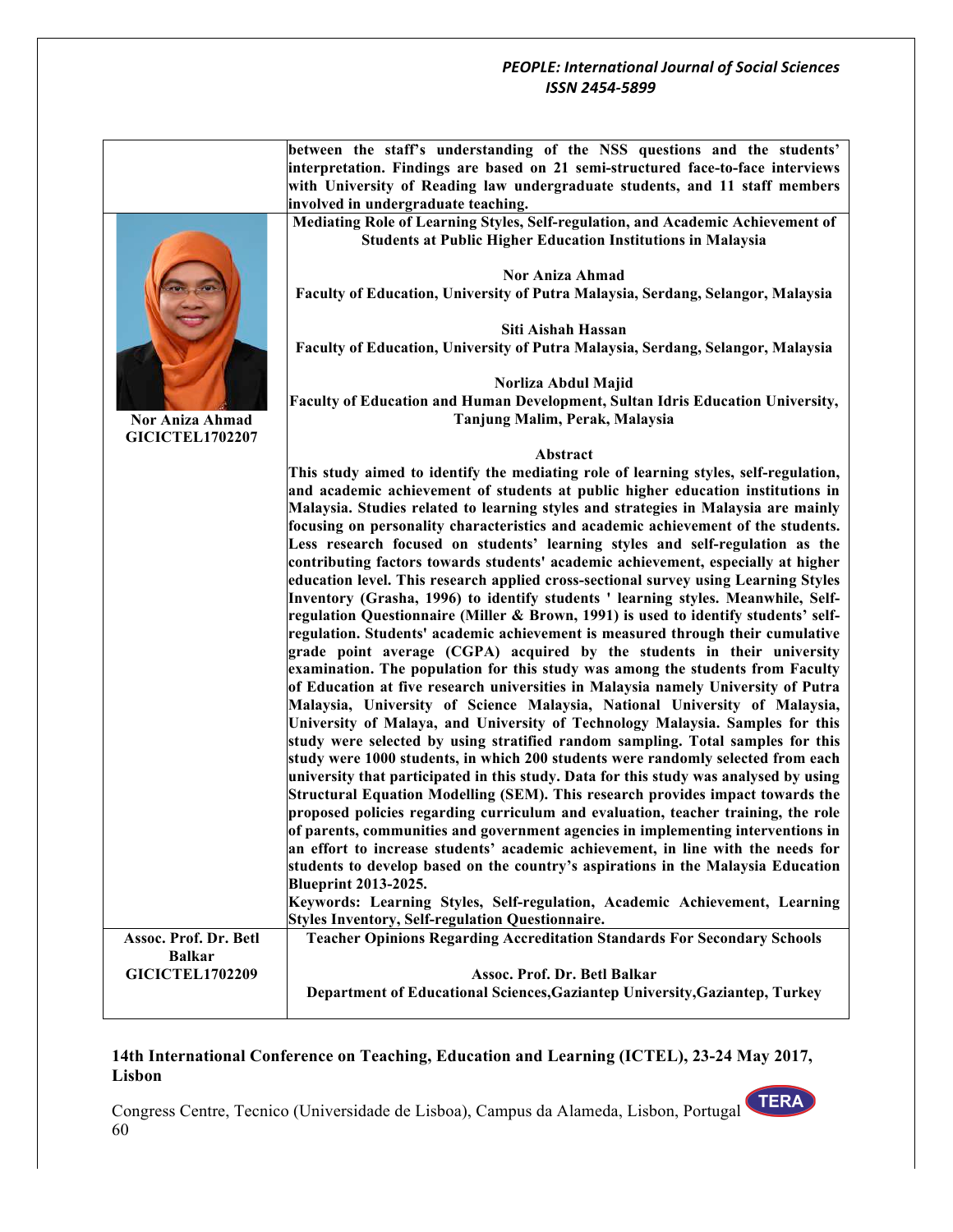٦

#### **Abstract**

|                         | Abstract                                                                              |
|-------------------------|---------------------------------------------------------------------------------------|
|                         | The aim of this study is to determine the opinions of secondary school teachers       |
|                         | regarding necessary accreditation standards for secondary schools. The list of        |
|                         | accreditation standards necessary for secondary schools was formed from the           |
|                         | viewpoint of teachers in this way. Qualitative research technics and methods were     |
|                         | used in the study. The participants of the study consisted of 19 secondary school     |
|                         | teachers working in Gaziantep province of Turkey. The participants were               |
|                         | determined by using maximum variation sampling. Teachers participating in the         |
|                         | study varied with regard to their branches. Semi-structured interview technic was     |
|                         | used to obtain data and obtained data were analyzed through content analysis          |
|                         | method. Interview questions were organized under two main themes named as             |
|                         | institutional standards and operational standards. Content analysis was performed     |
|                         | under themes, sub-themes and codes. Teachers emphasized operational standards         |
|                         | rather than institutional standards regarding accreditation. Student services         |
|                         | standard including transportation, food and admission was the most required           |
|                         | standard according to the teachers. Teacher stated that student services are          |
|                         | inadequate to provide sufficient learning environment for students. Since school      |
|                         | climate and culture make accreditation standards functional, teachers considered      |
|                         | school climate and culture significant within the context of institutional standards. |
|                         | While physical sciences teachers emphasized mostly health and security standard,      |
|                         | social sciences teachers pointed to student services standard mostly in respect of    |
|                         | operational standards. Based on the findings, it is suggested that teachers' opinions |
|                         | should be taken into account since they know the need of schools and necessities      |
|                         | for achieving educational purposes as practitioners. It is considered that this study |
|                         | will shed light on the standards which should be included in accreditation systems    |
|                         | for secondary schools. Future researches can add a different dimension into this      |
|                         | study by taking account of socio-economic characteristics of schools.                 |
|                         | <b>Keywords</b>                                                                       |
|                         | <b>Accreditation, Accreditation Standards, Secondary Schools.</b>                     |
| <b>Bernadette Peter</b> | Facing your Fear of Public Speaking through Speakers corner: a Public Speaking        |
| Lidadun                 | <b>Experience</b>                                                                     |
| <b>GICICTEL1702210</b>  |                                                                                       |
|                         | <b>Bernadette Peter Lidadun</b>                                                       |
|                         | Academy of Language Studies, Universiti Teknologi Mara, Sabah, Malaysia               |
|                         |                                                                                       |
|                         | Norazrina Ag. Ahmad                                                                   |
|                         | Academy of Language Studies, Universiti Teknologi MARA, Sabah, Malaysia               |
|                         | <b>Jenny Mosikon</b>                                                                  |
|                         | Academy of Language Studies, Universiti Teknologi Mara, Sabah, Malaysia               |
|                         |                                                                                       |
|                         | Delia L. Olaybal                                                                      |
|                         | Academy of Language Studies, Universiti Teknologi Mara, Sabah, Malaysia               |
|                         | Abstract                                                                              |
|                         | Based on a preliminary study on the needs analysis of students in an ESL context,     |
|                         | it was found that 41 out of 60 students indicated that speaking is their main         |
|                         | problem in learning the English language (Norazrina & Nur Hidyati, 2014). They        |
|                         | claimed that they lacked the confidence and the opportunity to speak in the           |

## **14th International Conference on Teaching, Education and Learning (ICTEL), 23-24 May 2017, Lisbon**

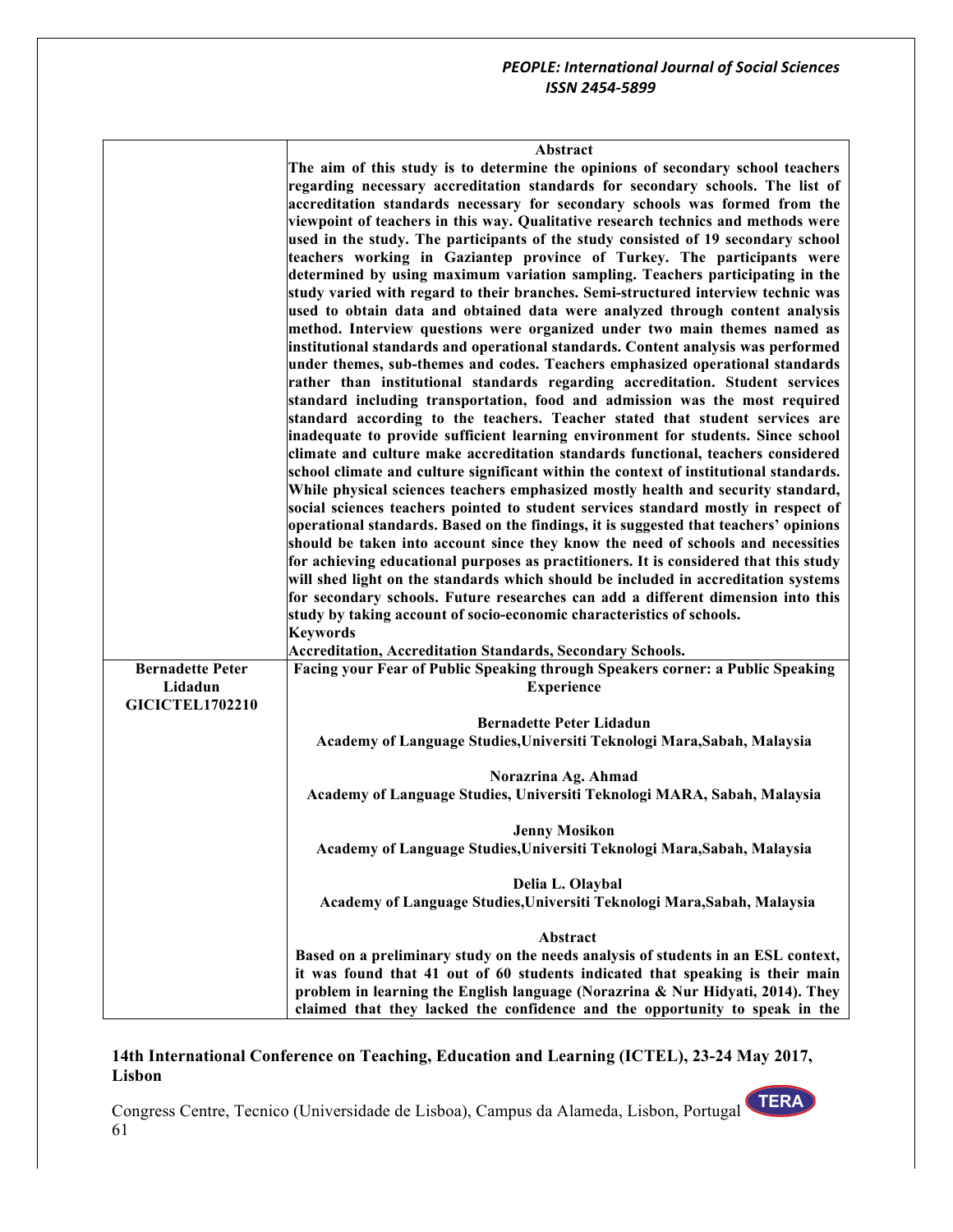|                                      | English language. As speaking in the English language is one of the most<br>important skills that need to be acquired by the students, a group of English<br>language lecturers initiated a public speaking activity called "Speakers' Corner"<br>which aims to provide a platform for the students to confidently speak English in<br>public. In the first session of this activity between March and May 2015, 84<br>students participated by sharing their topics of interest. Thus, this study aimed to<br>explore to what extent this Speakers' Corner activity is able to encourage ESL<br>students to speak in public. Questionnaires (reliability coefficient $= 0.752$ ) which<br>aimed to determine the students' feedback on the activity were distributed to 42<br>participants. The findings showed that the students viewed the activity as a good<br>platform for students to present their ideas in public and it has managed to help<br>them face their fear of public speaking as well as be more confident in speaking.<br>The students' recommendations on the activity were also explored so that further<br>improvement of the activity can be made.<br><b>Keywords</b><br>Speakers' Corner, public speaking, confidence.                                                                                                                                                                                                                                                                                                                                                                                                                                         |
|--------------------------------------|-----------------------------------------------------------------------------------------------------------------------------------------------------------------------------------------------------------------------------------------------------------------------------------------------------------------------------------------------------------------------------------------------------------------------------------------------------------------------------------------------------------------------------------------------------------------------------------------------------------------------------------------------------------------------------------------------------------------------------------------------------------------------------------------------------------------------------------------------------------------------------------------------------------------------------------------------------------------------------------------------------------------------------------------------------------------------------------------------------------------------------------------------------------------------------------------------------------------------------------------------------------------------------------------------------------------------------------------------------------------------------------------------------------------------------------------------------------------------------------------------------------------------------------------------------------------------------------------------------------------------------------------------------------------------------------------|
| Alejandrina Villagr                  | ANALYZING TRAINEES' BELIEFS AND FEELINGS ABOUT VISUAL ART                                                                                                                                                                                                                                                                                                                                                                                                                                                                                                                                                                                                                                                                                                                                                                                                                                                                                                                                                                                                                                                                                                                                                                                                                                                                                                                                                                                                                                                                                                                                                                                                                               |
| Monggiotti<br><b>GICICTEL1702214</b> | <b>THROUGH NARRATIVES : AN APPRAISAL STUDY</b>                                                                                                                                                                                                                                                                                                                                                                                                                                                                                                                                                                                                                                                                                                                                                                                                                                                                                                                                                                                                                                                                                                                                                                                                                                                                                                                                                                                                                                                                                                                                                                                                                                          |
|                                      | Alejandrina Villagrán Monggiotti                                                                                                                                                                                                                                                                                                                                                                                                                                                                                                                                                                                                                                                                                                                                                                                                                                                                                                                                                                                                                                                                                                                                                                                                                                                                                                                                                                                                                                                                                                                                                                                                                                                        |
|                                      | Benemérita Universidad Autónoma De Puebla                                                                                                                                                                                                                                                                                                                                                                                                                                                                                                                                                                                                                                                                                                                                                                                                                                                                                                                                                                                                                                                                                                                                                                                                                                                                                                                                                                                                                                                                                                                                                                                                                                               |
|                                      |                                                                                                                                                                                                                                                                                                                                                                                                                                                                                                                                                                                                                                                                                                                                                                                                                                                                                                                                                                                                                                                                                                                                                                                                                                                                                                                                                                                                                                                                                                                                                                                                                                                                                         |
|                                      | Abstract                                                                                                                                                                                                                                                                                                                                                                                                                                                                                                                                                                                                                                                                                                                                                                                                                                                                                                                                                                                                                                                                                                                                                                                                                                                                                                                                                                                                                                                                                                                                                                                                                                                                                |
|                                      | Writing enables students to improve upon their ability to express themselves and                                                                                                                                                                                                                                                                                                                                                                                                                                                                                                                                                                                                                                                                                                                                                                                                                                                                                                                                                                                                                                                                                                                                                                                                                                                                                                                                                                                                                                                                                                                                                                                                        |
|                                      | use English as a second language in appropriate situations (Alhosani, 2008).<br>Looking is a practice much like speaking, writing, or singing. Images are meaning<br>generators and these meanings are produced through a complex social relationship<br>that involves two elements besides the image and its producer: How viewers<br>interpret or experience the image and the context in which the image is seen.<br>(Sturken & Cartwright , 2015). The purpose of this study was to analyze and<br>explore students' beliefs and feelings about visual art as input material through the<br>lenses of appraisal theory (Martin $\&$ White, 2005). A group Pre-service teachers<br>from a public university in Central Mexico were exposed to visual arts used as<br>input material in order to promote writing and emotion recognition. Classroom<br>observation, narratives and questionnaires were used in order to determine how<br>students perceived visual arts as input material and the impact their beliefs and<br>emotion recognition had on their writing. The analysis reveals that the first-time<br>participants observed as piece of art, were able to recognize characters, symbols,<br>shapes, colors and emotions. Some of them were motivated to write descriptive<br>narratives of a painting. The findings of this study reveal that visual arts'<br>integration in the classroom has a positive effect in students' motivation and visual<br>literacy skills since it led them to critical thinking and to a fluent written<br>expression in the language.<br><b>Keywords</b><br>Visual arts, Appraisal Theory, Emotion Recognition, Beliefs, Visual Literacy |
| <b>Faisal Al-Homoud</b>              | Dictionary Use By Saudi EFL University Preparatory Program Students                                                                                                                                                                                                                                                                                                                                                                                                                                                                                                                                                                                                                                                                                                                                                                                                                                                                                                                                                                                                                                                                                                                                                                                                                                                                                                                                                                                                                                                                                                                                                                                                                     |
| <b>GICICTEL1702232</b>               |                                                                                                                                                                                                                                                                                                                                                                                                                                                                                                                                                                                                                                                                                                                                                                                                                                                                                                                                                                                                                                                                                                                                                                                                                                                                                                                                                                                                                                                                                                                                                                                                                                                                                         |
|                                      | <b>Faisal Al-Homoud</b>                                                                                                                                                                                                                                                                                                                                                                                                                                                                                                                                                                                                                                                                                                                                                                                                                                                                                                                                                                                                                                                                                                                                                                                                                                                                                                                                                                                                                                                                                                                                                                                                                                                                 |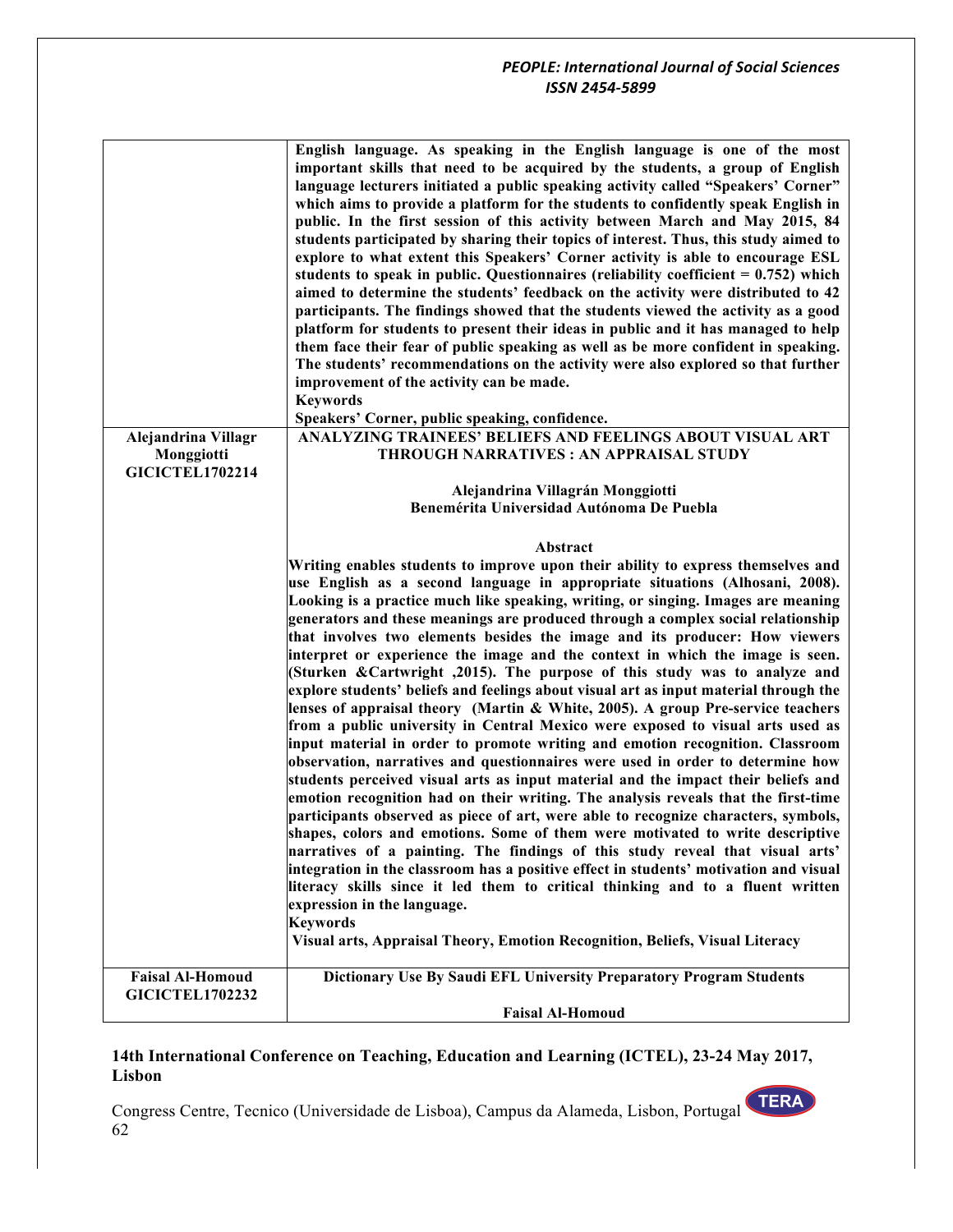|                        | College of Languages and Translation, Al Imam Mohammad Ibn Saud Islamic<br>University, Saudi Arabia                                                                                                                                                                                                                                                                                                                                                                                                                                                                                                                                                                                                                                                                                                                                                                                                                                                                                                                                                                                                                                                                                                                                                                                                                                                                                                                                                                        |
|------------------------|----------------------------------------------------------------------------------------------------------------------------------------------------------------------------------------------------------------------------------------------------------------------------------------------------------------------------------------------------------------------------------------------------------------------------------------------------------------------------------------------------------------------------------------------------------------------------------------------------------------------------------------------------------------------------------------------------------------------------------------------------------------------------------------------------------------------------------------------------------------------------------------------------------------------------------------------------------------------------------------------------------------------------------------------------------------------------------------------------------------------------------------------------------------------------------------------------------------------------------------------------------------------------------------------------------------------------------------------------------------------------------------------------------------------------------------------------------------------------|
|                        | Abstract                                                                                                                                                                                                                                                                                                                                                                                                                                                                                                                                                                                                                                                                                                                                                                                                                                                                                                                                                                                                                                                                                                                                                                                                                                                                                                                                                                                                                                                                   |
|                        | It is undoubtedly true that dictionaries are indispensable tool for language<br>learners, in general. Learners' dictionaries are considered reservoirs of treasures<br>and jewels of information about word and their etymology, formation, behavior,<br>and usage. The current study was set to explore dictionary use among Saudi EFL<br>university students at preparatory programs. The study included 100 female and<br>male students from seven different Saudi universities. A 42-item questionnaire was<br>administered to tap their behavior towards dictionary use in terms of a) the type of<br>dictionary they own, b) language skills they tend to use the dictionary with, c)<br>reasons that make them use a dictionary, and d) the types of information they look<br>up. The results showed that the participants tended to use electronic dictionaries as<br>well dictionaries available on the Internet more than paper-based dictionaries.<br>Moreover, the need to discover the meaning of a new word or to confirm the<br>meaning of a previously met word was the most important reason for the current<br>study's participants to look up a word. When the types of information sought was<br>involved, checking the pronunciation and the spelling of a word obtained the<br>highest scores. Finally, some implications for teaching were provided, with special<br>attention to vocabulary building courses pertinent in some Saudi universities. |
|                        | <b>Keywords</b>                                                                                                                                                                                                                                                                                                                                                                                                                                                                                                                                                                                                                                                                                                                                                                                                                                                                                                                                                                                                                                                                                                                                                                                                                                                                                                                                                                                                                                                            |
|                        | Dictionary, monolingual, bilingual, language skills, types of information                                                                                                                                                                                                                                                                                                                                                                                                                                                                                                                                                                                                                                                                                                                                                                                                                                                                                                                                                                                                                                                                                                                                                                                                                                                                                                                                                                                                  |
| Dr. Mária Šikolová     | Some aspects of test validity in the Czech military                                                                                                                                                                                                                                                                                                                                                                                                                                                                                                                                                                                                                                                                                                                                                                                                                                                                                                                                                                                                                                                                                                                                                                                                                                                                                                                                                                                                                        |
| <b>GICICTEL1702176</b> |                                                                                                                                                                                                                                                                                                                                                                                                                                                                                                                                                                                                                                                                                                                                                                                                                                                                                                                                                                                                                                                                                                                                                                                                                                                                                                                                                                                                                                                                            |
|                        | Dr. Ludmila Koláčková                                                                                                                                                                                                                                                                                                                                                                                                                                                                                                                                                                                                                                                                                                                                                                                                                                                                                                                                                                                                                                                                                                                                                                                                                                                                                                                                                                                                                                                      |
|                        | University of Defence, Language Centre, Brno, Czech Republic                                                                                                                                                                                                                                                                                                                                                                                                                                                                                                                                                                                                                                                                                                                                                                                                                                                                                                                                                                                                                                                                                                                                                                                                                                                                                                                                                                                                               |
|                        | Dr. Mária Šikolová                                                                                                                                                                                                                                                                                                                                                                                                                                                                                                                                                                                                                                                                                                                                                                                                                                                                                                                                                                                                                                                                                                                                                                                                                                                                                                                                                                                                                                                         |
|                        | University of Defence, Language Centre, Brno, Czech Republic                                                                                                                                                                                                                                                                                                                                                                                                                                                                                                                                                                                                                                                                                                                                                                                                                                                                                                                                                                                                                                                                                                                                                                                                                                                                                                                                                                                                               |
|                        |                                                                                                                                                                                                                                                                                                                                                                                                                                                                                                                                                                                                                                                                                                                                                                                                                                                                                                                                                                                                                                                                                                                                                                                                                                                                                                                                                                                                                                                                            |
|                        | Abstract                                                                                                                                                                                                                                                                                                                                                                                                                                                                                                                                                                                                                                                                                                                                                                                                                                                                                                                                                                                                                                                                                                                                                                                                                                                                                                                                                                                                                                                                   |
|                        | As the language tests in the Czech military are high-stakes tests and their results<br>affect the lives of thousands of military professionals, their quality is often<br>questioned and thus it has to be continuously monitored and improved. The test<br>validity should not be only the matter of testers, but teachers, as well as candidates<br>should have their say, too. That is why one of the research objectives is to find out<br>how the exam is perceived by the candidates. The instrument for the data<br>gathering is a questionnaire developed by the authors and distributed to find out<br>the candidates' opinions on the exam both as a whole and in particular parts.<br>Another evidence of test validity is considered to be the teachers' view on tests<br>which is being gathered in a less formal way, but it is also addressed accordingly.<br>The contribution will illustrate the preliminary results of the data gathered from<br>the questionnaire for the exam candidates, as well as the results of a study dealing<br>with a change in testing writing based on the feedback from the teachers.                                                                                                                                                                                                                                                                                                                                       |
|                        | <b>Keywords</b>                                                                                                                                                                                                                                                                                                                                                                                                                                                                                                                                                                                                                                                                                                                                                                                                                                                                                                                                                                                                                                                                                                                                                                                                                                                                                                                                                                                                                                                            |
|                        | Validity, Language Of Instructions, Language Testing                                                                                                                                                                                                                                                                                                                                                                                                                                                                                                                                                                                                                                                                                                                                                                                                                                                                                                                                                                                                                                                                                                                                                                                                                                                                                                                                                                                                                       |
|                        |                                                                                                                                                                                                                                                                                                                                                                                                                                                                                                                                                                                                                                                                                                                                                                                                                                                                                                                                                                                                                                                                                                                                                                                                                                                                                                                                                                                                                                                                            |

## **14th International Conference on Teaching, Education and Learning (ICTEL), 23-24 May 2017, Lisbon**

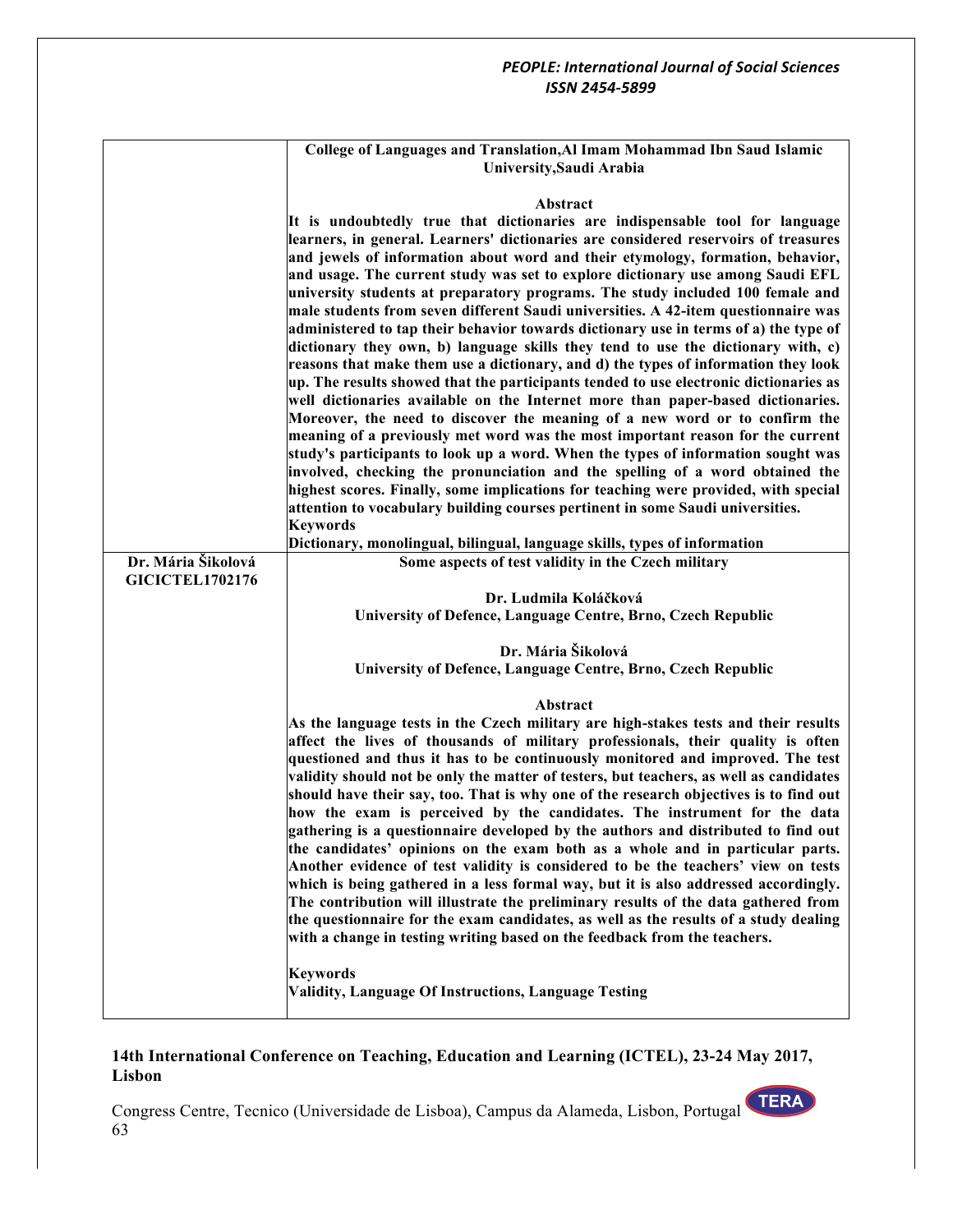| Dr. Mária Šikolová                           | Dr. Ludmila Koláčková                                                                                                                                                |
|----------------------------------------------|----------------------------------------------------------------------------------------------------------------------------------------------------------------------|
| <b>GICICTEL1702176</b>                       | University of Defence, Language Centre, Brno, Czech Republic                                                                                                         |
|                                              |                                                                                                                                                                      |
|                                              | Dr. Mária Šikolová                                                                                                                                                   |
|                                              | University of Defence, Language Centre, Brno, Czech Republic                                                                                                         |
|                                              |                                                                                                                                                                      |
|                                              | Abstract                                                                                                                                                             |
|                                              | Currently, we deal with various kinds of assessment whose results may have a                                                                                         |
|                                              | significant impact on our lives, either in a positive or a negative way. Whether we                                                                                  |
|                                              | have in mind aptitude tests, language tests, entrance tests for either high school or                                                                                |
|                                              | a university, driving tests, their results are always of profound importance for us.                                                                                 |
|                                              | However, what is automatically taken for granted by public is that the                                                                                               |
|                                              | requirements for passing the tests are appropriate, and the instruments for the                                                                                      |
|                                              | measurement of the required knowledge, abilities, performance, skills or                                                                                             |
|                                              | competencies have been constructed in such a way that they reliably and                                                                                              |
|                                              | accurately measure what they are supposed to measure. Nevertheless, we often                                                                                         |
|                                              | do not realize that it is not always the case and hence, the tests frequently become a                                                                               |
|                                              | potentially dangerous instrument in the hands of the powerful in order to impose                                                                                     |
|                                              | their policies. The objective of the contribution is to raise awareness and focus                                                                                    |
|                                              | attention on the importance of tests, their design and quality control. It will                                                                                      |
|                                              | illustrate the pitfalls in the area of language testing both from professional                                                                                       |
|                                              | literature and authors' experience.                                                                                                                                  |
|                                              | <b>Keywords</b>                                                                                                                                                      |
|                                              | Language Testing, Reliability, Validity, Test Design                                                                                                                 |
|                                              | Student-to-Student Classroom Discussion: How Important is Participation?                                                                                             |
|                                              | Dr. Jennifer Matić                                                                                                                                                   |
|                                              | Department of Service Systems, Rochester Institute of Technology, United States                                                                                      |
|                                              |                                                                                                                                                                      |
|                                              | Abstract                                                                                                                                                             |
|                                              | A key benefit of student-to-student classroom discussion is that students actively                                                                                   |
|                                              | work with their own and other's ideas regarding the course content, an activity                                                                                      |
|                                              | that is theorized to improve student learning (Barnes 2008; Mercer 1995). Students                                                                                   |
|                                              | may actively work with these ideas either through participating (actively                                                                                            |
|                                              | contributing to the class discussion) or simply by internally following and thinking                                                                                 |
| <b>Jennifer Matic</b>                        |                                                                                                                                                                      |
|                                              |                                                                                                                                                                      |
| <b>GICICTEL1702215</b>                       | about the ideas discussed (referred to here as engagement). This study sought to<br>explore what additional benefits, if any, were obtained by students who actively |
|                                              | participated (spoke) during class discussion as compared to students who were                                                                                        |
|                                              | engaged in the class discussion but chose not to participate. This qualitative study                                                                                 |
|                                              | consisted of in-depth interviews with 10 graduate students enrolled in a student-to-                                                                                 |
|                                              | student discussion based course. Results indicated that while both engaging in and                                                                                   |
|                                              | participating in classroom discussion benefited student learning, those who                                                                                          |
|                                              | obtained the greatest benefit from the discussions were those who participated in                                                                                    |
|                                              | them. These findings as well as possible explanations for them are discussed.                                                                                        |
|                                              | <b>Keywords</b>                                                                                                                                                      |
|                                              | Student-To-Student Discussion; Active Learning; Student Participation; Student                                                                                       |
|                                              | Engagement                                                                                                                                                           |
| M. Pinar Babanoglu<br><b>GICICTEL1702216</b> | Exploring new teacher identity and possible-selves: prospective teachers' fears and<br>expectations                                                                  |

## **14th International Conference on Teaching, Education and Learning (ICTEL), 23-24 May 2017, Lisbon**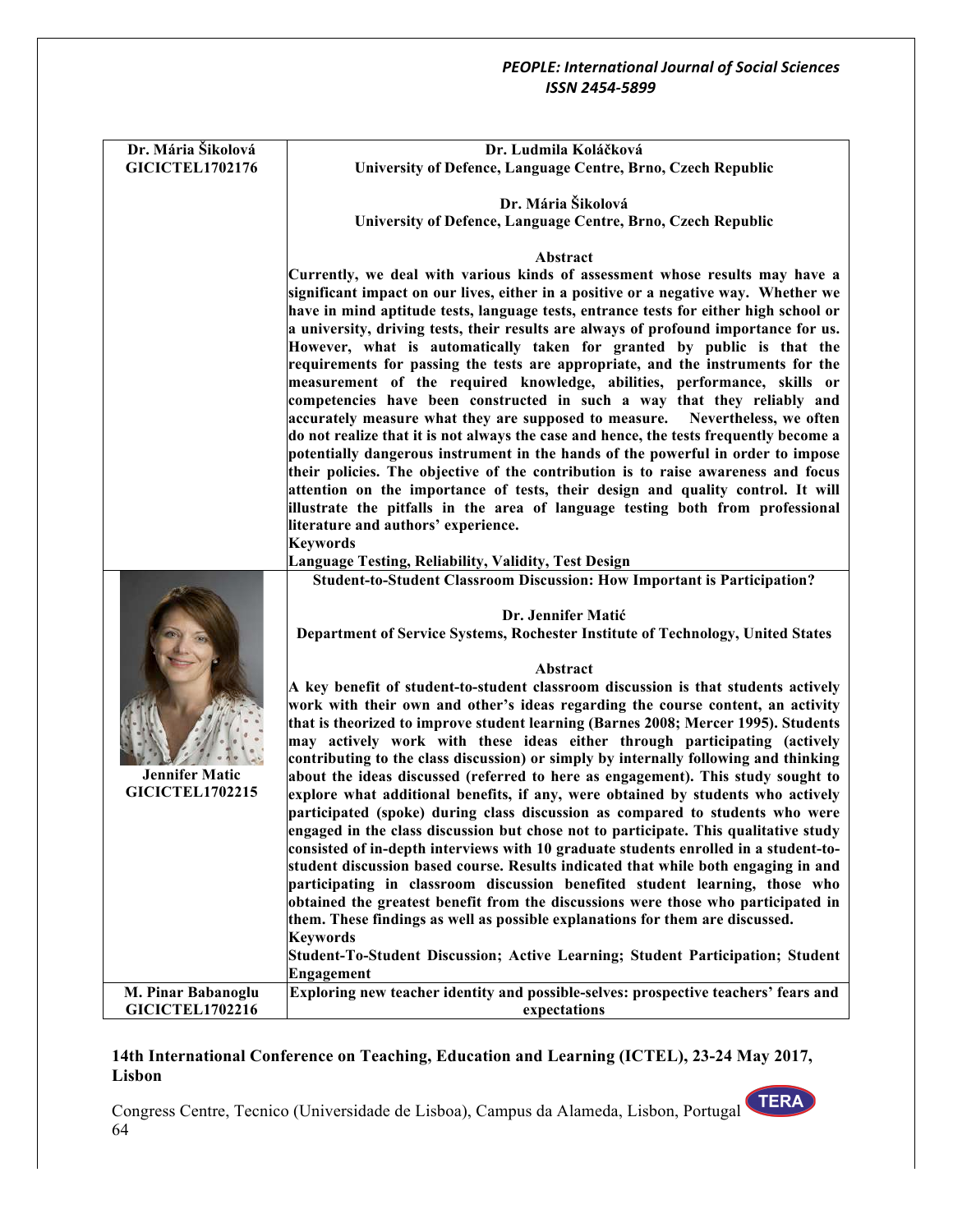| Muzaffer Pinar Babanoğlu                    |  |
|---------------------------------------------|--|
| Kahramanmaraş Sütçü İmam University, Turkey |  |

**Reyhan Ağçam Kahramanmaraş Sütçü İmam University**

#### **Abstract**

**There is a little doubt that becoming a teacher is a long and challenging journey where student teachers/teacher candidates undergo a variety of processes, phases and transformations. Beauchamp and Thomas (2009) points out that examining new teacher identity can be considered as an important step to develop more effective teacher training programmes and identity development of a teacher is related to understanding the notion of 'self'. In relation to the idea of being lifelong ever-growing and ongoing, teacher identity is defined as a process in which teachers constantly re-interpret their experiences (Beijaard, Verloop ve Vermunt, 2004). This study investigates the possible-selves of prospective teachers in relation to the concept of new teacher identity. Aim of the study is to measure possible selves new teachers expect to become and fear becoming in the near feature. In order to achieve this goal, 'New Teacher Possible Selves Questionnaire' (Hanmann, Wang and Burley, 2013; Dalioğlu and Adıgüzel, 2015) is used to measure teacher candidates' expected teacher possible-selves and feared teacher possible-selves. A six point Likert type scale of questionnaire consisting two parts (expected and feared teacher possible selves) is applied to prospective teachers from different universities who are involved to the data collection procedure. Statistical analysis is employed to measure the results of the questionnaire gathered from participants. The interpretation of the outcomes of the data analysis will be discussed; pedagogical implications and suggestions for future research will be shared during the presentation. Keywords**



**Aysegul Derman GICICTEL1702233** **New teacher identity, Possible selves, Prospective teachers**

**Does Instructional Design Make Difference in Environmental Education of Prospective Classroom Teachers?**

> **Phd. Ayşegül Derman Gaziantep University, School of Education**

#### **Abstract**

**The focus of the present study is to determine the effects of various instructional methods and activities, which are used in environmental education lessons of prospective classroom teachers. In the curent study, an experimental design was used. The Environmental Education Outcome Evaluation Survey, which was developed by the researchers, was utilized as data collection instruments. The implementations were carried out throughout the semester. During the semester, traditional teaching methods were used in the control group, while instructional methods in which the prospective classroom teachers were active in the outdoor and indoor were used in the experimental group. Content analysis was used for the analysis of the data obtained through the open-ended questions in The Environmental Education Outcome Evaluation Survey. The answers of the** 

#### **14th International Conference on Teaching, Education and Learning (ICTEL), 23-24 May 2017, Lisbon**

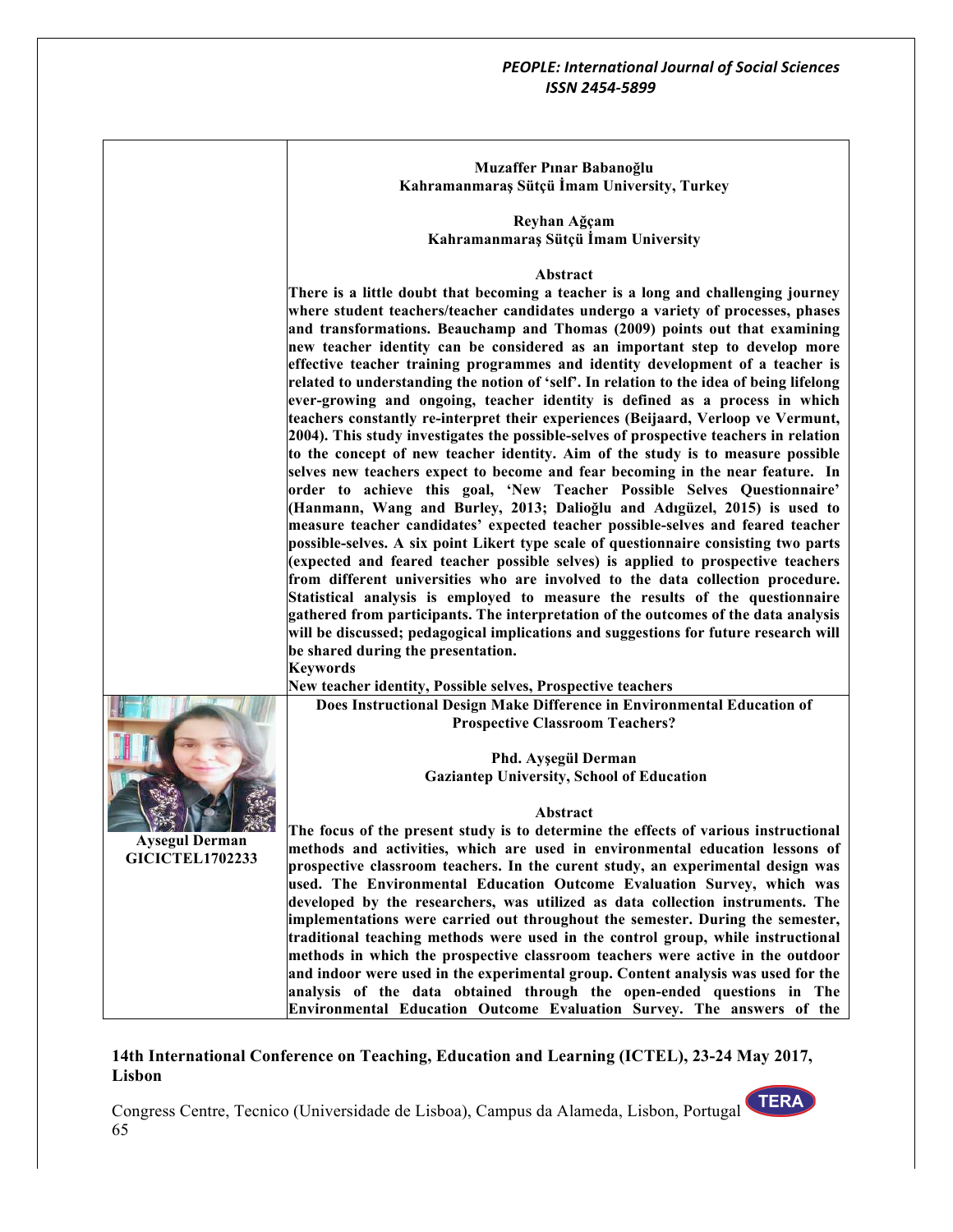|                            | prospective classroom teachers to the open-ended questions showed that the<br>prospective classroom teachers in the experimental group gave more detailed,<br>extensive and explanatory answers while the prospective classroom teachers in the<br>control group had short and superficial answers. The outcomes of the prospective<br>classroom teachers had in the experimental group are quite rich, and there are<br>more prospective classroom teachers who had these outcomes than those of the<br>control group. On the other hand, in the control group in which the traditional<br>lecturing method was used, the outcomes are more limited and the prospective<br>classroom teachers who had outcomes are quite a few. The prospective classroom<br>teachers in the experimental group emphasized various environmental<br>issues/problems with high frequency. Furthermore, the environmental issues,<br>which the prospective classroom teachers in the control group emphasized, are<br>much fewer in terms of variety and frequency.<br><b>Key Words</b><br>Environmental education, instructional design, prospective classroom teachers,<br>outdoor education.                                                                                                                                                                                                                                                                                                                                                                                                                |
|----------------------------|-----------------------------------------------------------------------------------------------------------------------------------------------------------------------------------------------------------------------------------------------------------------------------------------------------------------------------------------------------------------------------------------------------------------------------------------------------------------------------------------------------------------------------------------------------------------------------------------------------------------------------------------------------------------------------------------------------------------------------------------------------------------------------------------------------------------------------------------------------------------------------------------------------------------------------------------------------------------------------------------------------------------------------------------------------------------------------------------------------------------------------------------------------------------------------------------------------------------------------------------------------------------------------------------------------------------------------------------------------------------------------------------------------------------------------------------------------------------------------------------------------------------------------------------------------------------------------------------------|
| Anne D'Arcy-<br>Warmington | Let disciplines unite to create assessments that will make students' learning grow<br>stronger                                                                                                                                                                                                                                                                                                                                                                                                                                                                                                                                                                                                                                                                                                                                                                                                                                                                                                                                                                                                                                                                                                                                                                                                                                                                                                                                                                                                                                                                                                |
| <b>GICICTEL1702236</b>     | Anne D'Arcy-Warmington<br>Mathematics and Statistics Department, Curtin University, Australia                                                                                                                                                                                                                                                                                                                                                                                                                                                                                                                                                                                                                                                                                                                                                                                                                                                                                                                                                                                                                                                                                                                                                                                                                                                                                                                                                                                                                                                                                                 |
|                            | Abstract<br>"We encourage children to read for enjoyment, yet we never encourage them to<br>"math" for enjoyment. We teach kids that math is done fast, done only one way<br>and if you don't get the answer right, there's something wrong with you. You<br>would never teach reading this way."                                                                                                                                                                                                                                                                                                                                                                                                                                                                                                                                                                                                                                                                                                                                                                                                                                                                                                                                                                                                                                                                                                                                                                                                                                                                                             |
|                            | Rachel McAnallen, from "Math? No Problem"                                                                                                                                                                                                                                                                                                                                                                                                                                                                                                                                                                                                                                                                                                                                                                                                                                                                                                                                                                                                                                                                                                                                                                                                                                                                                                                                                                                                                                                                                                                                                     |
|                            | As educators who believe in communicating ideas and watching knowledge mature<br>and expand in students, the above quote would seem a little out of place and<br>somewhat annoying. First Year Mathematics Tertiary Service units, where<br>students learn the basic mathematical components required for their particular<br>degree, have assessments consisting of timed tests and examinations as the main<br>components. The part of the quote concerning the speed at which mathematics is<br>completed is partially true. The quandary that arises with timed assessments is<br>what exactly do they measure, is it mathematical knowledge or the ability to read,<br>understand, and solve problems in a timely fashion?<br>My motivation is to find novel assessments that may be introduced easily, yet still<br>evaluate learning whilst providing useful feedback to students without creating the<br>usual bottleneck of assignments during the semester. Practical ideas that can be<br>implemented will be discussed at this an interactive presentation with<br>brainstorming to find adaptations to assessment ideas that are often put in the 'too<br>hard' basket. On the agenda amongst other ideas will be digital oral presentations,<br>two-part tests, and tests where starter clues may or may not be used. This session<br>is intended to be proactive and energetic to utilise and unite our individual<br>backgrounds, different disciplines and unique knowledge bases to create tasks and<br>exercises that can be modified for all educational areas and levels |

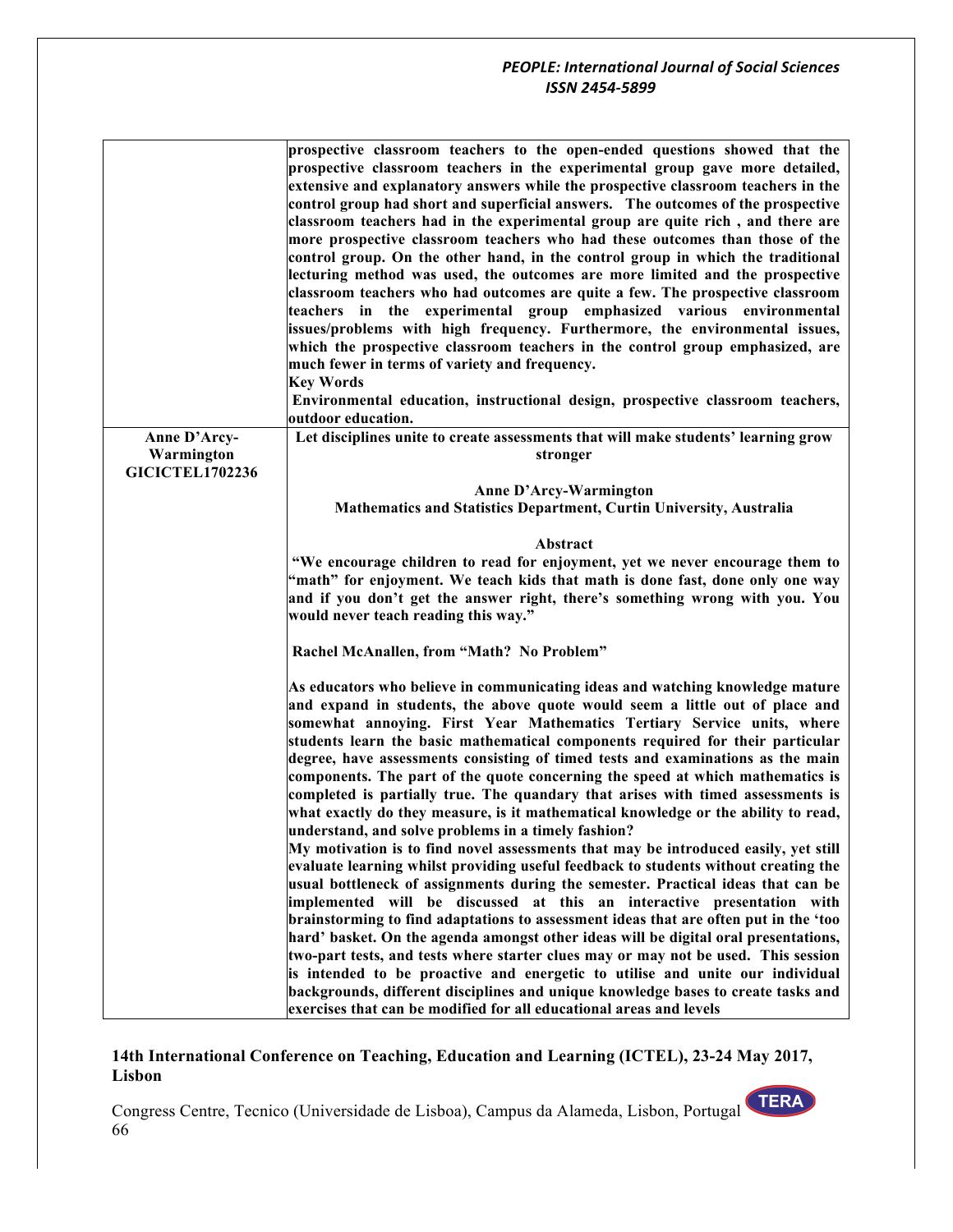

**Al R. Schleicher GICICTEL1702239** **Why the Debate? Investigating Debate as a Teaching Tool for Language Acquisition**

**Al R. Schleicher Fulbright Distinguished Award in Teaching, Los Angeles Leadership Academy**

**University of Amsterdam**

#### **Abstract**

**The aim of the present study is to acquire the outlook of Dutch students and teachers in the efficacy of debate as a pedagogical tool for both first and second language acquisition. Do students acquire a higher level of Dutch language acquisition and English as a foreign language through debating exercises? Using extracurricular team debate and in-class debates as the method of study, participants were 52 debate coaches and 50 secondary school students in the Netherlands. Each group completed a survey questionnaire including nine questions using a 5-point Likert scale. In addition, semi-structured interviews were conducted with classroom teachers, debate coaches and students during school hours and weekend debate tournaments. Overall, both groups believe that debate as a tool for learning has a positive effect on different aspects of language performance and critical thinking. However, there is a discrepancy between the two groups with their perceptions regarding writing and listening skills. While there is limited research in the Netherlands on the efficacy of debate as a pedagogical tool for language acquisition, the extracurricular debate community is growing in the amount of students attending tournaments and teachers who view debate as a teaching tool. In addition, students and teachers claim that debate is a positive experience that increases students' overall academic ability. There are several lines of scope arising from this study that should be pursued. First, the survey is still active for student respondents as the Dutch school community is nearing the end of the academic year. Responses may change based on the amount of students who only practice extracurricular debate as opposed to in-class debates. Second, more in-class debates are necessary across the curriculum of language, history, science, and mathematics in order to test if debate is an effective teaching and learning tool. Lastly, the debate community in the Netherlands will need to have further research of their work in order to study the effects on learning outcomes both in and out of the classroom.**

**Keywords: debate, discourse, language acquisition, ESL, instruction, literacy, pedagogy**

# **Listeners**

**Prof. Syed Zafar Abbas Department of English, Aliz Educational Institutions, Pakistan GICICTEL1702051 Louise De Villiers College of Nursing - Jeddah, King Saud bin Abdulaziz University for Health Sciences, Saudi Arabia**

## **14th International Conference on Teaching, Education and Learning (ICTEL), 23-24 May 2017, Lisbon**

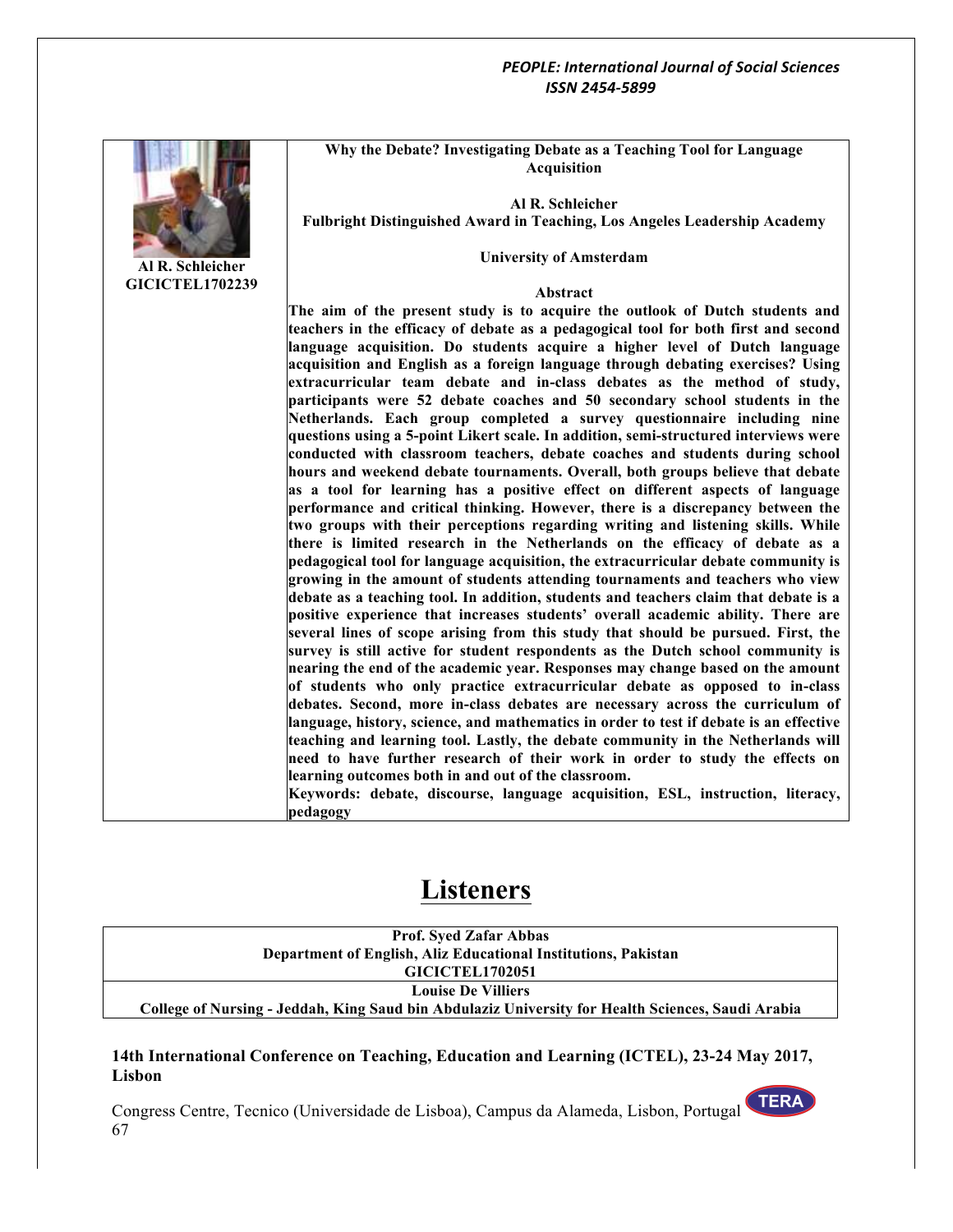| <b>GICICTEL1702053</b><br>Dr. Bader nader Alkhudari                                                  |
|------------------------------------------------------------------------------------------------------|
|                                                                                                      |
| Educational Technology, Kuwait State - Salwa                                                         |
| <b>GICICTEL1702057</b>                                                                               |
| <b>Joey Oliver Ramos Ramos</b>                                                                       |
| Department of English and Science, Marcelo H. del Pilar National High School, Malolos, Philippines   |
| <b>GICICTEL1702057</b>                                                                               |
| John Ayarik Akanchalabeh                                                                             |
| School Of Graduate Studies, University Of Ghana, Winneba, Ghana                                      |
| <b>GICICTEL1702061</b>                                                                               |
| <b>Karuna Kar Ghimire</b>                                                                            |
| Business development, Robert state education consultancy PVT, Kathmandu Nepal                        |
| <b>GICICTEL1702078</b>                                                                               |
| <b>Amrit Poudel</b>                                                                                  |
| Green and Rural Development Nepal, NGO, Bharatpur 10, Chitwan, Nepal                                 |
| <b>GICICTEL1702080</b>                                                                               |
| <b>Abeid Omar Abeid</b>                                                                              |
| Department of Child Development, Faculty of Health Sciences Hacettepe University Ankara, Turkey      |
| <b>GICICTEL1702083</b>                                                                               |
| Ahmed                                                                                                |
| English Department, Ecole Royale Navale - Marine Royale, Casablanca, Morocco                         |
| <b>GICICTEL1702086</b>                                                                               |
| <b>Ibrahim Roke Sesay</b>                                                                            |
| Help Thhe Helpless Sierra Leone, Sierra Leone, West Africa                                           |
| <b>GICICTEL1702091</b>                                                                               |
| <b>Saintmoses Eromosele</b>                                                                          |
| Department of Research and Strategy Development, The Pedagogues Educonsult, Benin City, Nigeria      |
| <b>GICICTEL1702092</b>                                                                               |
| Herman Rajab Saleh                                                                                   |
| Educationa, University College Of Education Zanzibar, Zanzibar - Tanzania                            |
| <b>GICICTEL1702093</b>                                                                               |
| <b>Alphonsus Williams</b>                                                                            |
| Education for Sustainability, Child Welfare Society-Sierra leone, Sweden                             |
| <b>GICICTEL1702094</b>                                                                               |
|                                                                                                      |
| Danjuma Garba Gunda                                                                                  |
| Department of Biology c.o.e waka-Biu, College of education Waka-Biu Borno state Nigeria, BIU Nigeria |
| <b>GICICTEL1702098</b>                                                                               |
| <b>Shettima Usman Shettima</b>                                                                       |
| Department of Biology C.O.E Waka Biu, College of Education Waka Biu, Biu. Nigeria                    |
| <b>GICICTEL1702101</b>                                                                               |
| <b>Usman Mustapha</b>                                                                                |
| Head of Academic Provost Office, College of education Waka-Biu Borno state Nigeria, BIU Nigeria      |
| <b>GICICTEL1702105</b>                                                                               |
| Des Raj                                                                                              |
| Government Pg College Ambala Kurukshetra University Kurukshetra, Ambala, India                       |
| <b>GICICTEL1702106</b>                                                                               |
| <b>Isa Chiroma Mamman</b>                                                                            |
| Department of Social Studies C.O.E Waka Biu, College of education Waka-Biu Borno state Nigeria BIU   |

# **14th International Conference on Teaching, Education and Learning (ICTEL), 23-24 May 2017, Lisbon**

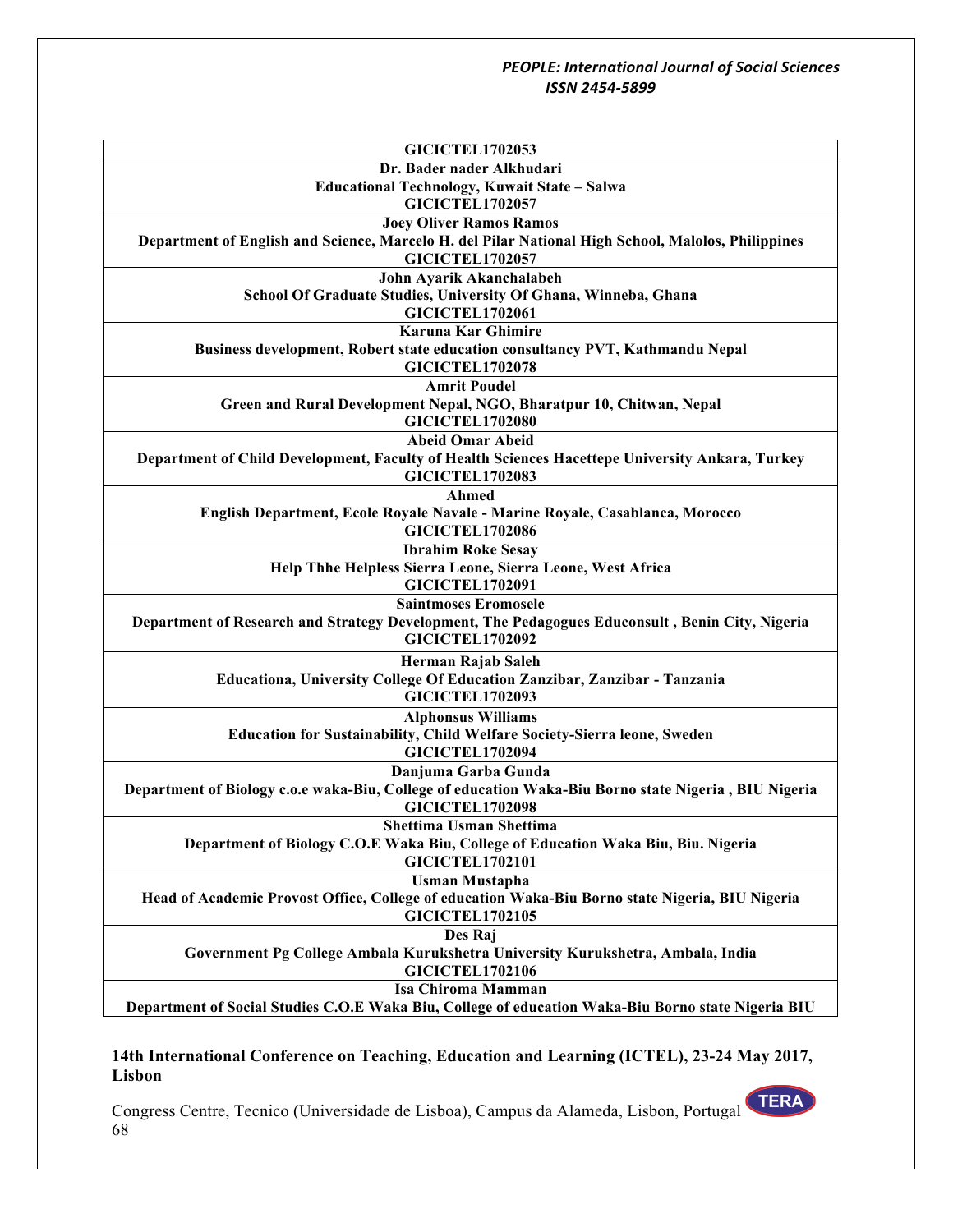| Nigeria<br><b>GICICTEL1702110</b>                                                                |
|--------------------------------------------------------------------------------------------------|
| <b>Aneeta Nazish Ghouri</b>                                                                      |
|                                                                                                  |
| <b>Education, St.John Grammar School Daska, Sialkot</b>                                          |
| GICICTEL1702111                                                                                  |
| Sheeba Aslam Khan                                                                                |
| Department of Education, St. John Grammar School Daska, Disrict Sialkot                          |
| <b>GICICTEL1702112</b>                                                                           |
| Daniela Grégoire                                                                                 |
| Department Of English, Centre De Langues K'osez, La Réunion, Dom France                          |
| <b>GICICTEL1702118</b>                                                                           |
| Ajao Rilwan Opeyemi                                                                              |
| Department Of Teacher And Education, Faculty Of Education, University Of Ibadan, Ibadan, Nigeria |
| <b>GICICTEL1702119</b>                                                                           |
| Kaddijatou Drammeh                                                                               |
| <b>Executive Member, Association of Youth with Vision, Banjul the Gambia</b>                     |
| <b>GICICTEL1702123</b>                                                                           |
| <b>Bakary Manneh</b>                                                                             |
| Executive director, Association of Youth with Vision, Banjul the Gambia                          |
| <b>GICICTEL1702124</b>                                                                           |
| <b>Modou Dukureh</b>                                                                             |
| <b>Executive Member, Association of Youth with Vision, Banjul the Gambia</b>                     |
| <b>GICICTEL1702125</b>                                                                           |
| <b>Haja Touray</b>                                                                               |
| Executive Member, Association of Youth with Vision, Banjul the Gambia                            |
| <b>GICICTEL1702126</b>                                                                           |
| <b>Lamin Demba</b>                                                                               |
| Executive Member, Association of Youth with Vision, Banjul the Gambia                            |
| <b>GICICTEL1702127</b>                                                                           |
| <b>Ndey Fatou Mboob</b>                                                                          |
| <b>Executive Member, Association of Youth with Vision, Banjul, The Gambia</b>                    |
| <b>GICICTEL1702132</b>                                                                           |
| <b>Andy Agbein Kings</b>                                                                         |
| Early Education, International Bilingual School, Dakar, Senegal                                  |
| <b>GICICTEL1702136</b>                                                                           |
| Elzbieta Sklodowska                                                                              |
| Department of Romance Languages, Washington University, United States                            |
| <b>GICICTEL1702138</b>                                                                           |
| DR Medlove k brima                                                                               |
| Physical and Health Education, Glory Baptist School, Gambia                                      |
| <b>GICICTEL1702139</b>                                                                           |
| Mr Sheku O Kargbo                                                                                |
| Physical Health Education, Mampartnership Foundation, Gambia                                     |
| <b>GICICTEL1702140</b>                                                                           |
| <b>Annie Olondo Kahambwe</b>                                                                     |
| Mission Shalom International, Mission Shalom International, Dakar, Senegal                       |
|                                                                                                  |
| <b>GICICTEL1702143</b>                                                                           |

# **14th International Conference on Teaching, Education and Learning (ICTEL), 23-24 May 2017, Lisbon**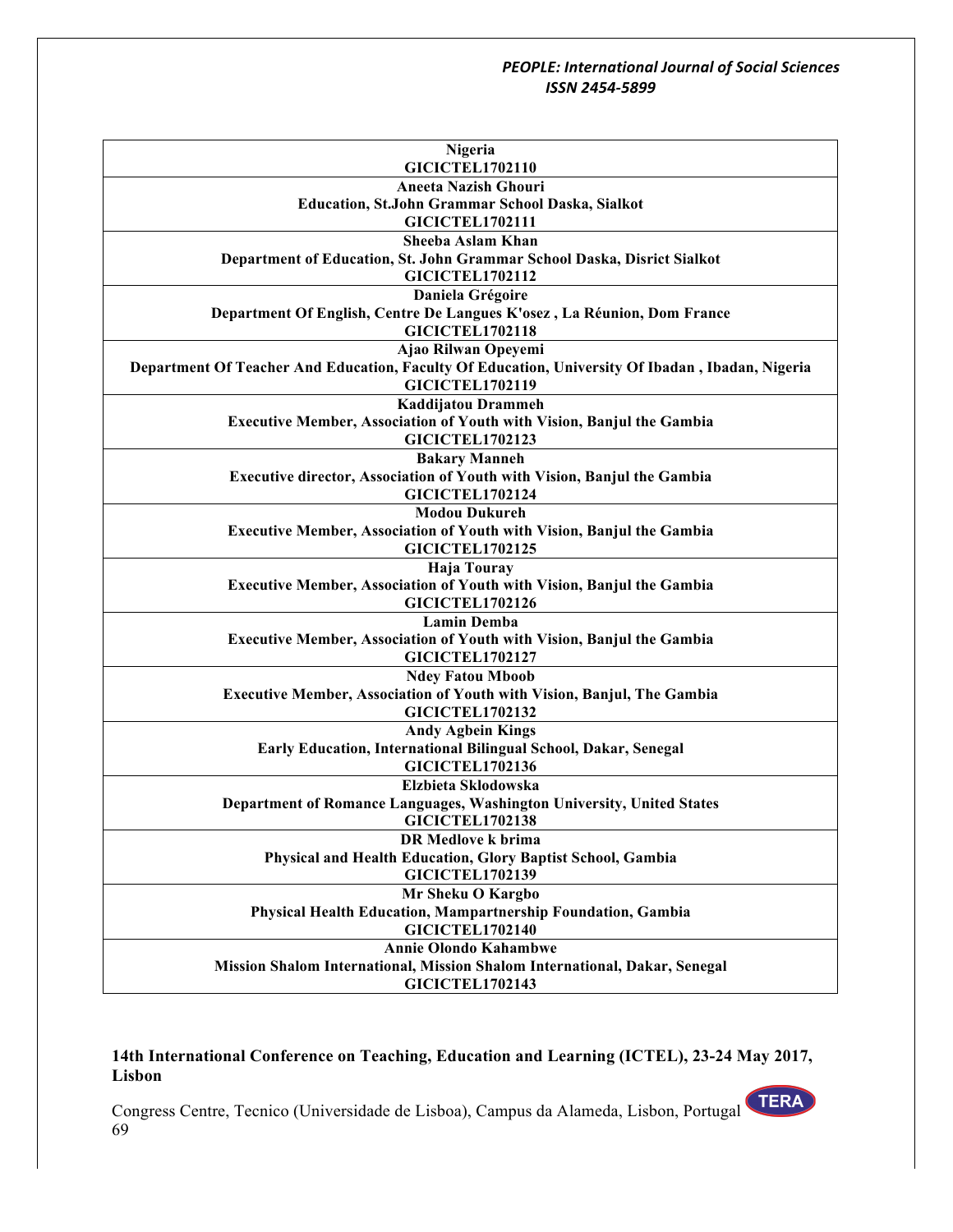| Mr Samuel Said Bangura                                                                                     |
|------------------------------------------------------------------------------------------------------------|
| <b>Organization Baptist Mission, Revenue Controller, Gambia</b>                                            |
| <b>GICICTEL1702147</b>                                                                                     |
| <b>Mr Leslie Williams</b>                                                                                  |
| <b>Organization Evangelical Church Winning, Gambia</b>                                                     |
| <b>GICICTEL1702148</b>                                                                                     |
| Habchi, Khaled                                                                                             |
| Institut Superieur de Documentation, Manouba University, Manouba, Tunisia                                  |
| <b>GICICTEL1702150</b>                                                                                     |
| <b>Annie Kahambwe OLONDO</b>                                                                               |
| <b>International Bilingual School, Senegal, R D Congo</b>                                                  |
| <b>GICICTEL1702151</b>                                                                                     |
| <b>Abiona Oludare Enitan</b>                                                                               |
| Department of Adult Education, Faculty of Education University of Ibadan, Ibadan, Nigeria                  |
| <b>GICICTEL1702153</b>                                                                                     |
| Onyejerim Nnaemeka Philip                                                                                  |
| Mopotac - Africa, ABSU, Nigeria                                                                            |
| <b>GICICTEL1702155</b>                                                                                     |
| Alishkumar Dedania<br>Founder, Miracle Educare, Blue bell International School, Upleta, India              |
| <b>GICICTEL1702159</b>                                                                                     |
| <b>Burhan Tahir</b>                                                                                        |
| Social Science and humanity faculty of Sociology and social anthropology, Central university college Addis |
| Ababa, Ethiopia                                                                                            |
| <b>GICICTEL1702175</b>                                                                                     |
| <b>Ishrat Shaheen</b>                                                                                      |
| Karachi educational and welfare society for deaf., NGO, Karachi, Pakistan                                  |
| <b>GICICTEL1702177</b>                                                                                     |
| Prof. Syed Zafar Abbas                                                                                     |
| Head of Department of English Language & Literature, Aliz Educational Institutions, Pakistan               |
| <b>GICICTEL1702178</b>                                                                                     |
| <b>Nadir Bokra</b>                                                                                         |
| H.Q, Spread for Tourist Patches, Khartoum, Sudan                                                           |
| <b>GICICTEL1702180</b>                                                                                     |
| <b>Shreef Mahmoud</b>                                                                                      |
| <b>Shreef Office, Owner, Decoration Office, Cairo, Egypt</b>                                               |
| <b>GICICTEL1702185</b>                                                                                     |
| <b>Blessing Iyalekhue</b>                                                                                  |
| Head Teacher/ Languages, Linkage Institute of Language Studies (LILS), Nigeria                             |
| <b>GICICTEL1702188</b>                                                                                     |
| <b>Mutebi Ronald</b>                                                                                       |
| Manager Zibulex Uganda Limited, Uganda                                                                     |
| <b>GICICTEL1702189</b>                                                                                     |
| Kabalungi Sarah                                                                                            |
| Manager Zibulex Uganda Limited, Uganda                                                                     |
| <b>GICICTEL1702190</b>                                                                                     |
| <b>Olanrewaju Rauf Akinyele</b>                                                                            |
| Training, Acti, Johannesburg, South Africa                                                                 |

## **14th International Conference on Teaching, Education and Learning (ICTEL), 23-24 May 2017, Lisbon**

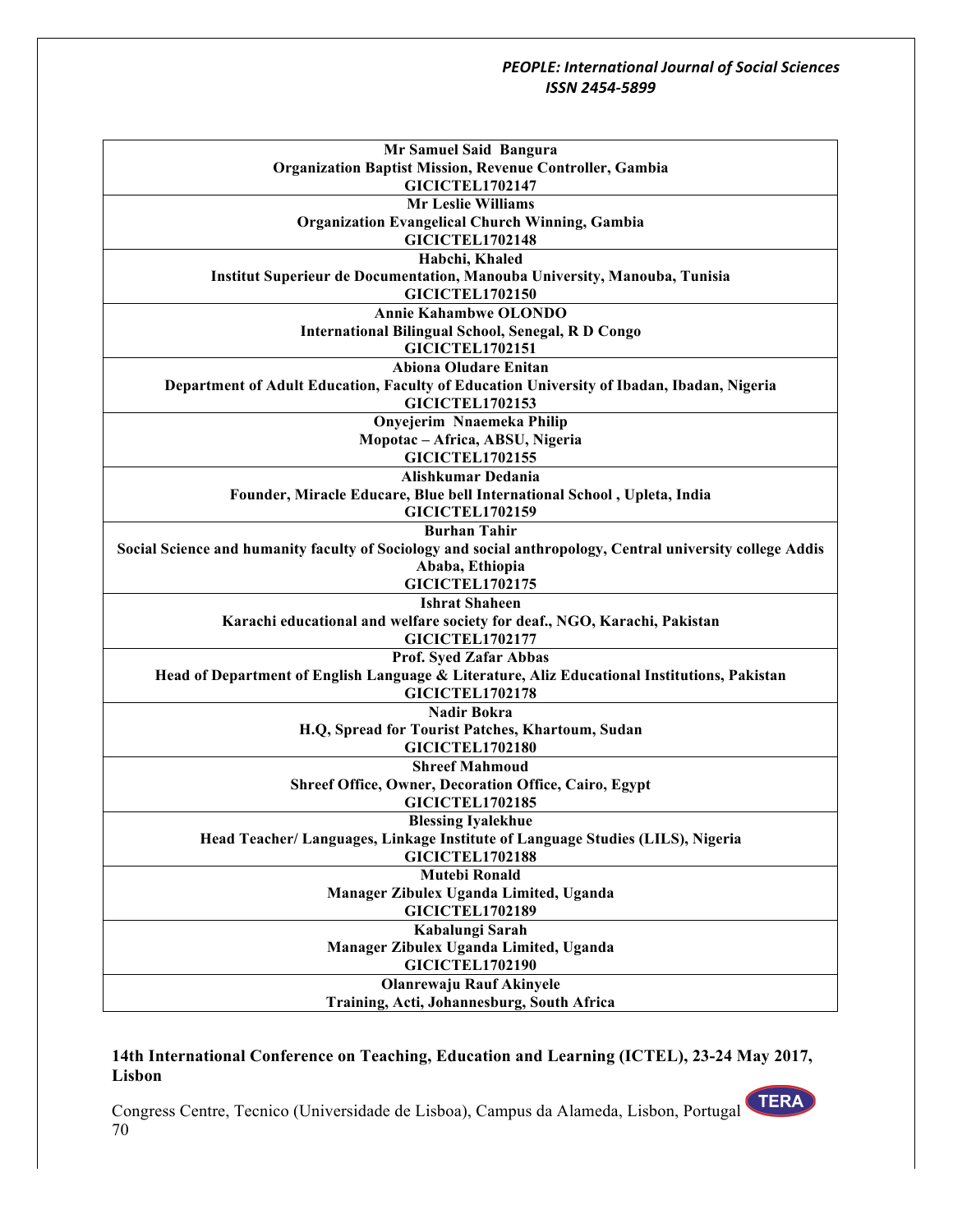| <b>GICICTEL1702191</b>                                                                                              |
|---------------------------------------------------------------------------------------------------------------------|
| Sagvan Shivan                                                                                                       |
| Department of English language and literature, Acted, Dohuk, Iraq<br><b>GICICTEL1702195</b>                         |
| <b>Banovsha Mammadova</b>                                                                                           |
| Faculty of linguistics, The Foreign languages University of Azerbaijan., Baku, Azerbaijan<br><b>GICICTEL1702205</b> |
| <b>Mudassar Siddique</b>                                                                                            |
| Administration, Kids Foundation Trust, Chaniot, Pakistan                                                            |
| <b>GICICTEL1702206</b>                                                                                              |
| <b>Moses Ugberaise</b>                                                                                              |
| Department of Humanities , Apple Tree International School, Banjul, The Gambia                                      |
| <b>GICICTEL1702060</b>                                                                                              |
| <b>Tegwan Nyonga Hubert</b>                                                                                         |
| Department of English, Banthungnoi School, Phitsanulok, Thailand                                                    |
| <b>GICICTEL1702129</b>                                                                                              |
| <b>Anne Campbell</b>                                                                                                |
| Language Centre, SOAS University of London, London England                                                          |
| <b>GICICTEL1702174</b>                                                                                              |
| Hakki Aydin                                                                                                         |
| Department Of Mathematics, Uganda, Kampala, Uganda                                                                  |
| <b>GICICTEL1702184</b>                                                                                              |
| <b>Dary Erwin</b>                                                                                                   |
| School of strategic Leadership Studies, James Madison University, Harrisonburg VA 22807 USA                         |
| <b>GICICTEL1702193</b>                                                                                              |
| <b>Junie Brayley</b>                                                                                                |
| <b>Educational Consulting, Fairview Educational Consulting Ltd, Vancouver BC, Canada</b>                            |
| <b>GICICTEL1702194</b>                                                                                              |
| <b>Ernest Kavulu</b>                                                                                                |
| Uganda Council for Education Administration and Management (UCEAM), Uganda<br><b>GICICTEL1702197</b>                |
|                                                                                                                     |
| <b>Godfrey Ssempa Ssentongo</b><br>Uganda Council for Education Administration and Management (UCEAM), Uganda       |
| <b>GICICTEL1702198</b>                                                                                              |
| Grace Ssebanakitta Nantagya                                                                                         |
| Affiliation: Uganda Council for Education Administration and Management (UCEAM), Uganda                             |
| <b>GICICTEL1702199</b>                                                                                              |
| <b>Jane Frances Semugoma</b>                                                                                        |
| Uganda Council for Education Administration and Management (UCEAM), Uganda                                          |
| <b>GICICTEL1702200</b>                                                                                              |
| <b>Martin Muyingo</b>                                                                                               |
| Uganda Council for Education Administration and Management (UCEAM), Uganda                                          |
| <b>GICICTEL1702201</b>                                                                                              |
| <b>Ronald Mpagi</b>                                                                                                 |
| Uganda Council for Education Administration and Management (UCEAM), Uganda                                          |
| <b>GICICTEL1702202</b>                                                                                              |
| <b>Ruth Muyinda Mande</b>                                                                                           |
|                                                                                                                     |

# **14th International Conference on Teaching, Education and Learning (ICTEL), 23-24 May 2017, Lisbon**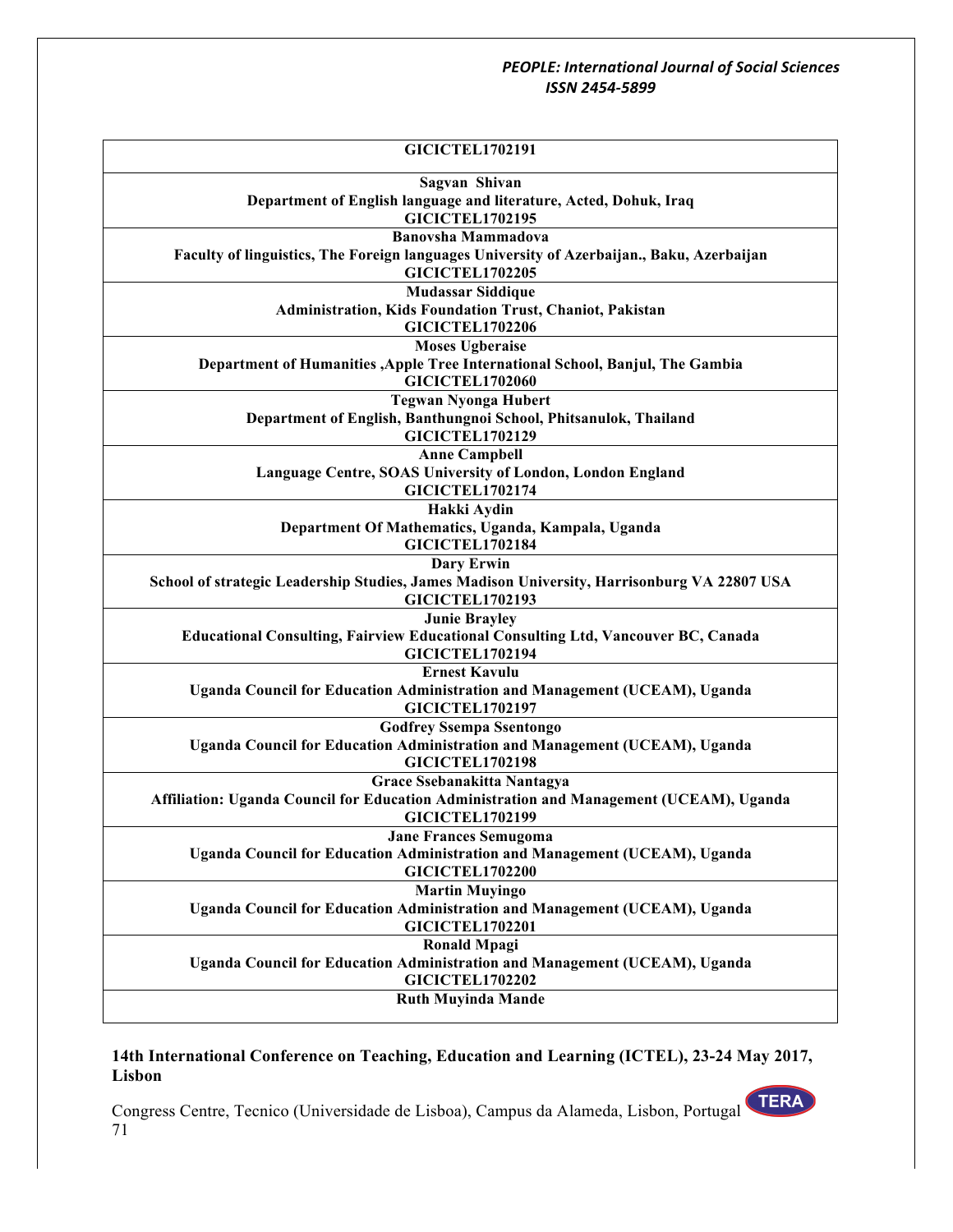| Uganda Council for Education Administration and Management (UCEAM), Uganda<br><b>GICICTEL1702203</b>             |
|------------------------------------------------------------------------------------------------------------------|
| <b>Banovsha Mammad</b>                                                                                           |
| Faculty Of Education, University Of Foreign Languages, Baku, Azerbaijan<br><b>GICICTEL1702208</b>                |
| <b>Anyanechi Timothy Chukwuemere</b>                                                                             |
| Department of English, Faculty of Linguistics, Kembos Private School, Lagos, Nigeria                             |
| <b>GICICTEL1702217</b>                                                                                           |
| <b>Efe Edoimioya</b>                                                                                             |
| Department of English, faculty of Linguistics, Kembos Private School, Lagos, Nigeria<br><b>GICICTEL1702218</b>   |
| Jaiyesimi Rasaq Oluwatoyin                                                                                       |
| Department of English, Faculty of Linguistics, Kembos Private School, Lagos, Nigeria<br><b>GICICTEL1702219</b>   |
| <b>Ramotu Adeosun</b>                                                                                            |
| Department of English, faculty of Linguistics, Kembos Private School, Lagos, Nigeria<br><b>GICICTEL1702220</b>   |
| Adesuwa Sangolana                                                                                                |
| Department of English, faculty of Linguistics, Kembos Private School, Lagos, Nigeria<br><b>GICICTEL1702221</b>   |
| <b>Mekonen Ghebremichael Tesfagiorgis</b>                                                                        |
| Distance Learning, O.D.L. Systems, Dubai, U.A.E                                                                  |
| <b>GICICTEL1702222</b>                                                                                           |
| <b>Emeka Victor Agusionu</b>                                                                                     |
| Department Of English, Faculty of Linguistics, Kembos private school, Lagos Nigeria                              |
| <b>GICICTEL1702223</b>                                                                                           |
| <b>Folasade Oluwatosin Ojo</b>                                                                                   |
| Department of English, Faculty of Linguistics, Kembos private school, Nigerian , Lagos                           |
| <b>GICICTEL1702225</b>                                                                                           |
| Olurotimi Emmanuel Jolayemi                                                                                      |
| Department of English, Faculty of Linguistics, Kembos private school, Nigerian , Lagos<br><b>GICICTEL1702226</b> |
| <b>Don McNamee</b>                                                                                               |
| Maples Adolescent Treatment CentreHead Teacher of Maples Secondary School, Maples Adolescent                     |
| <b>Treatment Centre, Burnaby, BC, Canada</b>                                                                     |
| <b>GICICTEL1702227</b>                                                                                           |
| <b>Ndaga Yvonne Endam</b>                                                                                        |
| Department Of English, Faculty Of Linguistics, University Of Buea, Cameroon                                      |
| <b>GICICTEL1702228</b>                                                                                           |
| <b>Olawole Joseph Michael</b>                                                                                    |
| Department Of English, Faculty Of Linguistics, Kembos Private School, Lagos, Nigeria                             |
| <b>GICICTEL1702229</b>                                                                                           |
| Daniel Ajayi                                                                                                     |
| Department Of English, Faculty Of Linguistics, Kembos Private School, Lagos, Nigeria                             |
| <b>GICICTEL170230</b>                                                                                            |
| <b>Thaneshwar Khanal</b>                                                                                         |
| Department Of Education, Government Of Nepal Ministry Of Education, Kathmandu, Nepal                             |
| <b>GICICTEL1702231</b>                                                                                           |

## **14th International Conference on Teaching, Education and Learning (ICTEL), 23-24 May 2017, Lisbon**